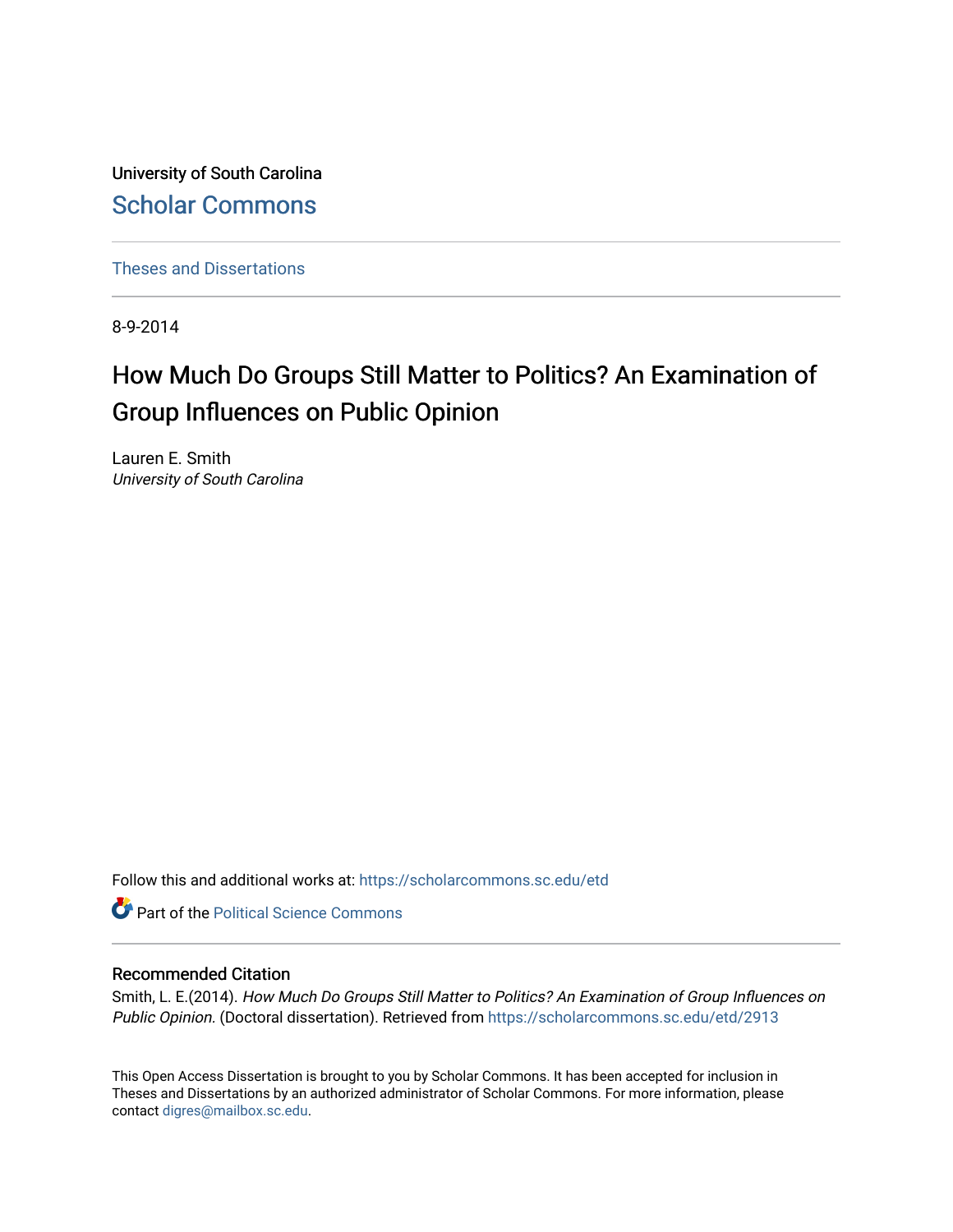# How Much Do Groups Still Matter to Politics? An Examination of Group Influences on Public Opinion

by

Lauren E. Smith

Bachelor of Science Clemson University, 2008

Master of Arts University of South Carolina, 2013

# Submitted in Partial Fulfillment of the Requirements

For the Degree of Doctor of Philosophy in

Political Science

College of Arts and Sciences

University of South Carolina

2014

Accepted by:

David Darmofal, Major Professor

Charles Finocchiaro, Committee Member

Laura Olson, Committee Member

Lee Walker, Committee Member

Lacy Ford, Vice Provost and Dean of Graduate Studies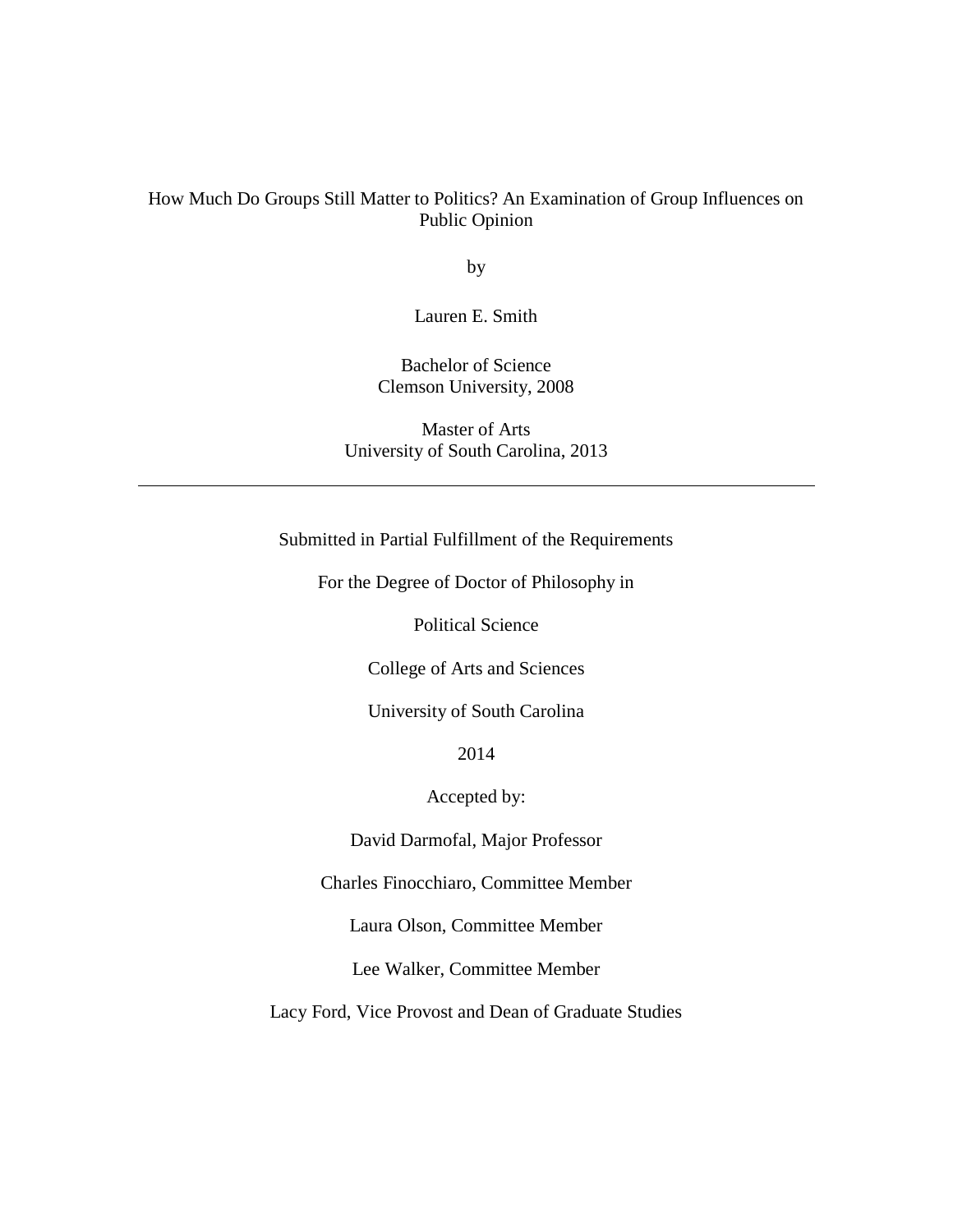© Copyright by Lauren E. Smith, 2014 All Rights Reserved.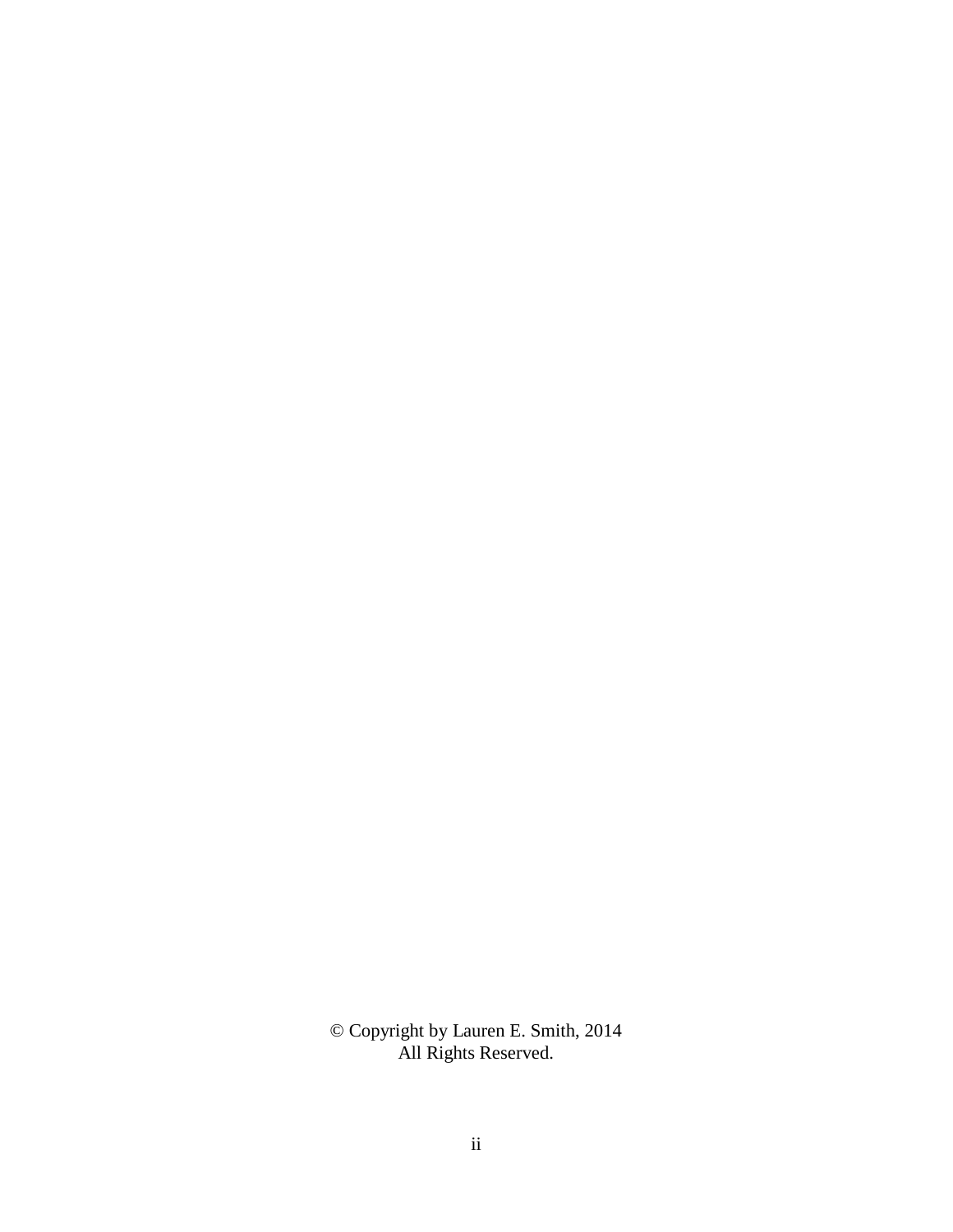# **Acknowledgements**

I would like to express my thanks to David Darmofal, Chuck Finocchiaro, Laura Olson and Lee Walker for guiding me through graduate school, from talks to classes to published papers. They made it the best possible training it could have been. I would also like to thank them for forming my dissertation committee and being willing to work with me to complete the dissertation.

I would also like to thank my family, especially my husband Ryan Smith, for always being behind me 100% and for many long discussions about political science which I know made no sense to them but they listened anyway.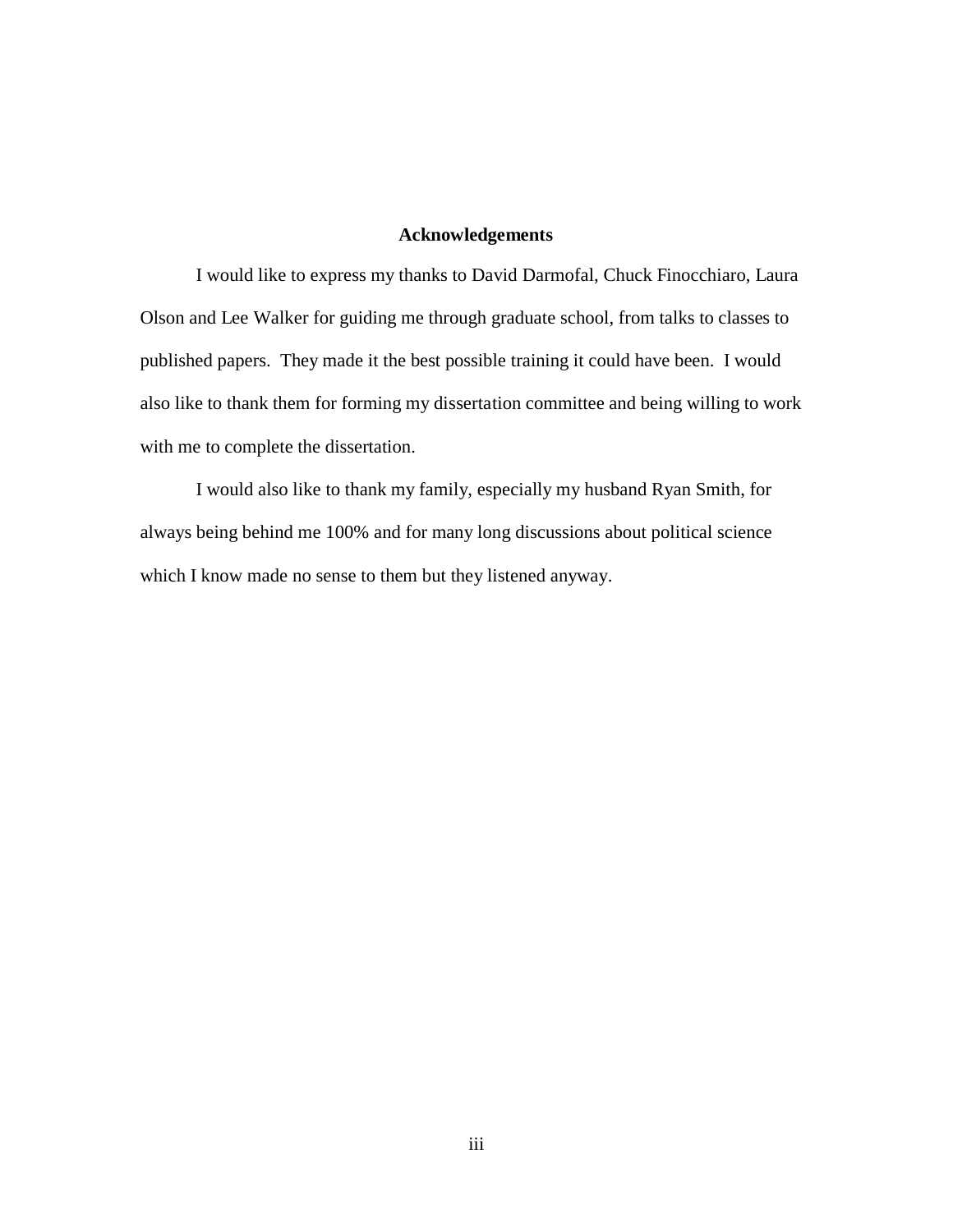# **Abstract**

Public opinion plays an important role in democracy. A system of government designed specifically to be by the people, for the people and of the people must by necessity listen to the opinions of the people. Accordingly, an important research agenda is determining conditions under which public opinion is listened to and translated into government responsiveness. Most of the public opinion literature answering this question focuses specifically on individual opinion. I argue that this is problematic because politics is ultimately carried out in terms of the collective. Further, I argue that collective opinion is often voiced through groups in society such that groups are an important and often overlooked mediator of public opinion. I present a model of group influences on public opinion, arguing in three parts that groups first shape individual opinion through social identity effects or the desire of individuals to feel connected to others, government is theoretically likely to listen to groups rather than individual or overall opinion because politics is ultimately carried out in terms of the aggregate, but government is only likely to listen to group opinion if the group holds intense preferences and can therefore signal their opinion to individual group members and to government. I test this theory in three separate cases where public opinion is evidenced, political parties, state Supreme Court decision making and ballot initiatives. I find support for my theory in two of the three cases, political parties and state Supreme Court decision making. Overall, I demonstrate the continued importance and role of groups in American politics and to public opinion in particular and show the necessity of testing the breadth and depth of theory.

iv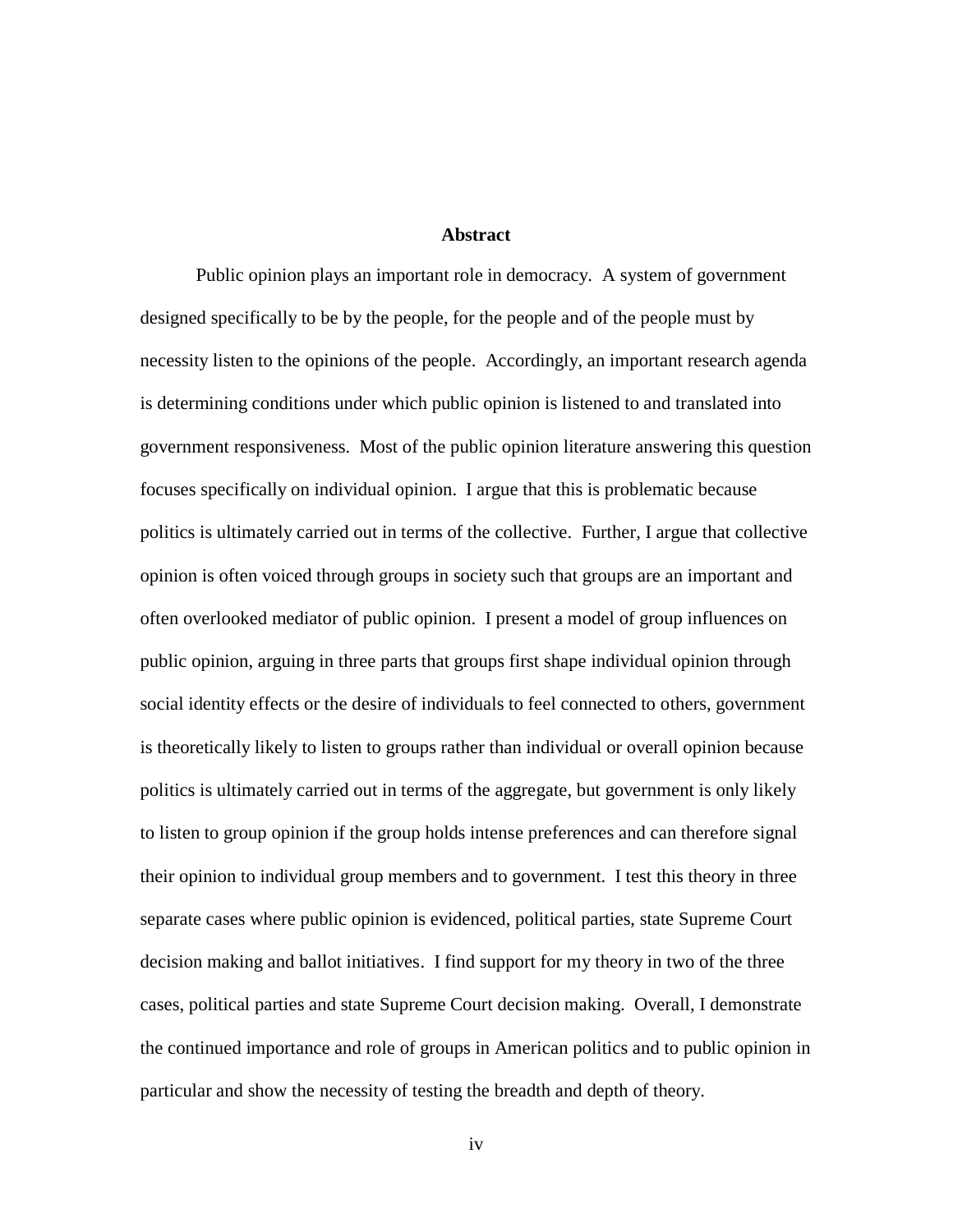# **Table of Contents**

| Chapter 4: Judicial Decision Making in state Supreme Courts: |  |
|--------------------------------------------------------------|--|
|                                                              |  |
|                                                              |  |
|                                                              |  |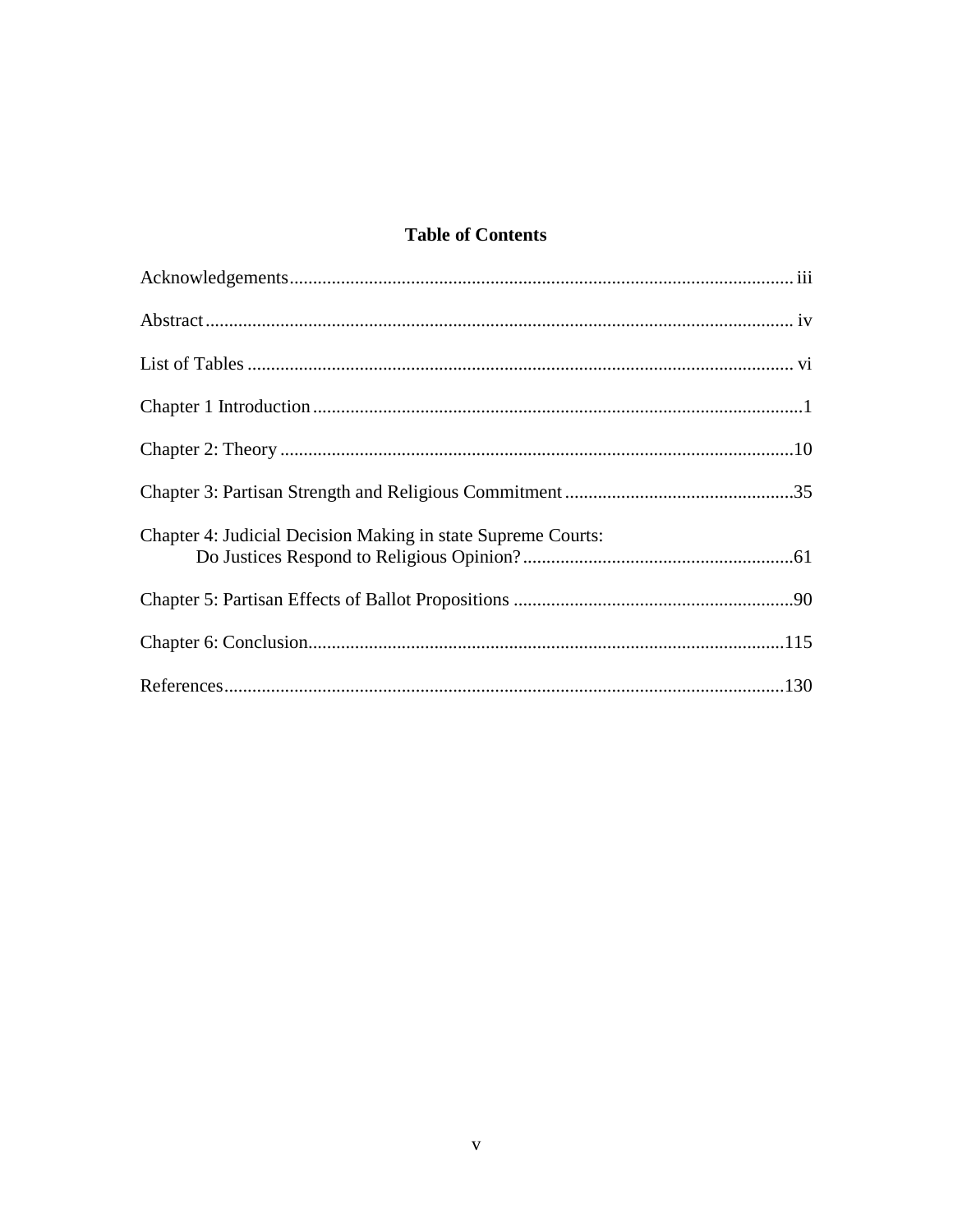# **List of Tables**

| Table 3.1. Logistic Regression of the Effects of Religious Attachment                                                                              |
|----------------------------------------------------------------------------------------------------------------------------------------------------|
| Table 3.2. Predicted Probabilities for the Logistic Regression of the                                                                              |
| Table 4.1. Descriptive Statistics, Method of Judicial Appointment and<br>Death Penalty Cases and Mean Percentage of Religious Groups               |
| Table 4.2. GEE Logistic Regression of the Effects of Religion on                                                                                   |
| Table 4.3. Marginal Effects for the GEE Logistic Regression of the                                                                                 |
| Table 5.1. Ordinary Least Squares Regression Analysis, of Gay Marriage<br>Amendment States on Turnout in 2004 and Bush Vote Share in 2004 111      |
| Table 5.2. Ordinary Least Squares Regression Analysis, Effect of Gay<br>Marriage Amendment States and Religion on Turnout in 2004112               |
| Table 5.3. Ordinary Least Squares Regression Analysis, of Gay Marriage<br>Amendment States on Bush Vote Share in 2004 and Religion 113             |
| Table 5.4. Ordinary Least Squares Regression Analysis, of Gay Marriage<br>Amendment States and Religion on Republican Seat Change in State<br>.114 |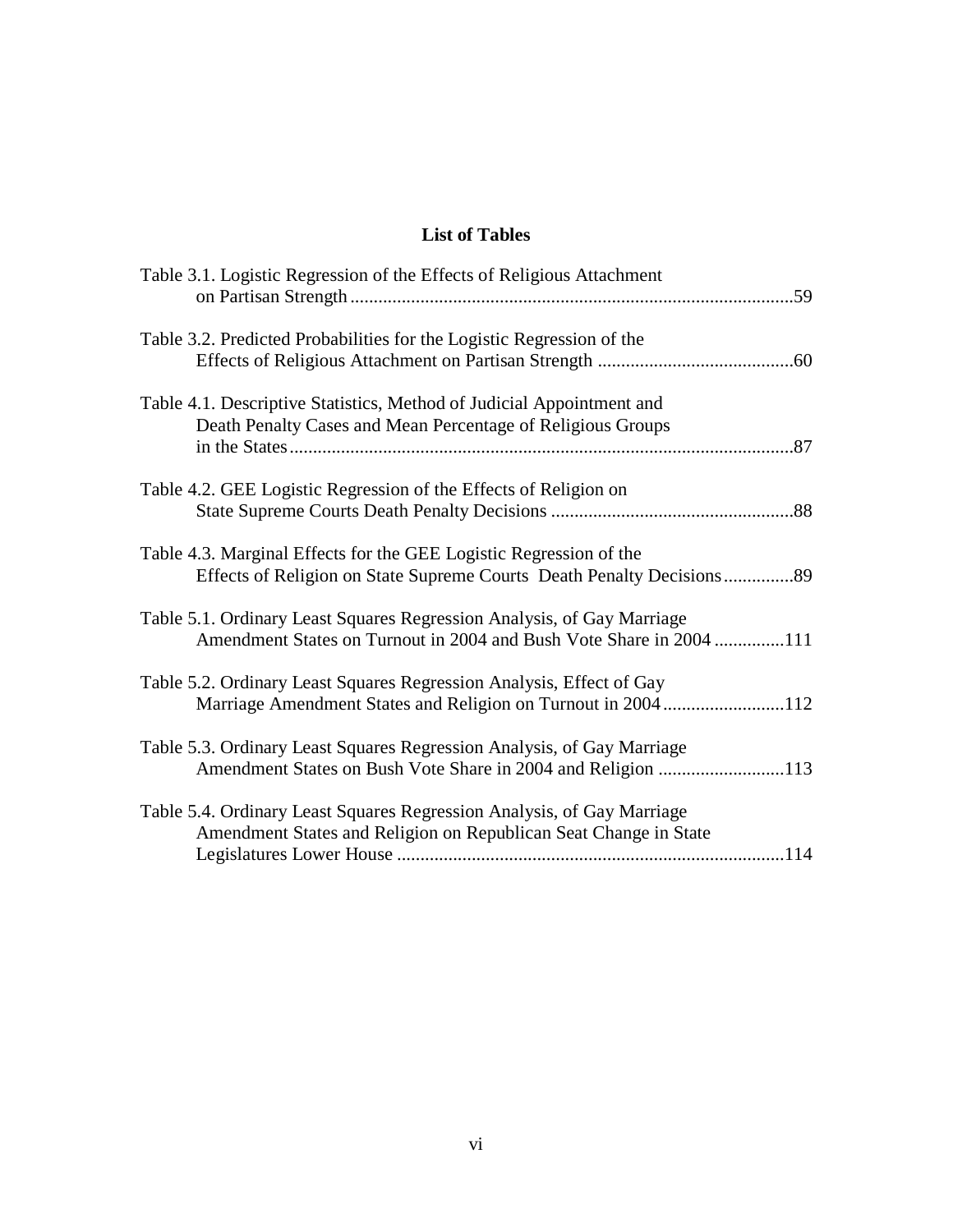# **Chapter 1**

#### **Introduction**

V.O. Key famously defined public opinion as "those opinions held by private persons which government finds it prudent to heed" (1961, 1). Democracy commonly understood as government by the people and for the people, arguably should rest on the opinions of the people. As such, democracy is considered the best form of government since it does give voice to the otherwise voiceless. However, at the same time, democracy is also often considered the most tenuous form of government, and at the extreme, the system of government least likely to succeed. Because it is a system designed specifically to listen to and follow the voice of the people, the ancient Greeks down through the Founding Fathers feared the potential result of misdirected and misguided decision making by a populous unqualified and in many ways unable (in their minds) to make good judgments. They feared the end result would be chaos through mob rule.

To prevent the potential for mob rule, the Founding Fathers compromised by creating not a pure democracy but a democratic republic (Wood 1969, 1991). Rather than literal rule by the people, the Founders crafted a system whereby the people elected leaders to represent them and their opinion in government. Therefore, the people were given at best an indirect voice in government. Accordingly, a key question that faced the Founding Fathers became how much these elected leaders, collectively making up the government, should listen and adhere to public opinion. Are leaders to act as delegates,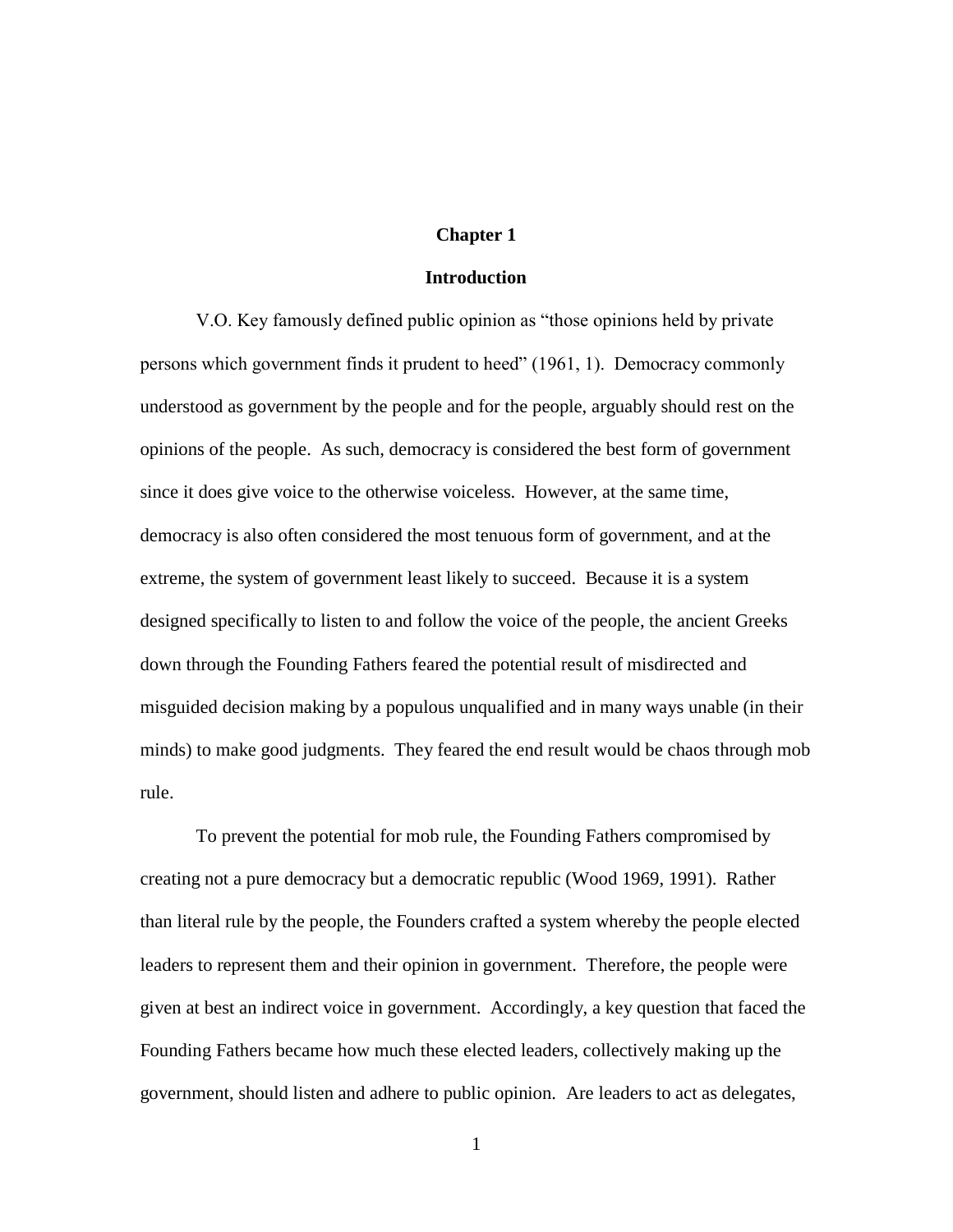consciously taking into consideration the opinions of their constituents, or trustees, free to act as they see fit with little to no regard for the actual opinions of the people?

# **1.1 Public Opinion: Two Views**

At the root of this debate lay two opposing views on public opinion. Among the Founders Hamilton best embodies the skeptic view, arguing that the people are capricious with little knowledge, political in particular, and as a result their opinion should not form the basis of judgment for government. As he puts it, "the people are turbulent and changing; they seldom judge or determine right," though they have been said to have the voice of God "it is not true in fact" (Frisch 1985,108). This view finds substantial support in the literature beginning with Lippmann (1922) and Schumpter (1942) who wrote despairingly of there being any wisdom, relating to governing matters in particular, in the people and consequently their influence on policy should be limited. Beginning with the first public opinion polls, empirical findings supported this claim that the public is ignorant and uninformed about politics providing a basis of support for this skeptical view of public opinion (Campbell et al. 1960; Converse 1964; Butler and Stokes 1969; Luskin 1987, 1990; see more recently Kuklunski et al. 2000 and misinformation). As Delli Carpini and Keeter (1996) note, one scholar goes so far as to say that "America's embarrassing little secret…is that vast numbers of Americans are ignorant" and argues that this lack of basic knowledge about politics undermines the central tenet of democratic government, rule by the people (Blumberg 1990, 1).

However, on the other side of the debate are the optimists who, though acknowledging that citizens are often uninformed, argue that democracy ultimately rests on the will of the people and so listening to and following their opinions is vitally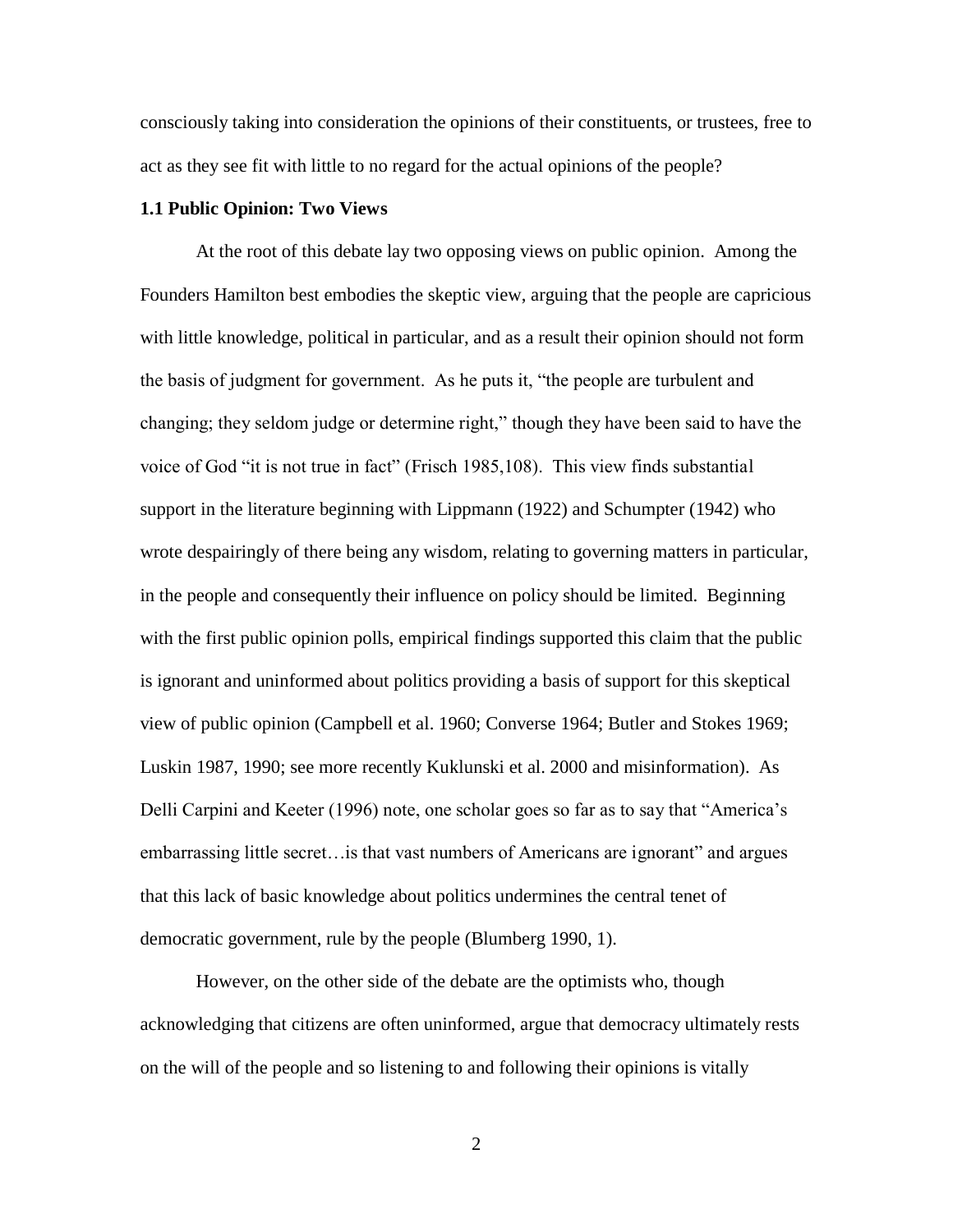important especially in maintaining democratic legitimacy. Jefferson best embodies this view among the Founders. For example, in speaking with a friend he argues that he is willing to "freely leave to self government" the masses of the United States (keeping in mind that meant white males) (Padover 1939, 56). Jefferson viewed citizens as more than capable of self-government and believed democracy rested on their input and opinions. Further, optimists argue that the lack of information and knowledge among the public is largely a result of external forces, resulting from defective social and political institutions rather than internal deficiencies (e.g. Delli Carpini and Keeter 1996) and as such these deficiencies can be overcome. They argue that there are systematic biases in America, such as inequality in socioeconomic status, that are a major cause of the ignorance of the populous. Or, in another view, V.O. Key (1961, 557) forcefully puts it "politicians often make of the public a scapegoat for their own shortcomings." He argued that citizens are not as ignorant as often perceived yet politicians can use the fact of the public's deficiencies to their own advantage. At the same time, some optimists also argue that a fully informed electorate is not needed since citizens are able to rely on 'shortcuts' to act as if they are fully informed (Lupia 1994; Lupia and McCubbins 1998; Lau and Redlawsk 2001). Overall, optimists argue that public opinion must be listened to for democracy to maintain its legitimacy, as best stated by V.O Key, (1961,10) "unless mass views have some place in the shaping of policy, all the talk about democracy is nonsense."

### **1.2 Research Question**

Accordingly, though debated, it is clear that the importance of public opinion to democracy remains a vital topic of interest in political science. While of concern to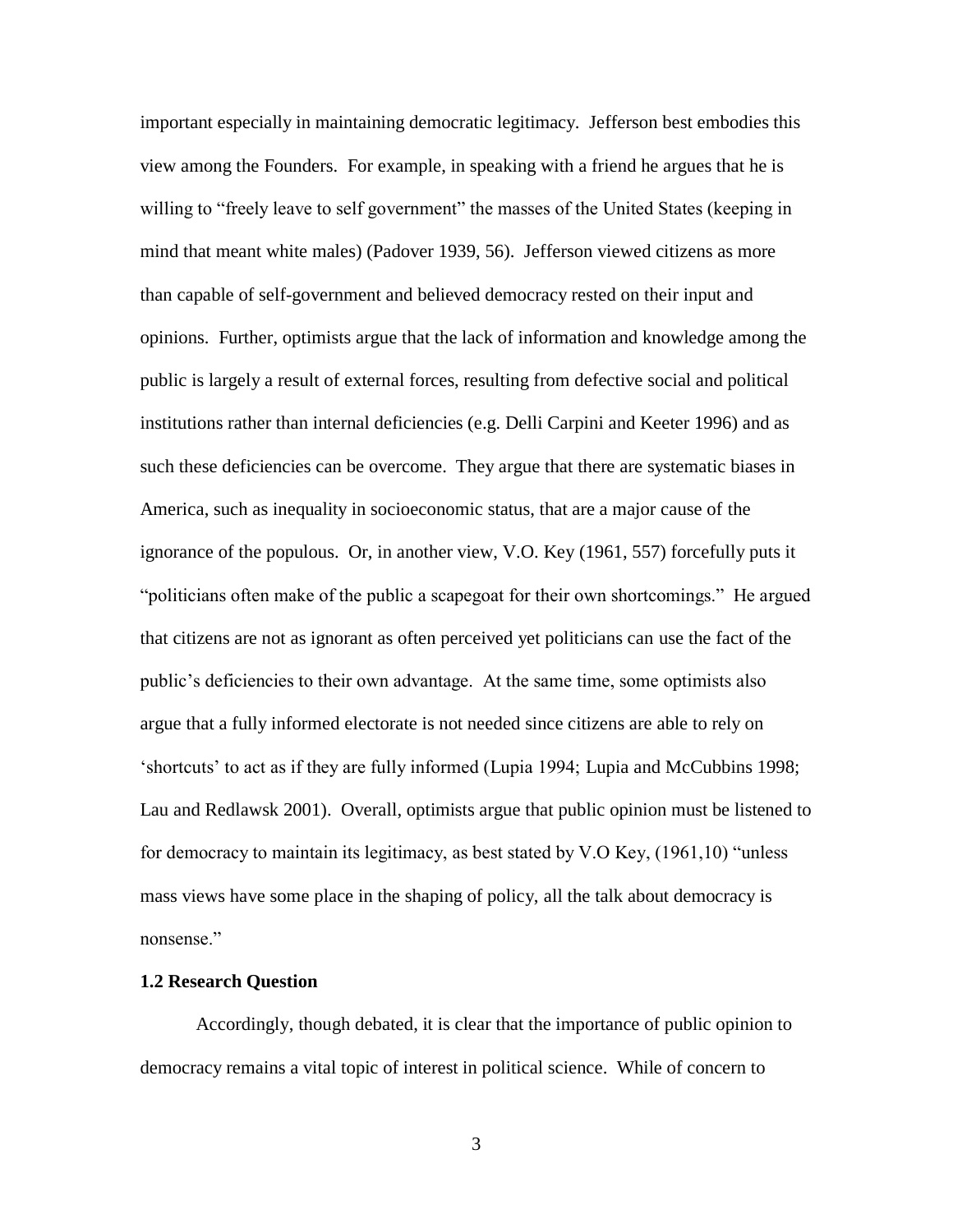scholars from the early days of political science (for example Lippman 1922) the study of public opinion exploded with the advent of scientific polling and the consequent ability of scholars to actually measure the opinions of the public. For example, Gallup famously argued that public opinion polling would allow political leaders to find out public opinion and respond to it [\(Gallup 1938;](http://poq.oxfordjournals.org.pallas2.tcl.sc.edu/content/75/5/982.full#ref-86) [Gallup and Rae 1940\)](http://poq.oxfordjournals.org.pallas2.tcl.sc.edu/content/75/5/982.full#ref-87). This view only grew as the ability (both methodologically and financially) to conduct studies of the public increased (for example Campbell et al. 1960 and the subsequent Michigan national election studies).

Consequently, public opinion literature analyzes a wide variety of research questions including whether policy makers actually respond to public opinion (see Shapiro 2011 for a review), do citizens hold political belief systems and have coherent structure in their opinions (Converse 1964; Nie and Anderson 1974; Achen 1975; Luskin 1987), how informed is the citizenry and how informed does it need to be for democracy to survive (Delli Carpini and Keeter 1997; Jerit et al. 2006; Kuklinski, et al. 2000; Hutchings 2003 see the heuristics literature as well Lupia 1994; Lupia and McCubbins 1998; Lau and Redlawsk 2001; Darmofal 2005), how do citizens reach their opinions (Lodge et al. 1989; Zaller 1992), what is the role of the media in opinion formation (Bartels 1993; Mutz 1998; Prior 2007) and many more. In adding to this body of literature I seek to answer the question, what are some of the specific conditions under which public opinion is listened to and translated into government responsiveness. I offer a model of how this process works and test it in three distinct cases.

#### **1.3 Atomistic Actor versus Interpersonal Relations**

My research question is premised on a divide I see in the literature between studies that focus (intentional or not) on individuals as more or less atomistic actors in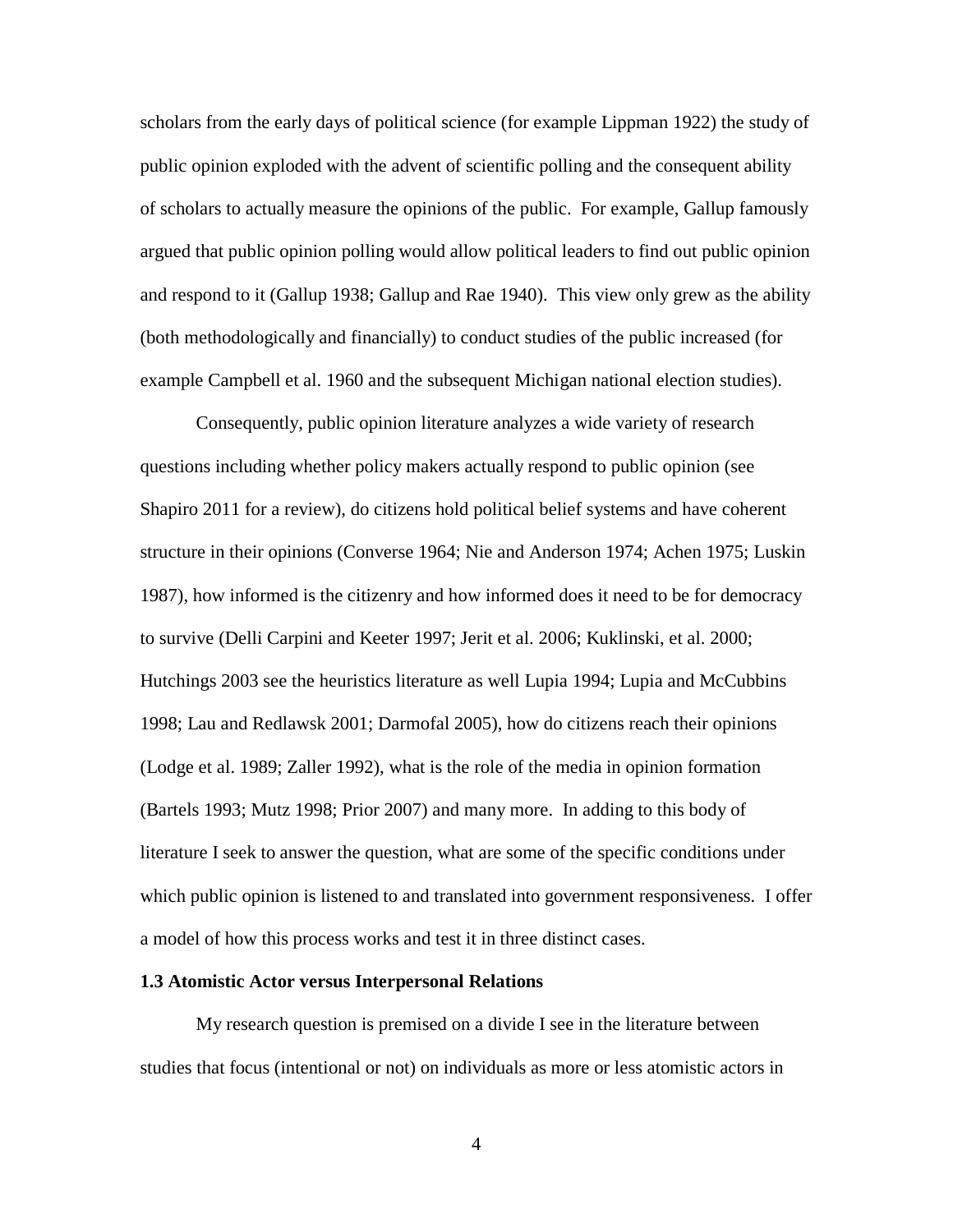their opinion and studies that focus on how group interactions affect individual opinion. This divide is evidenced from the beginning of the public opinion literature in the two schools of thought that drove most of the research on public opinion since the 1950s, the Columbia school (Lazarsfeld 1944; Berelson et al. 1954; Katz and Lazarsfeld 1955) and the Michigan school (Campbell et al. 1960).

The Columbia school came first and offered a sociological view of public opinion. These scholars argued that you can think of politics as you think of consumer products where citizen opinion is formed through 'marketing' by the media and other opinion leaders in society. Citizens form opinions based largely on interpersonal interactions with others and look to groups within society (through the opinion leaders of these groups) as a basis for forming judgments and making decisions. In contrast, the Michigan school more heavily emphasized the psychological aspect of opinion. These scholars focused primarily on the individual as in many ways an atomistic actor influenced in their opinion by psychological things such as socioeconomic status (the base of the funnel in their funnel of causality for voting behavior). Sociological factors played a role as well (it is often referred to as the socio-psychological model) but the emphasis was on the individual as in many ways a lone actor forming opinions and judgments.

As with the voting behavior literature, I argue that the majority of the literature on public opinion following these early studies focused on the Michigan school analysis of public opinion as centered on the psychological and considers the individual as more or less an atomistic actor. Because the advent of polling and scientific surveys allowed scholars to some extent 'see inside' people's minds for the first time, it opened a new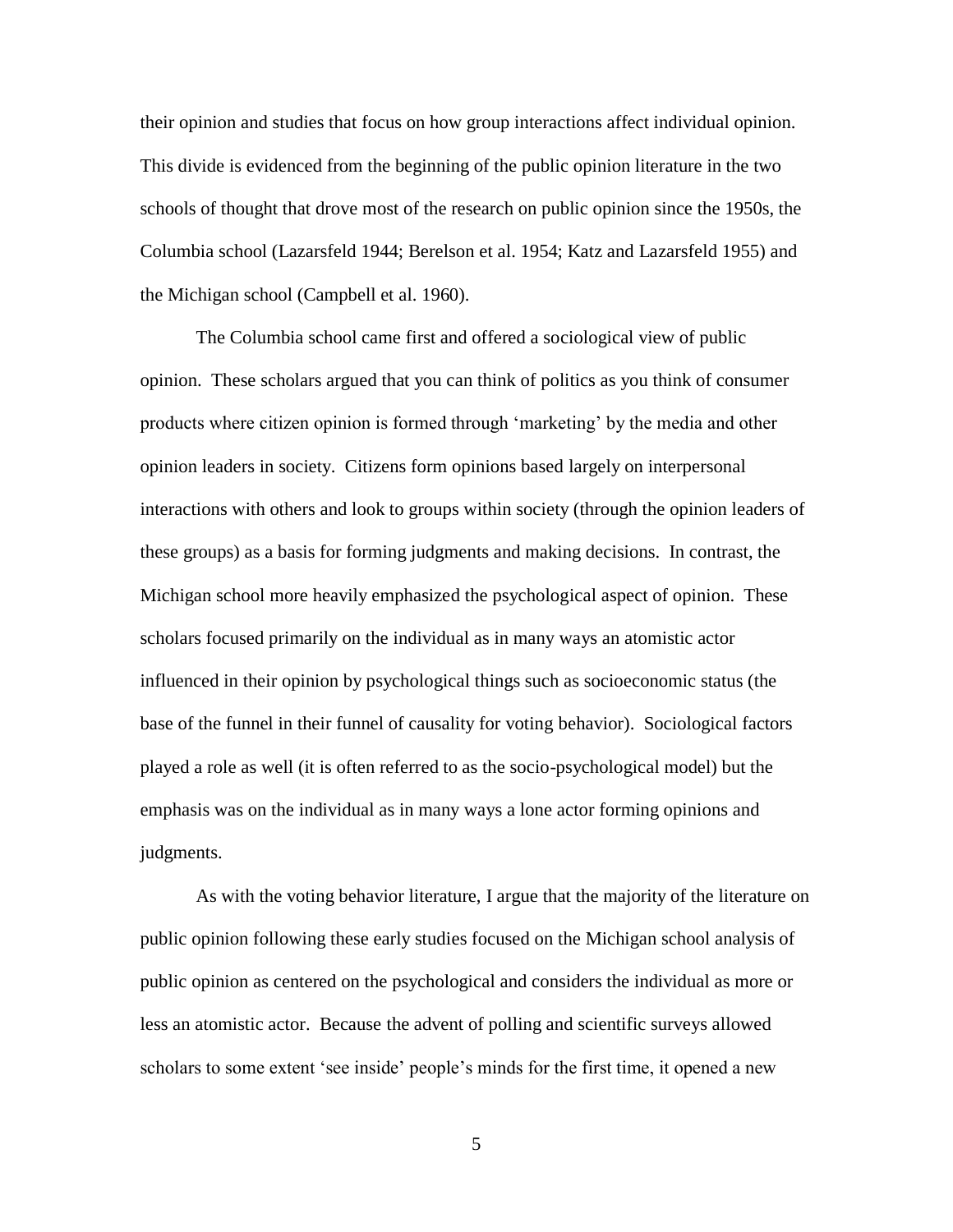avenue of research centered on the individual. Scholars no longer had to rely on aggregate or case study data to form and test theories and hypotheses but could now bring their theories under the scrutiny of actual individual level data. Additionally, the work of Downs (1957) and the resultant rational choice literature also spurred on the focus on the individual and how they form and reach decisions (for example the decision to vote). This is not to say that sociological factors are entirely missing from this literature (see the early media literature for example: Bartels 1993; Iyengar and Kinder 1987). I simply argue that the majority of the literature approached the study of public opinion from a notion of the individual as an atomistic actor centered more heavily on psychological concerns.

However, this began to change in the literature as Huckfeldt (1979; 1983; 1984) and others (Kenny 1992; Huckfeldt et al. 1995; Huckfeldt and Sprague 1995; Huckfeldt et al. 1998; Mcclurg 2003; Huckfeldt, Johnson and Sprague 2004; Walsh 2004; Mutz and Mondak 2006) began reviving the Columbia school focus on the sociological aspects of public opinion. These scholars argued for the role interpersonal relations can have on public opinion and other areas of political behavior. Citizens are not lone actors but are heavily influenced by those around them in their thoughts and opinions.

#### **1.4 Groups Influences**

I seek to continue in the tradition of the Columbia school and this growing body of literature by focusing on the role of interpersonal relations, as mediated through groups, on public opinion, looking at the specific question of conditions under which public opinion is listened to by government and translated into government responsiveness. I argue that, while examining the individual is important, it is only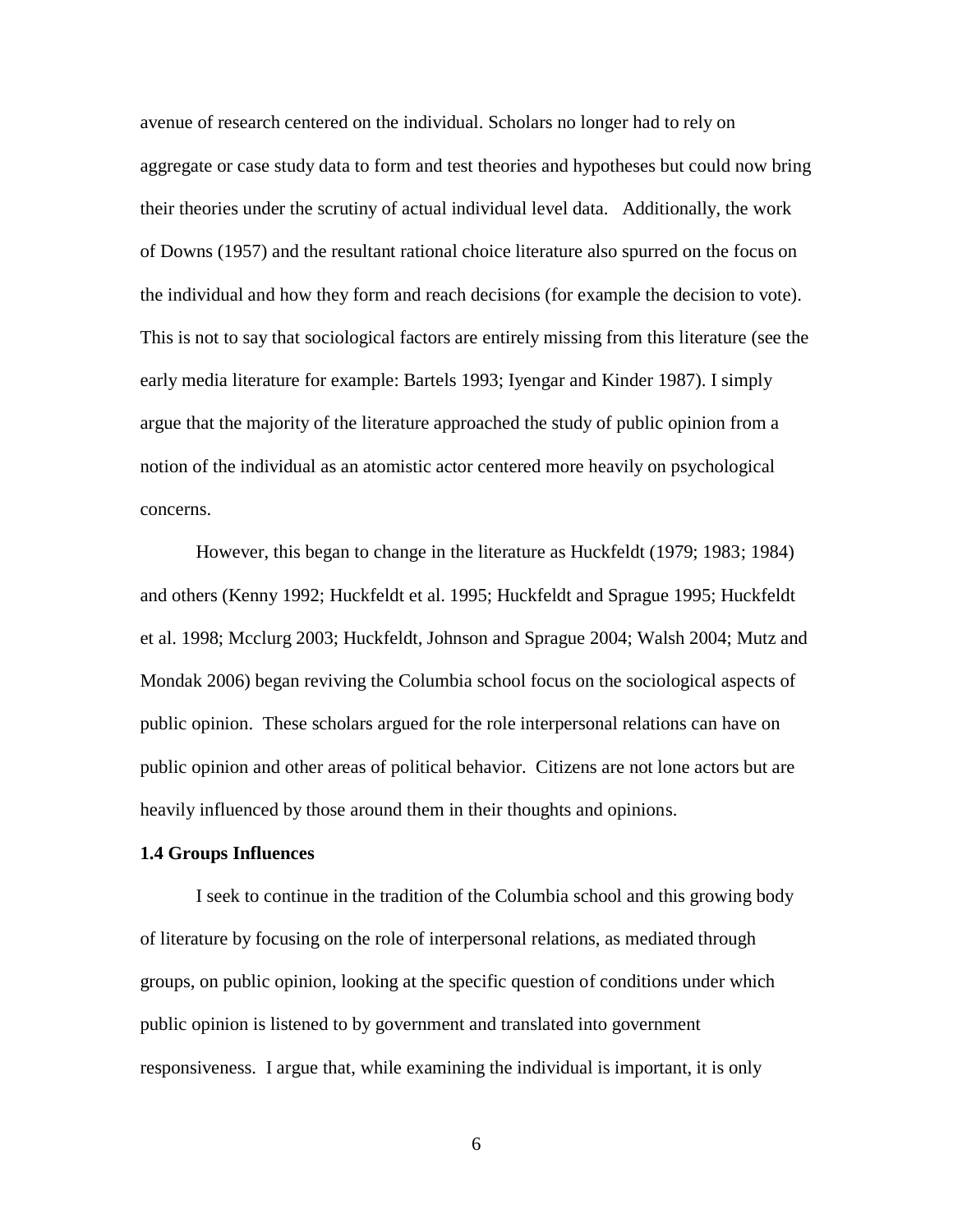through collective or aggregate opinion that politics is truly carried out, in terms of influencing elected leaders decisions and consequent policy making.

Accordingly, I offer a theory of group influences on public opinion drawing off of the work of the importance of interpersonal relations as argued by Huckfeldt (1979; 1983; 1984) and others (Kenny 1992; Huckfeldt et al. 1995; Huckfeldt and Sprague 1995; Mcclurg 2003; Huckfeldt, Johnson and Sprague 2004; Walsh 2004; Mutz and Mondak 2006). While politics is ultimately carried out in terms of the aggregate, this 'collective' opinion I argue is mediated through groups within society. Citizens spend a great deal of their time associating either loosely or closely with groups (race, gender, religion, social clubs to name a few). I argue that these interpersonal relations form in many ways the basis for their opinions and judgments. Accordingly, one way to study the influence of public opinion on government is to focus on groups and the influence that they wield within society. However, I argue that group influence on public opinion is conditional. This process will only work when a specific condition is present: that is when a group feels intensely about an issue and consequently 'owns' the issue whereby group members are able to clearly perceive the stance of the group and it consequently informs their own opinion and government feels the intensity of the group preference such that they are likely to listen to it as well. Overall, I argue that government listens to group opinion within society when reaching their decisions.

To test this theory of group opinion as influencing governmental decision making, I choose to focus on religious groups in particular. As I will explain in more detail, religious groups I argue offer a good test case for the influence of group opinion on governmental decision making. I then analyze this theory in three distinct areas to show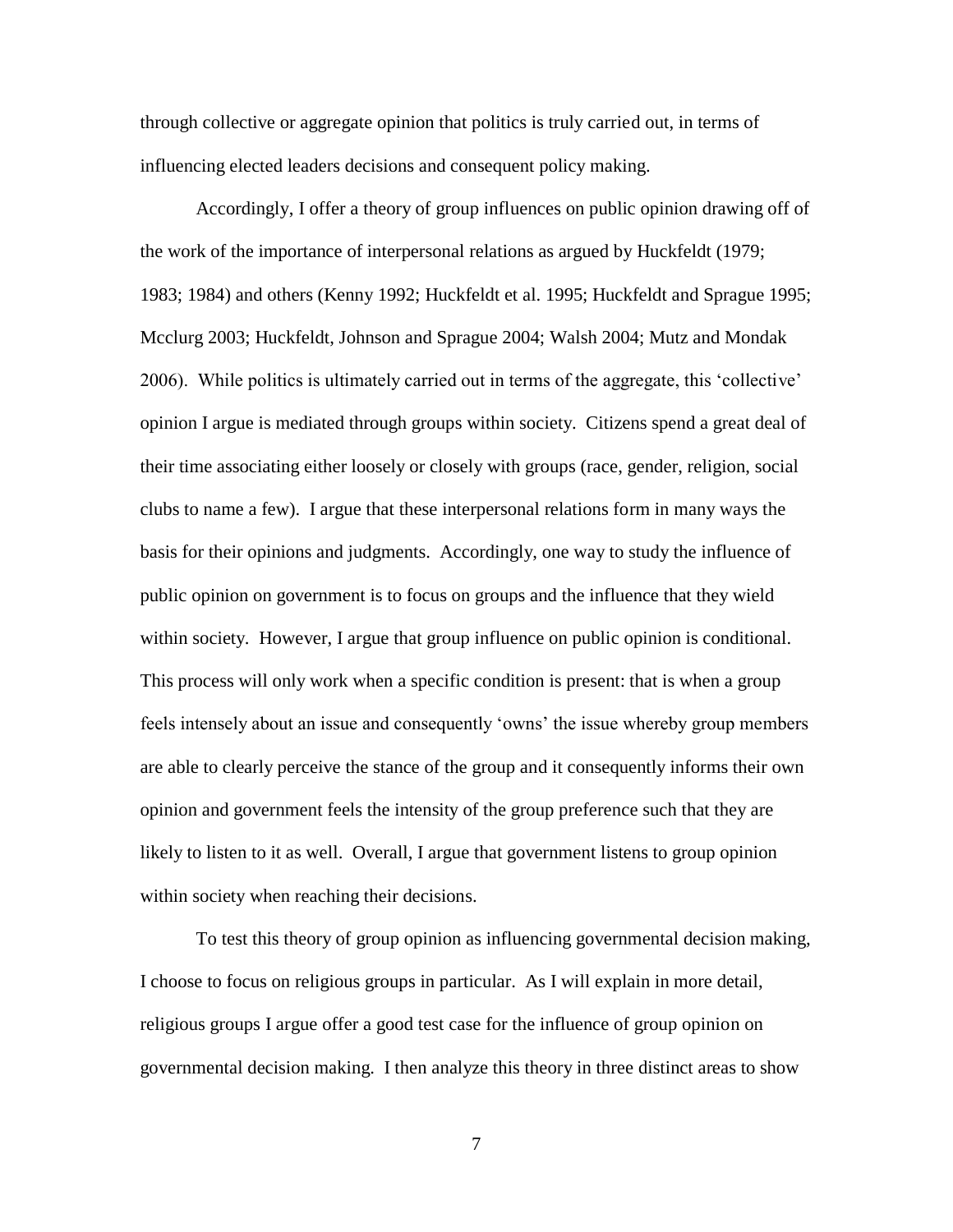the breath of the model: political parties, state Supreme Court decision making and ballot initiatives.

Accordingly, in chapter one I explain my theory of group influences on public opinion in detail. It is composed of three parts: social identity theory, or how citizens think in terms of groups, group influences on politics and intensity of preferences held by the group. I next offer an argument for why religious groups in particular present a good test case for my theory. Finally, I explain how my theory relates and will be tested in three distinct analyses, strength of partisan attachment, state Supreme Court decision making and direct democracy focusing on the use of ballot propositions as affecting candidate choice in an election.

Chapters three through five will present my individual analyses. Chapter three focuses on public opinion as viewed through partisanship and strength of partisanship in particular, asking the question, does strength of religious commitment lead to strength of partisan commitment. Chapter four examines public opinion through the lens of one branch of government, the judicial branch, looking at whether religious groups influence state Supreme Court justices in their decision making. Chapter five analyses public opinion as exhibited through direct democracy looking at whether the use of ballot propositions can prime groups in a state, focusing on religious groups, in both voter turnout and vote choice.

Finally, chapter six concludes my dissertation. I review my overall theory of group influences on public opinion and then analyze and evaluate how well it performed in each of the three individual analyses. I offer concluding thoughts on this project and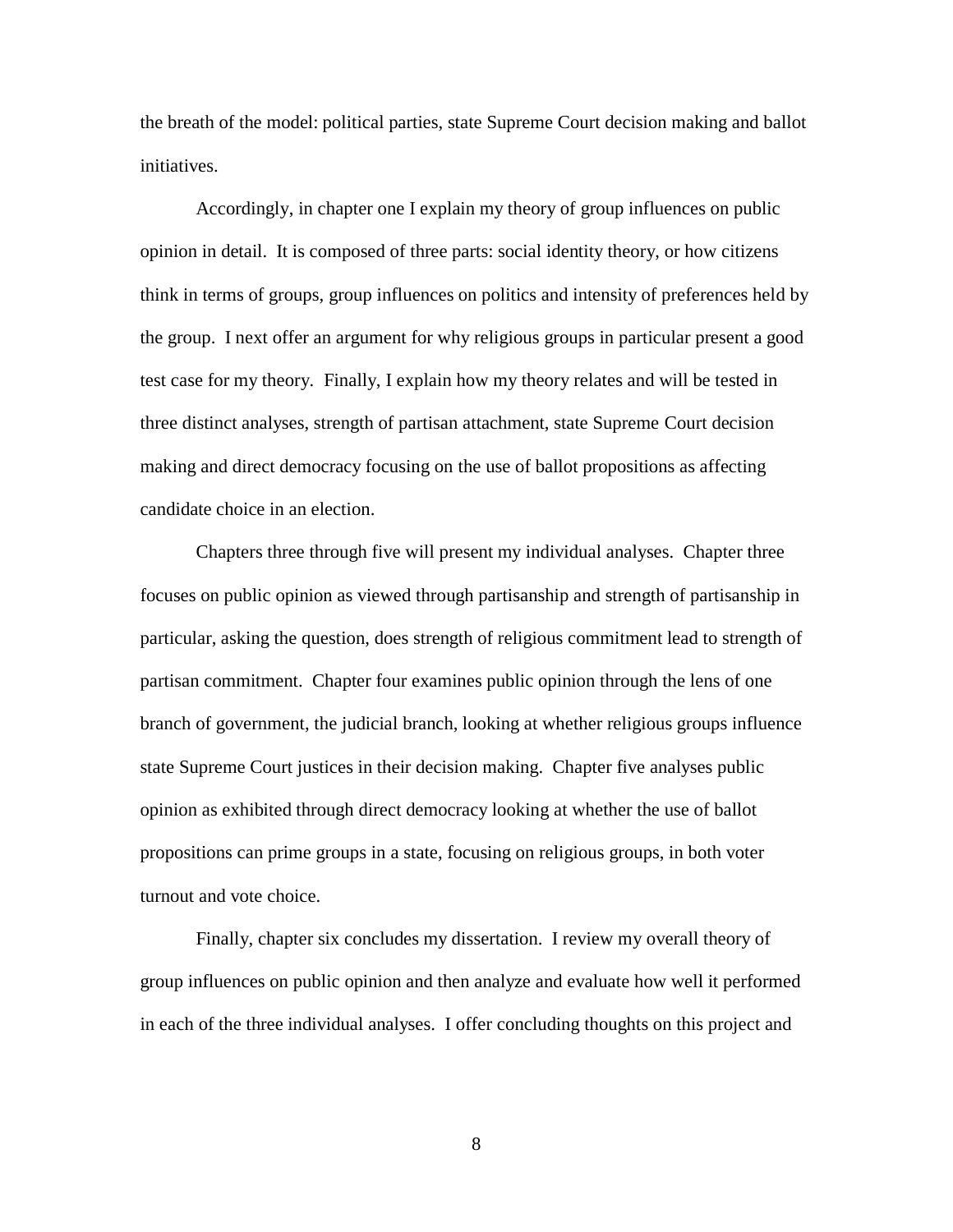whether I was able to uncover specific conditions under which public opinion is listened to and translated into government responsiveness.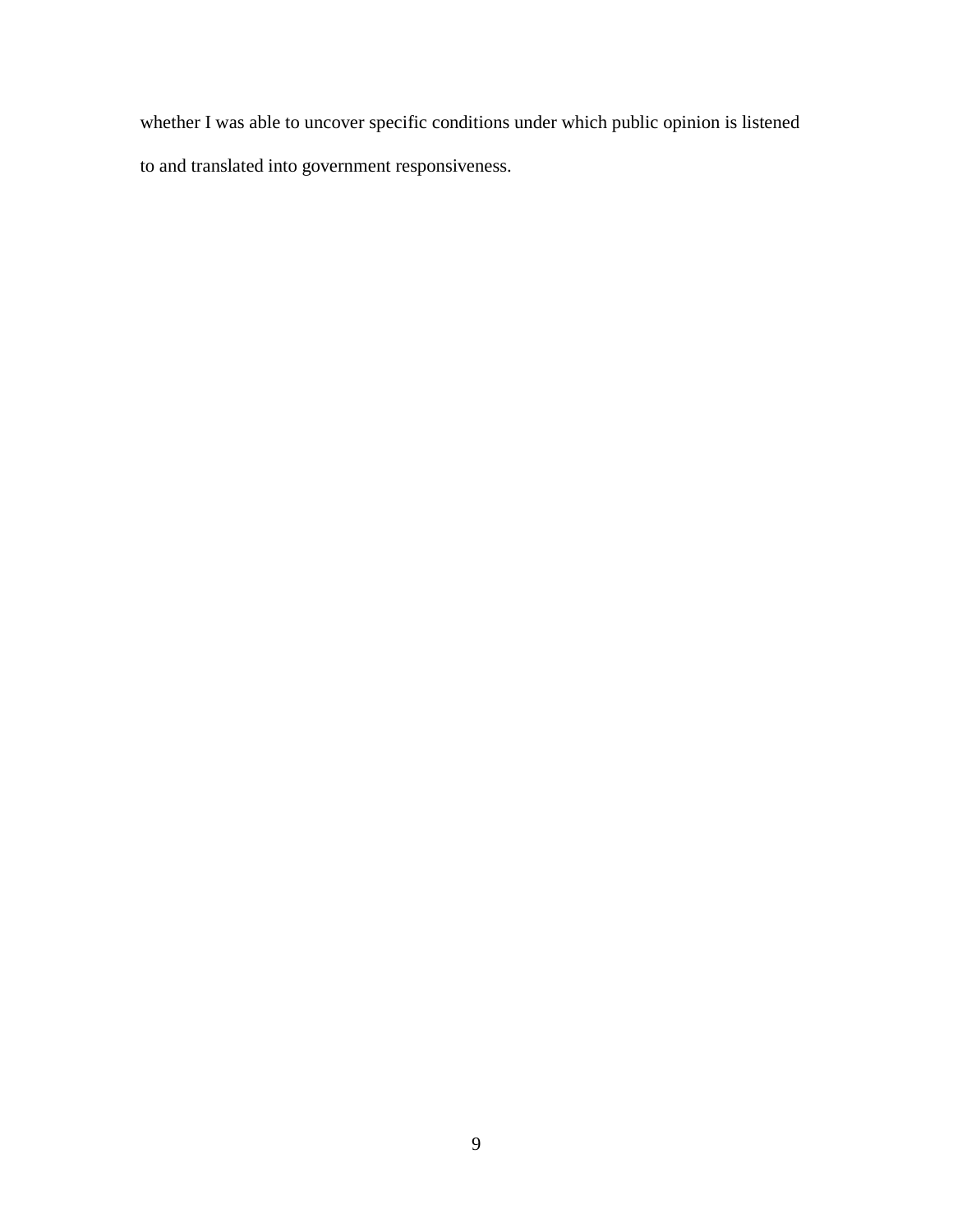# **Chapter 2**

#### **Theory**

Historically, in American politics, groups within society have been a focal point of scholarly investigation and are arguably central to the maintenance of American democracy. In his classic examination of the success of early American democracy Tocqueville theorized that one of the key reasons the 'experiment' of democracy in America succeeded was a result of the civic life of the American populous (Tocqueville [1835-40] 1969). He noticed that Americans were "joiners," belonging to all types of civic and political associations. As he studied these groups within society he also began to observe that otherwise nonpolitical associations (for example lions clubs) often became mobilized and involved in politics at least at the local level. This greatly surprised Tocqueville as this was not common practice in the European context to which he was accustomed.

Many scholars since Tocqueville also argue for the importance of groups to American democracy. Perhaps the most extended treatment is done by Putnam (1995; 2000, 19) who argues that social capital, defined as "connections among individuals social networks and the norms of reciprocity and trustworthiness that arise from them," is essential for the health of democracy. Social capital enables citizens to come together to work on community concerns as well as engage in the political system. According to Putnam greater amounts of social capital produce an increase in democratic practices.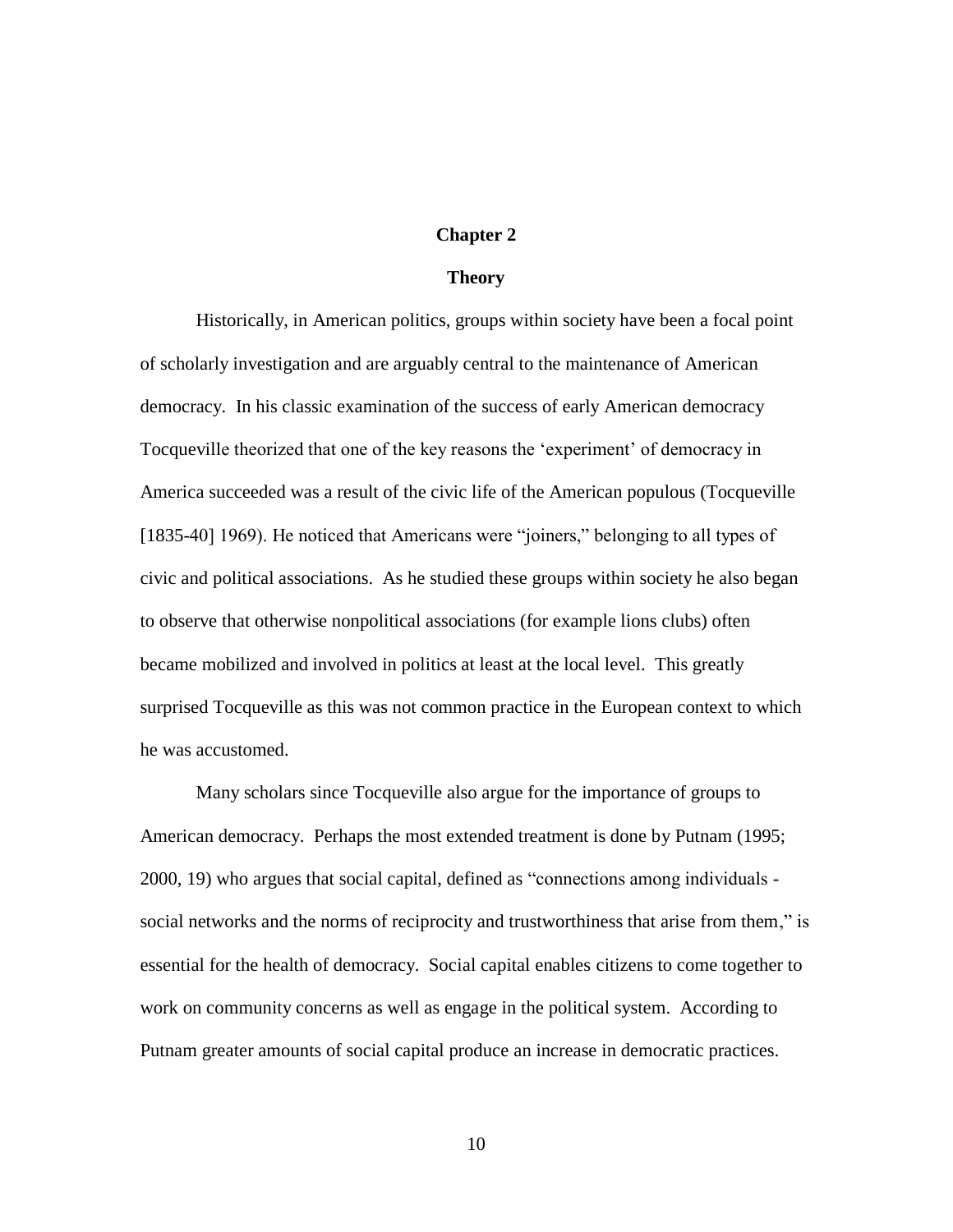The decline he sees in group interactions, in the number of 'joiners' in American society is consequently extremely troubling to scholars such as Putnam.

From this observation of the number and importance of groups to American society, early scholars of political science found that even nominal membership in a group carried with it significant political meaning (e.g. Campbell et al. 1960). Simply being a Catholic or a union member or a white southerner (to name only a few) gave scholars clear direction as to their party identification and their political leanings. Campbell et al. (1960) sought to formalize this phenomenon through group reference theory, arguing that citizens look to groups to form their opinions and consequently their political decision making such as voting behavior.

However, with the advent of survey data and the capability (e.g. computers and statistical software) and methodology to carry out and conduct increasingly complex statistical analysis on this newly collected individual level data, the study and importance of groups to American politics declined. At least three things occurred. As I argued earlier, the focus of scholars of public opinion and other subfields became increasingly focused on the individual through the analysis of individual level data. However, at the same time, scholars now had the increasing capability to investigate and analyze beyond the group effect to seek out the causal mechanisms at work in causing these group level effects. Is simply being a white southerner the cause or the mechanism behind Democratic identification or is something else going on? Questions such as these became suddenly accessible to answer from an empirical standpoint. Additionally, American society went through a major transformation beginning in the 1960s such that old group alliances fell away (e.g. white southern, union member to some extent) and new ones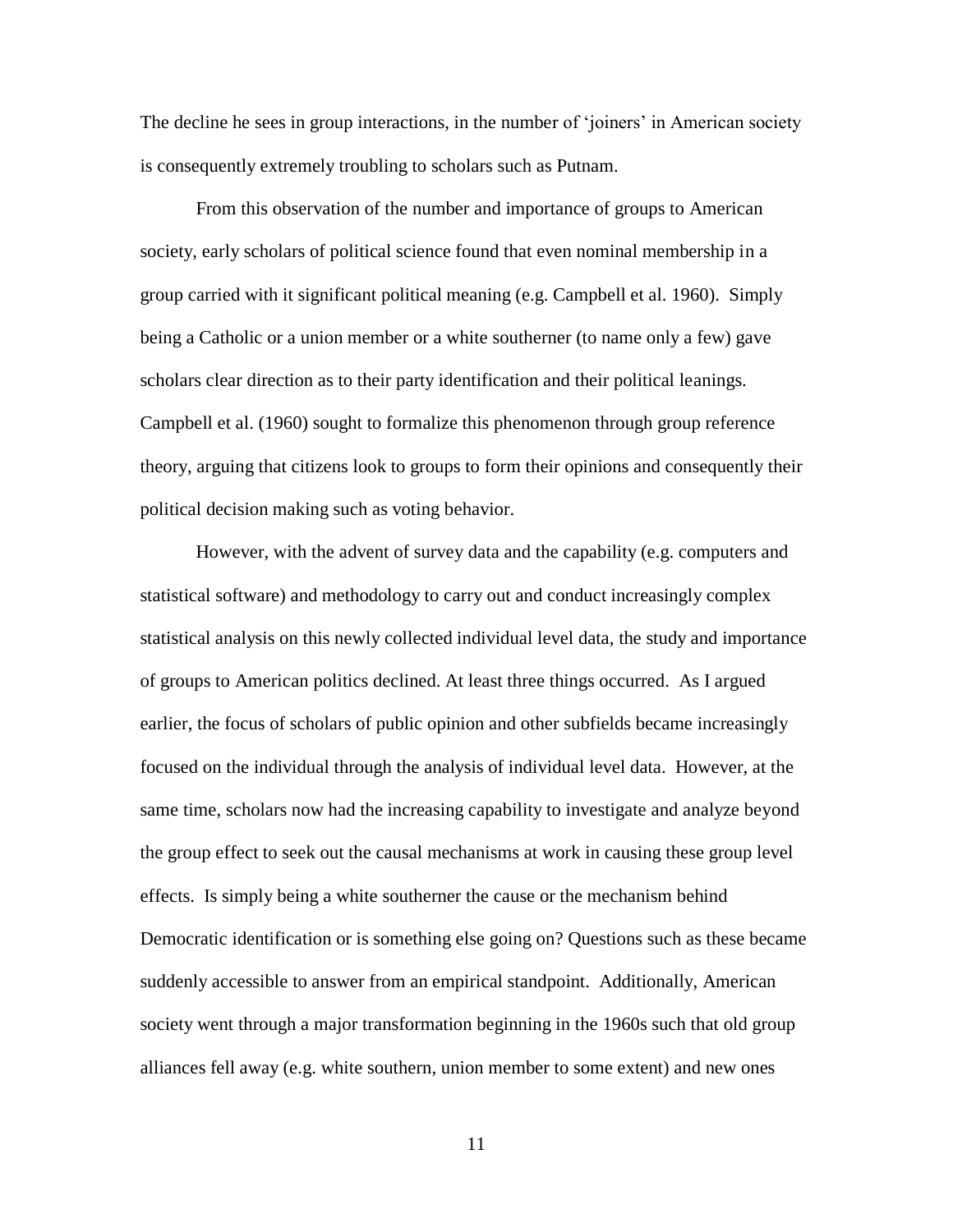emerged (e.g. evangelical Protestant, Green voters) (see e.g. Levine, Carmines and Huckfeldt 1997).

I argue for the continued importance of examining and understanding group dynamics and their effect on public opinion in particular. As Huckfeldt (2007, 116) argues (for reasons I will elaborate) there is currently an "opportunity to reintroduce the study of groups in political analysis." Accordingly, I offer a theory of group influence on public opinion composed of three parts, social identity, group influence, and intensity of preference or issue ownership, and use this framework to answer the question of specific conditions under which public opinion is listened to and translated into government responsiveness.

# **2.1 Social Identity or How Citizens 'Think' in Terms of Groups**

The foundation for my theory of group influences on public opinion rests on the idea beginning with the Columba school (Lazarsfeld 1944; Berelson et al. 1954; Katz and Lazarsfeld 1955) that citizens are heavily influenced by interpersonal relationships and these relationships are most often formed in the context of groups. As I argued, in contrast to the view of individuals as atomistic actors (whether intentional or not most examinations of public opinion treat individuals that way) other scholars (Huckfeldt 1979; 1983; 1984; Kenny 1992; Huckfeldt et al. 1995; Huckfeldt and Sprague 1995; Mcclurg 2003; Huckfeldt, Johnson and Sprague 2004; Walsh 2004; Mutz and Mondak 2006) argue that politics is most often carried out in terms of interpersonal relationships.

In this view, citizens learn and form opinions not from pure psychological factors or merely associating with a group (nominal membership), but from conversations and interactions with other citizens (see especially Walsh 2004). As Huckfeldt (2007, 116)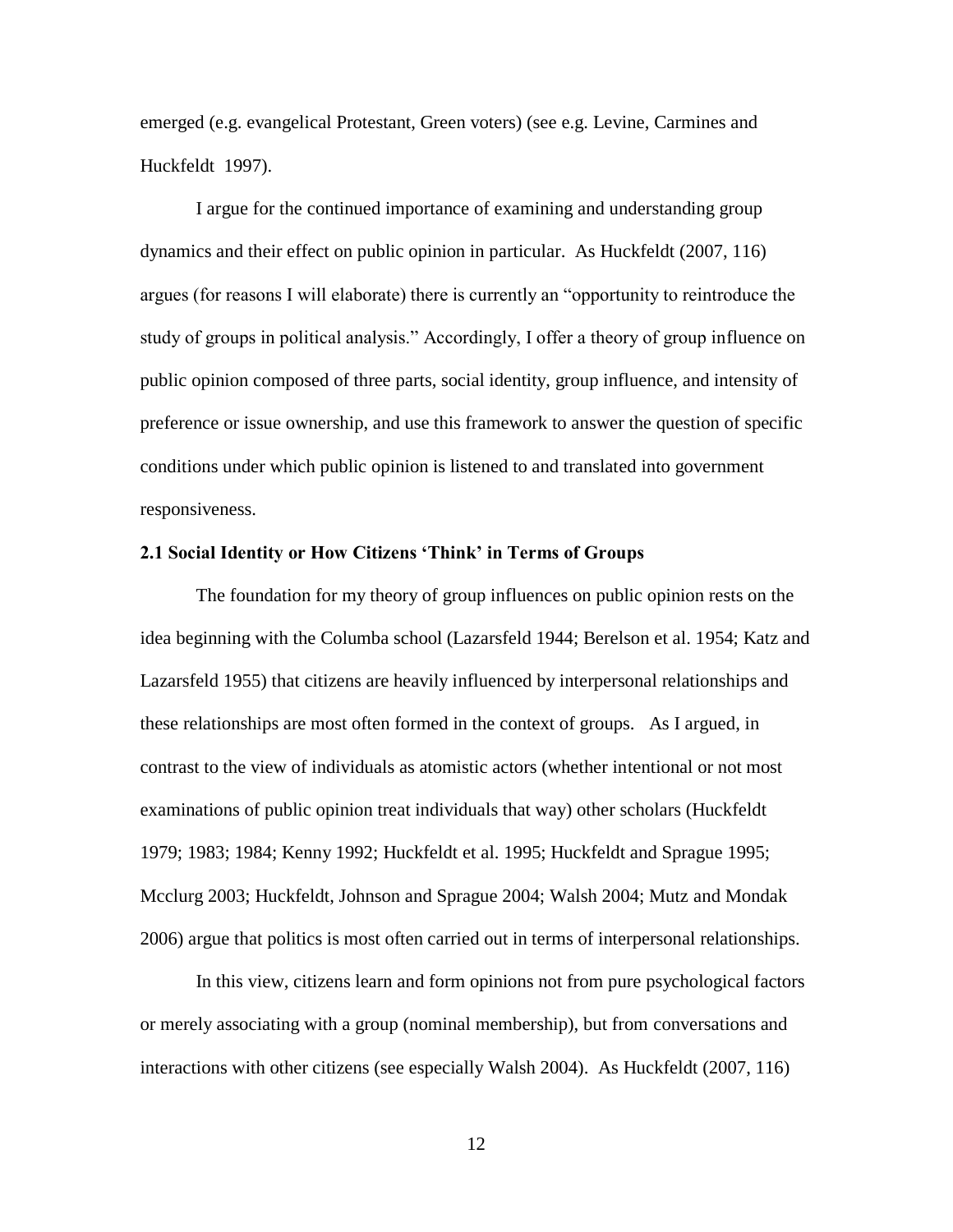succinctly puts it, "it is through these networks that communication and persuasion occur." In the traditional view of this literature this does not have to (and some would argue does not) occur within the context of a group. This renewed focus on interpersonal relationships developed into a robust literature centered on the role of these social networks in political behavior (Huckfeldt 1979; 1983; 1984; Kenny 1992; Huckfeldt et al. 1995; Huckfeldt and Sprague 1995; Mcclurg 2003; Huckfeldt, Johnson and Sprague 2004; Walsh 2004; Mutz and Mondak 2006; see Huckfeldt 2007 for a review of this literature) and has extended to other subfields of political science as well.

As Huckfeldt (2007) in a review of the literature notes, however, social network analysis has to a large extent ignored the potential for continued overarching group dynamics in public opinion. He goes so far as to argue that studying public opinion within the context of these social networks "creates an opportunity to reintroduce the study of groups in political analysis (116)." I agree with Huckfeldt (2007) that the 'reintroduction' of the study of groups to public opinion is necessary and can best be done through social identity theory.

Social identity theory is premised on the idea that there is a human need to feel connected to something, to achieve some level of positive distinctiveness from others (Greene 1999). This theory argues that this occurs through identification with groups. Citizens identify with groups within society and this fulfills a basic need they have to feel connected to others (once again the importance of viewing citizens as social beings rather than individual actors). A corollary of this is that citizens then instinctively categorize the world into dichotomous groupings, being either a part of the in-group or the outgroup. This creates an 'us versus them' mentality that leads to two outcomes, favorable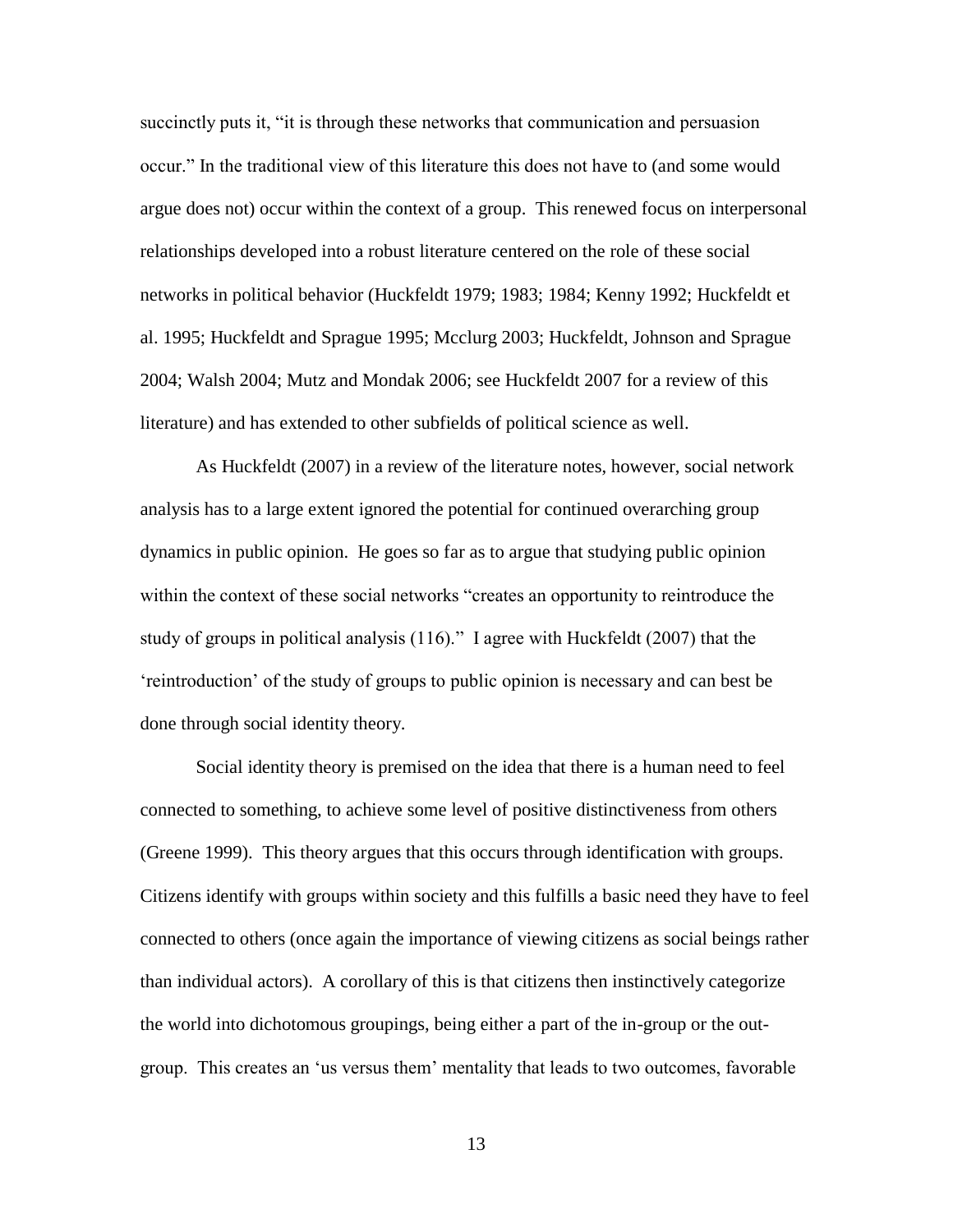perceptions of the in-group and increasingly biased perceptions of the out-group and increased loyalty towards the in-group (Greene 1999; Brewer 1979; Druckman 1994). In the context of public opinion, the result is that members of the in-group increasingly become influenced by and adopt the opinions and ideas of the group and groups take on a significant role in the life of the individual.

Social identity theory fits in well with the social network literature in public opinion because I argue interpersonal relationships are at root group based. The most basic social network is the family and an individual's network expands outward from there to friends, work based groups, broader groups within society such as religious institutions, political affiliations and more. Citizens form their opinions in the context of these various networks and in turn, from social identity theory, they develop group based patterns of opinion and behavior as well.

Consequently, for the foundation of my theory of group influences on public opinion I argue that there are clear dynamics whereby groups within society influence individual opinion formation. As with the historical literature, citizens still 'think' in terms of groups and are influenced by groups in what opinions they hold.

# **2.2 Group Influences on Politics**

While I argue that groups still play an important role in shaping individual opinion within society, key to my theory of group influences on public opinion and answering my question of what are the conditions under which public opinion is listened to by government and translated into government responsiveness, is whether there are theoretical reasons to suppose that government is responsive to groups within society in particular.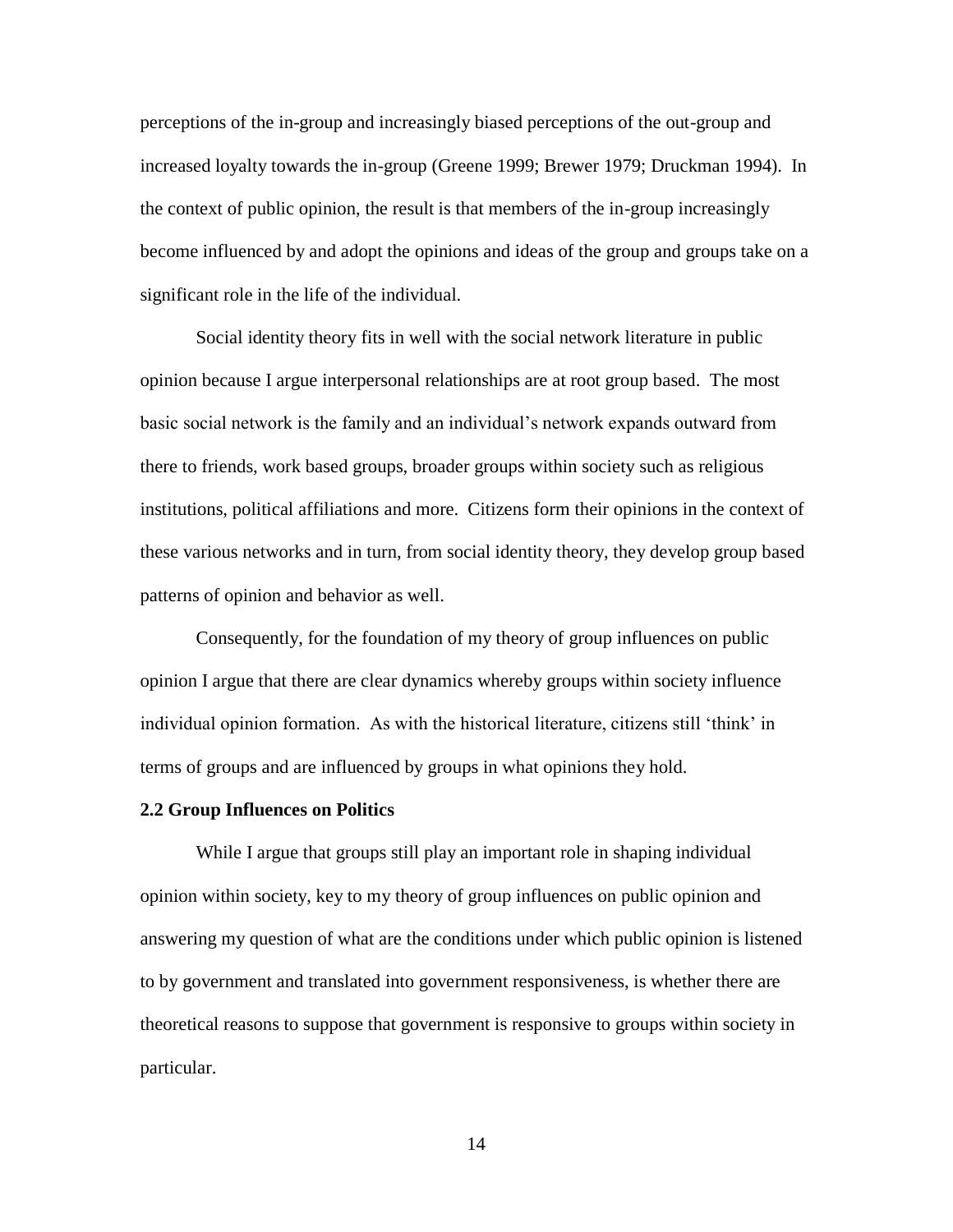Historically, at least since Truman (1951), a paradigm in political science by which to conceptualize American politics is through group identity and the related concept of pluralism. Truman (1951) argued that all politics is carried out in terms of groups and that these groups have multiple access points in their ability to influence government, the concept of pluralism. However, this was not a new concept. Madison in *Federalist 10* warned against the mischief of faction, arguing that it would fragment the newly united country. Yet, by the time Alexis de Tocqueville studied American democracy, as seen earlier, he observed that "in no country in the world has the principle of association been more successfully used or applied to a greater multitude of objects than in America" (Tocqueville [1835-40] 1969, 191). While many groups are not inherently political, as they are not organized for political purposes, they often take on political roles and become involved with political issues (Tocqueville [1835-40] 1969; Truman 1951).

The continued importance of groups to American politics is evidenced in the literature at both the mass and elite level. At the mass level, political participation, especially voting behavior, has often been explained in terms of group dynamics and group behavior. As noted, in the seminal study *The American Voter,* Campbell et al. (1960) argue that groups shape the politics of their members as a result of the psychological attachment that members feel for the group (group reference theory). More recent scholarship bears out this proposition. In particular, scholarship on union membership indicates that the stronger the attachment of members to a union the more likely they are to support union backed candidates (Rapoport, Stone and Abramowitz 1991; Clark and Masters 2001). At the elite level, Congressional literature examining the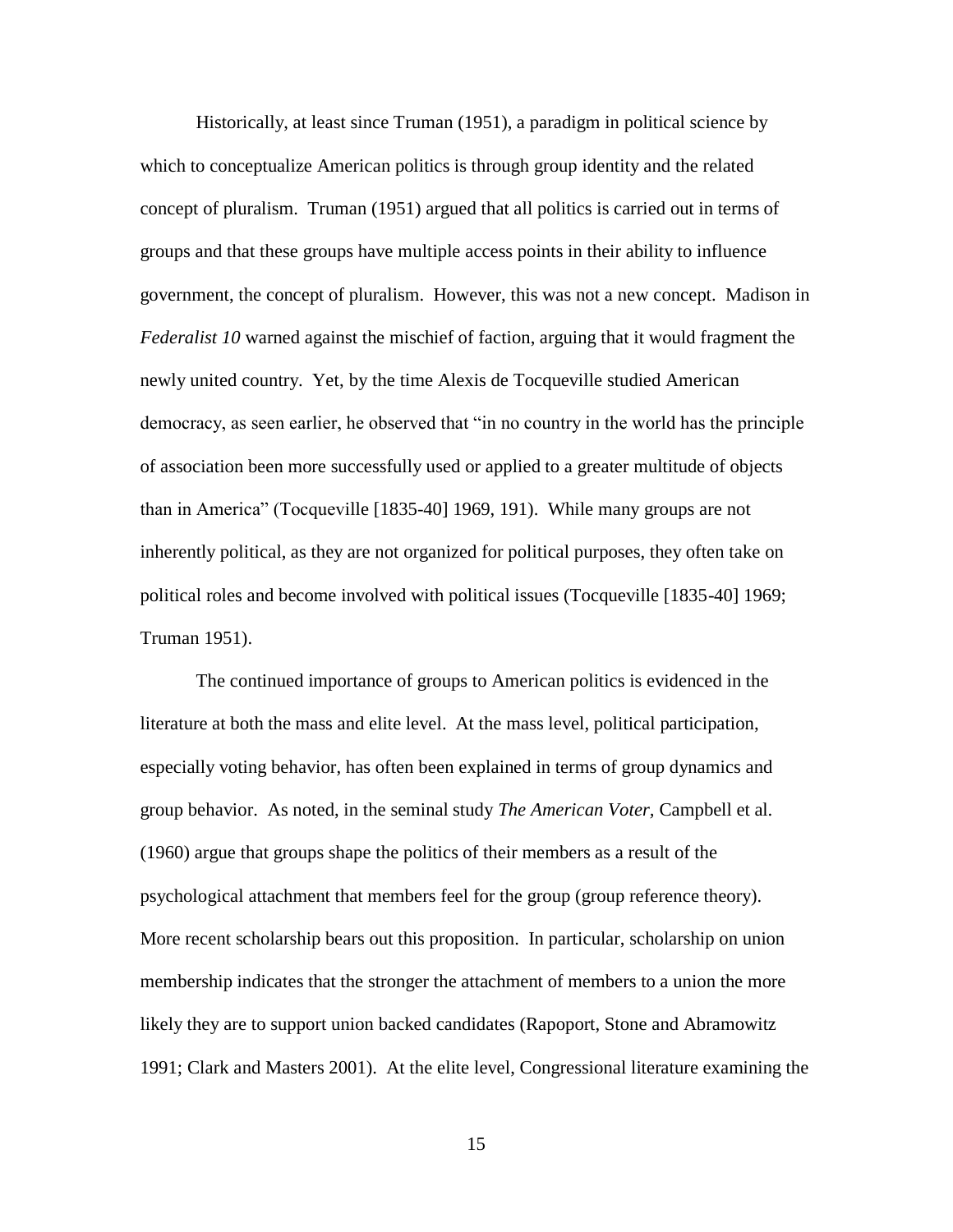representational linkage between citizens and government find that Congressmen provide substantive representation in relation to the size or proportion of groups within their geographic or reelection constituencies (Griffin and Newman 2005; Hill, Leighley, and Hinton-Andersson 1995). Accordingly, at least since Pitkin (1967), the concept of representation has been tied to groups. For example, descriptive representation is premised on the idea that various groups in society should have members of their group representing them in Congress.

It is clear in the literature that groups play an important dynamic in politics, yet in the public opinion literature there has been, as noted, less of a focus on the role of groups. Accordingly, while I argue that groups play an important role in shaping individual opinion, I also argue that groups play an important role in influencing government because it is ultimately only though the collective opinion that politics is actually carried out. This contention is clearly seen in the work of Downs (1957) and the classic paradox of the vote. Downs (1957) cleverly shows that an individual vote has little to no effect on changing the outcome of an election. The question he left scholars with became why then does someone actually go to the polls to vote? Applying this logic to public opinion, the question becomes why would (and would it even be possible for) government listen to one voice among the many? In a majority rule system, politicians must strategically cater to the constituency that will win them election (Mayhew 1974; Fenno 1978) and in doing so they must reach the most number of people they can. I argue that one of the primary ways politicians can target citizens is through targeting the groups to which citizens belong. This provides a much more manageable dynamic and ensures politicians are reaching the maximum number of people they can. Accordingly, it then becomes group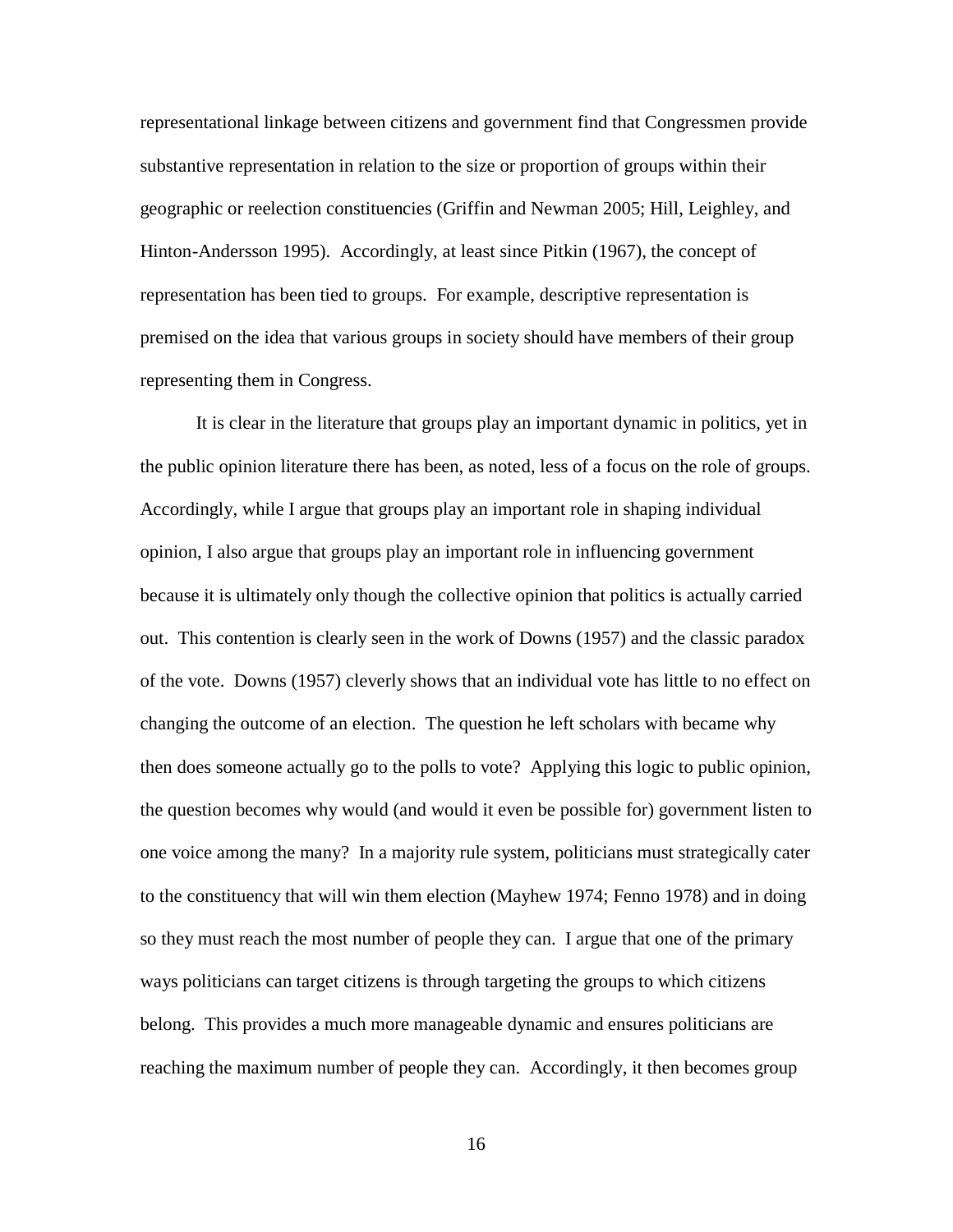opinion and not individual opinion that influences politicians and so government decisions and policymaking.

I argue that politicians' catering to groups within society and consequently listening to group opinion is most likely to occur for dominant groups within society. For a group to be 'dominate' I argue that it must be both large and cohesive in opinion. A group must be large enough for politicians to find it worth their time and effort to target and listen to their opinion. From Tocqueville's early analysis of American democracy to today there are myriad groups within American society, for which it would be impossible for politicians to listen to them all. But a large group provides politicians with an easy way to target their message and gain supporters. It is not just the size that is important however, it is also the cohesiveness of the group. A group must be able to in a sense 'hold in line' the opinions of its members for politicians to be willing and able to listen to their opinion. When a group has cohesive opinion it provides a signal to politicians of the direction of opinion they need to take in order to win the support of the group.

Overall, I argue along with other subfields that group dynamics are an important part of American democracy. With regards to public opinion in particular, I argue that it is impossible for politicians (and consequently government) to listen to individual opinion. However, it is possible and theoretically highly likely that they listen to group opinion and consequently groups within society are able to make their opinions known and so influence government decision making.

#### **2.3 Intensity of Preference and Issue Ownership**

However, I further argue that this process of group influence is most likely to occur when a specific condition is present, when a group shows intensity of preference in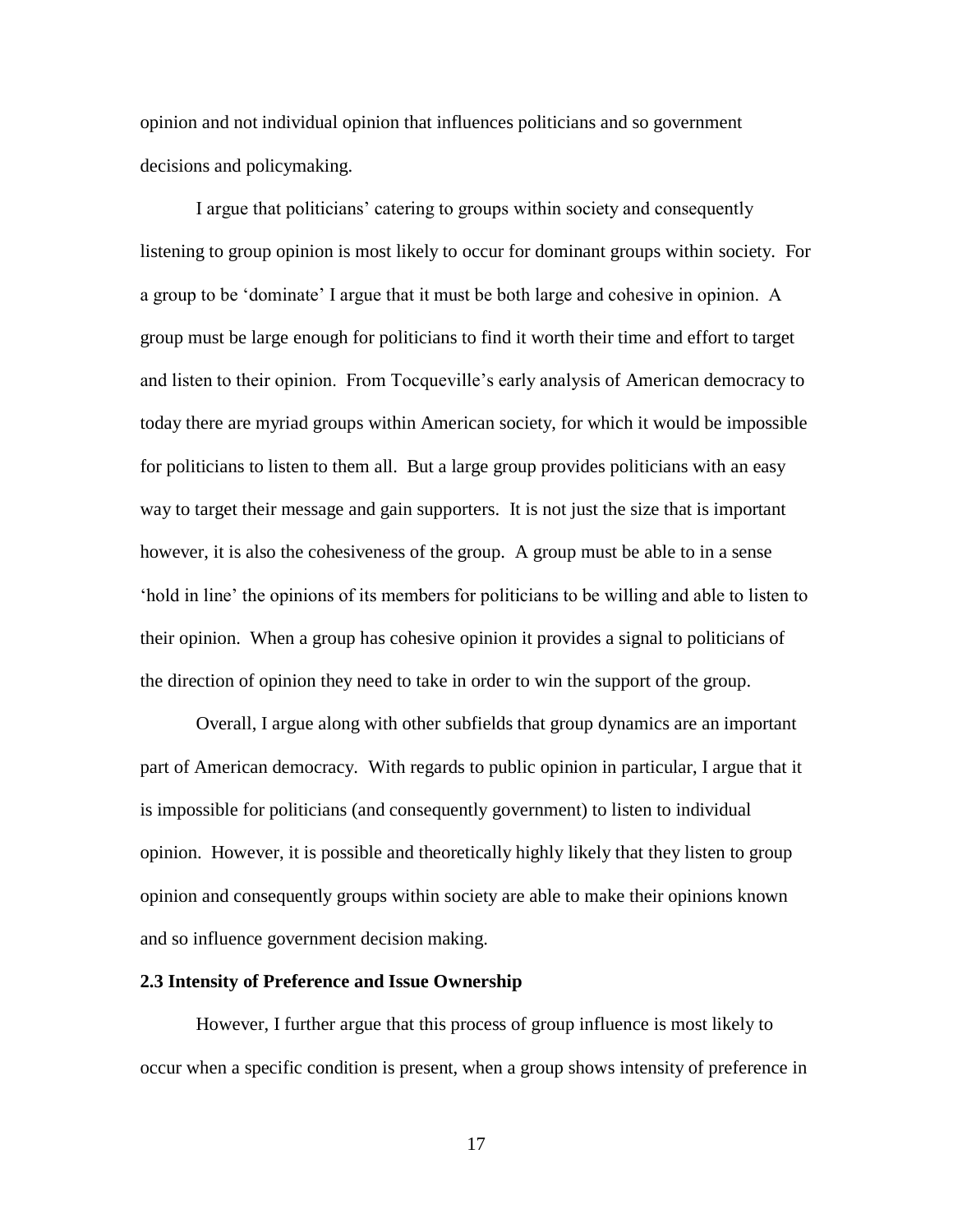their opinion and 'owns' particular issues such that they signal clear direction in opinion both to group members and to politicians. Theoretically, democratic theorist Robert Dahl (1956) argues that politics is carried out with regards to "the relative intensity of preferences." In other words, American democracy institutes safeguards to ensure that the majority does not always win over the minority, especially if the minority holds an intense opinion. According to Dahl (1956), it is not simple majority minority rule which dominates politics, but the intensity with which the majority minority hold their opinions. An intense minority or majority is able to gain access to government to get their voices heard. This fits in with the concept of pluralism as argued by Truman (1951) that even small groups within society have the ability to at a minimum access government through multiple channels such as through the ballot box, through lobbying the presidency or through Supreme Court decisions.

Accordingly, when a group holds intense opinion on particular issues, I argue that they consequently provide a signal to both their own group members and to politicians of the direction of their opinion. In the voting behavior literature, scholars have found that there are partisan stereotypes whereby voters are able to associate positions on issues to either the Republican or Democratic Party. This concept is elaborated in the idea of issue ownership where it is argued that parties hold such a monopoly on a particular issue that they consequently 'own' the issue and it provides a clear signal to voters of the position of individual candidates within the party (Rahn 1993; Petrocik 1996; Egan 2013).

The concept of issue ownership can extend beyond political parties to groups within society. Groups by design often tend to be issue focused (e.g. environmental groups, animal rights groups). Even large groups within society often show clear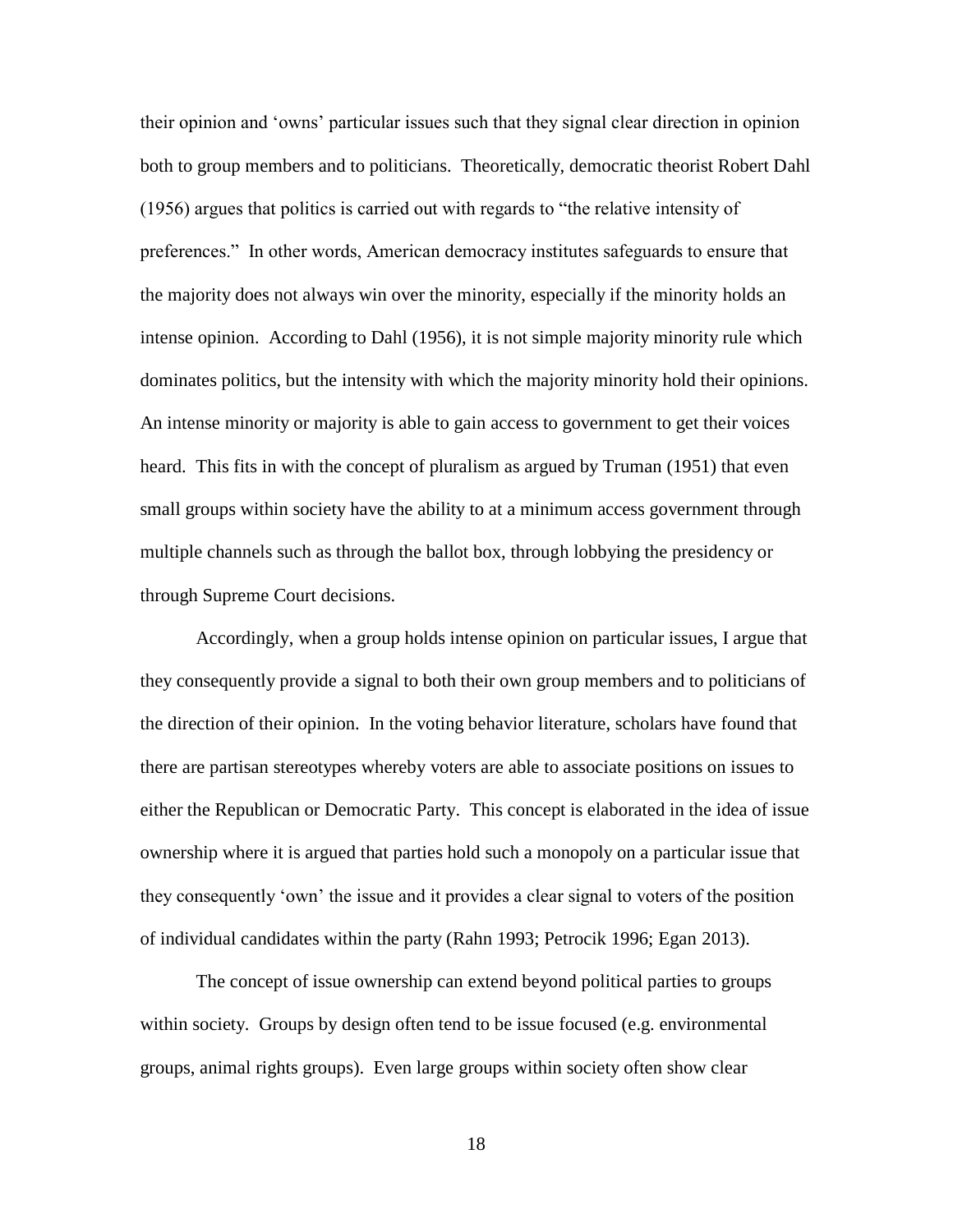direction in terms of their opinion on issues (e.g. religious groups and moral issues). When these group opinions on issues are combined with intensity of preference on the issue, it creates the situation whereby a group can come to 'own' a particular issue. The result as I argued is that it provides a clear signal to individual members of the group of the 'correct' opinion they should hold on the issue (and social identity theory works to ensure that group members follow that opinion as argued earlier) and a clear signal to government of the opinion of the group. For both reasons this is likely to translate into government listening to and being responsive to public opinion as mediated through groups. Without this condition of intensity of opinion present, however, it is not as likely that government will listen to group opinion.

In summary, my theoretical argument has three parts. First, I argue that the importance of interpersonal relationships and social identity theory work to ensure that citizens are still group orientated and are consequently influenced in their individual opinion by groups. The desire to feel connected to others is alleviated through group interactions and in turn individuals develop group based patterns of opinion. Second, I argue that in a large democratic society such as the United States it is virtually impossible for government to listen and be responsive to individual opinion. However, government is likely to listen to collective opinion which is often mediated through dominate groups within society (groups that are both large and have cohesive opinion). Accordingly, government is likely to listen to and be responsive to group opinion rather than individual public opinion. Third, I argue that this group influence is conditional on the group showing intensity of preference and opinion and 'owning' particular issues. This is necessary because it shows individual members of the group what opinion they should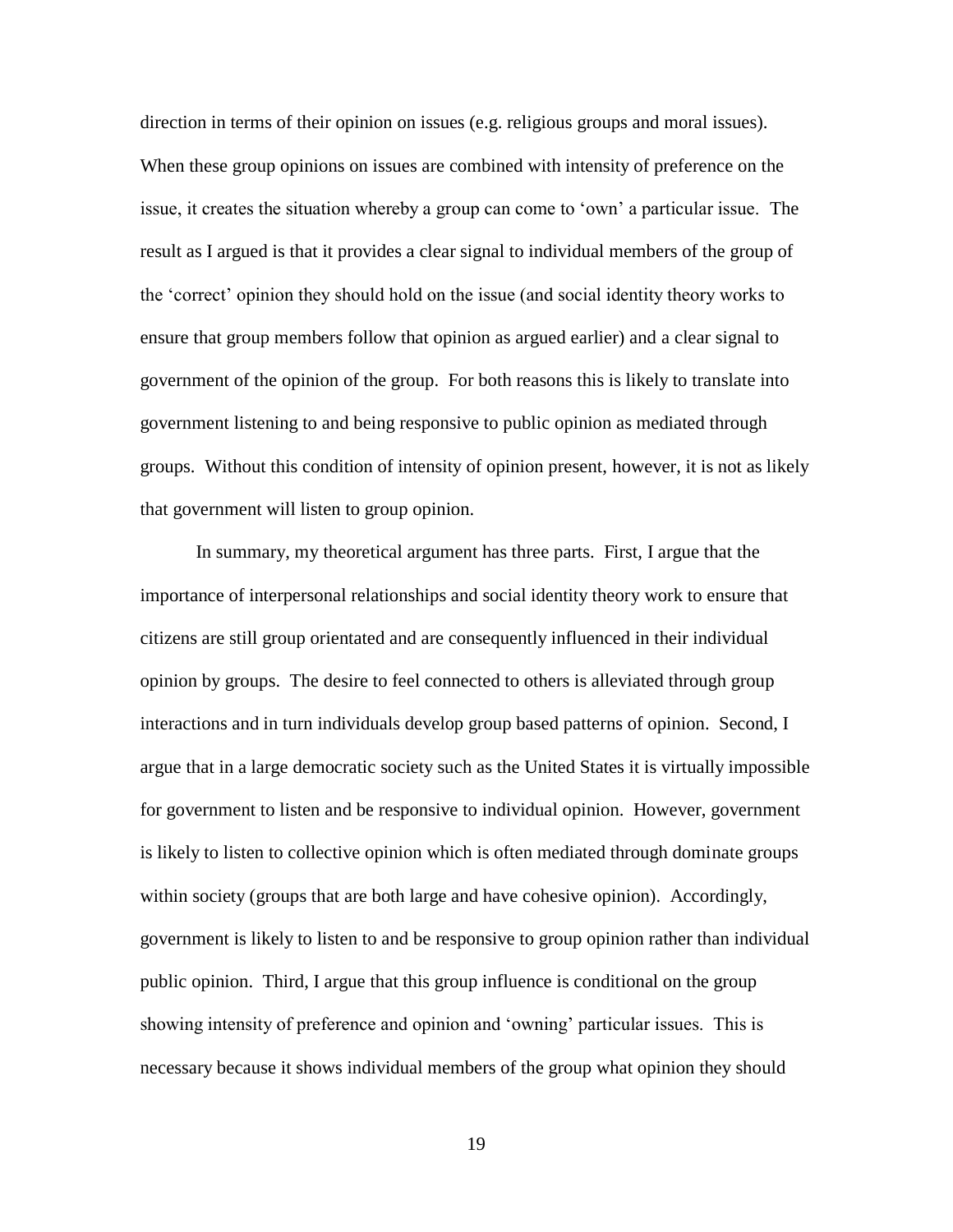adopt and it signals direction of opinion to government such that politicians have a clear indication of what position they must take to win support and consequently listen to the opinion of the group.

# **2.4 Focus Group: Religion**

To test this theory of group influences on public opinion I choose to focus on religious groups. Religious groups fit all three criteria of the model and should provide a good test for this theory. For my theory and analysis I focus on the largest religious groups in American society, evangelical Protestantism, mainline Protestantism, Catholicism and black Protestantism.

#### *Social Identity*

Religious groups offer perhaps the best test of social identity theory and its relationship to group opinion for two reasons. First, social identity theory typically focuses on characteristics of an individual (and so the consequent group it places them in) that are genetic, such as gender, ethnicity and race. Religion, on the other hand, is a group to which familial identification plays a role (I'm a Catholic because my mom was a Catholic) but is also very much the product of individual choice (see especially Fink and Stark 2005 and the idea of the marketplace of religion in the United States). Because it is a group that an individual chooses to be a part of, it is likely that the attachment they feel for the group will run deeper as it took them more effort to go about the task of 'joining' one particular religious group over another (or no religion at all). As a result, even nominal membership in a religious group is likely to have strong social identify effects and thereby produce individual opinion that is shaped by the group. Scholars back up this claim for religion in particular arguing that simply belonging to a religion can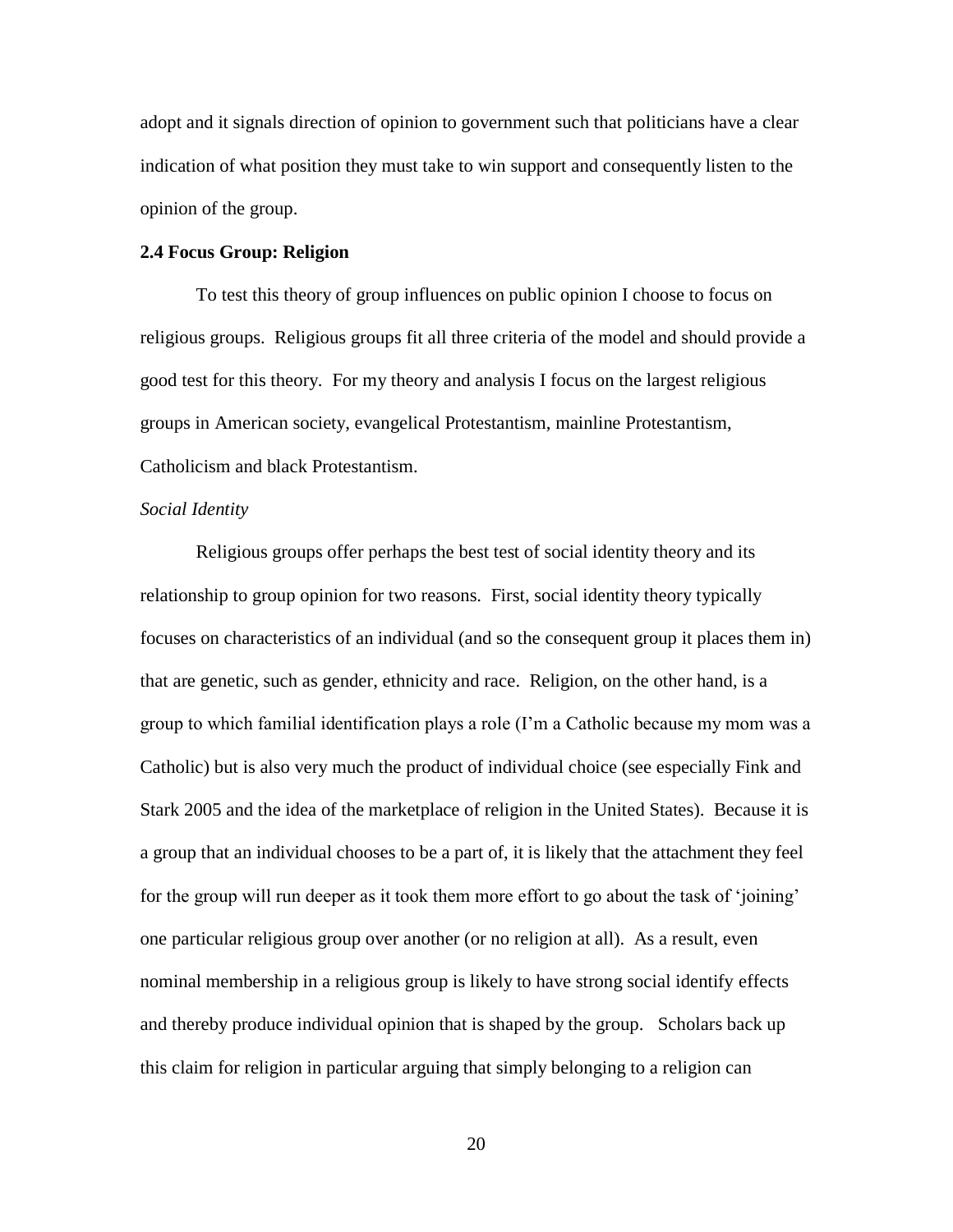provide a forum in which politics is discussed and where religious leaders especially can (and often do) shape the opinion of individual members of the congregation (Kohut 2000; Smidt et al. 2009; Putnam and Campbell 2010). Of course a corollary of this is that the greater an individual is attached to their religion (religious commitment such as attending church once or more than once a week) the stronger the social identify effect will become.

Second, religion offers perhaps the best test of social identity theory because it arguably best provides the sense of 'connectedness' that is at the heart of the theory (Greene 1999). Citizens look to groups to find purpose and meaning and build relationships with one another and the aim of religion is to provide exactly that. While other groups in American society also provide a sense of meaning and purpose, that is often not their express goal as is the case with religion. While even nominal membership provides this sense of connectedness and purpose, again this is greatly magnified for those who are more committed to their religion. For example, gathering together once or more than once a week provides an ideal basis for the development of interpersonal relationships. For these two reasons, religious groups provide a context in which individual opinion is being shaped and molded by the group.

#### *Group Influences*

Religious groups provide an excellent test of the second part of my theory that government listens not to individual opinion but to group opinion. The two criteria I offer for this to take place are for a group to be both large and cohesive in opinion.

Despite predictions of secularization (see Gorski and Altinordu 2008 for a review), religion has persisted in America with the result that America remains one of the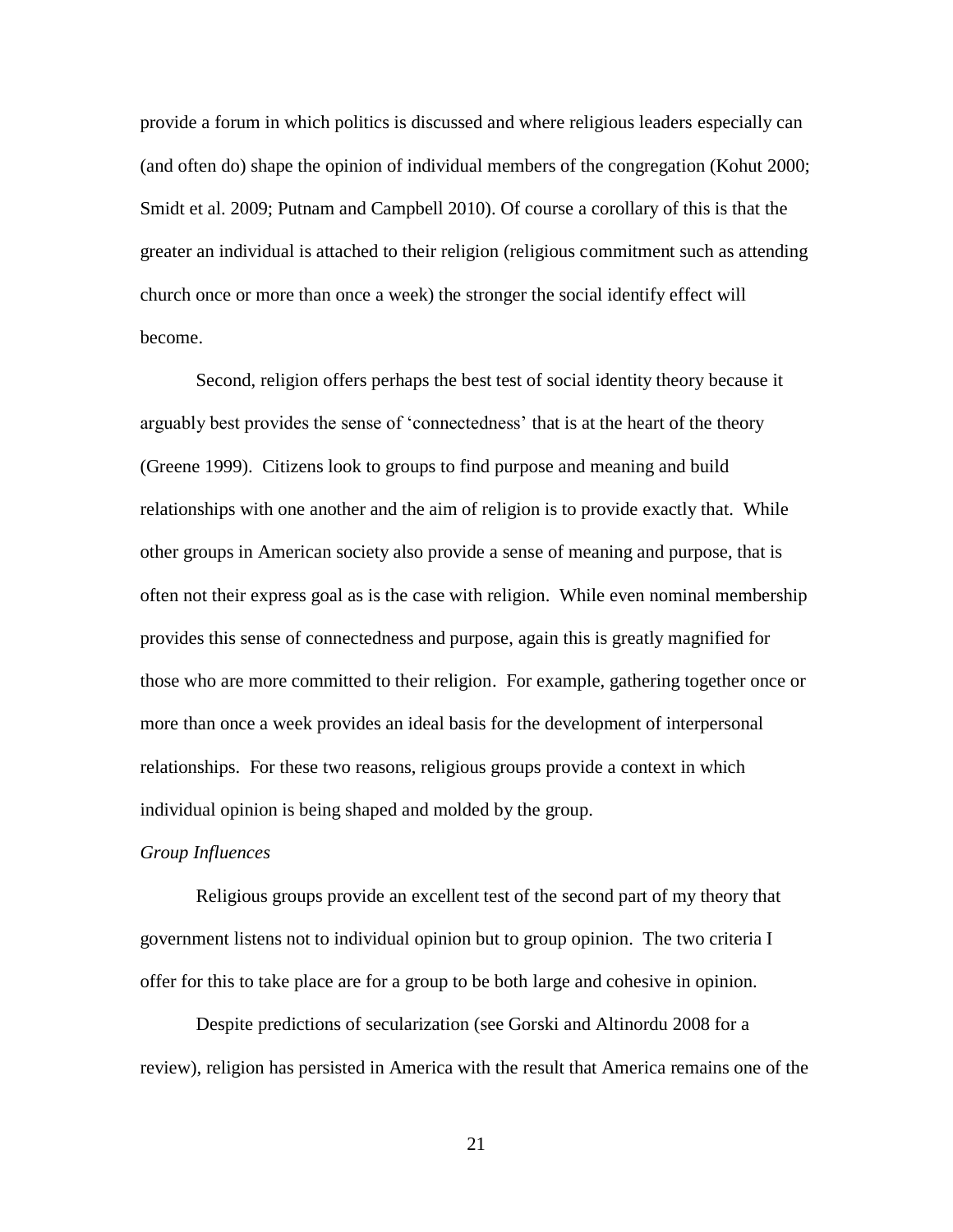most religious nations in the world. Surveys reveal that nine out of ten Americans claim to identify with a religious group or tradition (Dougherty, Johnson and Polson 2007). While there are many small religious groups within the United States, the four largest groups, evangelical Protestants, mainline Protestants, Catholics and Black Protestants combined make up more than three quarters of the population. Evangelical Protestants and Catholics each contain roughly a quarter of the population, mainline Protestants a little less than 20 percent of the population and black Protestants about seven percent of the population (Pew Religious Landscape Survey 2007; Wald and Calhoun-Brown 2011). These percentages make religious groups among the largest groups in American society. Rates of religious participation reveal that Americans are very likely to not just claim identification with a religion but actively engage in their faith. For example, eighty percent of Americans report going to church a few times a year or more, with forty percent of Americans reporting weekly (or more) church attendance (Wald and Calhoun-Brown 2011, 11).

Additionally, religious groups, the four largest ones in particular, have come to play an increasingly important role in American politics. This is summed up by Corwin et al. (2009, 1) in the *Oxford Handbook of Religion and American Politics* where they state that over the past three decades in particular "there has been a growing recognition that religion plays a vital role in American politics" with the consequences that it is now a major subfield of examination in American politics. The rise of the Religious Right in particular led scholars to investigate the phenomenon of religion's impact on politics (Wilcox and Larson 2006; Wilcox and Robinson 2011) and they have found profound effects for the influence of religion on politics, especially as related to attachment with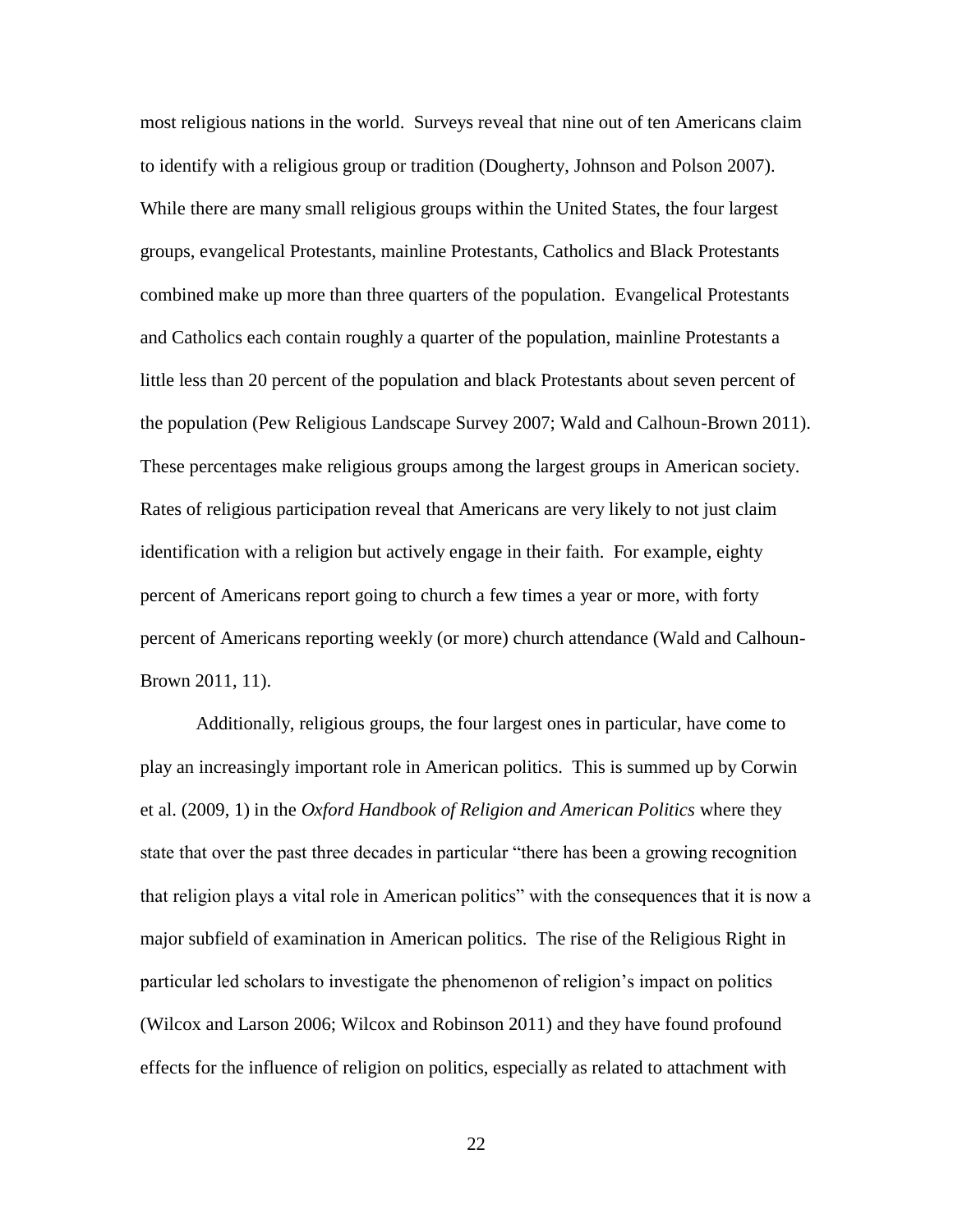the Republican Party (Domke and Cole 2008). Consequently, it is a group that government is likely to pay attention to and listen to the opinion of when making decisions.

Aside from the size of these four religious groups, they have also come to play an important role in politics because they exhibit cohesiveness as a group (though some more so than others). The cohesiveness of the group is well documented, for example, in the voting behavior literature, where scholars find that religious groups identify with particular political parties (see for example Harris 1999; Layman 2001; Classen and Povtak 2010) and it extends to stances on political issues. For example, black Protestants have consistently been shown to be extremely conservative on social and moral issues, as have evangelicals (Steendland et al. 2000; Campbell and Monson 2008). Therefore, this indicates that religious groups are able to send signals on their preferred policy to government.

#### *Intensity of Preference and Issue Ownership*

Finally, religion fits my theory particularly well because not only are religious groups cohesive groups in terms of opinion (as just argued) but they are also groups that hold intense opinions and have come in some ways to 'own' some issues in particular.

As I argued, it is most likely the case that government is responsive to group opinion when the group holds an intense preference about an issue. It benefits government to pay attention to intensity of group opinion in particular because it provides strong signals for government to follow and they can be greatly rewarded for doing so (in terms of votes, financial support etc.). Conversely, it would be costly for government to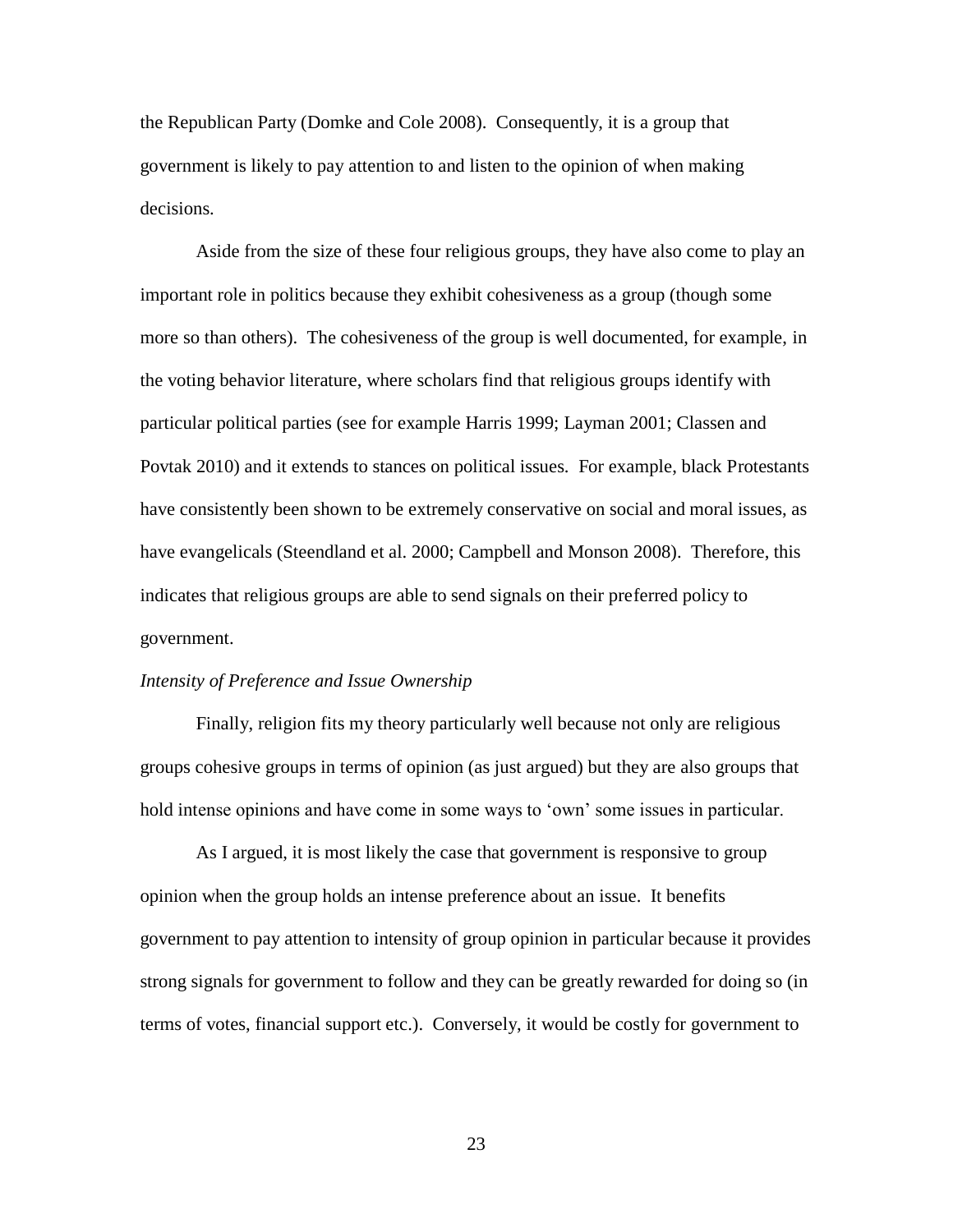ignore intensity of preference and at the extreme it would result in loss of faith in and legitimacy of democracy (Dahl 1956).

Religious groups tend to hold very intense opinions. By design, religious groups most often (especially the four big religious groups under analysis) think of the world in terms of black and white, truth and untruth. Accordingly, they tend to hold strongly to their beliefs (though there are exceptions such as ecumenicalism among Mainline Protestants and Catholics to some extent see Fowler et al. 2010; Wald and Calhoun-Brown 2010). In the context of American politics, these beliefs have most often translated into intense opinion over social and moral issues (though the religious agenda has expanded see Wilcox and Robinson 2011; Smith and Olson 2013). The intensity with which religious groups hold to their opinion on social and moral issues has led scholars to argue that there is a 'culture war' between religious groups and secular society (Hunter 1991; Cook et al. 1992; DiMaggio et al. 1996; Evans 2003; Fiorina 2010; Gay et al. 1996; Green et al. 1996; Layman 1999, 2001; Leege and Kellstedt 1993; Putnam and Campbell 2010). As a consequence of the intensity with which religious groups hold to their opinion, they have come in some ways to 'own' social issues in particular such that individual members of the group know where the group stands and it provides a clear signal to government of direction of opinion, which has most often led to ties with the Republican Party (Green et al. 1996; Kohut et al. 2000; Layman 2001; Layman and Green 2006; Regnerus, Sikkink and Smith 1999; Calfano and Djupe 2009; Layman 2010). Overall, religion provides an excellent group to focus on as a test for my theory of group influences on public opinion.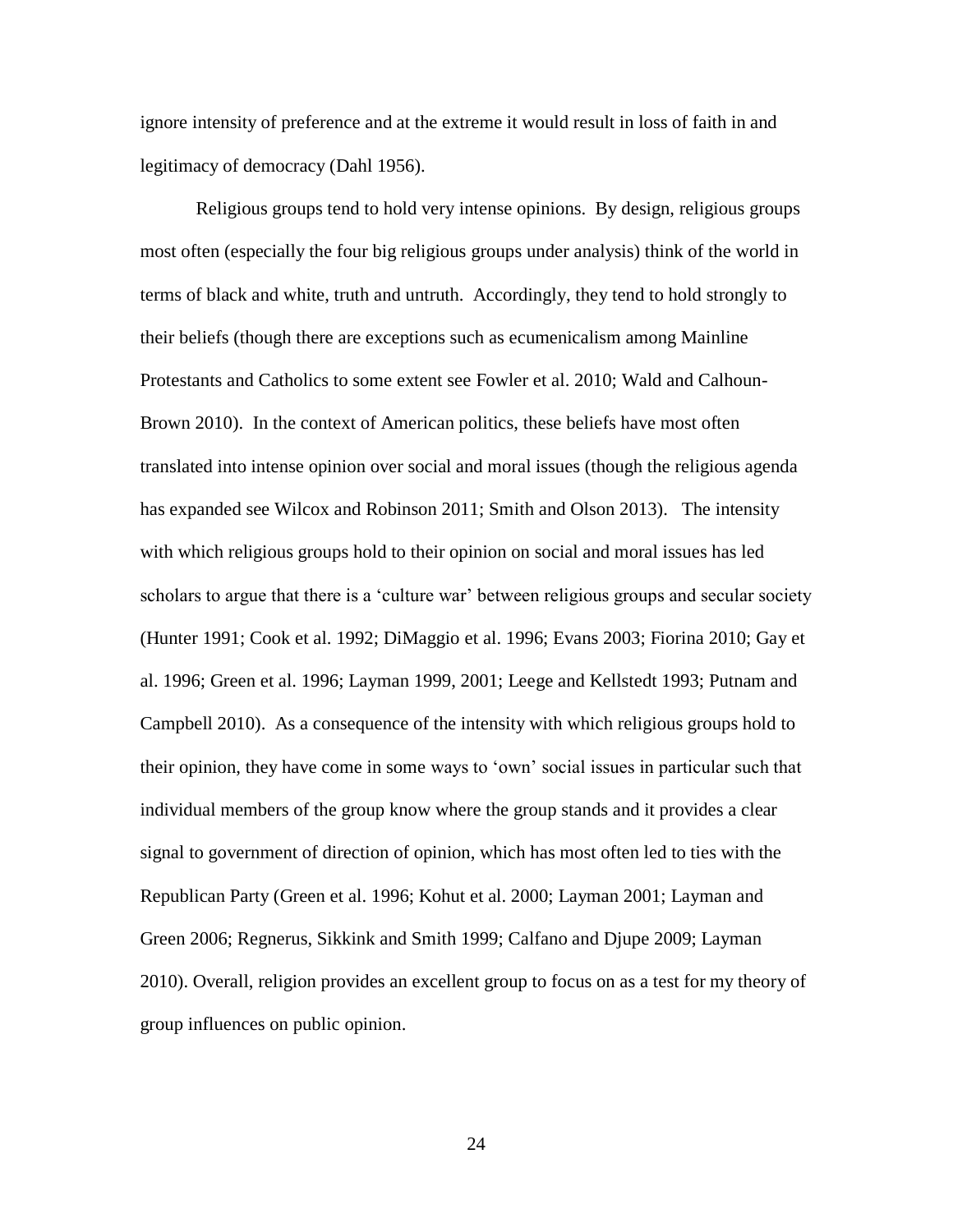# **2.5 Theory Testing: Three Cases**

In testing my theory of group influences on public opinion and answering the question of the conditions under which public opinion is listened to and translated into government responsiveness, I conduct three separate analyses examining strength of partisanship, state Supreme Court decision making and ballot initiatives. Each analysis focuses on a different avenue by which public opinion affects government. Conducting three separate analyses allows me to test the breadth and depth of my theory. Each analysis examines a sub-research question but I argue that the overarching theory applies and is tested in each case. Again religion (and for two of the three studies the four largest religious groups in America) is the group I focus on as a test for my theory of the influence of group opinion on governmental decision making

# *Political Parties: Strength of Partisanship*

In this analysis I examine my theory of the influence of group opinion on governmental decision making through the lens of political parties and strength of partisanship. In American democracy, partisanship is arguably the prime way in which public opinion is made known to government (and consequently listened to). While the Founding Fathers and James Madison in particular were worried over what the mischief of faction could do to a new democracy and consequently sought to prevent the formation of political parties (see *Federalist 10*), from the very early days of American democracy a two party system of political parties emerged (Aldrich 1995). Contrary to the decline of party thesis (Burnham 1989; Wattenberg 1996), the literature shows that political parties still play a large and vital role in American democracy (Bartels 1992, 2000; Aldrich 1995; Hetherington 2001). As scholars argue, political parties provide an efficient means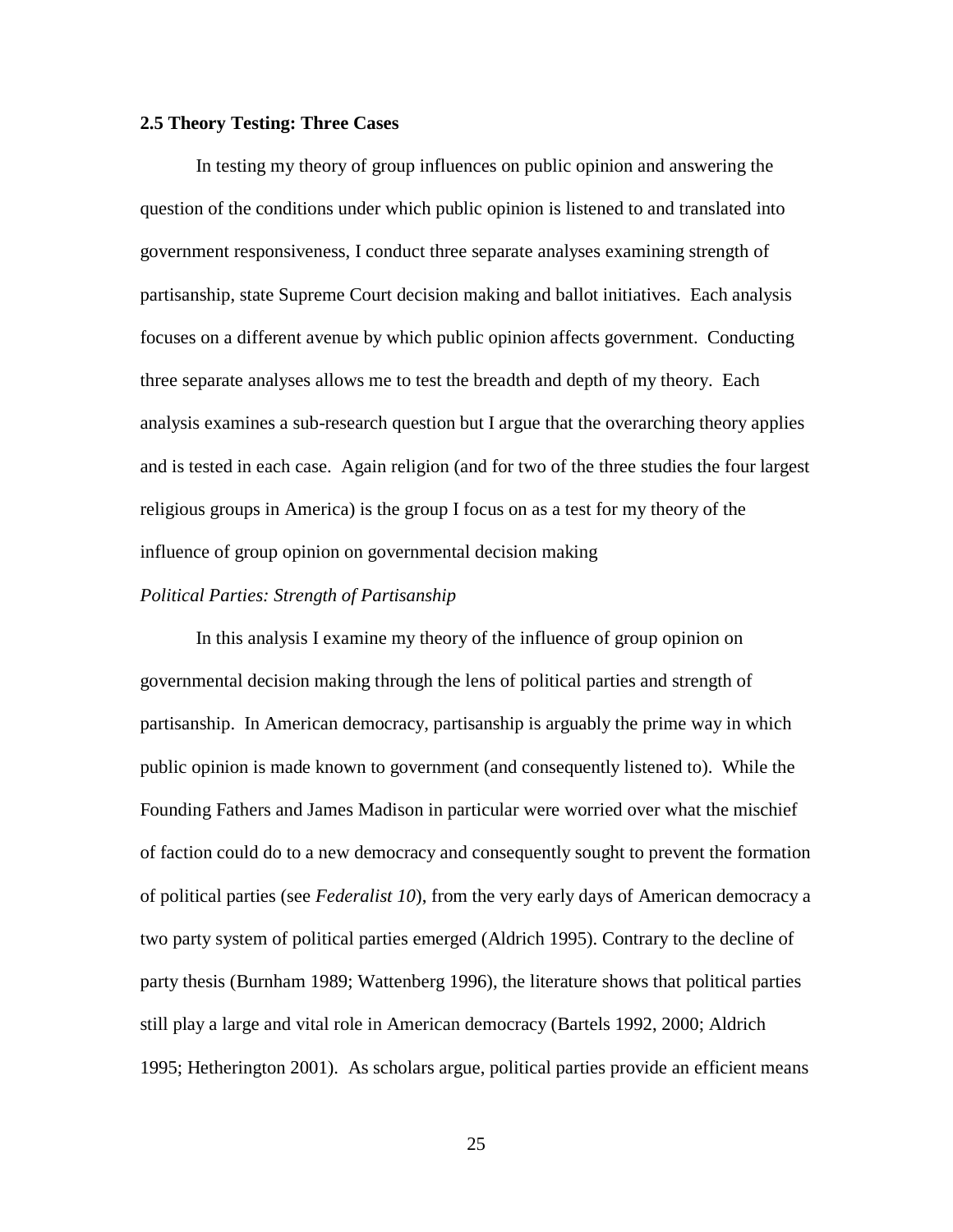by which mass opinion is aggregated and majority rule is able to be carried out (Key 1942; Committee 1950; Aldrich 1995). As part of the classic normative view of political parties, the responsible party thesis (Committee 1950), parties make a commitment to the public to listen to their opinion and carry out their agenda once in office. Overall, political parties help provide structure to public opinion in American democracy.

However, I argue that it is not partisanship in a nominal sense that affects public opinion but strength of partisanship. If it is true that one way in which public opinion is translated to government is through political parties, then the important question becomes how the parties themselves form their agenda and opinions. In other words, is the opinion and agenda of the parties simply the aggregation of those who affiliate with the party or is it formed by something else? Aldrich (1995) answers this by arguing that parties have always been no more than a tool for politicians, that elite individuals have great power in shaping the opinion and agenda of the parties. Schattschneider (1960, 56) on the other hand argues in part that parties are divided into two entities, "an organized mass of insiders who have effective control of the party" and mass "passive members" who have little say.

I argue along the lines of Schattschneider (1960) that the opinion of the party is most often shaped by those who are strongly attached to the party, strong party identifiers in the party identification scale. The original authors of *The American Voter* (1960) argued for this role of strength of partisanship, identifying it as an important avenue for future research. Scholars find that strength of partisanship leads to greater involvement in government, such as through higher rates of voter turnout (Milbrath and Goel 1977; DeNardo 1980; Abramson and Aldrich 1982; Teixeira 1992), greater participation in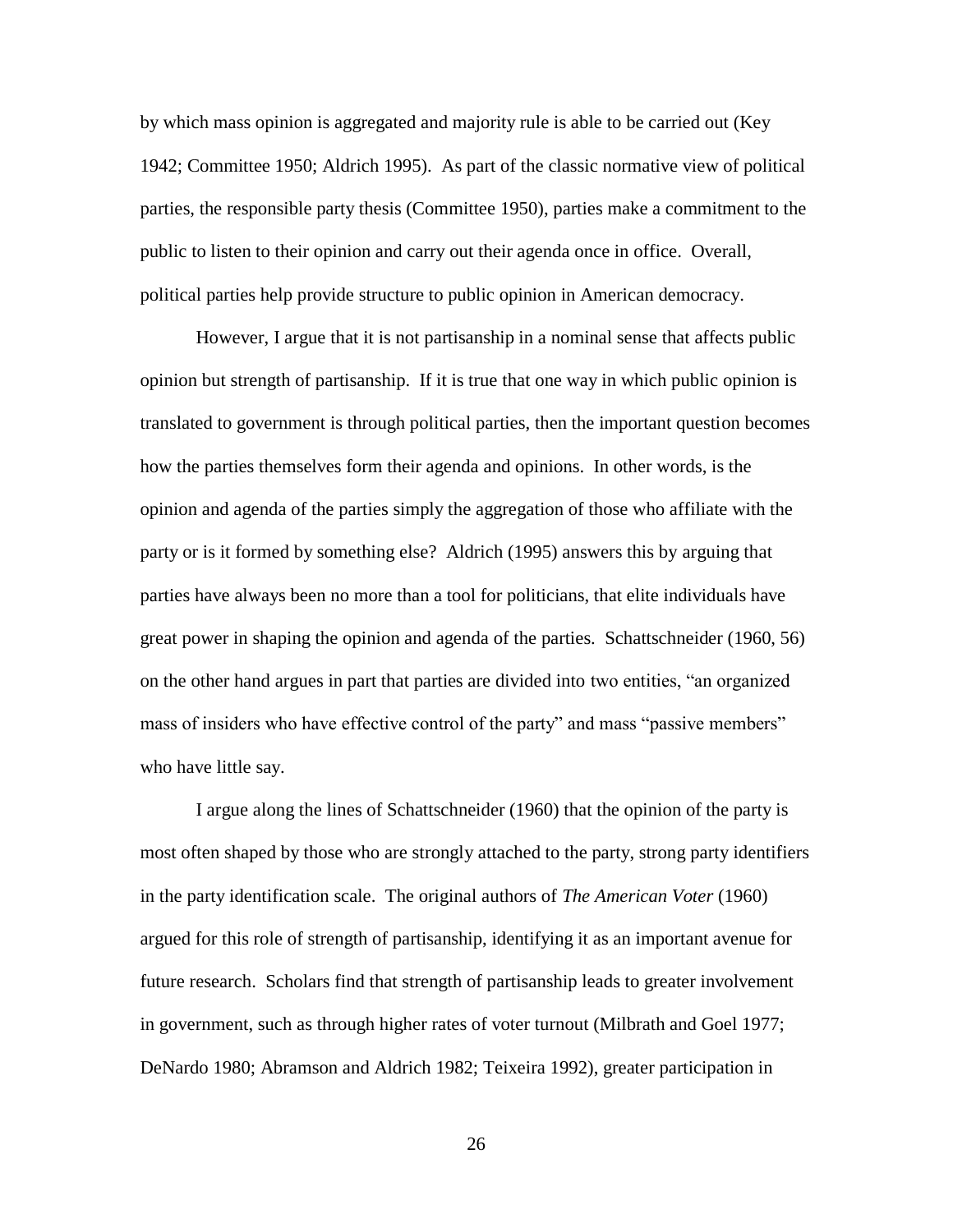primary elections (Ranney 1972; Abramowitz, McGlennon, Rapoport 1981), and increased loyalty to the political system (Campbell et al. 1960; Converse 1969). Often overlooked in the literature, I argue that strong partisans greatly affect the opinion and agenda of the overall party, thus affecting how public opinion is translated to and listened to by government.

The question then becomes, what causes someone to identify as a strong partisan and consequently have these effects on public opinion? This is the sub-question I ask in my analysis and I argue that my theory of group influences on public opinion provides an answer to this question, focusing specifically on religious groups. More particularly, I ask the question, is there a link between strength of religious attachment and strength of partisan attachment.

First, I argue social identity theory extends to both religious identity and partisanship. These are two groups within society that citizens develop identities with and consequently develop the us versus them mentality and group loyalty whereby individual opinion is shaped by the overall opinion of the group. These social identity effects are likely to be even greater when examining strong partisans and those who are strongly attached to religion in particular. They are self-described as more attached to their party and religion than other members of the group.

Second, as just argued, public opinion is arguably most often translated to government through political parties. The opinion of the party that holds the majority in government is likely to have their opinions (to some degree) focused on and responded to in terms of government policy. However, per my overall argument, it is theoretically likely that political parties are controlled not by aggregate member opinion but by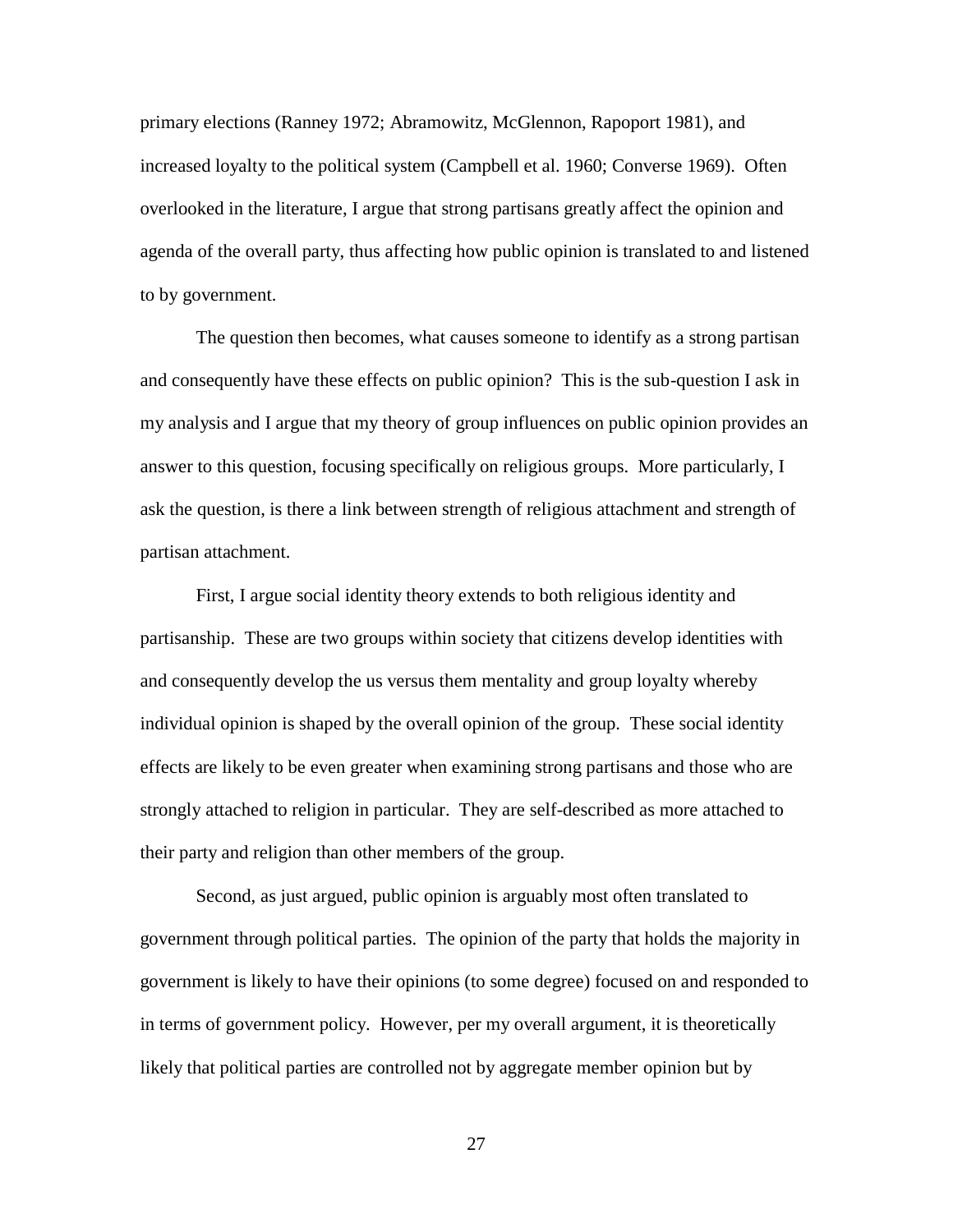specific groups within the party. If identifying with a group leads to strength of partisanship, as just seen, that will in turn lead to changes in the overall composition and opinion of the party such that the opinion of the party will then take on the opinion of the group. I argue this is likely to happen through religious groups. However, it is conditional on the third element of my theory, that the religious group holds intense preferences and to some extent 'owns' particular issues. In the context of political parties, it is clear in the literature that this is indeed the case, as religious groups have more and more identified with the Republican Party with their focus on conservative stances on social and moral issues (Green et al. 1996; Kohut et al. 2000; Layman 2001; Layman and Green 2006). Consequently, from my argument, the group opinion influence should only hold for the Republican Party and not for the Democratic Party.

A note for my theory as tested in this analysis (as opposed to the other two) is that I focus on strength of religious attachment rather than individual religious groups. As such I am not providing a complete test of my theory. However, religious attachment only occurs in the context of attachment with a religious group, so it is still group orientated behavior. What is missing is the distinction between different religious groups and their effect on strength of partisanship, here I am simply lumping them all together. Extensions of the analysis will need to look at individual religious group effects.

#### *State Supreme Court Decision Making*

In my second analysis, I test my theory of group opinion influences on one of the three branches of government, the Supreme Court as measured at the state level. The Supreme Court presents a good test because it is the branch of government that is most often thought of as insulated from public opinion. It was designed by the Founders to be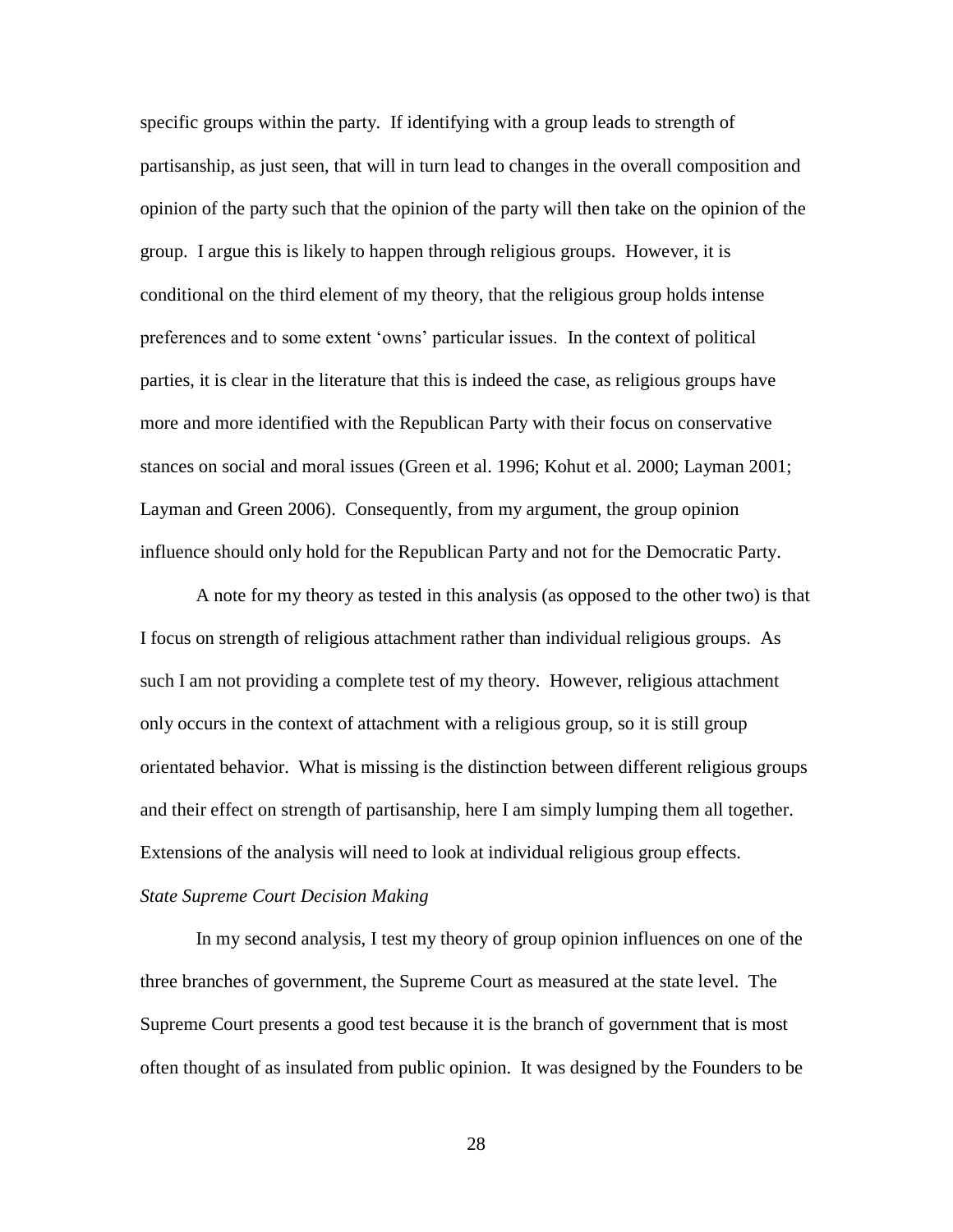to some extent independent from public opinion through the fact that it is the only nonelected branch of government (e.g. see *Federalist* 78). However, at the federal Supreme Court level, scholars are beginning to show that justices do listen to and respond to public opinion in their decision making (Caldeira 1991; Mishler and Sheehan 1993; Flemming and Wood 1997; McGuire and Stimson 2004; Giles et al. 2008). At the state level, the potential for justices listening to public opinion is more apparent since some states do hold judicial elections. And, indeed, scholars find that elected justices do respond to public opinion (Brace and Boyea 2008; Devins and Mansker 2010).

This literature examines the effects of public opinion on judicial decision making through the lens of overall opinion, measured in various ways such as by the 'public mood' (Mishler and Sheehan 1993; Flemming and Wood 1997) overall ideology or by overall public opinion on a specific issue (Brace and Boyea 2008). As such this literature misses the importance of groups in shaping opinion. Accordingly, I ask the question, is it possible that justices respond not to overall opinion but to specific group opinion? In particular, do state Supreme Court justices listen to religious opinion?

Accordingly, I address this question through the lens of my theory of group influences on public opinion focusing on the presence of religious groups, and so religious opinion, in the states. First, the foundation is once again social identity theory. Religious groups in particular provide the sense of connectedness that individuals seek and consequently individual members of the group develop the us versus them mentality whereby they become influenced by the group in their opinions and judgments.

Second, I argue that overall opinion in the states is mediated by groups within society. Again, it is impossible in a democracy for government to listen to individual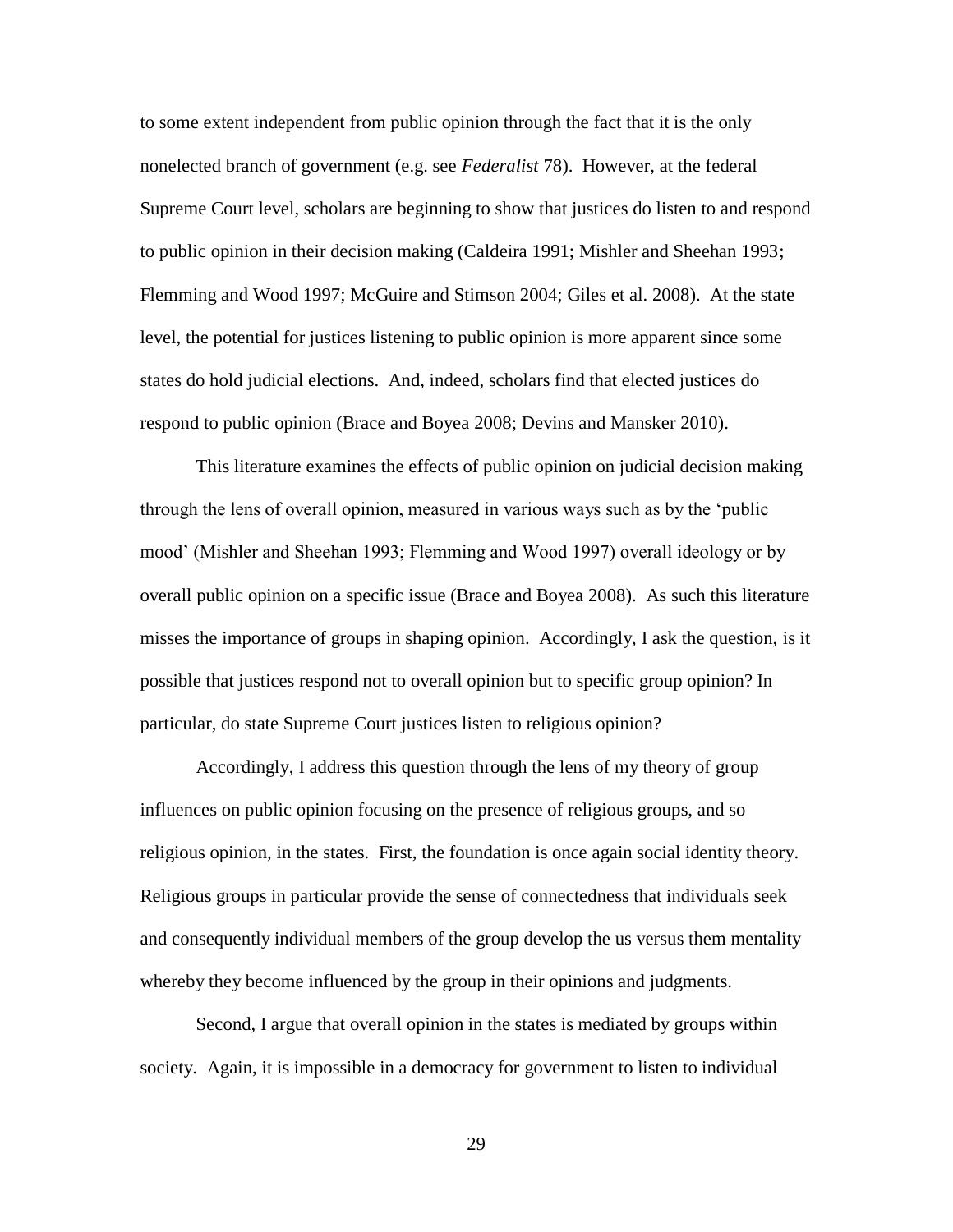opinion. Opinion must be aggregated in some form or fashion for government to be able to listen to it and respond to it in terms of policymaking. This is theoretically likely to occur through groups within society. For state Supreme Court justices, there may be dominant groups within the state that they feel they must listen and respond to in their decision-making (for reasons I elaborate in the analysis, e.g. judicial election, legitimacy). Religious groups in particular, as I argued, are dominant groups within society in terms of both their size and cohesiveness in opinion, and consequently present a good test to see whether justices respond to their opinion.

Finally, I argue that this is only likely to occur when the group holds an intensity of preference on the issue. For my analysis I use the issue of the death penalty as my test case. I examine whether justices change their decision making on death penalty cases (measured as a death penalty reversal) based on the presence of religious groups in the states. The issue of the death penalty is an issue that religious groups feel strongly about (Young 1992; Britt 1998; Pew Research Forum Survey 2007) and so signal clear direction of opinion to their group members and to the state Supreme Court justices. For this analysis I analyze the four largest religious groups in the states, evangelical Protestants, mainline Protestants, Catholics and black Protestants.

#### *Direct Democracy: Ballot Initiatives*

For my third and final analysis I test my theory of group opinion influence on government through the lens of direct democracy. Direct democracy occurs when citizens are directly involved in making and forming policy. In American democracy this most often takes place in individual states through the use of ballot initiatives, referendums and recall elections. As Smith et al. (2008, 102) note, analysis of the effects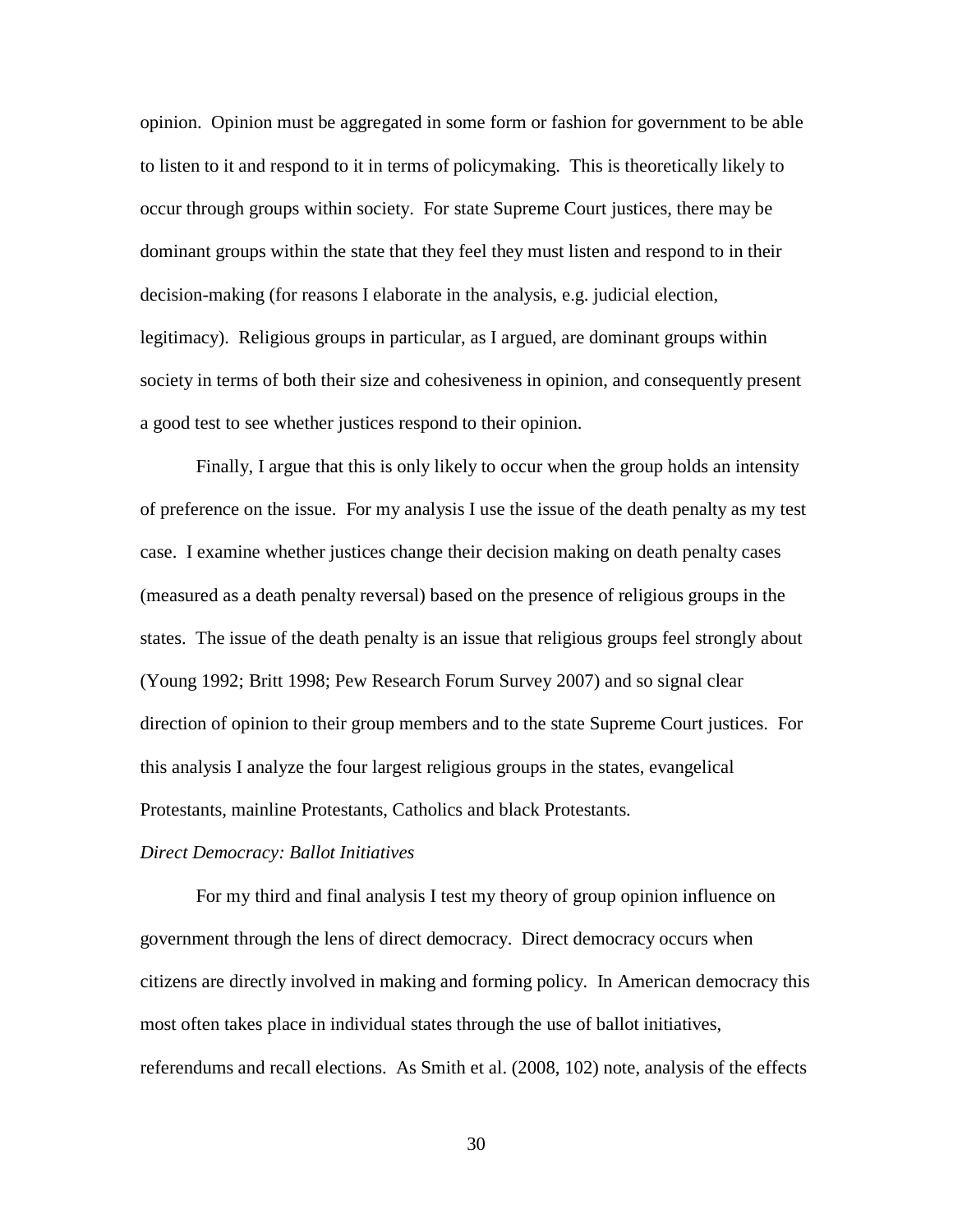of direct democracy was ignored by political science and legal scholars for much of the twentieth century but has received increased attention in the past few decades such that it is now "in vogue" and a burgeoning literature (e.g. Bell 1978; Smith and Tolbert 2001; Bowler and Donovan 2002; Nicholson 2005; Smith, DeSantis, and Kassel 2006; Smith and Tolbert 2007). These scholars examine the effects of direct democracy on a variety of different things including political efficacy among citizens (Bowler and Donovan 2002) levels of political knowledge (Smith 2001) and voter participation (Smith 2001; Tolbert, Grummel, and Smith 2001) among others.

Focusing on public opinion in particular, from a theoretical standpoint, direct democracy should result in public opinion being clearly translated into government policymaking (since 'the public' is the one making the policy). Indeed, scholars find that states with initiatives and referenda are more responsive to public opinion than those without (Arceneaux 2002; Burden 2005). However, at the same time, scholars call into question the ability of direct democracy to actually reflect the underlying structure of mass preferences (Riker 1982; Broder 2000). These scholars warn that a rosy picture of direct democracy where direct democracy is equated with perfect public opinion responsiveness may not happen in actual practice.

I argue that my theory of group influences on public opinion can account for this discrepancy that scholars find. If my theory is correct in the assumption that public opinion is mediated through dominant groups within society, such that public opinion is best thought of in terms of group opinion, then the effect of direct democracy should be that public opinion as a whole is not followed but public opinion of groups within the state.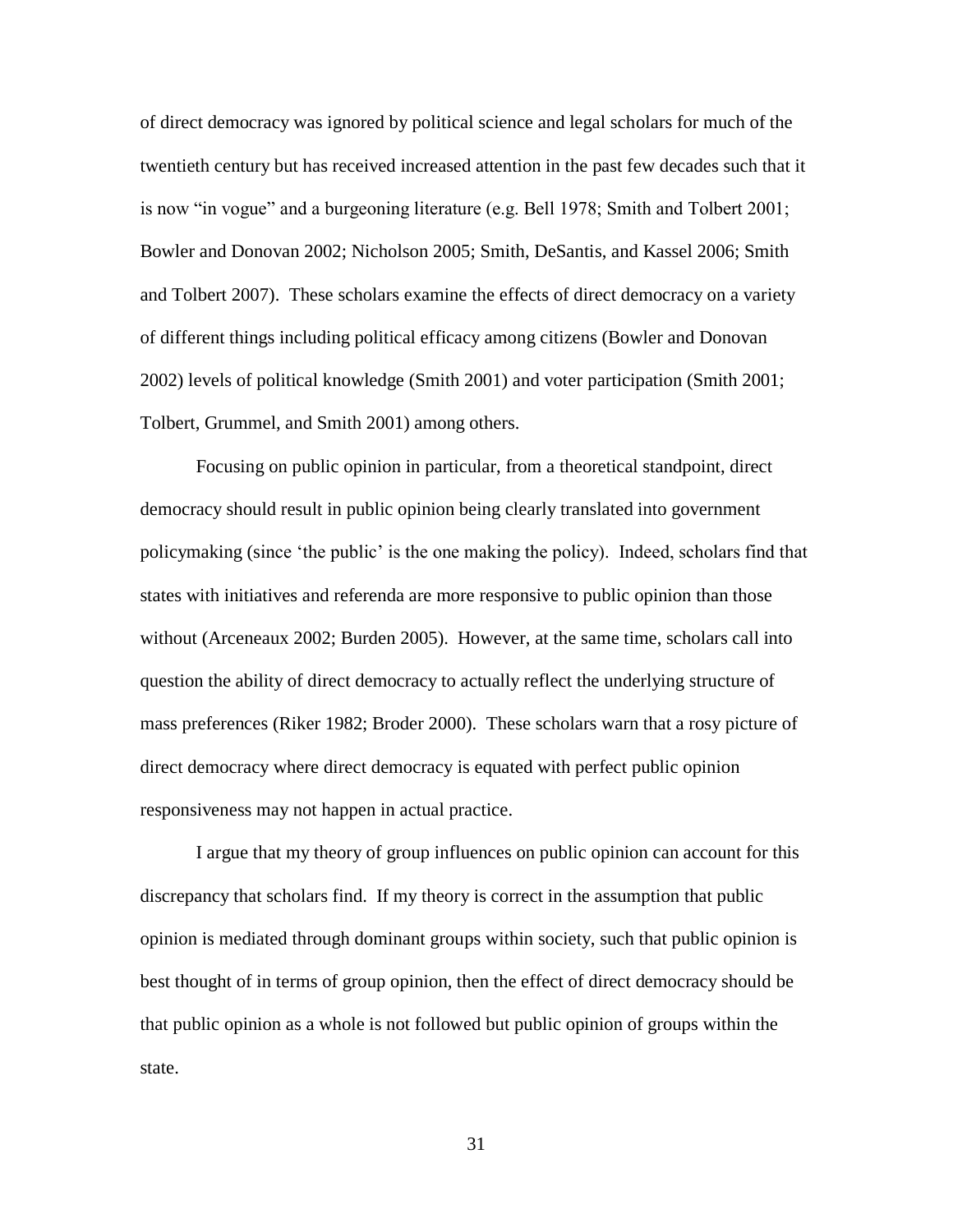Accordingly, I test my theory and this claim analyzing one specific aspect of direct democracy, candidate choice, asking the question, do ballot propositions affect candidate choice. More specifically (to my theory), I examine whether religious ballot propositions affect candidate choice in elections by priming religious individuals (religious groups) in who to vote for. Here I am looking at the 'spillover' effects direct democracy can have on shaping opinion through candidate choice.

Once again the foundation for my theory is the presence of social identity effects. For ballot propositions in particular, public opinion is reflected through citizens showing up at the polls and voting on the policy at hand. For the spillover effects to occur and so public opinion to be reflected in the choice of candidates, it is also dependent on citizens' first showing up at the polls to vote. Social identity, in the context of religious groups, therefore works in two ways in this analysis. First, the voting behavior literature clearly shows a positive relationship between religious affiliation and voting and this relationship grows stronger when religious commitment is taken into account (Macaluso and Wanat 1979; Hougland and Christenson 1983; Hill and Cassel 1984; Huges and Peek 1986; Peterson 1990; Rosenstone and Hanson 1993; Verba et al. 1995; Smidt et al. 2007). While scholars provide different explanations for this finding, I argue that social identity applies. The social identity effects of a group are not isolated to opinion formation but can extend to behavior. Whereas I have focused primarily on opinion effects, that being a part of the group creates the us versus them mentality and as a result causes individual members to be shaped by and take on the opinion of the group, the group can also shape patterns of behavior. If the group highly values participation in elections, individual members will conform to this behavior and vote in elections. Indeed with regards to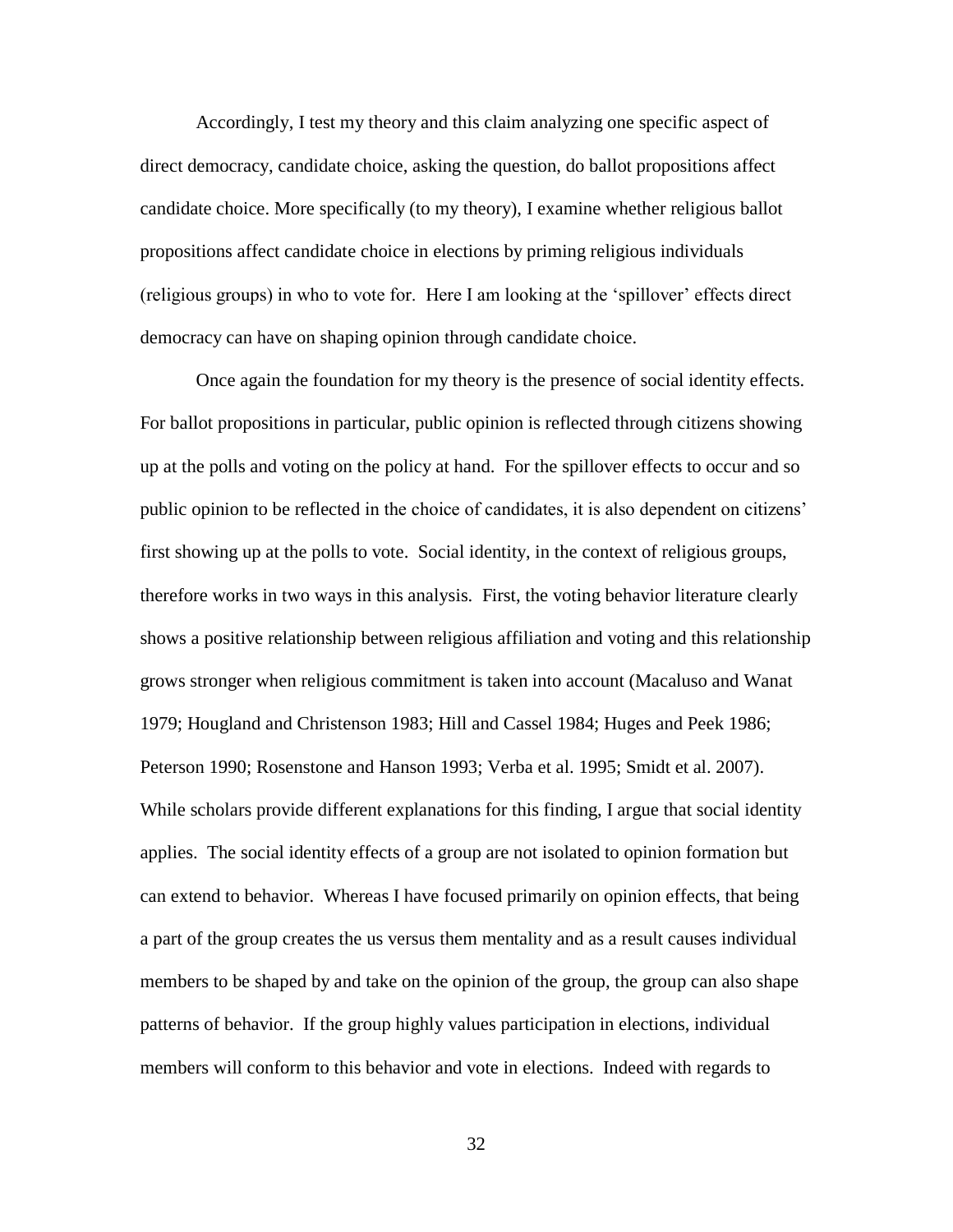religious groups in particular scholars are recognizing this possibility and the consequent 'habit' of political participation that is formed (see Smith and Walker 2013). Second, as just seen, social identity applies because individual members of the religious groups are shaped in their opinion by the group and therefore in the direction of candidate choice.

As noted, some scholars are skeptical of the link between direct democracy and public opinion, arguing that direct democracy does not truly reflect the mass distribution of public opinion (Riker 1982; Broder 2000). The second part of my theory can help account for this. By conceptualizing public opinion in terms not of overall opinion but group opinion, it may be the case that opinion is accurately reflected through dominant groups. I argue in my specific analysis that ballot propositions target (intentionally or not) specific groups within a state to turn out to vote and as a corollary to vote for a specific candidate. Consequently, the overall result of the ballot proposition will reflect group opinion and the overall vote for candidates will reflect group opinion as well. However, this is again only likely to occur when the specific condition of group intensity of preference is met. The ballot initiative I examine is gay marriage amendments in the 2004 election. This is an issue on which religious groups hold very intense preferences and can be considered to 'own' it along with other key moral issues such as abortion (Abramowitz 1995; Domke and Coe 2008; Wilcox and Robinson 2011). For evangelical Protestants the media claimed that this particular issue was used to specifically target increased evangelical turnout for President Bush (e.g. Dao 2004). Accordingly, this issue meets the condition of group intensity of preference and so it is highly likely that group opinion is reflected rather than overall opinion.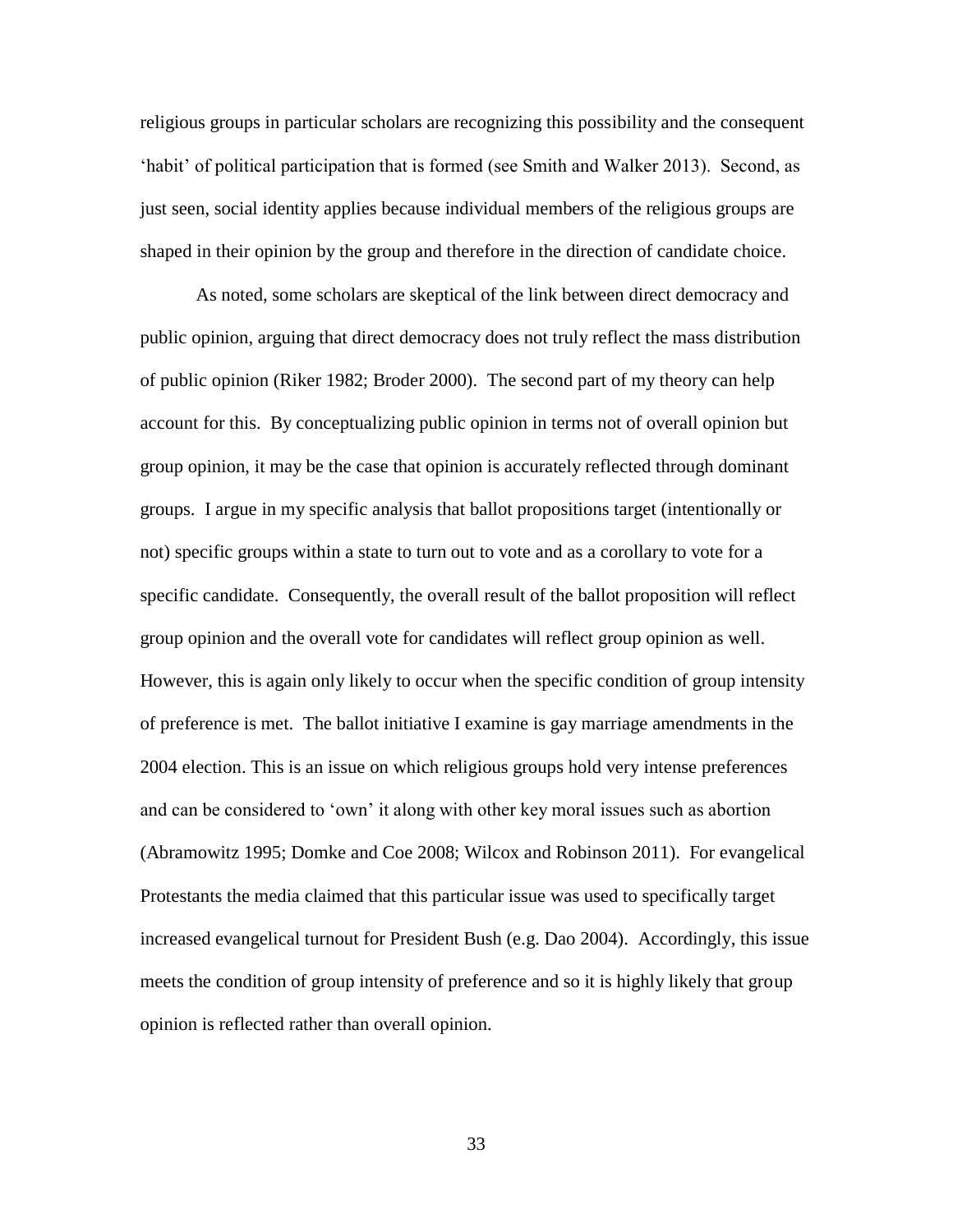# **2.6 Summary**

In summary, I offer three distinct analyses of my theory of group influences on public opinion: political parties, arguably the primary way in which public opinion is translated to government, state Supreme Courts, focusing on the branch of government least likely to be responsive to public opinion, and direct democracy through the use of ballot initiatives, arguing for the effect of public opinion on candidate choice through spillover effects of ballot initiatives. Analyzing these three distinct areas will help me test the breadth and depth of my theory.

Accordingly, in chapters three through five, I present these analyses. Each contains a sub-research question and theory as I showed and as such will be presented as standalone analyses. However, I argue they all fit within the framework of my overall theory and help to answer my overall research question of finding the specific conditions under which public opinion is listened to and translated into government responsiveness. In chapter six I will examine specifically how well my theory performed for each analysis and offer concluding thoughts.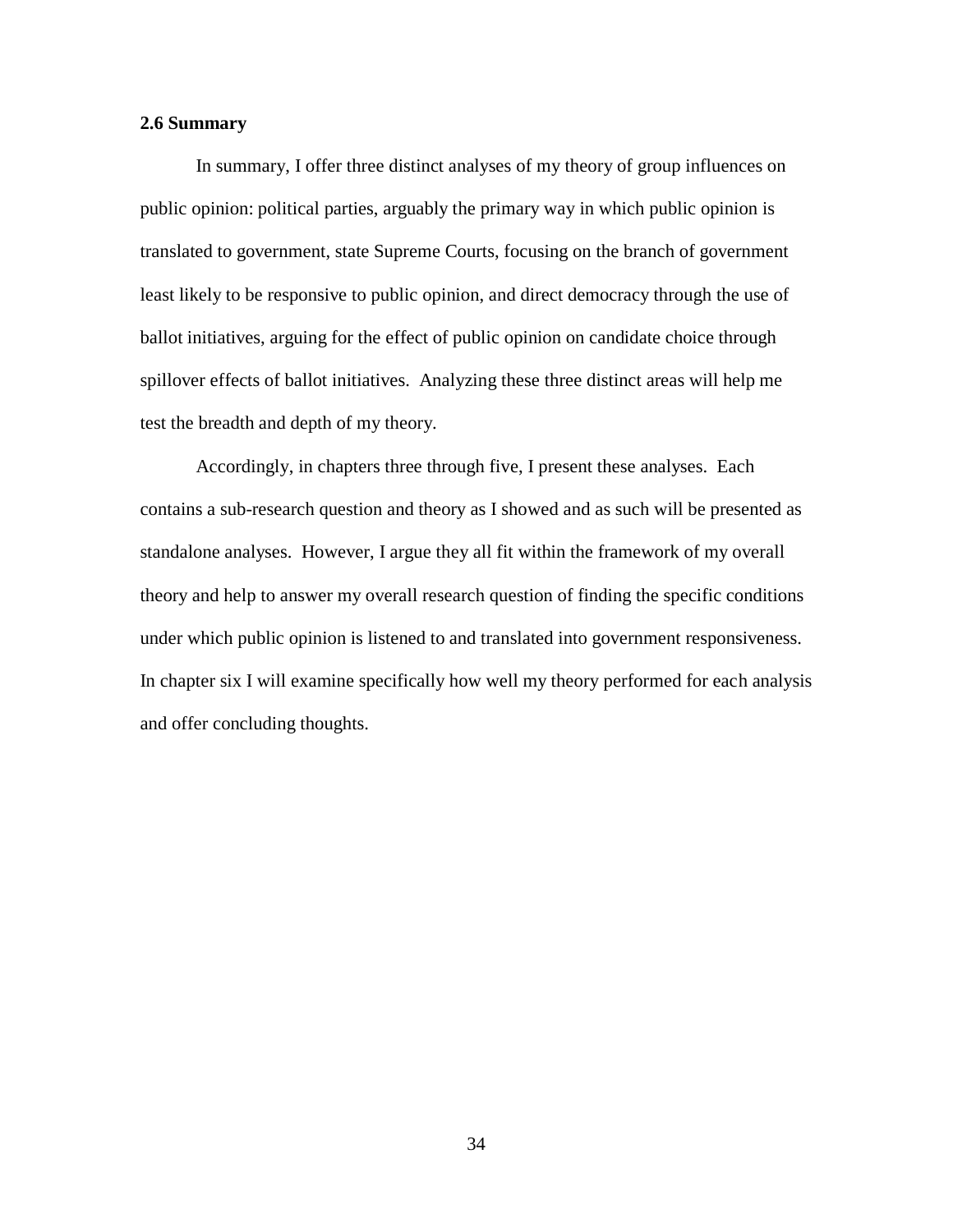# **Chapter 3**

## **Partisan Strength and Religious Commitment**

"Most Americans have this sense of attachment with one party or the other. And for the individual who does, the strength and direction of party identification are facts of central importance in accounting for attitude and behavior."

- Campbell et al. *The American Voter* (1960)

Party identification, as noted by Green and Palmquist (1990), is the single concept most extensively discussed and analyzed in the field of American political behavior. First identified and elaborated by Campbell et al. (1960) it remains an important and enduring concept. It is found to play a central role in such things as individual vote choice, evaluations of government and judgments about political leaders and political groups.

Recent literature stresses that contrary to the "decline of parties thesis" (see Burnham 1989; Wattenberg 1996) the impact of party identification is substantial (and possibly increasingly so) on the political behavior of citizens (Bartels 1992, 2000; Hetherington 2001). This is stated perhaps the most forcefully by Bartels (2000,35) as he finds that partisan loyalties had as much impact on the voting behavior of citizens at the presidential level in the 1980s as in the 1950s and perhaps more impact on voting behavior in the 1990s. Therefore he concludes that "the 'decline of parties' in American politics is badly outdated." This literature suggests that party identification should and will continue to receive attention by scholars of political behavior.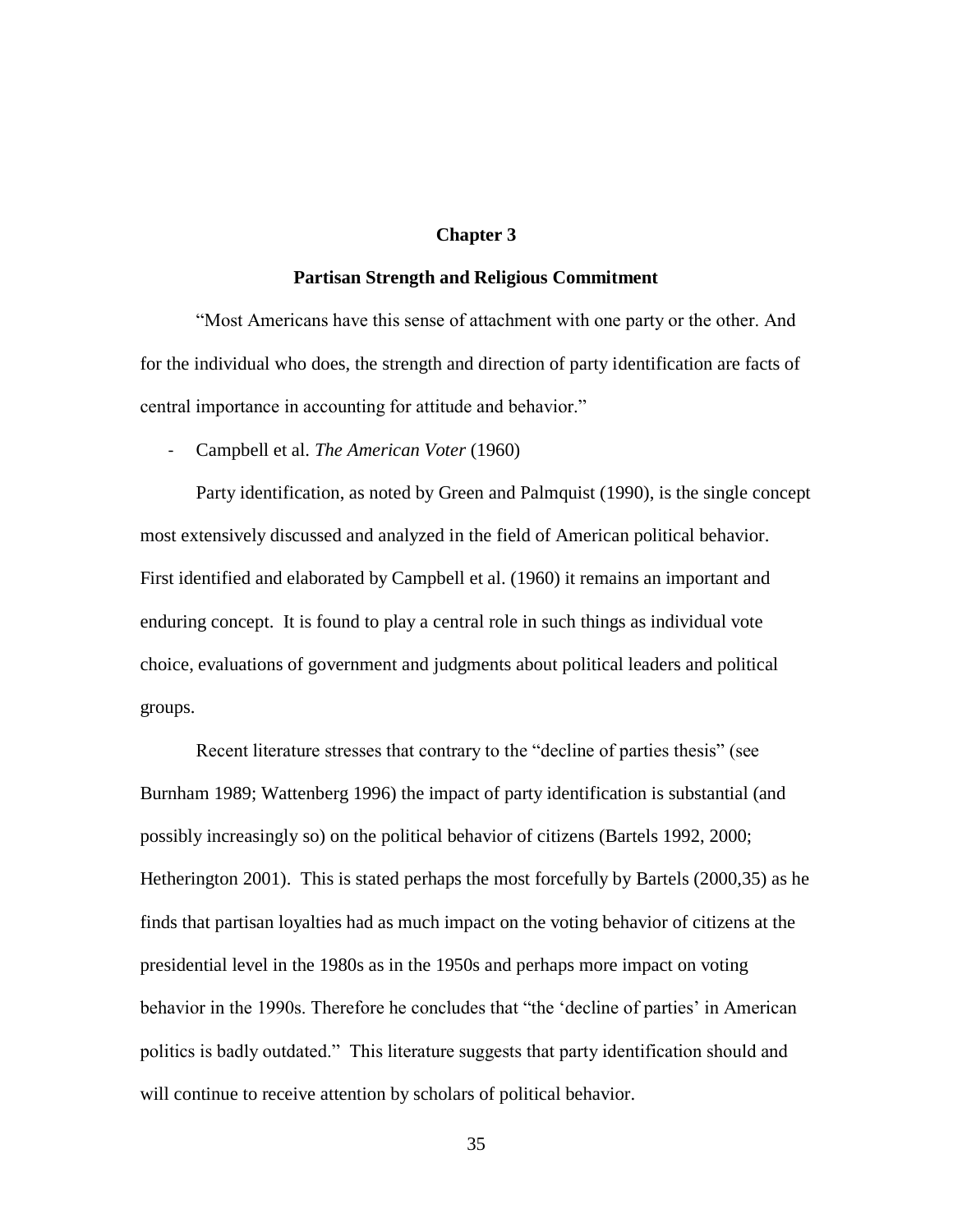The great majority of the literature on party identification revolves around a few central debates. The first is the role of partisanship in shaping and influencing political behavior, including, among other things, the voting behavior of citizens. As just evidenced, this literature waxes and wanes over time as the importance of partisanship to citizens' behavior is debated (Bartels 2000). A second debate looks at trends in partisanship at the macro level, arguing for its stability (Green and Palmquist 1990; Green, Palmquist and Schickler 2002) or instability (Mackuen, Erickson and Stimson 1989; Erickson, MacKuen and Stimson 2002) over time. Yet a third debate in this literature focuses on the definition of party identification, whether it is an exogenous variable as conceptualized by Campbell et al. (1960) as a highly stable orientation developed at a young age, or whether it is an endogenous variable subject to short-term influences such as evaluations of presidential performance (Fiorina 1981; Page and Jones 1979; Brody and Rosenberg 1988) and candidate ratings (Markus and Converse 1979; Page and Jones 1979) among other things.

A central theme running through these studies of party identification is analyzing the direction of partisanship (including a focus on independents and independent leaners) without necessarily considering the magnitude or strength of partisanship. The majority of the literature (except see Ranney 1972; Milbrath and Goel 1977; Holbrook and McGlurg 2005) is concerned with understanding how citizens acquire their partisanship (regardless of which party they identify with) and how that affects their political behavior. However, as the opening quote suggests, both the direction and the strength of party identification are of central importance to fully understanding the role that party identification plays in citizens' lives.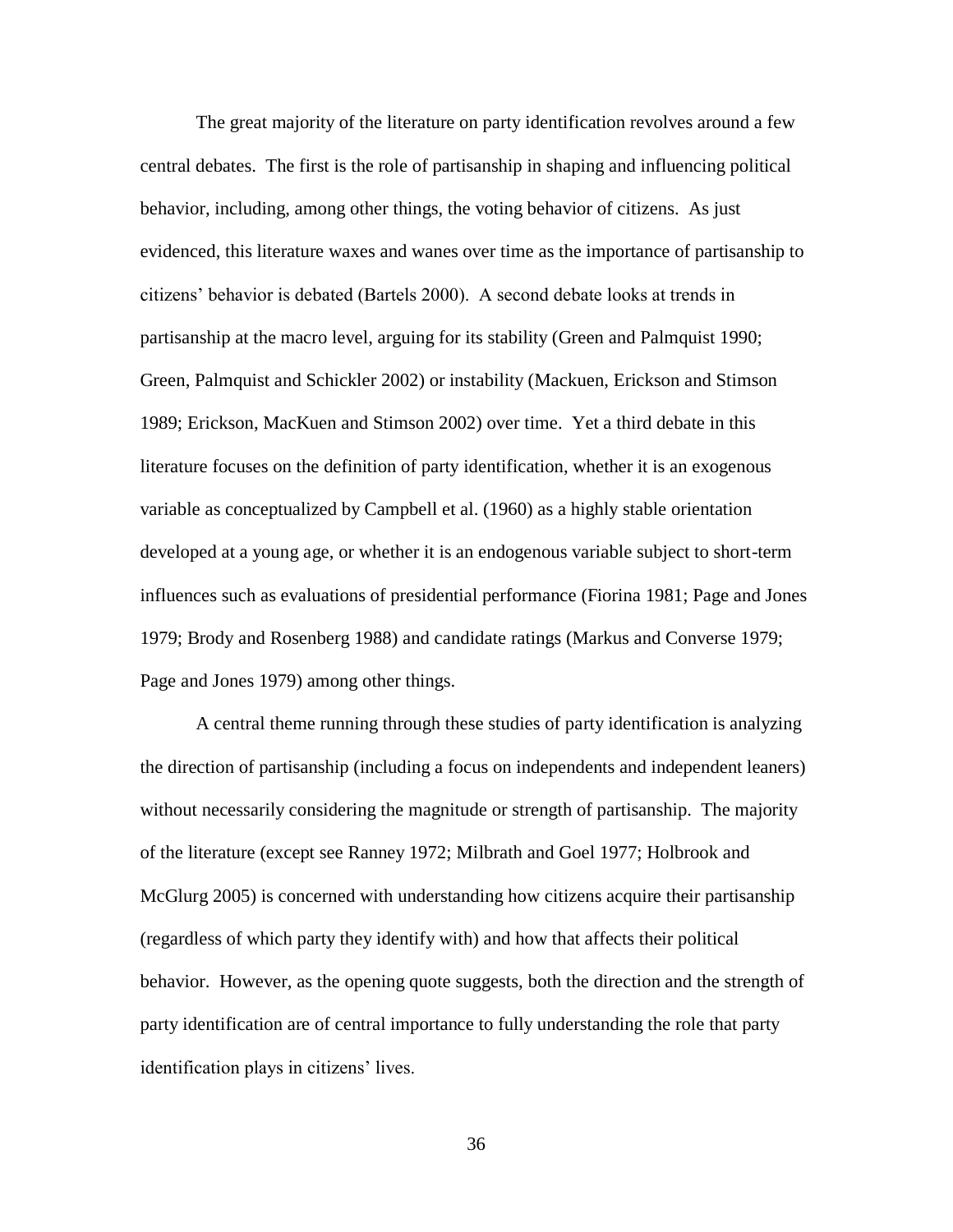Accordingly, I argue that understanding the strength and not just the direction of partisanship is a vital research agenda. There are many normative reasons why strong party identification is appealing, yet the literature provides little theoretical or empirical studies with this as their focus. I seek to more fully answer the question of what influences the strength to which citizens are attached to their political party.

In particular, I argue that there is a psychological aspect of partisan strength that has gone overlooked within the political science literature. I argue that attachments individuals feel towards two identities are related: attachment to their political identity and attachment to their religious identity, that is, individuals identifying as a member of a group is an important part of their conception of self. The assumption behind this is that those individuals who value their identity within a group within one realm of life may also find it desirable to do so in the political realm. As such, I frame my argument within the social identity theory literature that has been developed within other social science fields and seek to expand its importance to the area of political science.

Social identity theory suggests that individuals become highly attached to a number of different groups and identities. Accordingly there are a number of different identities that may affect one's political identity other than religion. However, I argue that religious identity, since it is more fluid (more of a choice involved, which religion, how deeply committed etc.) rather than a fixed entity (gender, race, ethnicity, etc.) is arguably the best identity that may affect one's choice of a political identity. Therefore, in this chapter the key question I address is whether the degree of loyalty (partisan strength) citizens feel towards political parties can be explained by their loyalties to other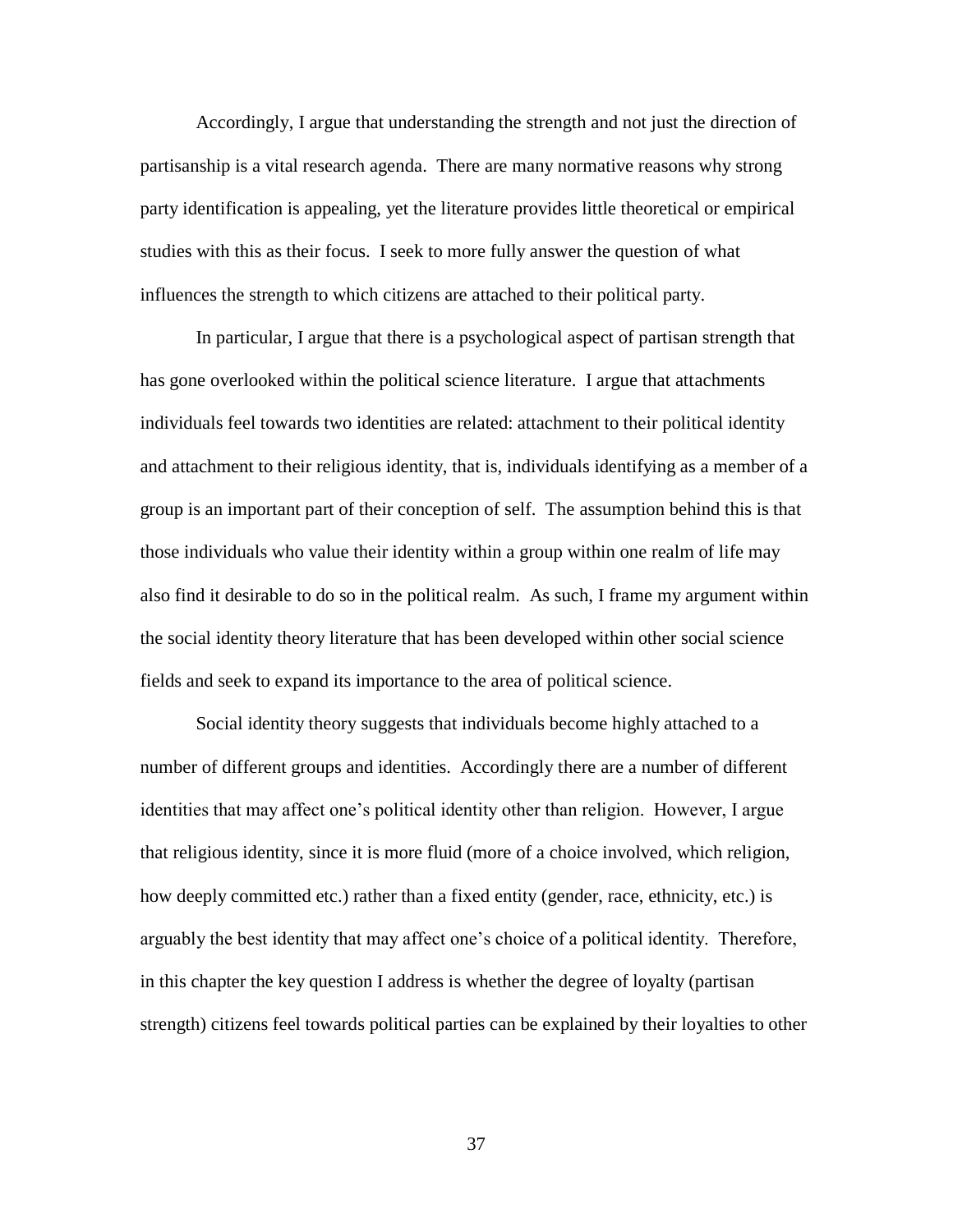identities, in particular their loyalty to their religious organization. In other words, does greater religious commitment lead to greater partisan strength?

In answering this question I control for a number of factors that may affect partisan strength including personal factors such as age, level of educational attainment, political factors such as ideological strength, issue saliency, political knowledge, interest in politics, and levels of social capital which have been shown to affect one's partisan strength. I also break the analysis apart by political party since it may be the case given the literature (Green et al. 1996; Kohut et al. 2000; Layman 2001; Layman and Green 2006) that religious identity may affect Republican identifiers more than Democratic identifiers.

Overall, I find support for my theory that there is a psychological link between partisan strength and religious commitment and it is stronger for Republicans than Democrats. Accordingly, this analysis provides another explanation for differentiating levels of partisan strength and does so using a theory that is relatively absent within the political science literature, though it figures quite prominently in other areas of social science research. However, I still find a lot of variation in partisan strength unaccounted for leaving this as an important research agenda for the future.

#### **3.1 Strength of Partisanship: Normative Concerns**

While the normative implications of party identification are probed in the literature, that, among other things, it provides a cue for voters (Lupia 1994) and as a result allows otherwise uninformed citizens to act as if they have some amount of political knowledge (desirable from a democratic theory standpoint), the normative concerns regarding strength of partisanship are no less attractive. In fact there are a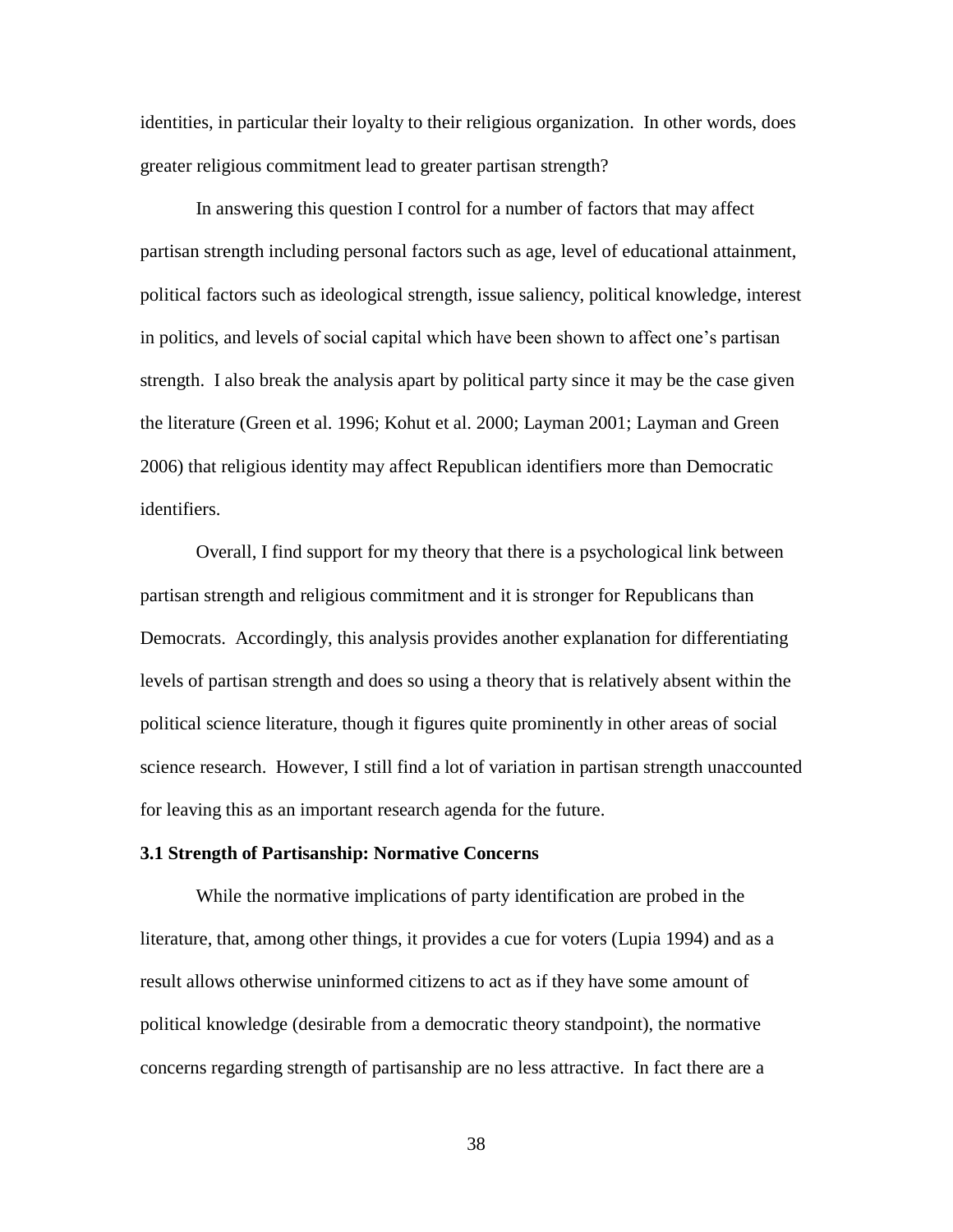number of political implications as well as broader implications for democracy regarding strength of partisanship.

The literature, both theoretical and empirical, is clear that strength of partisanship is a strong predictor of political participation and voter turnout in particular. Campbell et al. (1960) initially made the claim that strong party identifiers are more likely to be engaged in politics. They argue that strong feelings of party identification help contribute to a psychological involvement in politics (see also Milbrath and Goel 1977). Later scholars trace the decline in voter turnout in the mid to late  $20<sup>th</sup>$  century to declining strength of party identification among citizens (DeNardo 1980; Abramson and Aldrich 1982; Teixeira 1992). These studies demonstrate that, as with the pluralist chorus (Schattschneider 1960), the American electorate sings with a specific accent—in this case, a strong partisan accent. The fact that strength of partisanship leads to increased political participation begs the question of discovering what causes individuals to hold strongly to a particular party. If there are ways to increase the likelihood that individuals strongly identify with a party then the normatively desirable result will be increased citizen involvement in government.

Similarly, strength of partisanship significantly influences the likelihood of voting in a primary election (Ranney 1972; Abramowitz, McGlennon and Rapoport 1981). As a result, strong partisans have an inordinate influence on the selection of candidates to run for political office. Though not as extreme in ideology as political activists (see Aldrich 1983 for a discussion of activists) the fact that they vote disproportionately compared to other groups (weak partisans and independents) likely results in the selection of more extreme candidates. This could be part of the reason behind the failure of spatial models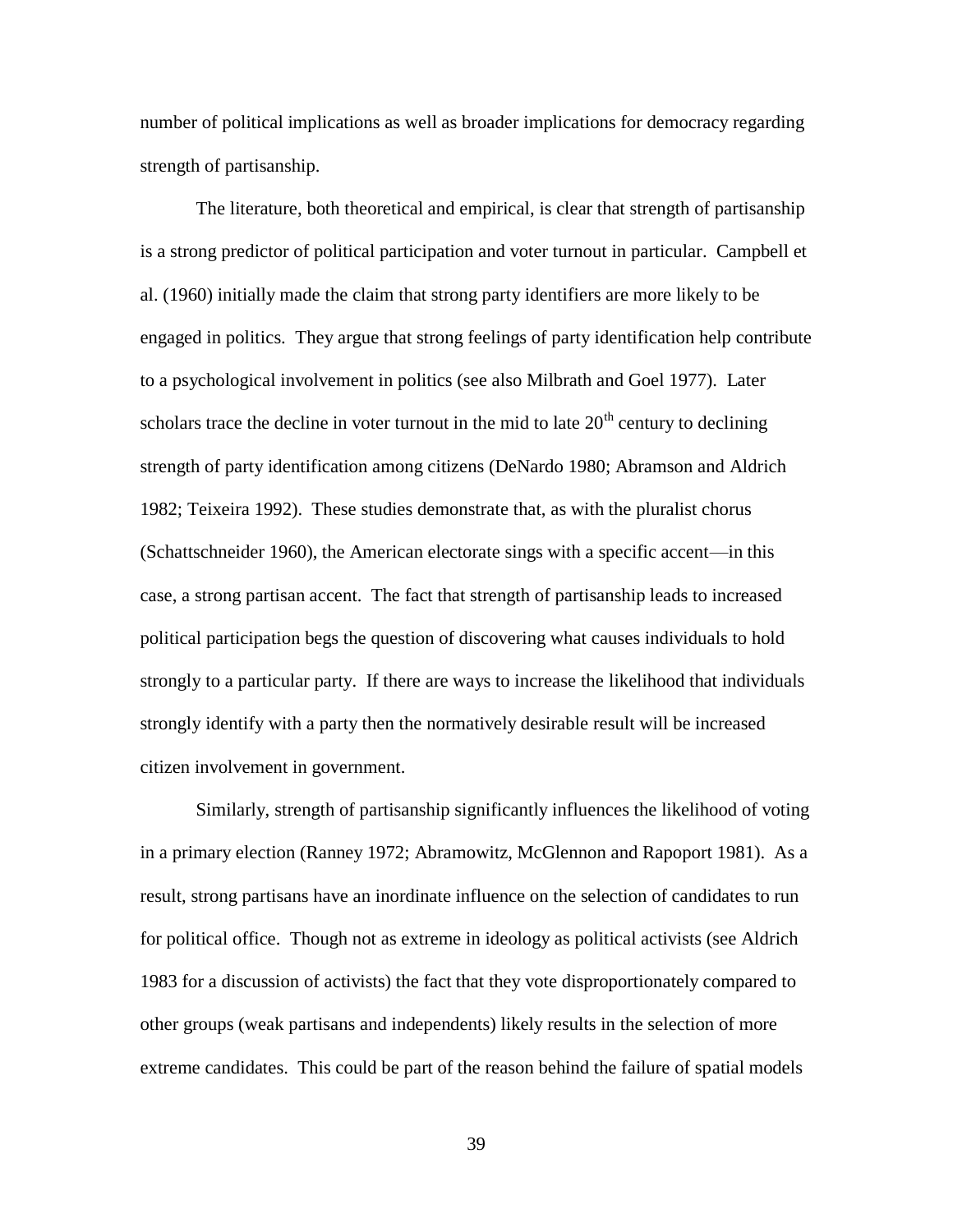which predict the emergence of more moderate or centrist candidates (Downs 1957). The 2010 midterm elections and 2012 Republican presidential nomination contest present a recent case study of this phenomenon, in the selection of more extremist candidates in primary elections across the United States.

Strength of partisanship also has broader normative implications. Scholars argue that strong parties make for stronger democracies. Campbell et al. (1960) and Converse (1969) argue that partisan loyalty begets loyalty to the political system. When individuals become attached to a particular party it indicates that they are willing to work within the political system that is established, thereby enhancing the overall stability of the government. It is not partisanship itself that leads to these normatively desirable outcomes, but partisan loyalty, in the words of Campbell et al. (1960) and Converse (1969).

Strength of partisanship has important political (political participation) and governmental (democratic stability) implications. For all of these reasons, it is evident that it is vitally important to identify the mechanisms at work causing individuals to identify as strong partisans, the question that I address in this analysis.

## **3.2 Previous Research**

The traditional measure of party identification is a seven point scale which includes categories for strong partisans, weak partisans, independent leaners and pure independents (Campbell et al. 1960). There is debate over whether this scale is an accurate measure of party identification (see for example Weisberg 1980 and Franklin and Jackson 1983 on the dimensionality and dynamics of the traditional party identification measure). Yet it is clear that each category behaves in a distinct fashion on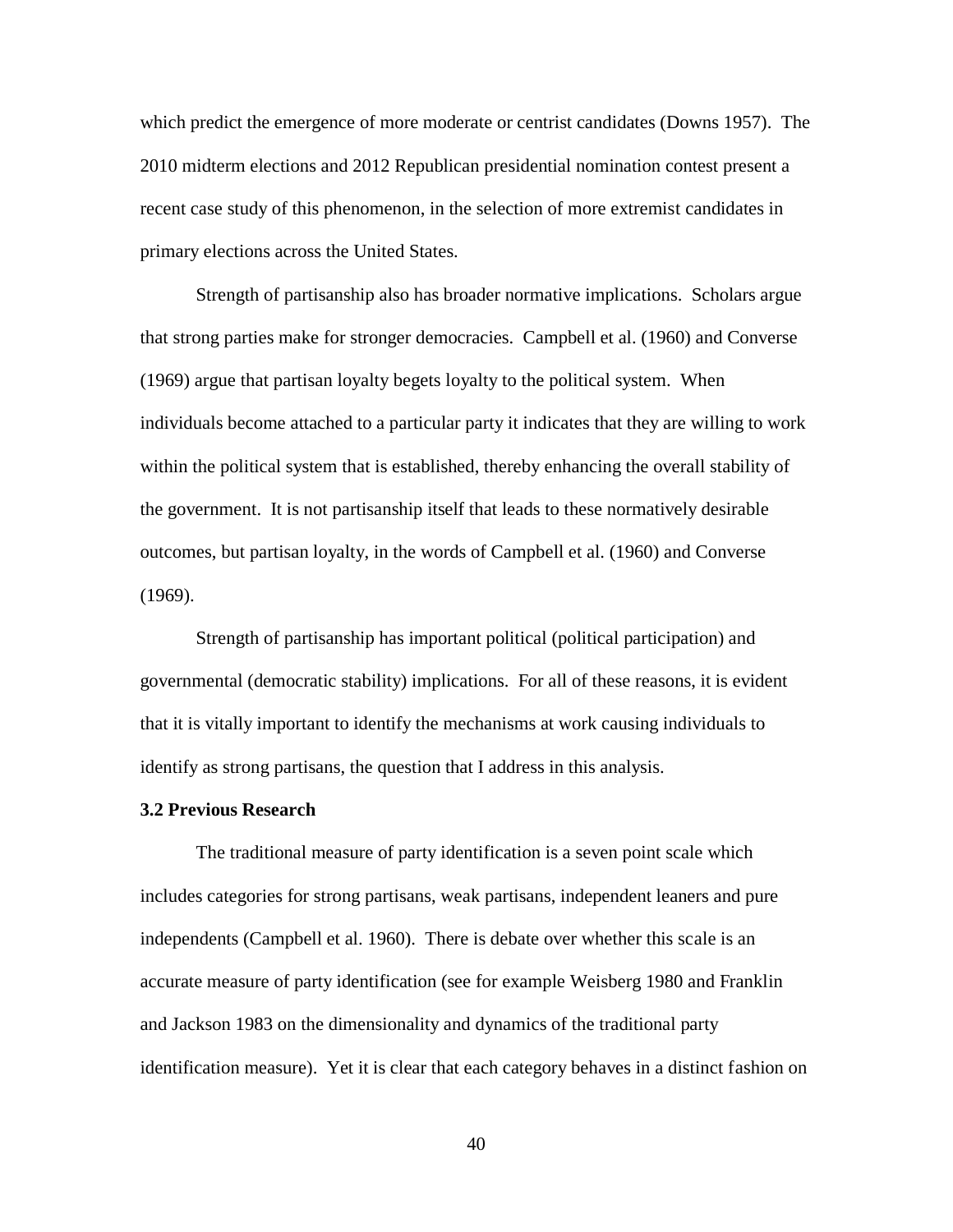a number of political variables including voter turnout and vote choice. This indicates that it is tapping some level of individual decision making with regard to how citizens conceive of their party identification.

While much literature exists examining the independent voter (e.g. Burnham 1970; Abramson 1976; Norpoth and Rusk 1982; Clark and Suzuki 1994), less research is conducted focusing on the strong partisans of the party identification scale. Converse (1969; 1976) offers the first concentrated theoretical effort at answering the question of what causes voters to identify as strong partisans. He argues that strength of partisanship is a predictor of political stability (as seen earlier). The biggest influences on partisan strength, he argues, are social learning and the intergenerational transmission of party ties. Social learning comes with age. As individuals' age, they are more likely to identify strongly with a political party because they identify to a greater degree with the political system and have participated in the political system. The second influence on partisan strength is the transmission of partisanship from parent to child. Similar to the conceptualization of the formation of party identification elaborated by Campbell et al. (1960), the funnel of causality, citizens' strength of partisanship is heavily influenced by that of their parents.

However, his theory, especially his assertion that as individuals age they become more loyal to their political party, is heavily criticized. In particular, scholars argue that is not individual life-cycle changes that effect partisan strength, but generational changes (Abramson 1976; 1979). These scholars argue that the decline of parties evidenced in the 1960s and 1970s (except see Keith et al. 1992) resulted in younger generations having weaker political ties than their parents (Burnham 1970; Niemi et al. 1985). Scholars also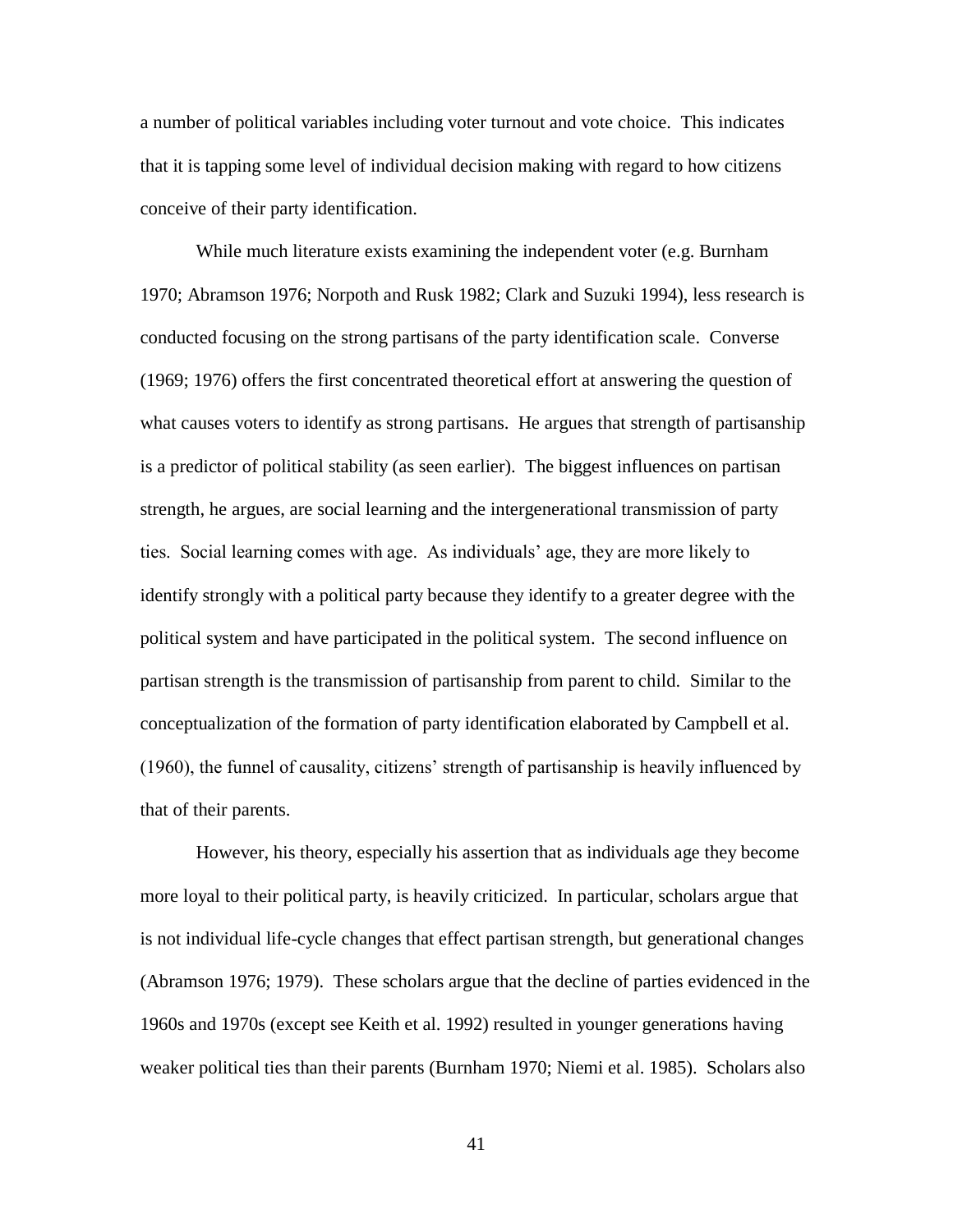quibble with the argument that strength of partisanship is influenced by the transmission of intergenerational party ties. They argue that intergenerational effects result in the transmission of the direction of partisanship but not the strength or intensity of it (Claggett 1981).

Scholars after Converse (1969; 1976) identify other potential causes of partisan strength, including political participation, in the form of voting because it solidifies party attachment (Cassell 1993), length of party attachment (Tilly 2003), and high socioeconomic status (Campbell et al. 1960). However, it is clear that there has been little theoretical development on the causes of the strength of partisanship since Converse (1969). In part, this could be the case because of the perceived elegance of Converse's model (see Shively 1972; 1990; Niemi 1986).

# **3.3 Religious Attachment and Hypotheses**

 $\overline{a}$ 

However, there may be other potential mechanisms at work causing citizens to self-identify as strong partisans. In particular, I argue that there is a relationship between strength of party identification and strength of religious attachment (or religiosity). The more committed an individual is to their religion the more likely that person is to identify as a strong partisan. In other words, commitment to religion should affect levels of commitment in other areas of citizens' lives. Past research has tended to look at these potential effects through the lens of social capital theory and I test for this possibility. However, I argue that a second mechanism as yet unidentified is at work, social identity theory. $^1$ 

 $1$ <sup>1</sup> There is the potential that religious commitment and strength of partisanship are endogenous. However, theoretically, I argue, based on the conceptualization of party identification of Campbell et al. (1960), that religious commitment comes first. As a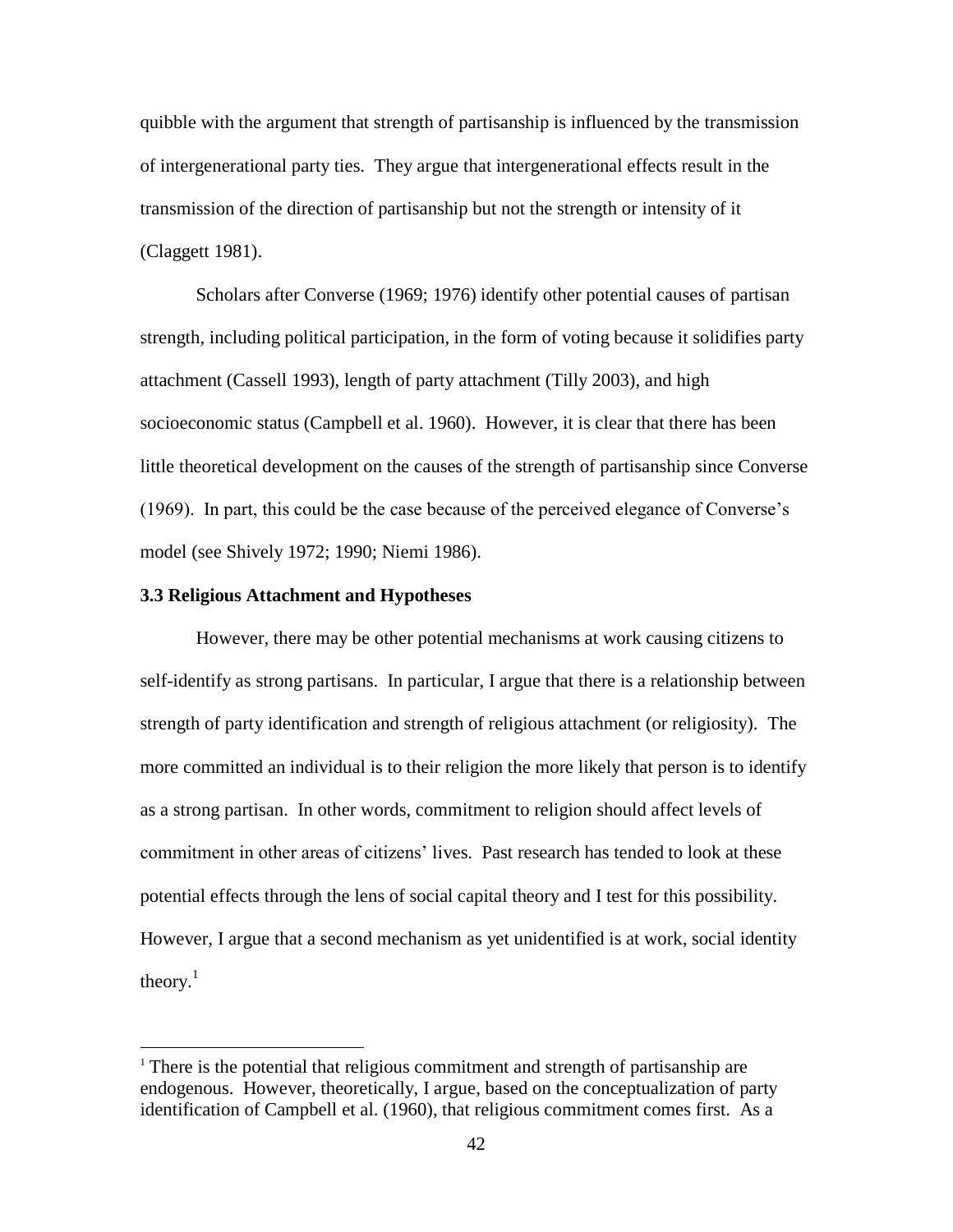Scholars demonstrate that citizens hold a certain amount of social capital, which is defined as "connections among individuals - social networks and the norms of reciprocity and trustworthiness that arise from them" (Putnam 2000: 19). Stores of social capital are related to participatory attitudes. The greater the amount of social capital the more likely citizens are to engage in politics (and other forms of group activity such as organizational meetings). Scholars make clear that one component of social capital is religious affiliation and religious commitment (Verba et al. 1995; Putnam 2000). Citizens learn skills in religious settings that prepare them and enable them to participate in politics. These scholars lament the decline of social capital in America, as they fear it will result in less citizen participation in government as well as in other areas of life including school boards and PTA meetings (see especially Putnam  $2000$ ).<sup>2</sup>

I argue that the connection between social capital and participatory attitudes can be extended to include group attachments and partisan attachments in particular. Citizens who hold high stores of social capital are more likely to not only participate in politics to

 $\overline{a}$ 

result, the relationship is exogenous. An individual's party identification develops though the process of political socialization, part of which includes characteristics of the individual and their parents including religious commitment. Therefore, religious commitment is likely to be a primary influence on other areas of the individual's life. <sup>2</sup> Wielhouwer (2009) argues that there are three distinct approaches identified in the literature within the broader social capital argument of the link between religion and political participation: (1) the type of individuals who are likely to engage in one form of social involvement, such as church attendance, are likely to engage in other forms of social involvement, such as voter turnout (Rosenstone and Hanson 1993; Jones-Correa and Leal 2001); (2) religious settings operate as "centers for electoral mobilization" where members are exposed to messages about social and political issues and are often targets for mobilization efforts (Cassell 1999; Harris 1999; Guth et al. 2002); (3) religious settings are venues for political communication (Wald, Owen, and Hill 1988, 1990; Huckfeldt, Plutzer, and Sprague 1993) as well as "crucibles of democratic skills" where members gain skills that can be easily applied to the political or civic arena (Verba et al. 1995; Smidt 1999; 2003).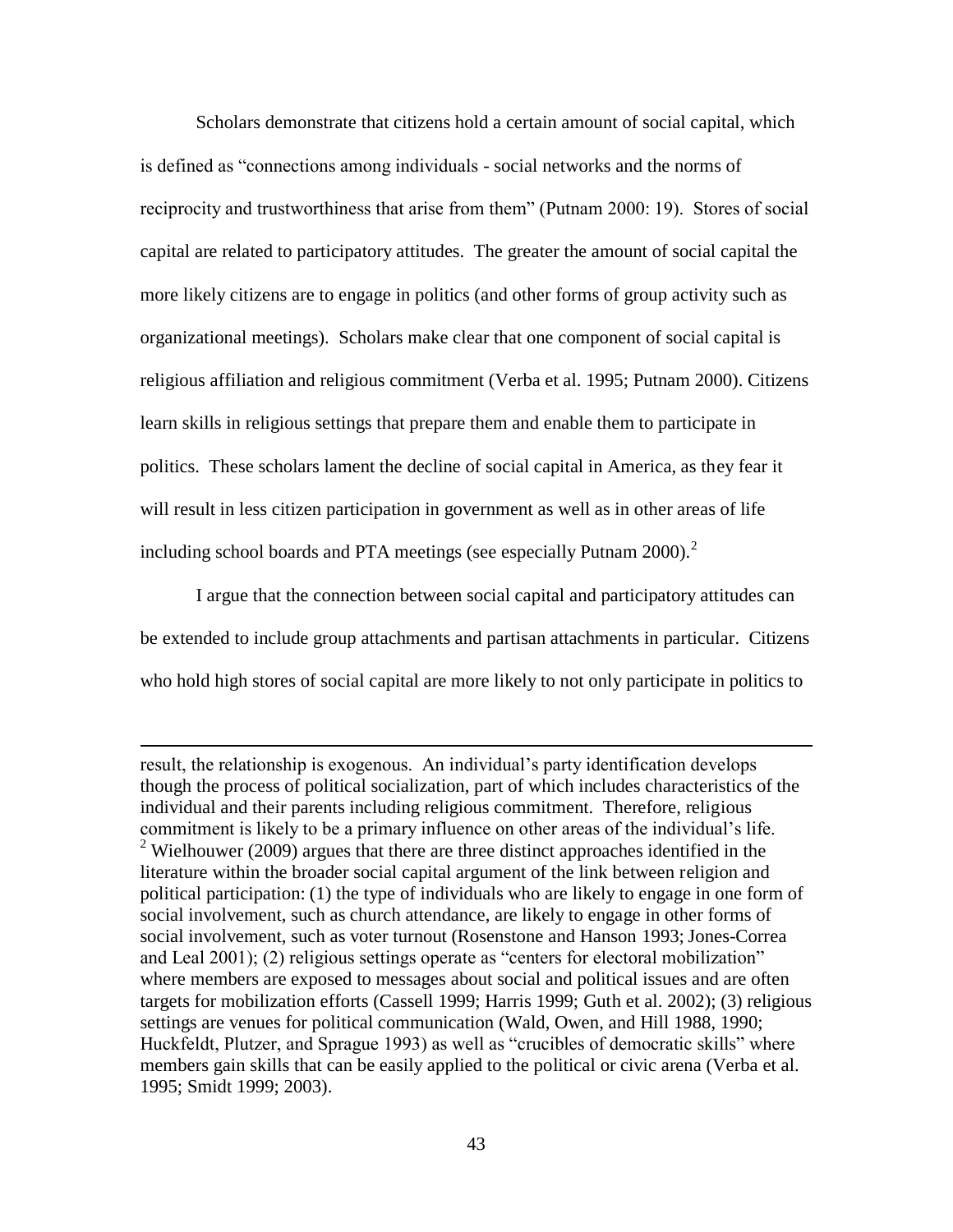a greater extent but also to hold stronger partisan views. This is the case because, I argue, seeing a greater need for participation in the political system (the result of social capital) corresponds with holding a particular view of what actions government should take. As citizens become engaged in politics to a greater extent they see the necessity of actively promoting a particular worldview, which, in the American system, means (most often) promoting one of the two political parties, thereby becoming more likely to identify as strong partisans. Following this logic, religiosity (a main source of social capital as noted) leads to strength of party identification.

A second theoretical reason that religiosity may presumably lead to strength of partisanship is related to social identity theory. Campbell et al. (1960) first argued that party identification can be understood by group reference theory, the idea that as people identify with racial, ethnic or religious groups, so too do they identify with political parties. It posits that party identification can and should be treated as another fundamental category or group to which citizens are psychologically attached (see also Greene 2004; Green, Palmquist and Schickler 2002 for extensions).

Social identity theory expounds this idea, stating that identification with a group is motivated by a human need to feel connected to something, to achieve some level of positive distinctiveness (Greene 1999). Social identity theory posits that humans instinctively categorize the world into dichotomous groupings, being either a part of the in-group or the out-group. This creates an 'us versus them' mentality that leads to favorable perceptions of the in-group and increasingly biased perceptions of the outgroup, leading in even the most minimal conditions to the emergence of in-group favoritism (Greene 1999; Brewer 1979). When this favoritism is coupled with the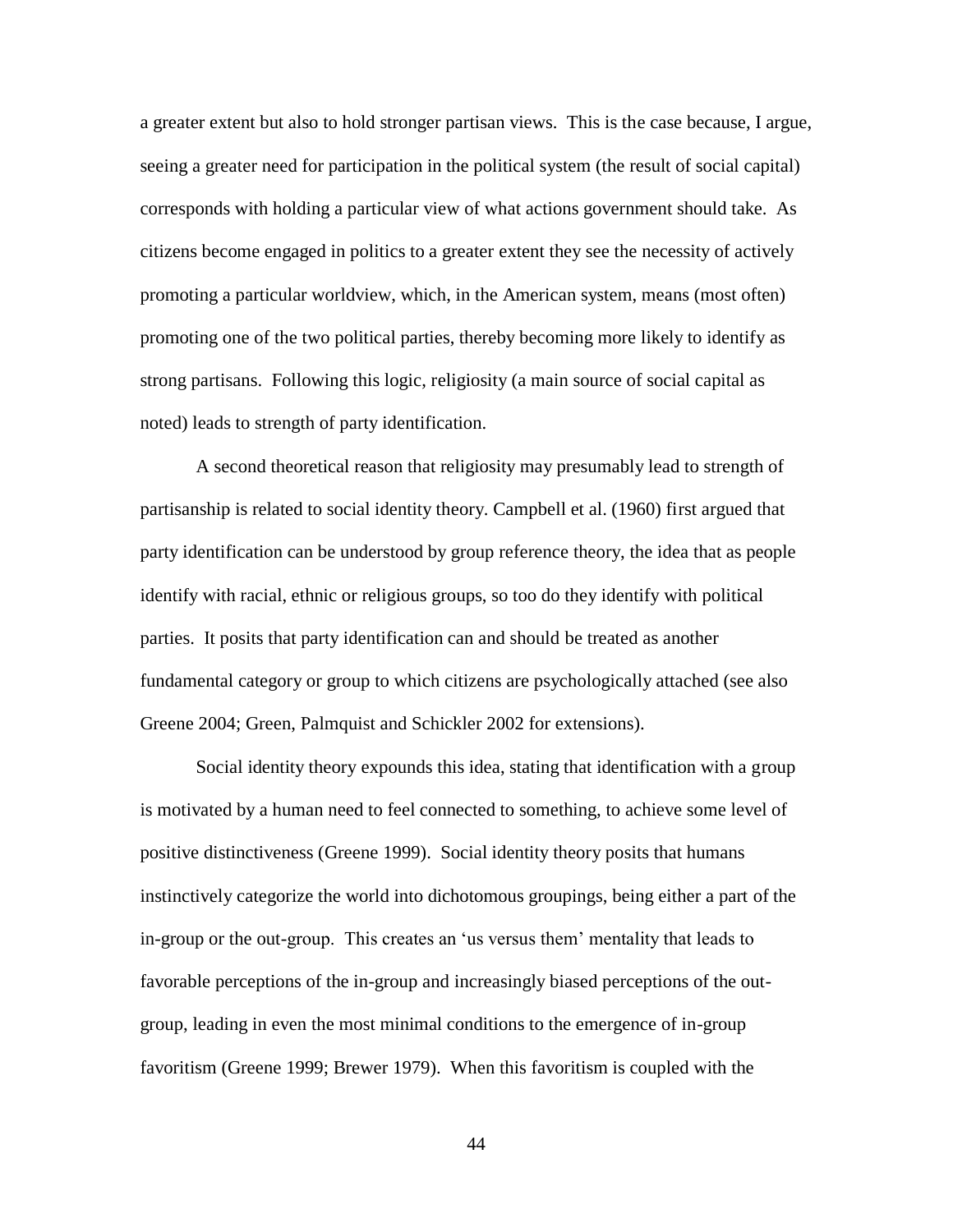increased biased view of the out-group, social identity theory seems to be a key factor in intergroup conflict (Tajfel 1981; Turner, Hogg, Oakes, Reicher & Wetherell 1987). Accordingly, intergroup conflict can spur a group on towards collective action (Huddy 2001), which in the case of politics most often happens by first identifying with a political party. Social identity theory also posits that a consequence of intergroup conflict is increased loyalty to ones' own in-group, for the purposes of this study, strength of religion and strength of partisanship (Druckman 1994).

European studies have found considerable evidence that social identity theory does have a sizable impact on partisanship (Kelly 1988; 1989; 1990a; 1990b). While most of the literature on social identity theory focuses on nature-based groupings (race, ethnicity, gender etc.) I argue that this theory applies to religious identity as well. Accordingly, I argue that social identity is not limited to one aspect of an individual's life (gender for example) and consequently, individuals who feel a need to be connected in one area of their life (religion) might also reasonably feel a similar need in other areas of their life (politics). I argue that social identity can and does have a spillover effect such that levels of commitment to one identity lead to higher levels of commitment to another identity. Therefore the level of commitment citizens hold to their religious group affects the level of commitment they hold to their political party (and so strength of partisan attachment).

*Hypothesis 1*: Strength of religious commitment (religiosity) is positively related to strength of partisanship.

There is good reason to suspect, however, that this hypothesized effect of religious commitment on partisanship strength might well be mitigated by partisans'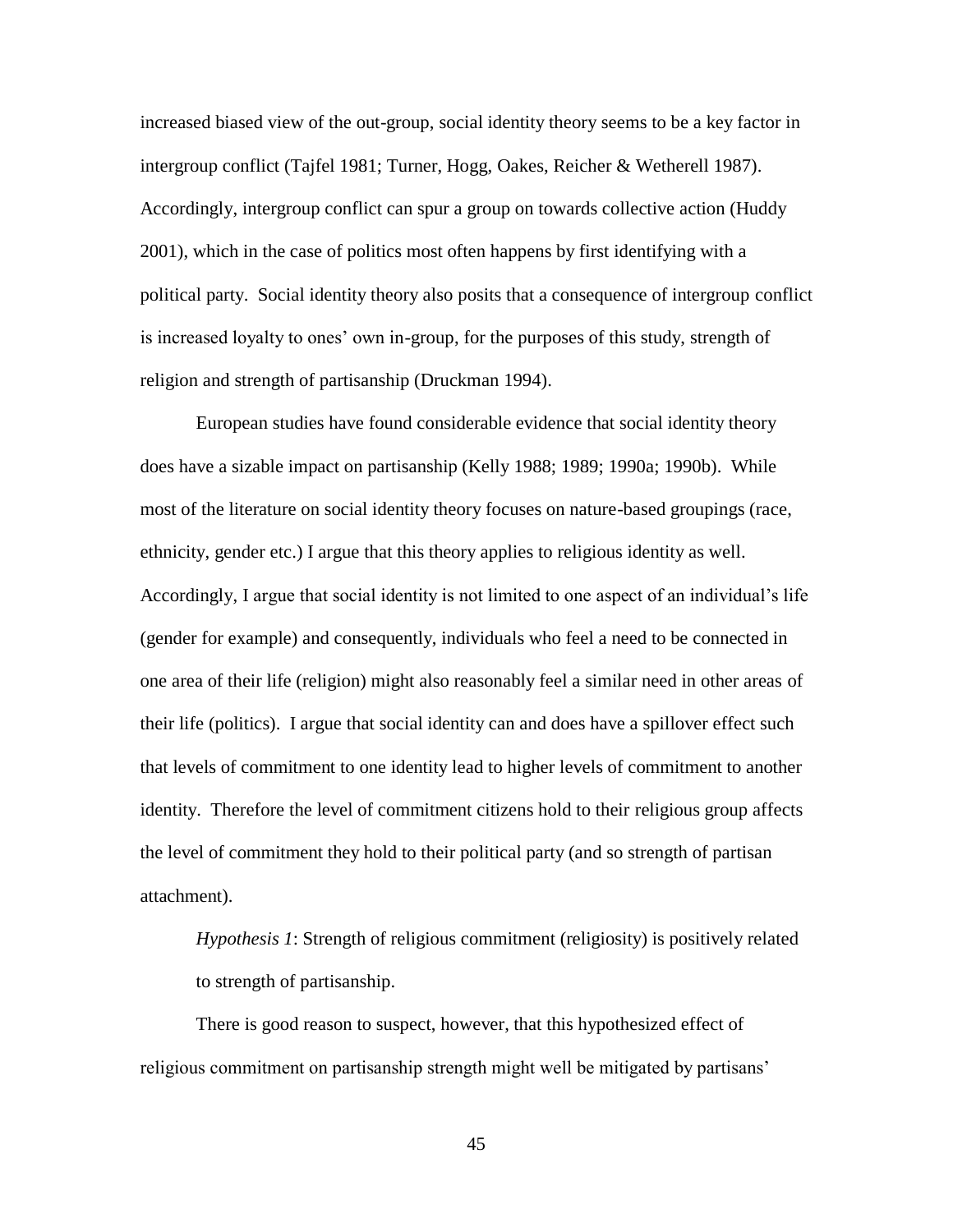perceptions that their religious commitment has some meaning in relation to their political party's platform, ideas and leaders. Therefore, it is likely that as partisans' judge their political party in terms of their party's religious attachment, it may lead to different outcomes in how religious commitment affects Republicans and Democrats. More specifically, if religiously committed Democrats fail to think of the Democratic Party as itself being religiously committed, then the us versus them mentality central to social identity theory cannot take root and consequently there may not be this strong link between religious commitment and partisan commitment. On the flip side if Republicans view the Republican Party as being particularly well attached to religion, it would encourage an us versus them mentality to take hold. In other words, the perception that people have regarding the political party's level of commitment to the same group (in this case religion being the group) is central to the application of social identity theory.

Previously research shows that the Republican Party is becoming increasingly religious whereas the Democratic Party is becoming increasingly secular (Green et al. 1996; Kohut et al. 2000; Layman 2001; Layman and Green 2006) and that there is an increasing "religion gap" with regard to religious practice, or religiosity, between the two parties (Kohut et al. 2000; Layman 2001; Green and Silk 2003; Fiorina 2005; Olsen and Green 2006; Layman et al. 2006). As Domke and Cole (2008) argue, since Ronald Reagan's 1980 nomination acceptance speech that brought religion to the forefront of political campaigns, religion is now somewhat of a political test for Republican politicians. Overall, this literature argues that religion appears to matter to a greater extent to Republican Party identifiers than to Democratic Party identifiers. This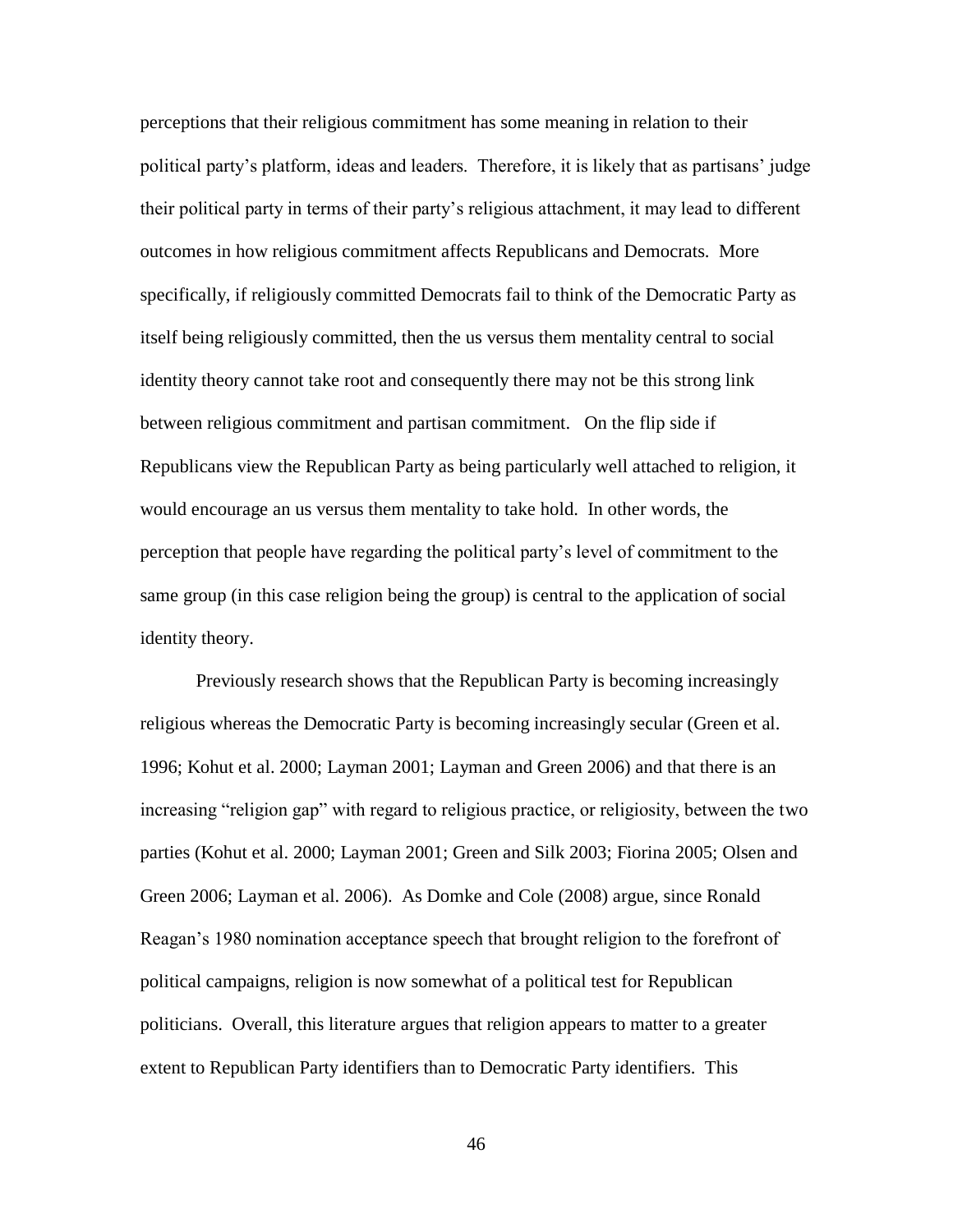conclusion is bolstered by findings in the literature that the Religious Right has been very influential in mobilization campaigns in support of Republican Party candidates (Regnerus, Sikkink and Smith 1999; Calfano and Djupe 2009) and that religious activists are heavily concentrated in and represented by the Republican Party (Layman 2010). Accordingly, I hypothesize that the linkage between religious commitment and partisan strength is conditional upon the particular political party.

*Hypothesis 2:* The effects of religious attachment on partisan strength may manifest at different levels for Republicans and Democrats. Specifically, the effects of religious attachment will be greater for Republican partisans than Democratic partisans.

# **3.4 The 2008 Election**

In order to test the theory that religious attachment affects partisan strength, I choose to focus on the recent 2008 presidential election. Bartels (2000) and other scholars are finding the effect of partisanship on elections has increased over the past several years, making the most recent presidential election ripe for analysis. Using a recent presidential election cycle also avoids some of the biases that are present during non-presidential election cycles (systematic differences regarding interest, knowledge, participation, etc.). Additionally, because both parties' presidential candidates were viewed skeptically when it came to religion in 2008 there is less of a chance that respondents will be identifying with the candidates' religious attachments rather than the parties' as a whole. Another reason for choosing the 2008 election is that the existing research looking at the question of what causes strength of partisanship in the United States analyzes data through the 1992 election (Cassel 1993). Therefore focusing on later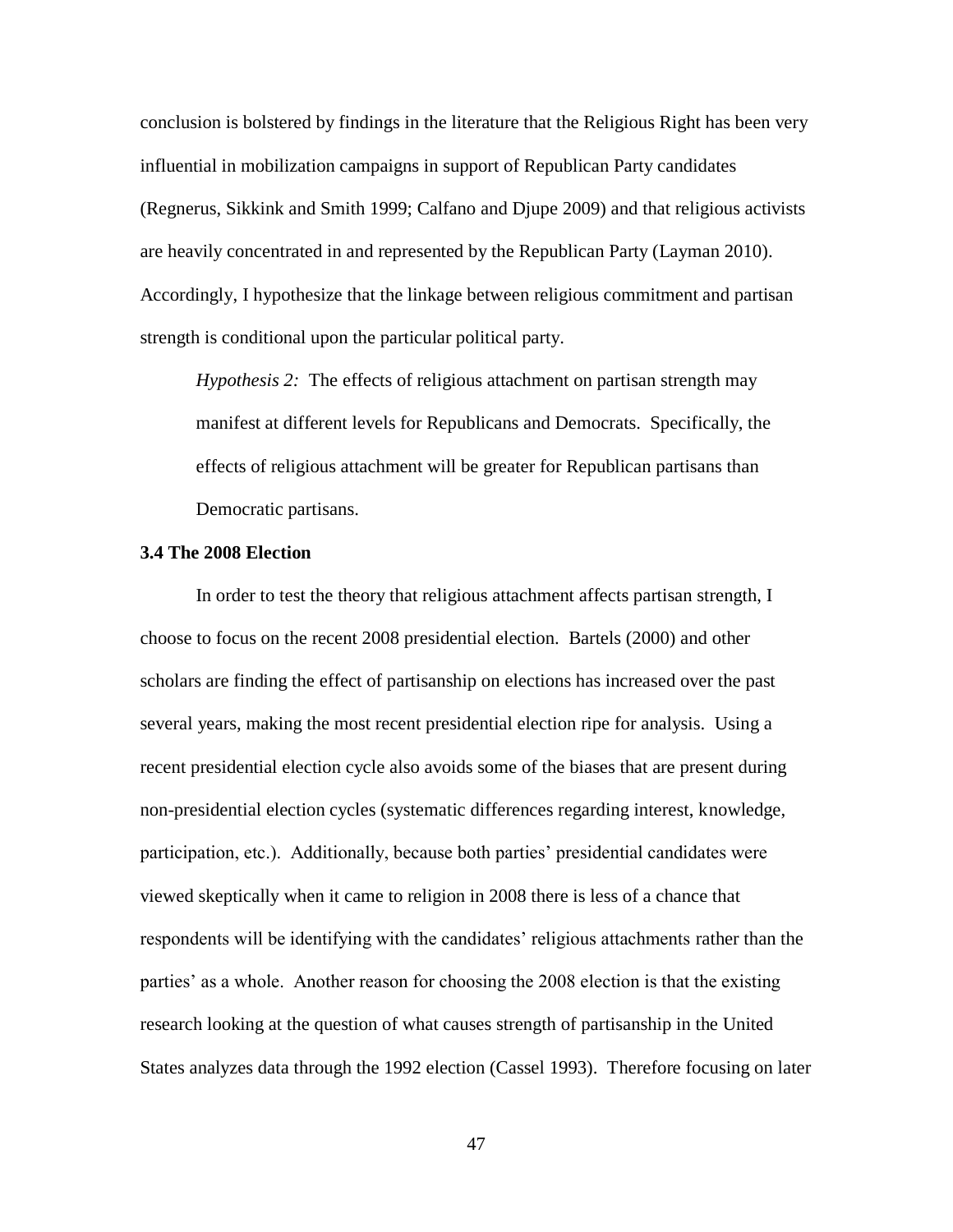elections provides an updated analysis and can see if there are differences or changes in the influences on partisanship strength in recent elections.

The choice of analyzing data surrounding presidential elections is also a strategic choice, as I argue that theoretically speaking the importance of partisanship and partisanship strength in particular is found in its relation to elections. What is of interest to scholars is discovering how partisanship affects politics. One primary aspect of this is elections, as partisanship affects levels of turnout as well as voter choice and so is extremely consequential in determining election outcomes. Furthermore, many of the normative implications of partisanship are only apparent with regards to elections as they deal primarily with voter turnout. Literature also suggests that the concept of party identification as a stable and long lasting construct (Campbell 1960) continues to be the case in politics today (see Green and Palmquist 1990; Green et al. 2002), with the implication that there should be little difference in reported partisanship for election and non election years.<sup>3</sup>

# **3.5 Data**

 $\overline{a}$ 

Accordingly, I use the Henry Institute's 2008 pre-election (April & May 2008) and post-election (November 2008) data sets from their Religion & Civic Engagement

 $3$  As Cassel (1993) notes, the revisionist theories of party identification which argue that party identification (focusing primarily on direction but the arguments can be extended to include intensity) is affected by short term influences poses a challenge to identifying the causes of partisanship strength (see Franklin and Jackson 1983; Mackuen, Erickson and Stimson 1989; Erickson, MacKuen, and Stimson 2002). However, she notes that these studies show that short term influences have only a marginal substantive impact on party identification and other scholars, notably Green and Palmquist (1990), argue that even these findings are incorrect when measurement error in taken into account. Therefore, enough doubt is cast in the literature to argue that party identification is not subject to short term influences and consequently I have chosen not to account for these influences in my analysis.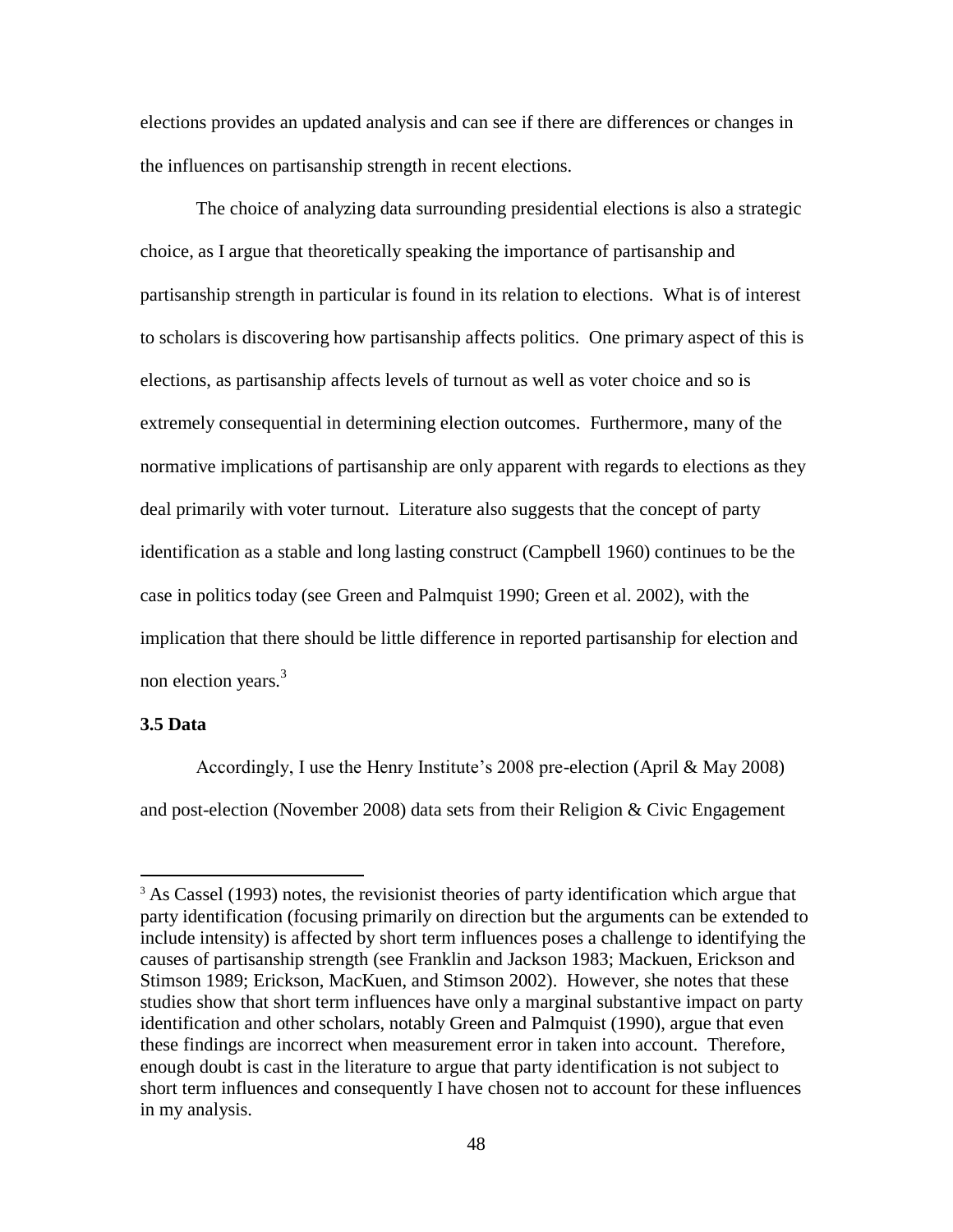Project. This data set, despite having a much smaller n than studies such as the National Annenberg Election Surveys (NAES), were judged to be superior for the purposes of answering this research question since the data sets included questions that better get at a sense of religious attachment. $4$ 

# *Dependent Variable*

 $\overline{a}$ 

As discussed, the research question that I am interested in is determining what mechanisms are at work influencing the strength of party identification of citizens—in particular, whether religious commitment affects strength of partisanship. Therefore, my dependent variable is partisan strength. Party identification is traditionally measured as a seven-point scale (Campbell et al. 1960) including categories for strong and weak Republicans and Democrats, independents who lean toward either the Republican or Democratic Party, and pure independents. Though there is debate in the literature concerning whether this measure of party identification is an accurate portrayal of citizen partisanship (see Weisberg 1980 and the dimensionality of the measure), the general consensus is that it is an accurate measure and as a consequence it is the one traditionally used by scholars (see Cassel 1993).

For the present analysis, however, I collapse the seven-point scale of party identification into a dummy variable encompassing pure independents, independent leaners, weak partisans (Republican or Democrat), and strong partisans (Republican or Democrat).<sup>5</sup> Thus, for the present project I test three dependent variables, 1) strong partisans versus

<sup>&</sup>lt;sup>4</sup> I do test my theory using the 2000, 2004, 2008 NAES data. The proxy for religious attachment included in those surveys is religious attendance. Using this variable, I do find support for both of my hypotheses.

<sup>&</sup>lt;sup>5</sup> I exclude respondents who identify with third party candidates (only 2-3 percent of the data). I also exclude responses of don't know or know response (also roughly 2-3 percent of the data).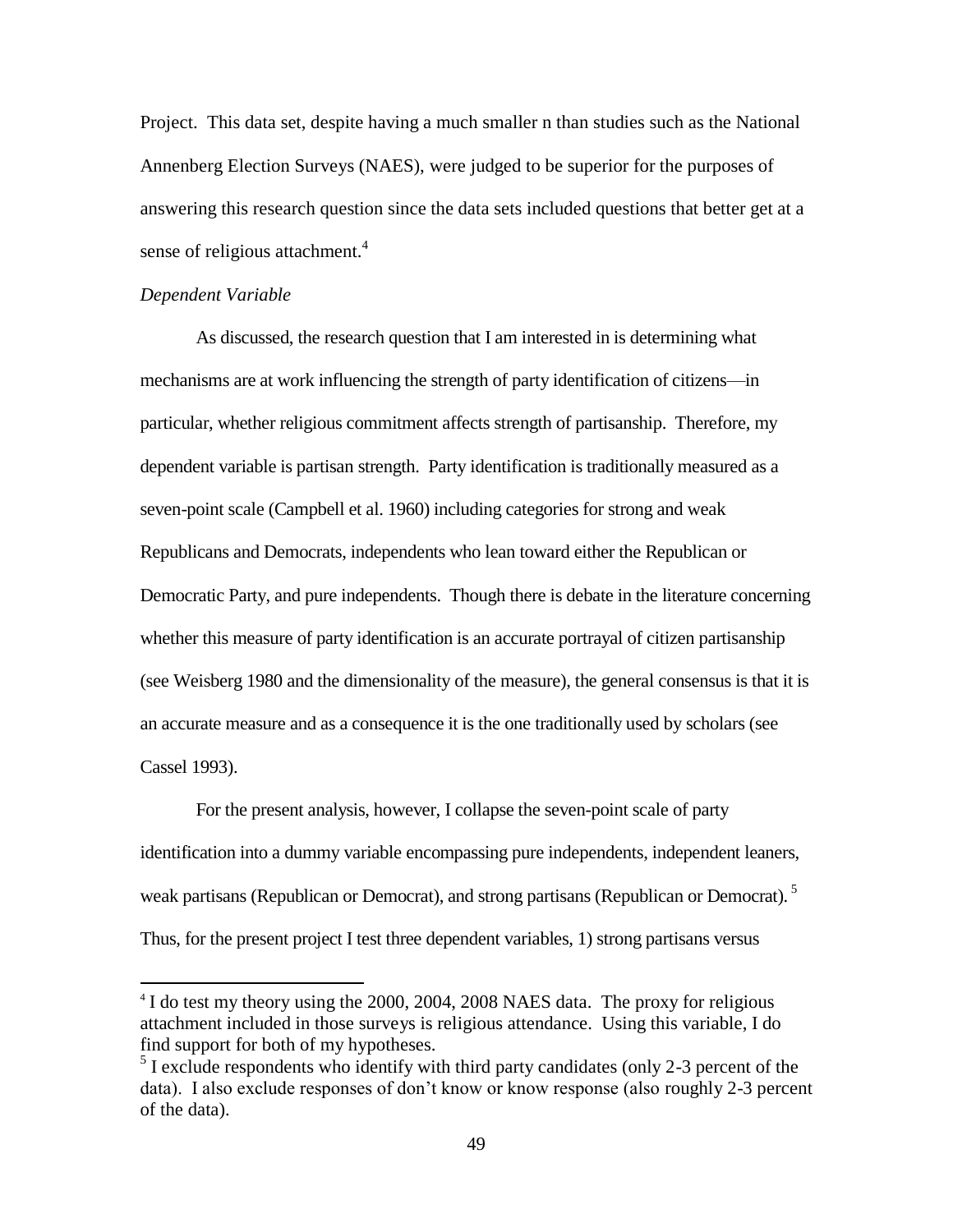everyone else (weak partisans and independents), 2) strong Republicans versus weak Republicans, independents leaning Republican and pure independents and 3) strong Democrats versus weak Democrats, independents leaning Democratic and pure independents.<sup>6</sup>

# *Religious Attachment*

The key independent variable of interest is religious attachment or religiosity. To measure this concept, I built a composite score using four different questions from the Henry Institute data. First, respondents were asked whether they believe it best to keep one's religious beliefs private; answers were provided on a five-point scale and those who strongly agreed with the statement were coded as being less religiously attached  $(=1)$  than those who strongly disagreed (=5). Second, respondents were asked whether there are absolute standards of right and wrong; again, answers were provided on a five-point scale, only this time those who strongly agreed were coded as being more religiously attached (=5) than those who strongly disagreed  $(=1)$ . Third, respondents were asked whether they agreed with the statement that all the great religions are equally good and true; on the five-point scale those who strongly agreed were coded as being the least religiously attached  $(=1)$  and those that strongly disagreed were coded as being the most religiously attached  $(=5)$ . Finally, respondents were asked how often they attend religious services; again, this question was coded along a five-point scale wherein those who never attend were coded as the least attached to religion  $(=1)$  and those who attend more than once a week were coded as the most

l

 $6$  All variable coding is available upon request.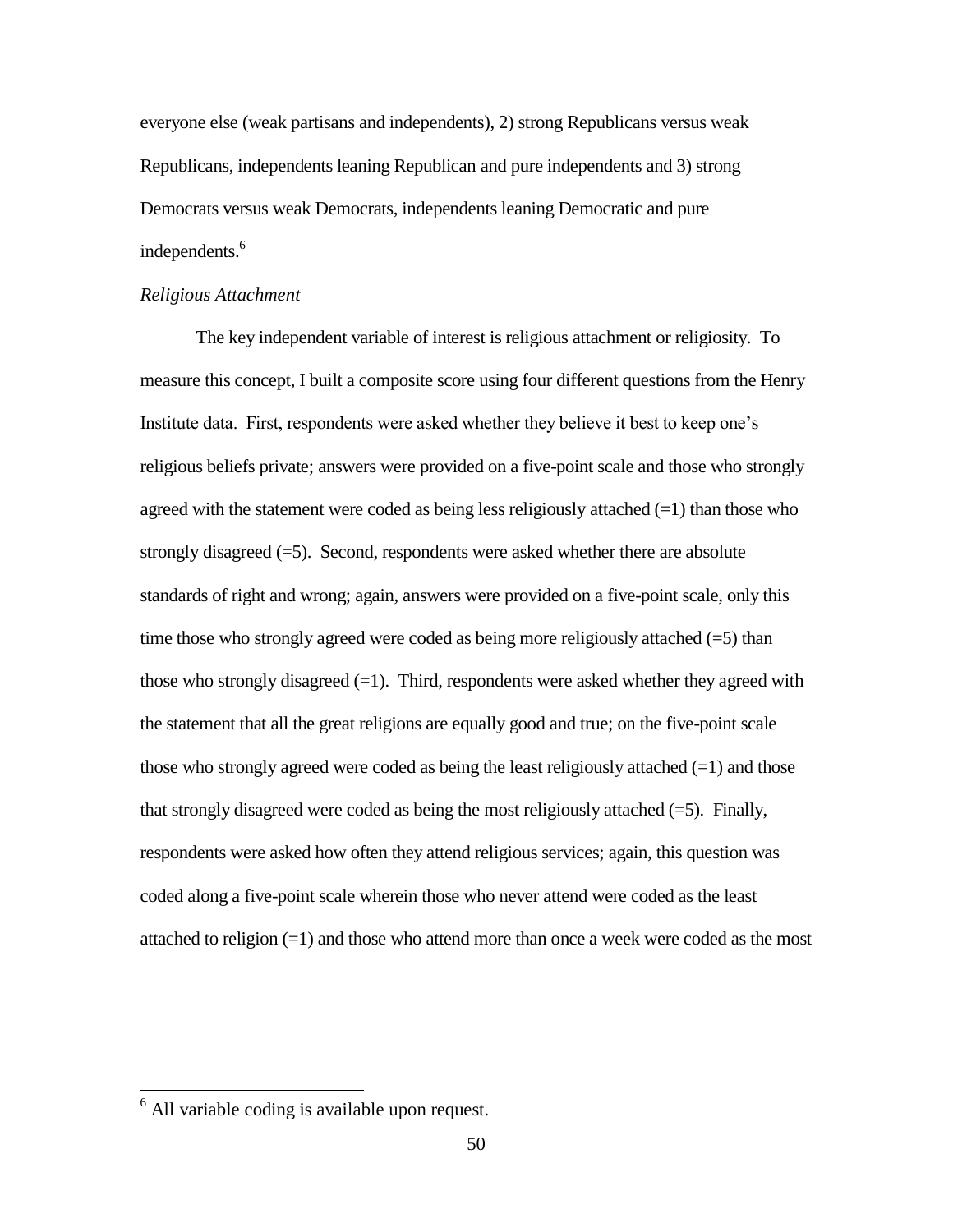religiously attached  $(=5)$ .<sup>7</sup> I combine these four questions to create a composite score of religious attachment.

## *Ideology*

 $\overline{a}$ 

Although social identity theory is a growing body of literature in the social sciences, there are some who remain skeptical about its explanatory value. Contrary to proponents of social identity theory, Abramowitz and Saunders (2006) suggest that it is merely political ideology that leads voters to develop attachments to political parties, not their social identities as defined by their group memberships. In such an account, issues clearly matter more than social identification. I have aimed to counteract this claim by including a control variable for political ideology that is built using three separate questions within the Henry Institute data. The use of three separate questions is necessary since the data set does not actually include a measure of ideology. Therefore questions measuring respondents' preferences regarding the environment, poverty and immigration are used to build a composite score measuring respondents' ideological persuasion. Noticeably absent from this composite score are issues that are religious in nature since I distinctly try not to confound variables and the inclusion of largely religious issues like abortion and gay marriage might do just that.<sup>8</sup>

 $<sup>7</sup>$  In between the "never" and the "more than once a week" options were those who attend</sup> a few times a year (coded=2), those who attend once or twice a month  $(=3)$  and those who attend each week  $(=4)$ .

 $8$  I did include a composite of religious issues in an earlier model (abortion, gay marriage and public displays of the Ten Commandments) but the results were robust so I kept it out of the final model to keep it more parsimonious (Achen 2002). Also, although the non-religious issues that I chose may be related to the teachings of a religious doctrine, I do not believe these to be inherently religious issues, nor do I believe the general public forms their preferences on these issues out of devotion to a particular religious doctrine.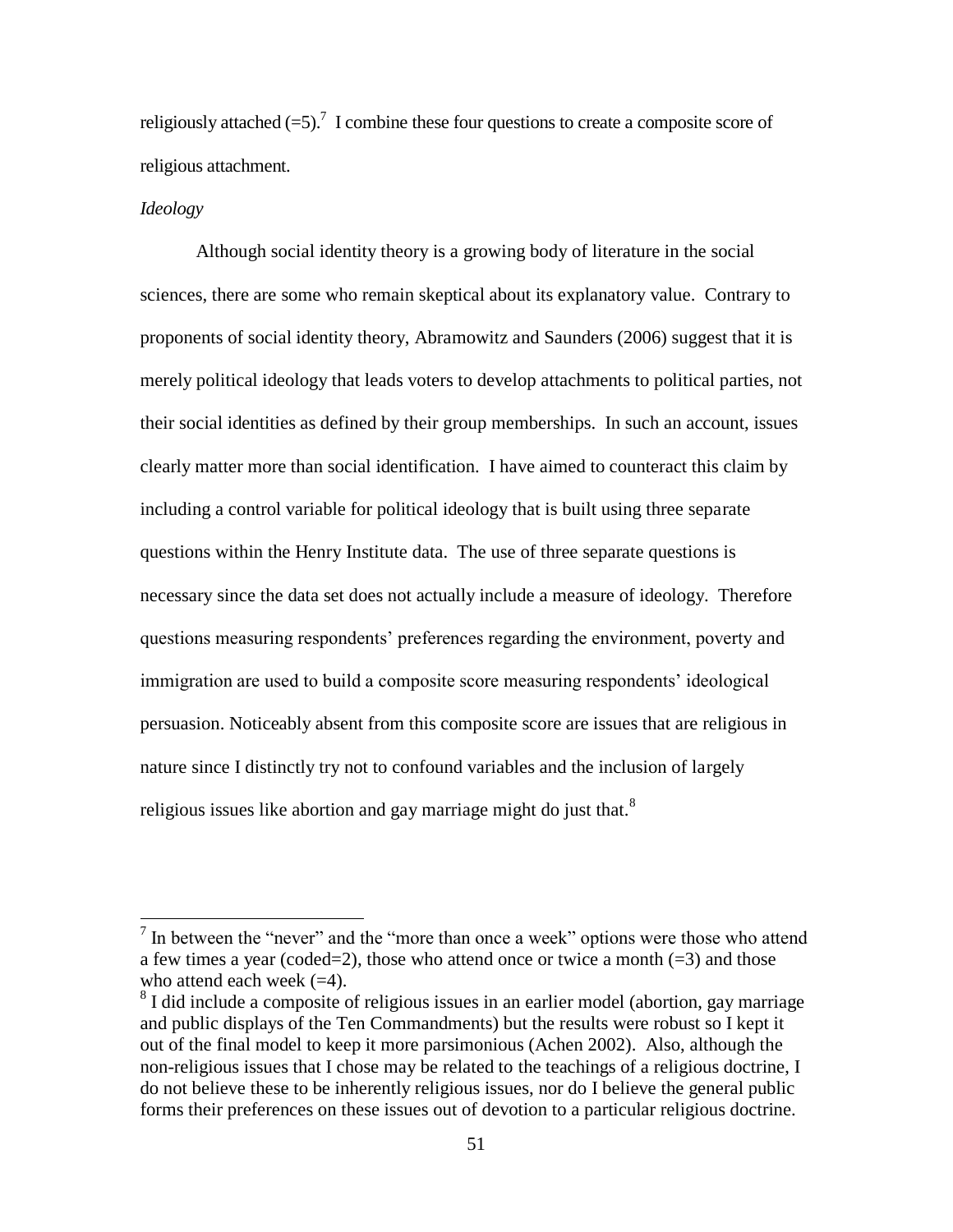# *Age and Previous Political Participation*

Beginning with Converse (1969; 1976), previous research identifies two key variables that affect partisan strength, age and previous political participation. As citizens age, they develop loyalty to the nation and so loyalty to their political party making them more likely to identify as strong partisans. Similarly, as citizens engage in the political process, especially through voting in elections, they become "bound" to the political system and so to a political party again making them more likely to identify as strong partisans. As Cassel (1993) notes, Converse (1969; 1976) argues that the "binding in" effect of voting in elections comes from voting for a particular party not from the experience of voting per se. Accordingly, I control for these two possibilities by including a variable for the respondent's age and for voter turnout in the previous election, in this case 2004. For the Republican and Democratic only models I include vote choice in 2004 rather than voter turnout.

#### *Additional Independent Variables*

To ensure that the results are not spurious, I include the following independent variables in the model: marital status, education, income level, political knowledge, political interest, and social capital variables—volunteering, length of residence in their community, and discussion of politics.<sup>9</sup> Increases in age, as conceptualized by Converse (1969) result in greater acceptance of the political system and hence greater attachment to the political parties. Therefore, those higher in age should exhibit greater attachments to the political parties and so greater amounts of partisan strength (since this is a cross sectional study). Finally, Campbell et al. (1960) and later scholars (Wolfinger and Rosenstone 1980) find that

<sup>&</sup>lt;sup>9</sup> For all of the independent variables, including religious attachment, I exclude responses of don't know or no response. I treat these responses as missing data.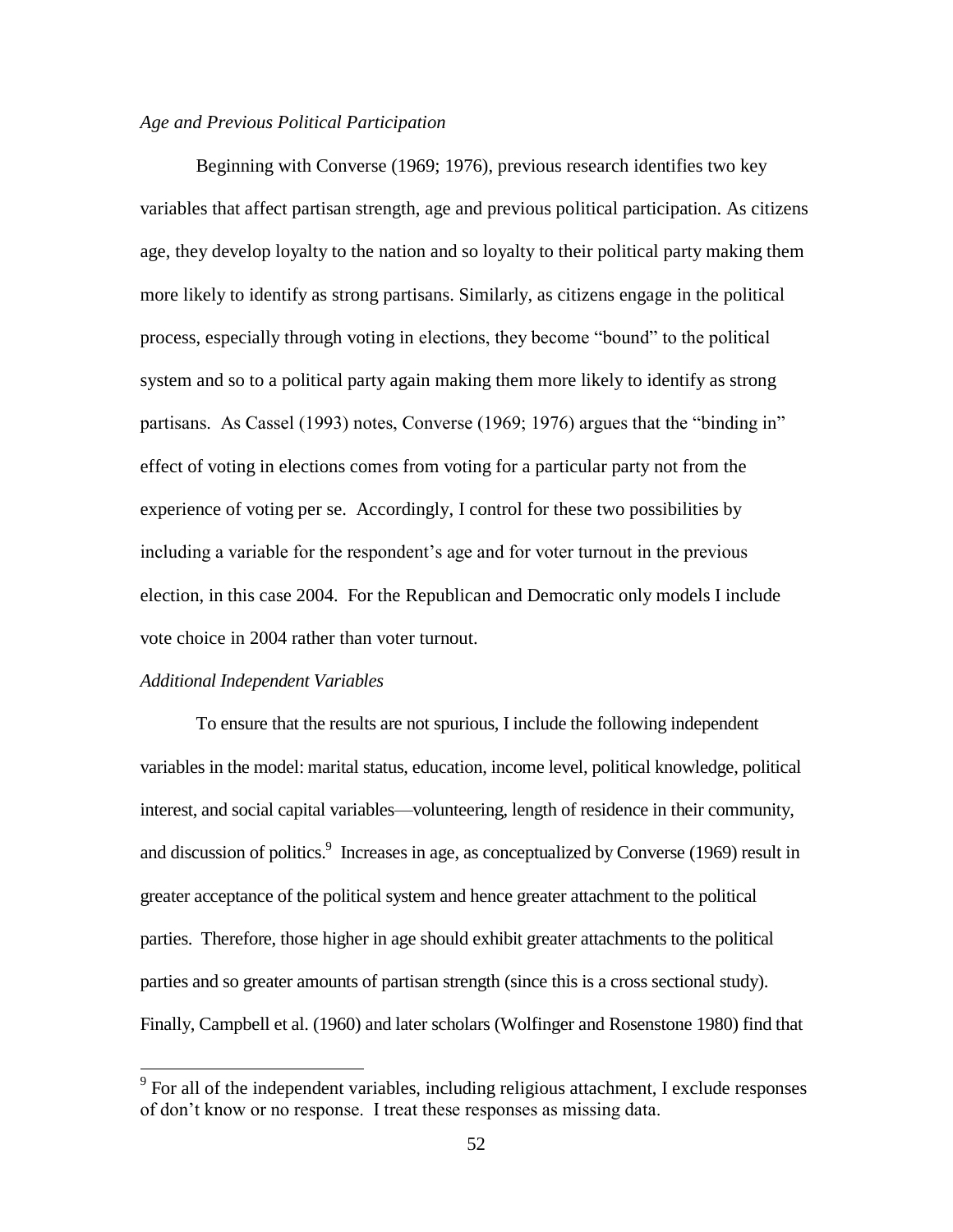income and education are strongly related to voter turnout. This is at least in part because these citizens have greater amounts of social capital and have a greater stake in the political system. This line of reasoning can be extended to strength of partisanship, as in this case those high in income and education should be more likely to identify strongly with a particular party.<sup>10</sup>

# *Statistical Method*

Because I collapse the normal 7-point party identification scale into a dummy variable, where respondents are coded as either being strong partisans or not (weak partisans and independents), the analysis is presented using logistic regression. I estimate three models corresponding to the three dependent variables: partisan strength with both parties included, one examining just Republicans and one examining just Democrats. Since MLE coefficients are not directly interpretable, I estimate predicted probabilities in order to understand the substantive effects of the independent variables, in particular religious attachment, on partisan strength.

### **3.6 Results**

As reported in Table 3.1, the results provide support for both of the hypotheses. First, when examining all respondents regardless of party affiliation, I find that religious attachment is positively related to strength of partisan attachment. As respondents become more attached to their religion they increase their likelihood of identifying as a strong partisan. I argue that this provides support for the social identity theory argument,

 $\frac{1}{10}$  One important variable that is missing from the model is the partisanship of the respondent's father. Unfortunately, this question was not asked in either the NAES, the NES or the Henry Institute surveys. It was only asked in the NES surveys through 1980. Cassell (1993) finds, in examining strength of partisanship, that her model fit drops dramatically after 1980 from previous presidential elections when she can no longer include father's partisanship (because the NES ceased asking that question).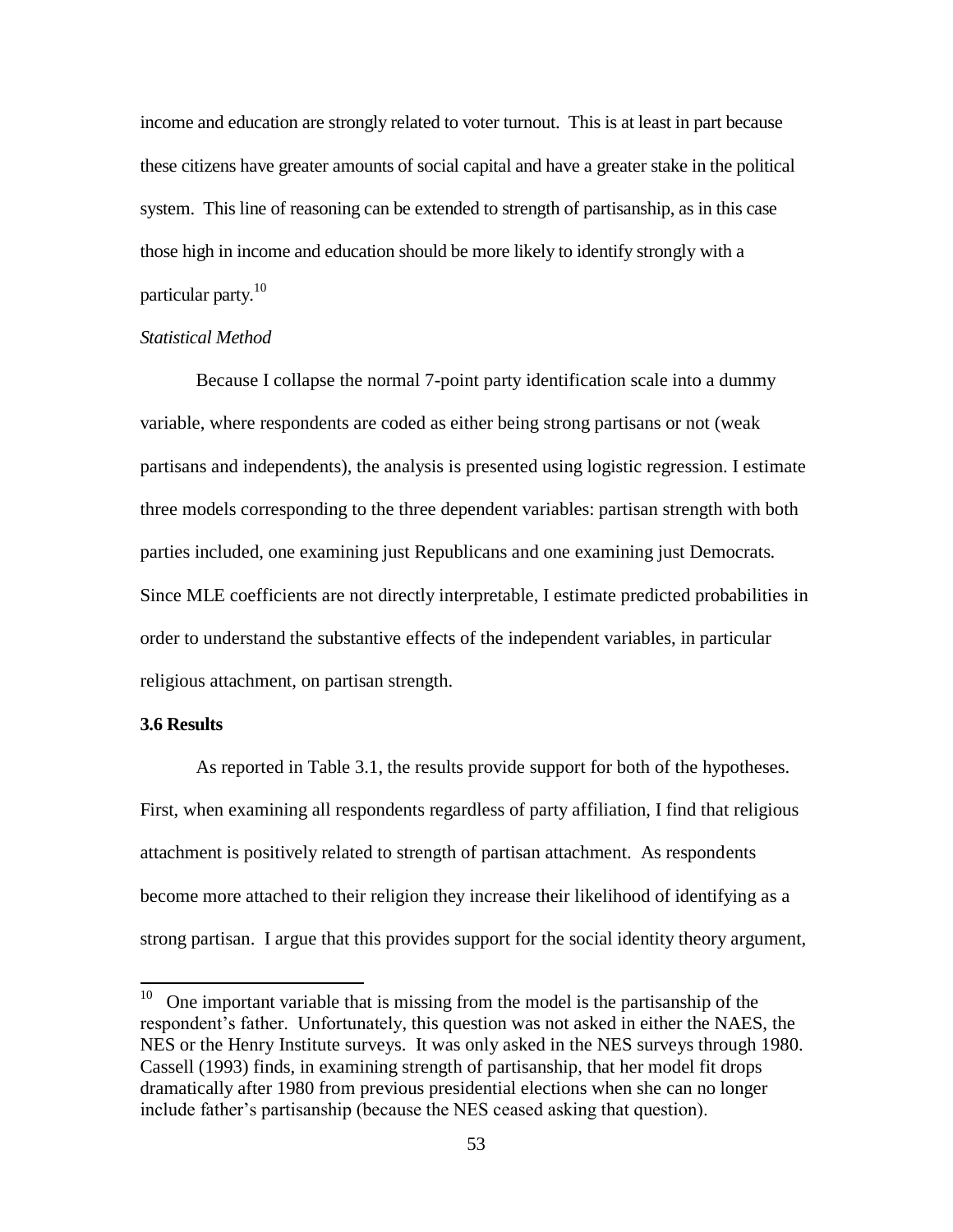that as citizens become more attached to their religion they develop an us vs. them mentality that has a spillover effect positively affecting their level of partisan attachment.

As reported in Table 3.2, the actual substantive effect of religious attachment on partisan strength is quite large. Moving from the minimum level of religious attachment (no attachment) to the maximum level of religious attachment (high attachment) holding everything else at the mean leads to a 17 percent change in a respondent's level of partisan strength.

This result for religious attachment is robust given the control variables. As expected, previous voter experience is positively related to partisan strength and it produces the largest substantive effect, a 22 percent change moving from not voting in 2004 to voting in 2004. Interestingly, I find that variables of political interest are positively related to strength of partisanship while social capital variables are insignificant. Both talking about politics and expressing an interest in politics increases the likelihood that a respondent will identify as a strong partisan. Strikingly given the literature, in the overall model, I find that both age and ideology are insignificant predictors of partisan strength.

However, the results of the overall model come into greater focus when I examine Republican and Democratic respondents separately (columns 2 and 3 in Table 3.1 and Table 3.2). The second hypothesis is confirmed that the effect of strength of religious attachment on strength of partisanship is conditional upon the perceptions respondents' hold of the two political parties. As strength of religious attachment increases, the likelihood of identifying as a strong Republican increases but it does not affect the strength of partisanship for Democratic respondents. The substantive effect is quite large.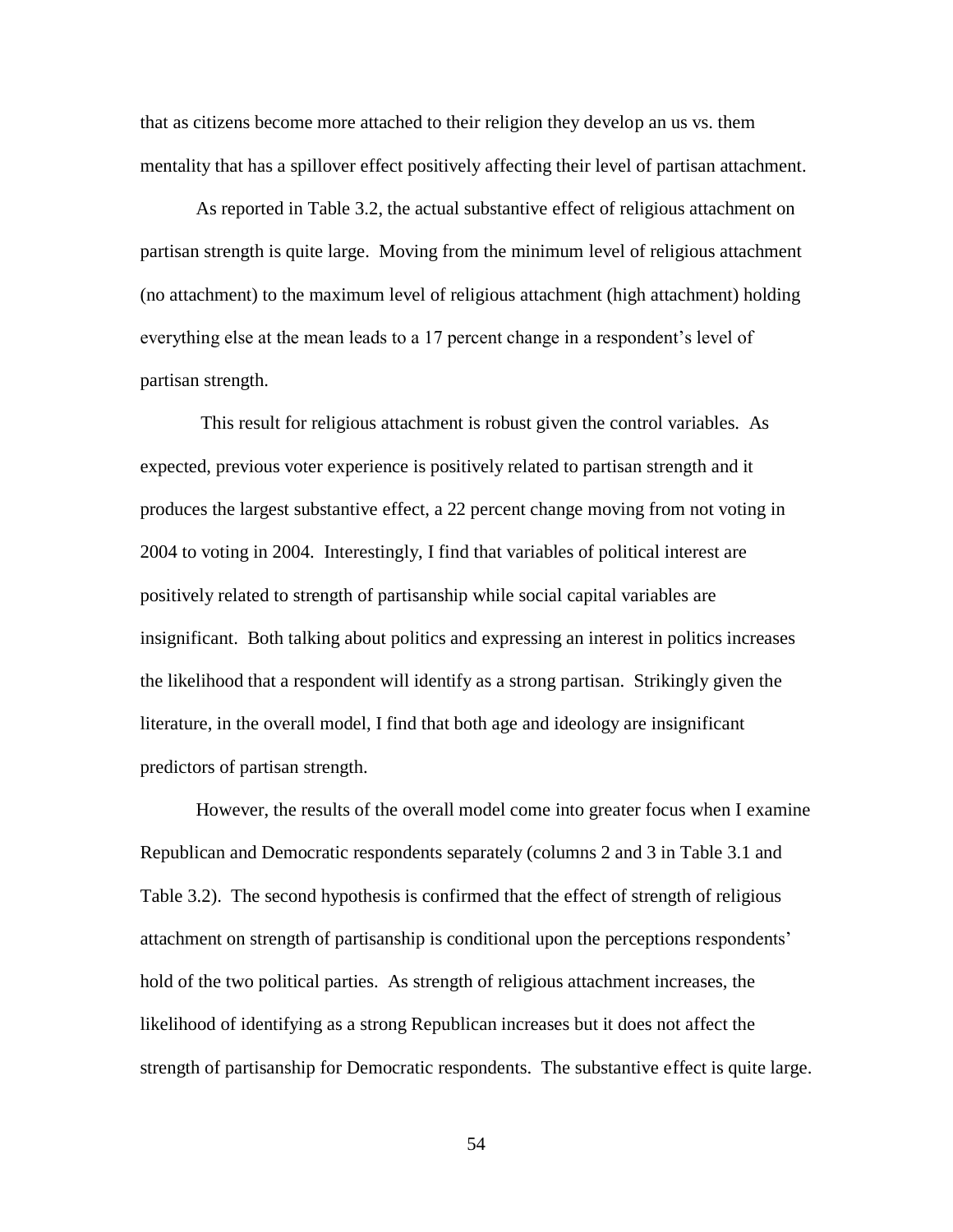Moving from no religious attachment to the highest level of religious attachment leads to a 41 percent change in the likelihood of identifying as a strong Republican. This is the largest substantive effect produced by any of the models. This result provides support for the literature which argues that the Republican Party is the party that is 'friendlier' to religion. It appears that the perception of the Republican Party being more attuned to religious interests is clear in the minds of respondents. This result may indicate that the Republican Party may be able to play a role in using social identity to their favor by continuing to frame their party as the party that is friendly to religion and so continue to secure the religious base.

Again these results for religious attachment are robust given the control variables. Interestingly, ideology is a significant predictor of partisan strength when the two parties are analyzed separately. Ideology influences both Republicans and Democrats, with an increase in ideology increasing the likelihood of identifying as a strong partisan. Another interesting finding is that political interest variables matter for Democrats but not for Republicans. Talking about politics and following politics has no affect on strength of Republican Party identification but increases the likelihood of identifying as a strong Democrat. As in the overall model, social capital variables are not related to partisan strength.

Overall, these findings suggest that religious attachment, via group attachment theory and social identity theory, can have an effect on partisan strength but not always since perception (of the party) appears to be a mitigating circumstance. Thus, future extensions of this analysis would need to find a way to measure this perception. For the current analysis, the proxies available within the Henry Institute data are not entirely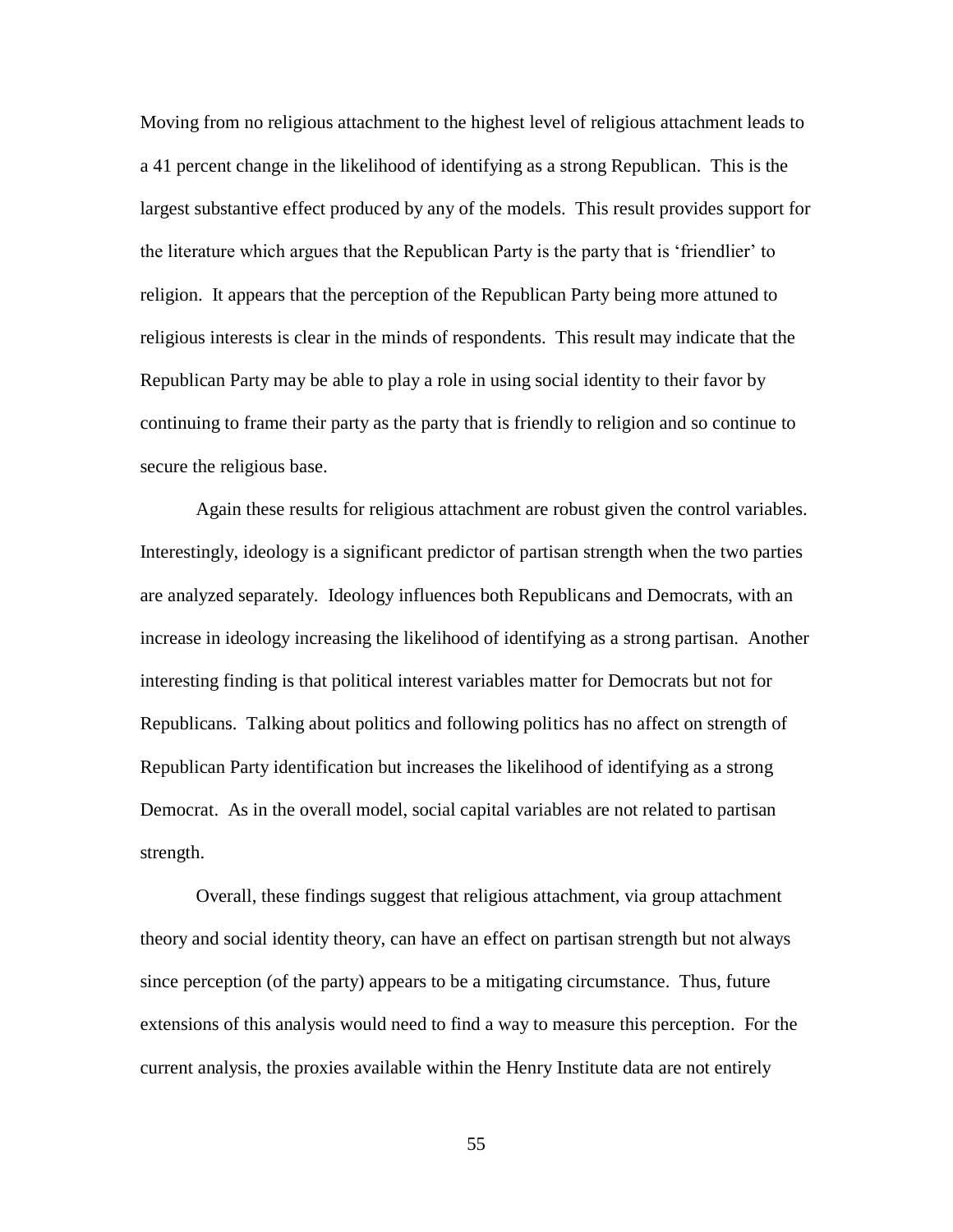satisfactory and so they are not included. Also, this explanation might help explain why Democratic respondents relied on more cerebral aspects of politics—political knowledge and follow politics variables held significant for Democrats but not Republicans—since their psyches would not be tapped by the emotional effects of group attachment theory and social identity theory if they do not link their own religious attachments to those of their party in general.

# **3.7 Conclusion**

The authors of *The American Voter* make clear that both direction and strength of party attachment are important predictors of the political attitudes and behavior of citizens. Strength of partisanship in particular is associated with normatively desirable outcomes, including increased voter participation and increased attachment to the political system (leading to political stability). However, despite the critical implications of partisan strength, a great deal less research is conducted identifying the causes of the strength of citizens' attachment to political parties than is spent understanding the development and direction of party identification.

Scholars investigating this question find two principle causes of partisan strength, the intergenerational transmission of partisan ties and the length of attachment to the political system, including how long citizens have lived under the system (their age) as well as their levels of political participation and engagement with the political system. In the current analysis, I identify another principle influence on partisanship strength, religious attachment. I find that religious attachment positively affects the probability that Republicans will identify as a strong partisan, but not Democrats. I argue that this provides support for the idea that the Republican Party is perceived as being 'friendlier'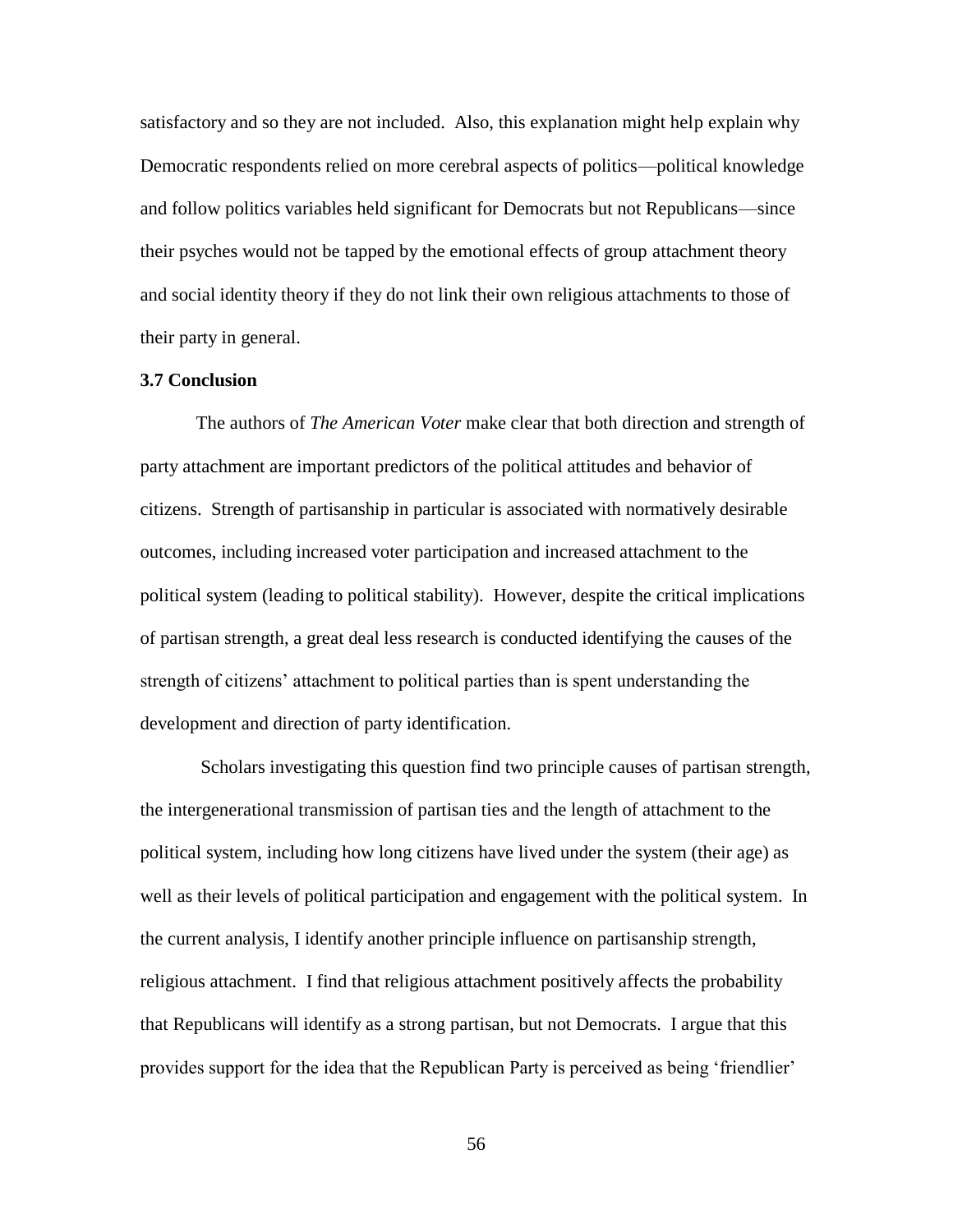towards religion. They have been successful at using social identity to their advantage to portray themselves as the party for religion. However, further research is necessary to fully understand why religious strength affects Republican Party identification and not Democratic Party identification. I suspect that variables measuring respondents' perceptions of the parties' religious attachments would be instrumental in better understanding this divide. Perceptions are an important part in the way group attachment theory and social identity theory take root (or fail to take root) and due to the social capital variables' lack of significance, furthering the research that specifically pertains to these explanations is likely to yield the most interesting and significant results in the future.

Further, over time analysis is important to see if there are changes in the influences of partisan strength, especially with regards to religious attachment, as events in the past several decades, notably the rise of the Religious Right, may have made religion more salient to the political lives of citizens. Relatedly, there may be different effects of religious attachment to strength of partisanship across the religious groups in America. In particular, the Religious Right targets conservative and evangelical Christians, indicating that religion may be the most salient to the lives (political and nonpolitical) of these citizens and so they may identify more strongly with a political party (primarily the Republican Party see Layman 2001).

The desirability of an electorate that is strongly tied to political parties is clear, resulting in increased citizen involvement in government and increased political stability. Therefore, identifying the causes of partisan strength is and will continue to be an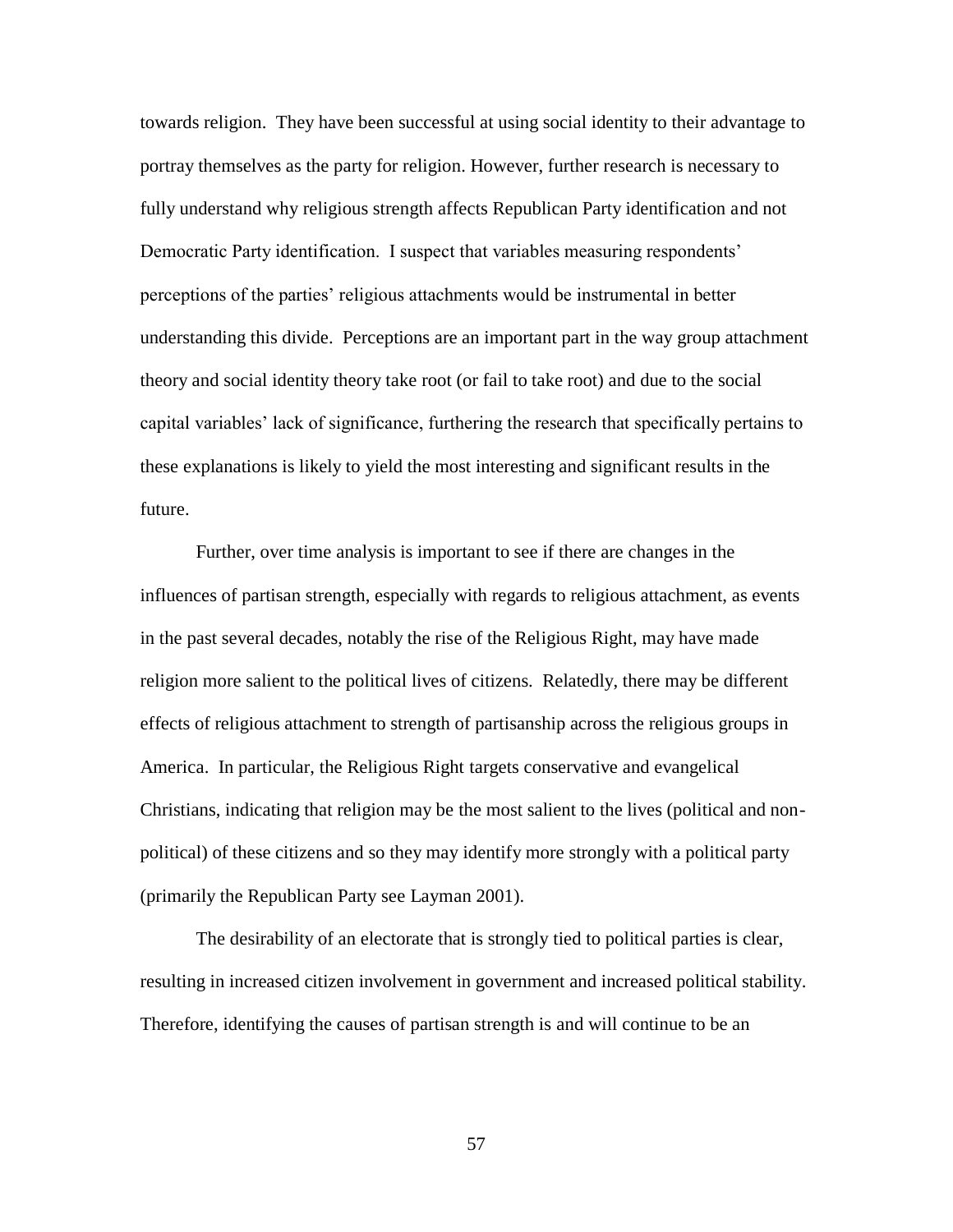important research agenda for scholars of political behavior and of party identification in particular.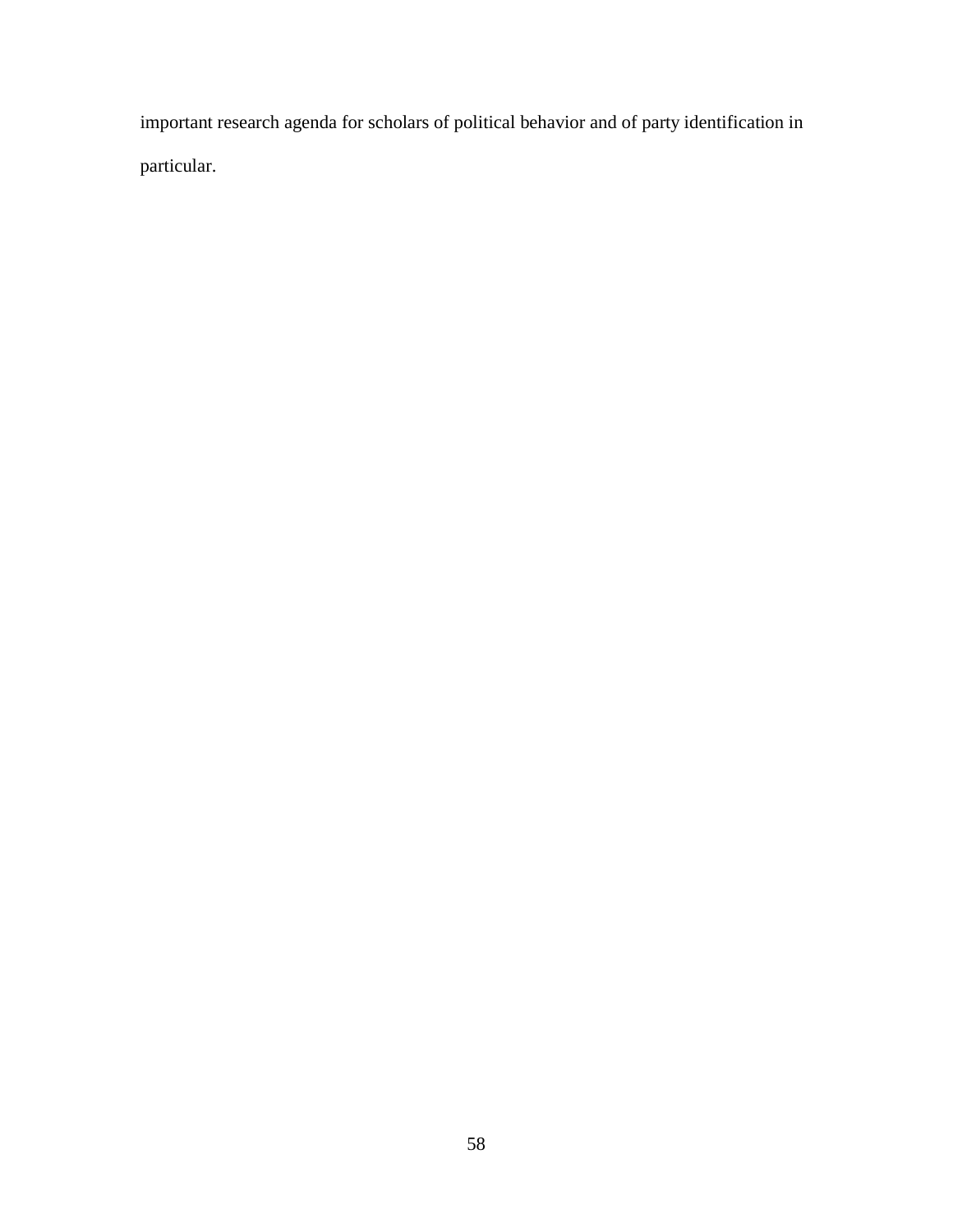| Variable               | All Respondents<br>Model<br>Coefficient (SE) | Republican Model<br>Coefficient (SE) | Democrat Model<br>Coefficient (SE) |
|------------------------|----------------------------------------------|--------------------------------------|------------------------------------|
| Religious Attachment   | $0.046(0.012)$ ***                           | $0.135(0.018)$ ***                   | $-0.008(0.017)$                    |
| Age                    | 0.006(0.003)                                 | $0.011(0.005)*$                      | 0.007(0.004)                       |
| Vote 2004*             | $0.958(0.154)$ ***                           | $1.079(0.260)$ ***                   | $1.018(0.193)$ ***                 |
| Ideology               | 0.001(0.015)                                 | $-0.140(0.022)$ ***                  | $0.127(0.021)$ ***                 |
| Political Knowledge    | $-0.024(0.047)$                              | 0.070(0.069)                         | $-0.188(0.064)$ **                 |
| <b>Talk Politics</b>   | $0.125(0.043)$ **                            | 0.112(0.069)                         | $0.116(0.057)$ *                   |
| <b>Follow Politics</b> | $0.309(0.070)$ ***                           | 0.105(0.103)                         | $0.315(0.093)$ ***                 |
| Volunteer              | 0.275(0.094)                                 | 0.104(0.136)                         | $-0.055(0.126)$                    |
| Length of Residence    | 0.003(0.003)                                 | 0.003(0003)                          | 0.003(0.003)                       |
| <b>Marital Status</b>  | $-0.179(0.091)$ *                            | $-0.031(0.131)$                      | $-0.277(0.127)$ *                  |
| Education              | $-0.017(0.034)$                              | 0.016(0.048)                         | $-0.046(0.046)$                    |
| Income                 | 0.027(0.027)                                 | 0.056(0.038)                         | $-0.010(0.038)$                    |
| Constant               | $-3.458(0.353)$ ***                          | $-4.217(0.545)$ ***                  | $-3.587(0.453)$ ***                |
| Log Likelihood         | $-1554.269$                                  | $-768.409$                           | $-868.596$                         |
| LR $\chi^2$            | 180.78***                                    | 231.11***                            | 134.39***                          |
| Pseudo $R^2$           | 0.055                                        | 0.131                                | 0.072                              |
| Number of              | 2393                                         | 1332                                 | 1386                               |
| Observations           |                                              |                                      |                                    |
| Reduction in Error     | 11.81%                                       | 20.00%                               | 9.79%                              |

**Table 3.1. Logistic Regression of the Effects of Religious Attachment on Partisan Strength**

Note: Dependent variable for All Respondents Model is Party Identification 1= strong partisan 0= weak, leaner, independent; For Republican only Respondents 1=strong Republican 0=weak Republican, independent leaner, independent; For Democratic only Model 1=strong Democrat 0=weak Democrat, independent leaner, independent; SE= Standard Error

\*Vote2004 is voter turnout for All Respondents model and vote choice for Republican and Democrat Models

\* p-value < .05 \*\* p-value<.01 \*\*\* p-value<.001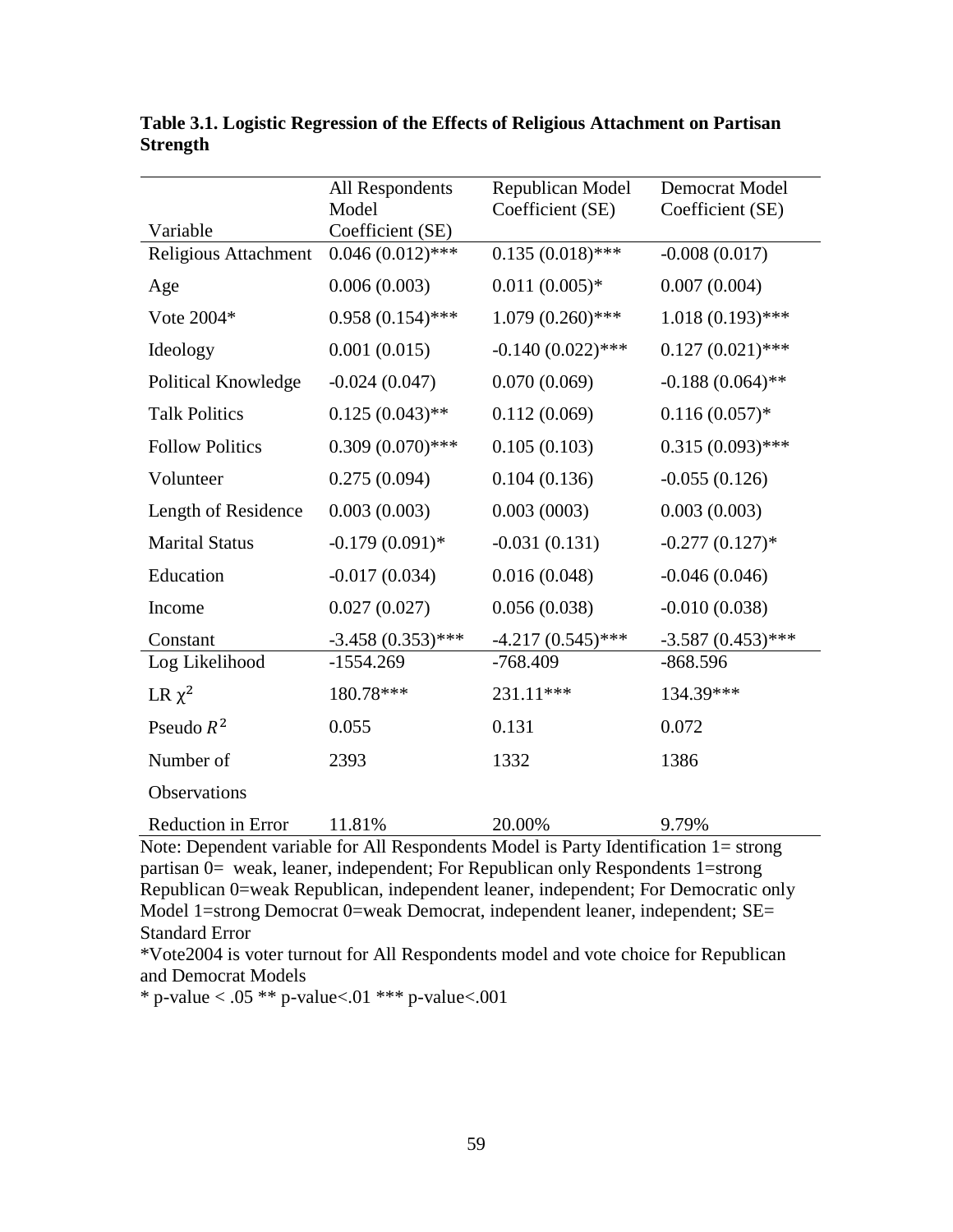|                        | All Respondents | Republican       | Democrat         |
|------------------------|-----------------|------------------|------------------|
| Variable               | Model %∆        | Model % $\Delta$ | Model % $\Delta$ |
| Religious              | .176            | .417             | ---              |
| Attachment             |                 |                  |                  |
| Age                    | ---             | .189             | ---              |
| <b>Vote 2004</b>       | .217            | .208             | .218             |
| Ideology               | ---             | $-.356$          | .338             |
| Political Knowledge    | ---             | $---$            | $-.138$          |
| <b>Talk Politics</b>   | .120            |                  | .111             |
| <b>Follow Politics</b> | .214            | ---              | .205             |
| Volunteer              | ---             | ---              |                  |
| Length of Residence    | ---             | ---              |                  |
| <b>Marital Status</b>  | $-.044$         | --               | $-0.066$         |
| Education              | $---$           | ---              |                  |
| Income                 | ---             | ---              | ---              |

# **Table 3.2. Predicted Probabilities for the Logistic Regression of the Effects of Religious Attachment on Partisan Strength**

Note: Predicted Probabilities are calculated by setting the variables at their mean and moving the variable of interest from its minimum value to its maximum value

÷,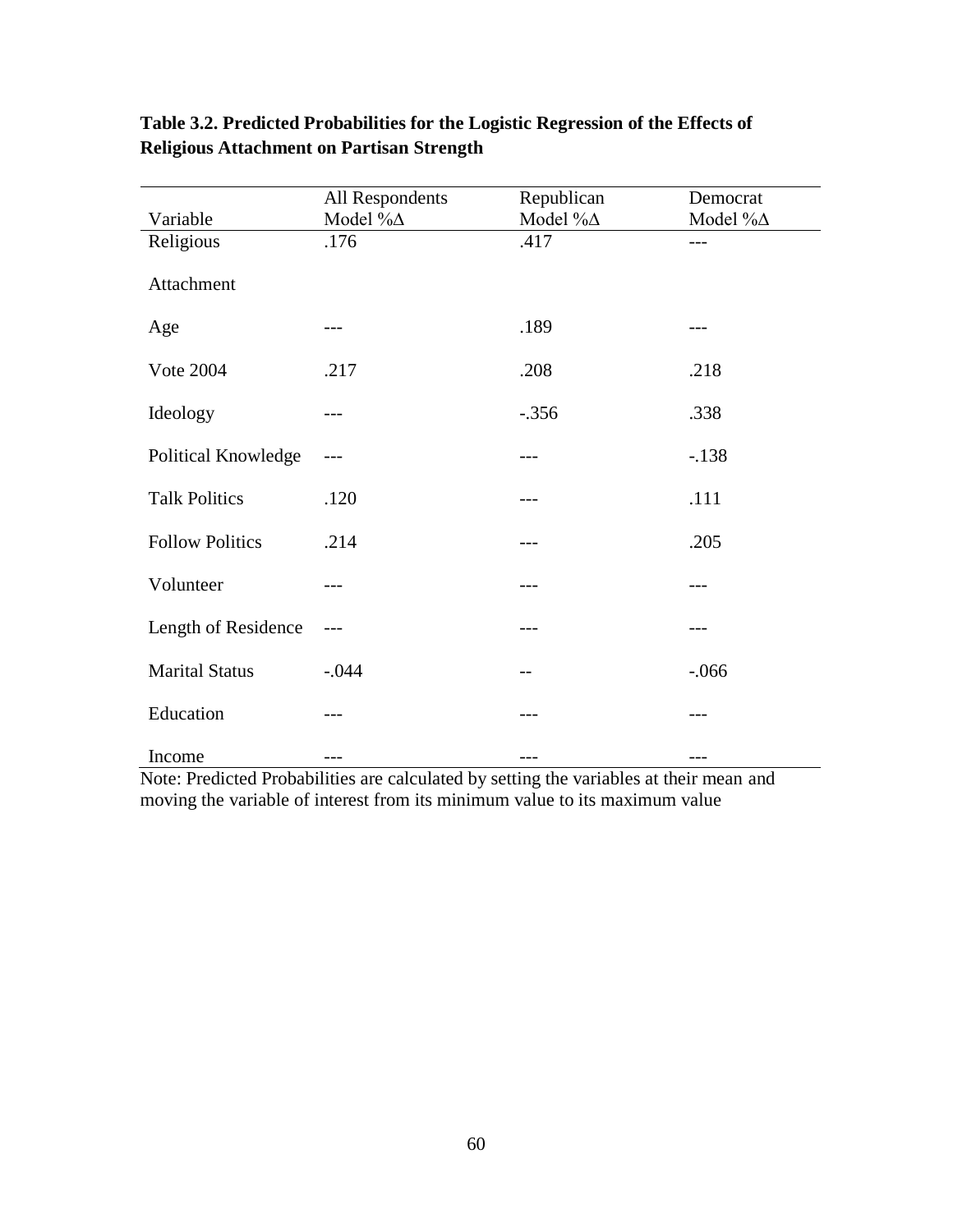# **Chapter 4**

# **Judicial Decision Making in state Supreme Courts: Do Justices Respond to Religious Opinion?**

The concept of judicial independence is firmly entrenched in American Democracy. The judiciary at the federal level is a nonelected body, being the branch of government most removed from the influence of the public. The judicial branch was designed to be an impartial arbiter of the law, yet as recent work indicates, justices, especially at the level of the US Supreme Court, often vote their ideological preferences (Segal and Spath 1993, 2002). At the same time, other work is examining a key question regarding the nature of judicial decision making, whether justices respond to public opinion when making their decisions. Though this seems counterintuitive given the nature and design of the judicial branch, scholars are beginning to show at the federal level that justices do respond to and reflect changes in public opinion (Caldeira 1991; Mishler and Sheehan 1993; Flemming and Wood 1997; McGuire and Stimson 2004; Giles et al. 2008).

At the state level, the potential influence of public opinion on judicial decision making is more apparent. The practice of electing judges to state Supreme Courts indicates that the same direct representational link between Congress and the public exists for justices as well. As a result, elected judges may take public opinion into account when making decisions, as scholars have indeed found to be the case in the area of the death penalty (Brace and Boyea 2008).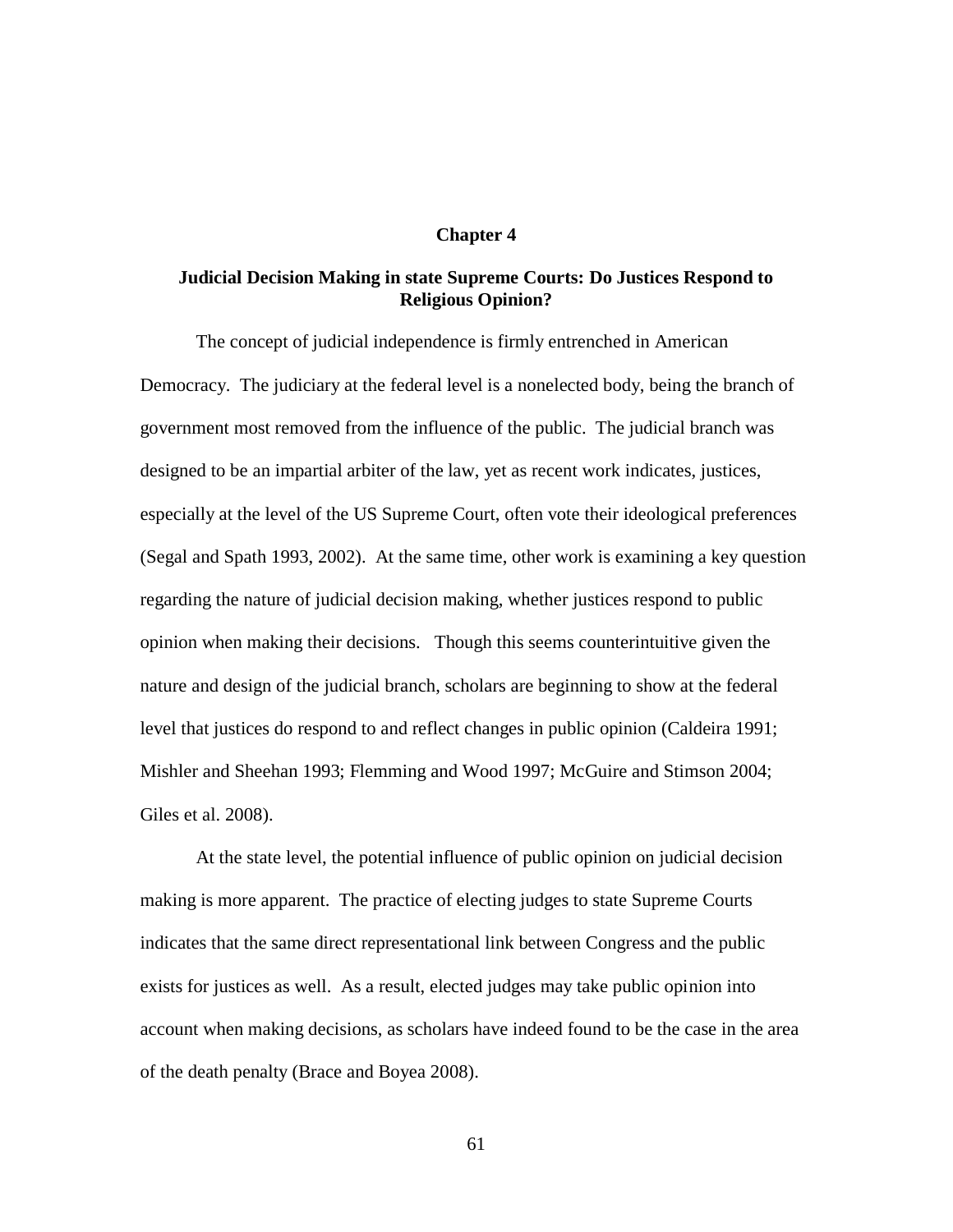However, a related question that has not been examined by the literature is whether justices are influenced by specific groups within the public and by religious groups in particular. Congressional literature examining the representational linkage finds that Congressmen provide substantive representation in relation to the size or proportion of groups within their geographic or reelection constituencies (Griffin and Newman 2005; Hill, Leighley, and Hinton-Andersson 1995). In particular, Smith et al. (2010) finds that Congressmen provide substantive representation for religious constituents within their state depending upon the proportion of the religious groups within the state. While work on state Supreme Court judicial decision making finds that the religion of justices affects their decisions (Songer and Tabrizi 2000; see also Tate 1981 for the US Supreme Court) it has not examined whether religious groups within states affects judicial decisions, in states where justices are either elected or nonelected. Therefore, this analysis seeks to answer the question, does the presence of religious groups in states influence the decision making of justices on state Supreme Courts?

# **4.1 Public Opinion and Judicial Decision Making**

The majority of literature that examines the linkage between public opinion and judicial decision making focuses on the US Supreme Court. However, recent developments in measuring public opinion in the states (see Erickson, Wright, McIver 1993; Berry et al. 2000) resulted in scholarly work examining this linkage at the state Supreme Court level as well. Collectively, this literature identifies three potential casual pathways for a direct link between public opinion and judicial decision making in state Supreme Courts: strategic behavior to ensure implementation of decisions and to protect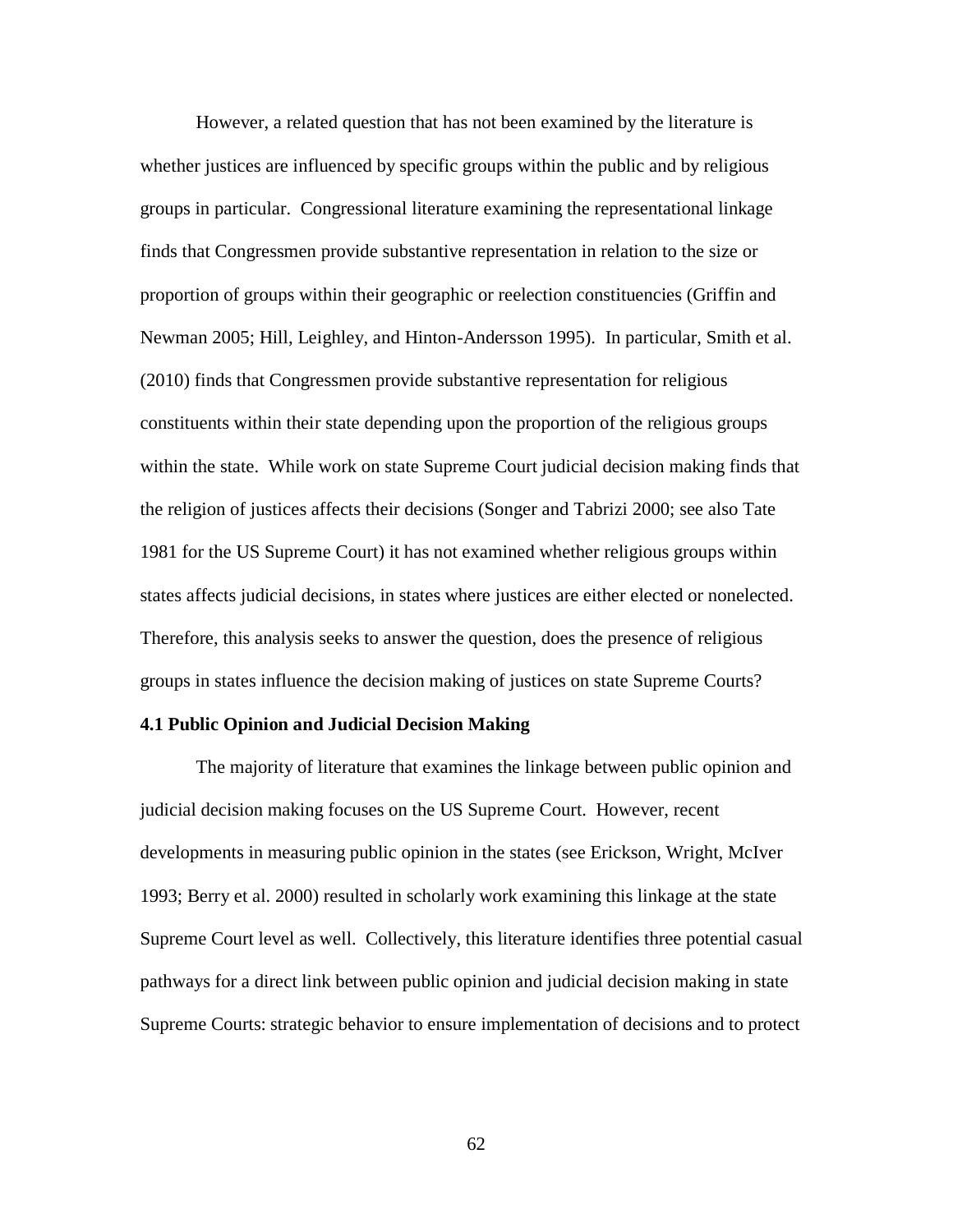judicial legitimacy, attitudinal change reflecting changing public mood and the direct election of justices.

The first mechanism at work causing justices to respond to public opinion is the strategic behavior of justices to both ensure proper implementation of its decisions and to protect the perceived legitimacy of the court (McGuire and Stimson 2004; Giles et al. 2008). Hamilton wrote in *Federalist 78* that the judicial branch was the "least dangerous" branch of government, because it has "neither force nor will, but merely judgment" and it has "no influence over either the sword or the purse." As a result of its inability to enforce its decisions, the court looks to public opinion to ensure proper implementation. They do this indirectly, through the implementation of its decisions by the other branches of government and directly, through maintaining legitimacy in the eyes of the public.

At least since Murphy (1964: 171), scholars have theorized that the court must act strategically, anticipating that its decisions will not "stir a political reaction" thereby potentially threatening the implementation of its policy decision. Building on the concept of strategic anticipation, McGurie and Stimson (2004, 1022) note that "the Court requires the cooperation of legislative and executive officials, many of whom are themselves careful auditors of mass opinion." Therefore, the court takes into consideration whether a given policy will be adequately implemented by the other branches of government, framing the policy in such a way to ensure the cooperation of the other branches.

However, as McGurie and Stimson (2004) note, the primary consideration of the other branches is whether their constituency would agree with the Supreme Court decision and so whether their chances of reelection would be harmed. As a result, public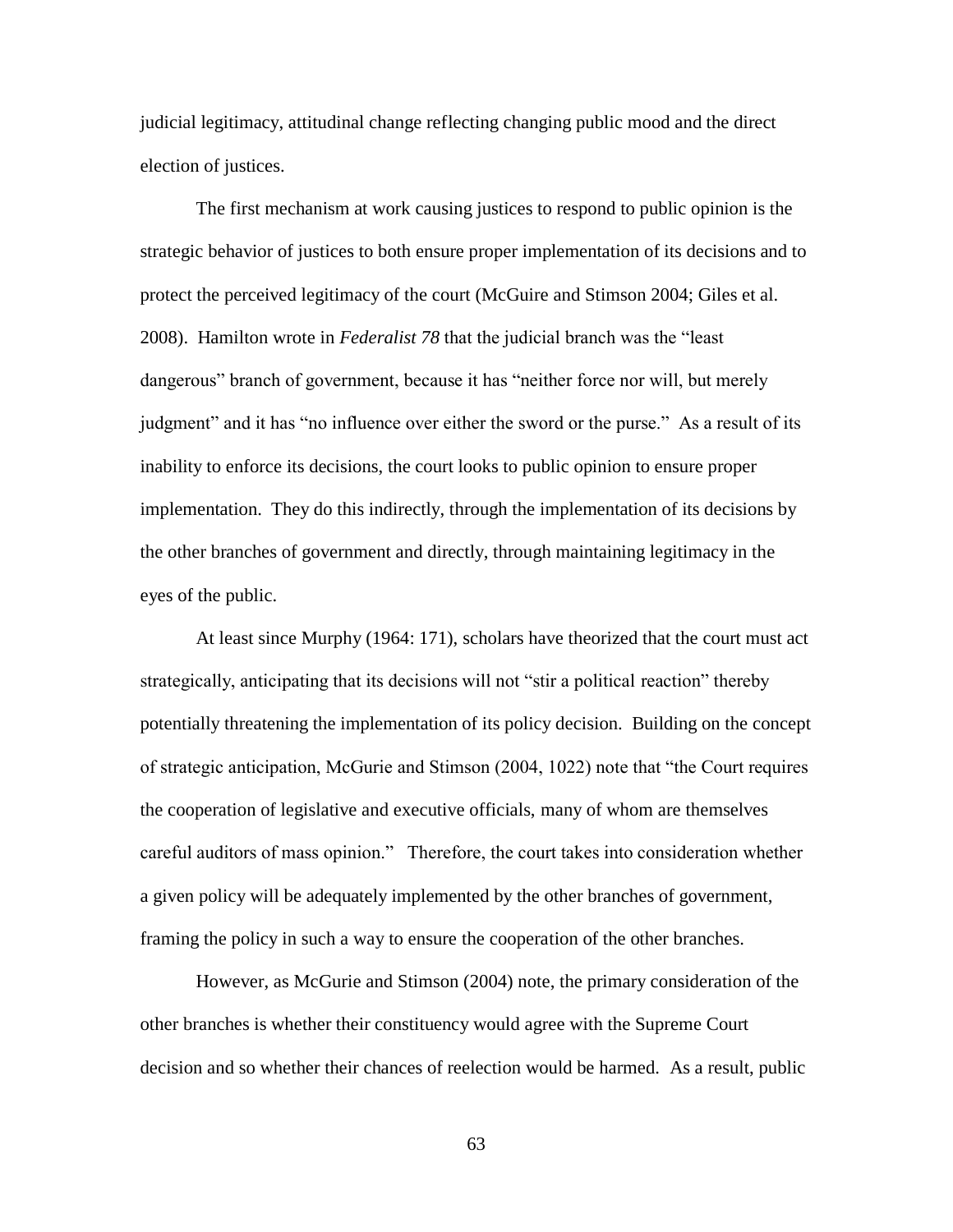opinion is indirectly linked to judicial decision making, through the linkage of the public to the officials who the court depends upon to enforce its decisions. At the same time, there is also a direct link between public opinion and judicial decision making in the desire and necessity of the court to be perceived as legitimate in the eyes of the public in order for its decisions to be faithfully implemented and adhered to. Legitimacy theory argues that in order for the judiciary to remain effective, it must be viewed as legitimate in the eyes of the public, with judges acting as impartial arbiters of the law (Friedman 1998; Gibson 2008). If the court is no longer perceived as legitimate, citizens will be unwilling to listen to and follow the decisions that it renders. The necessity and desire of justices for institutional legitimacy is especially evident in a cross national perspective (see Haynie 2003; Widner 2001). Therefore, justices act strategically to protect their legitimacy, especially knowing that their policies have the greatest effect when popular support is on their side (Rosenberg 1991).

The second casual pathway linking public opinion with judicial decision making is an attitudinal change explanation (Giles et al. 2008) whereby justices reflect overall changes in public mood. In part, this is tied in with the above description of judicial legitimacy. A component of legitimacy theory is the idea that judges cannot stray too far from the opinion and norms of the public, either as reflected in the composition of the court (see feminist legal theory Wilson 1990 for example) or in the opinions and judgments that are rendered (Friedman 1998). If the court does stray too far from societal norms, their legitimacy, the notion that they are impartial and so can adequately ensure that justice is served, can potentially be harmed. Therefore, justices are likely to follow overall changes in public opinion and public mood.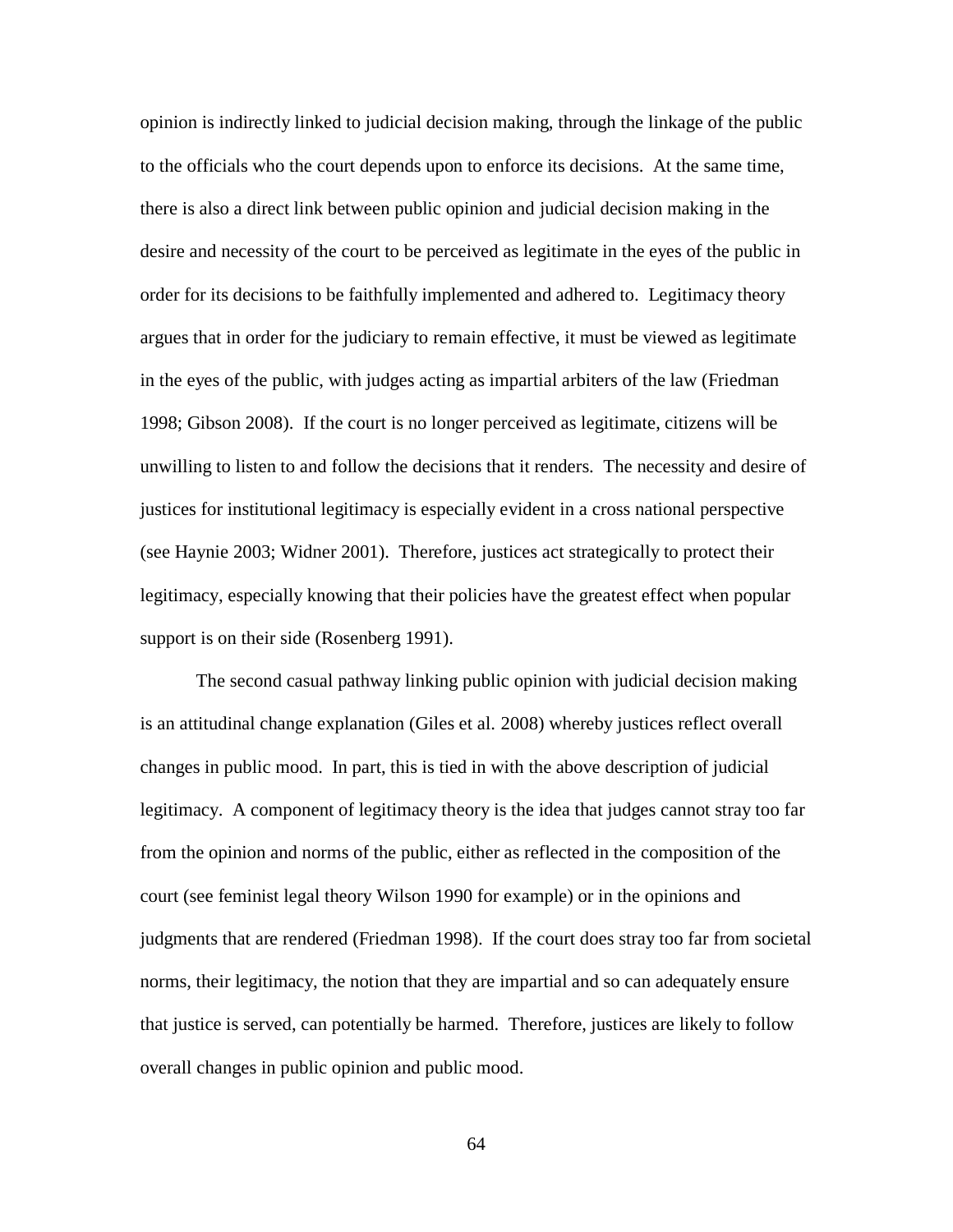However, a more recent explication of this mechanism comes from Giles et al. (2008) in the notion that the preferences of justices, like other actors, may be shaped and molded by societal forces occurring in their environment (also see Mishler and Sheehan 1996; Flemming and Wood 1997). The idea that judicial attitudes are not permanent but can shift with changes in society is supported in the literature, with the finding that some Supreme Court justices have exhibited a substantial shift in attitude during their tenure on the court (Baum 1988; Ulmer 1973). More recently, scholars are arguing that shifts in judicial attitudes are far more common than is supposed under the attitudinal model (Epstein et al. 1998; Epstein et al. 2007). These shifts in judicial attitudes provide an indication that forces outside of the justices may be causing them to change opinion. As Giles et al. (2008: 295) write, "the attitudinal change explanation suggests that the observed direct linkage between public opinion and the behavior of justices arises from the force of mutually experienced events and ideas in shaping and reshaping the preferences of both the public and the justices." Justices are humans like everyone else and are subject to the same societal forces and changes as the public.

The third mechanism by which public opinion is reflected in judicial decision making is specific to state Supreme Courts, the method of replacing justices by election. Justices who face election (and reelection) may "have their eyes on the ballot box" responding to changes in public opinion to ensure that they remain in office (Brace and Boyea 2008: 361; Huber and Gordon 2004). This view is widely held among observes of state courts, but has received relatively little scholarly attention, largely a result of the lack of adequate measures of public opinion in the states (Brace and Boyea 2008).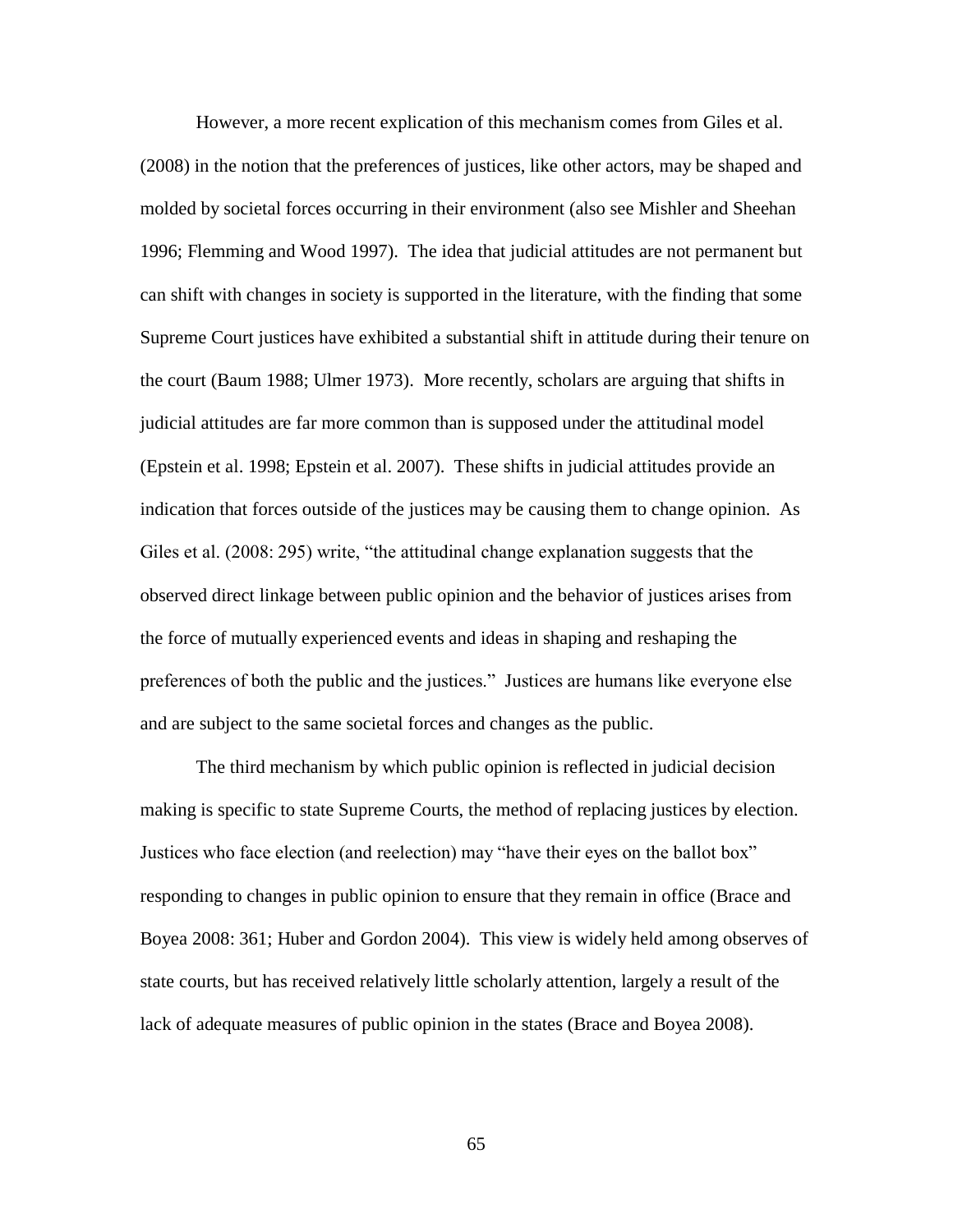More recently, judicial elections are increasingly of concern to scholars and observers of state Supreme Courts alike as the visibility of judicial elections has increased over the last two decades. As well, the US Supreme Court ruled in 2005 (*Republican Party of Minnesota v White)* that judges have free-speech rights allowing them to declare their policy positions during campaigns, something they were prohibited from engaging in before in many states (the commit clause). This set off concern that judicial legitimacy would be harmed by the ability of justices to declare how they would decide in cases as well as the ability to engage in negative advertising. Gibson (2008), in a survey in Kentucky using hypothetical situations where justices do engage in such practices as negative advertising, finds initial evidence that the legitimacy of the court is harmed by justices engaging in these campaign tactics.

As a result of these recent developments as well as the development of accurate and reliable measures of public opinion in the states, more recent research has begun to examine the link between judicial elections and judicial decision making. Empirically, scholars are finding evidence that elected justices are swayed by public opinion, specifically in the issues of sentencing and the death penalty (Huber and Gordon 2004; Brace and Boyea 2008). Further, the literature is providing theoretical clarifications on the linkage, searching for conditions under which elected justices pay attention to and reflect public opinion. In particular, Brace and Boyea (2008) argue that the linkage can be informed by the literature on elite responsiveness to public opinion. These theories argue that when the issues are complex, or when they are reflective of party cleavages (opinion among the public is divided) public opinion may be influenced by elites, policy or other events. In these situations, elites are unlikely to follow public opinion, as it gives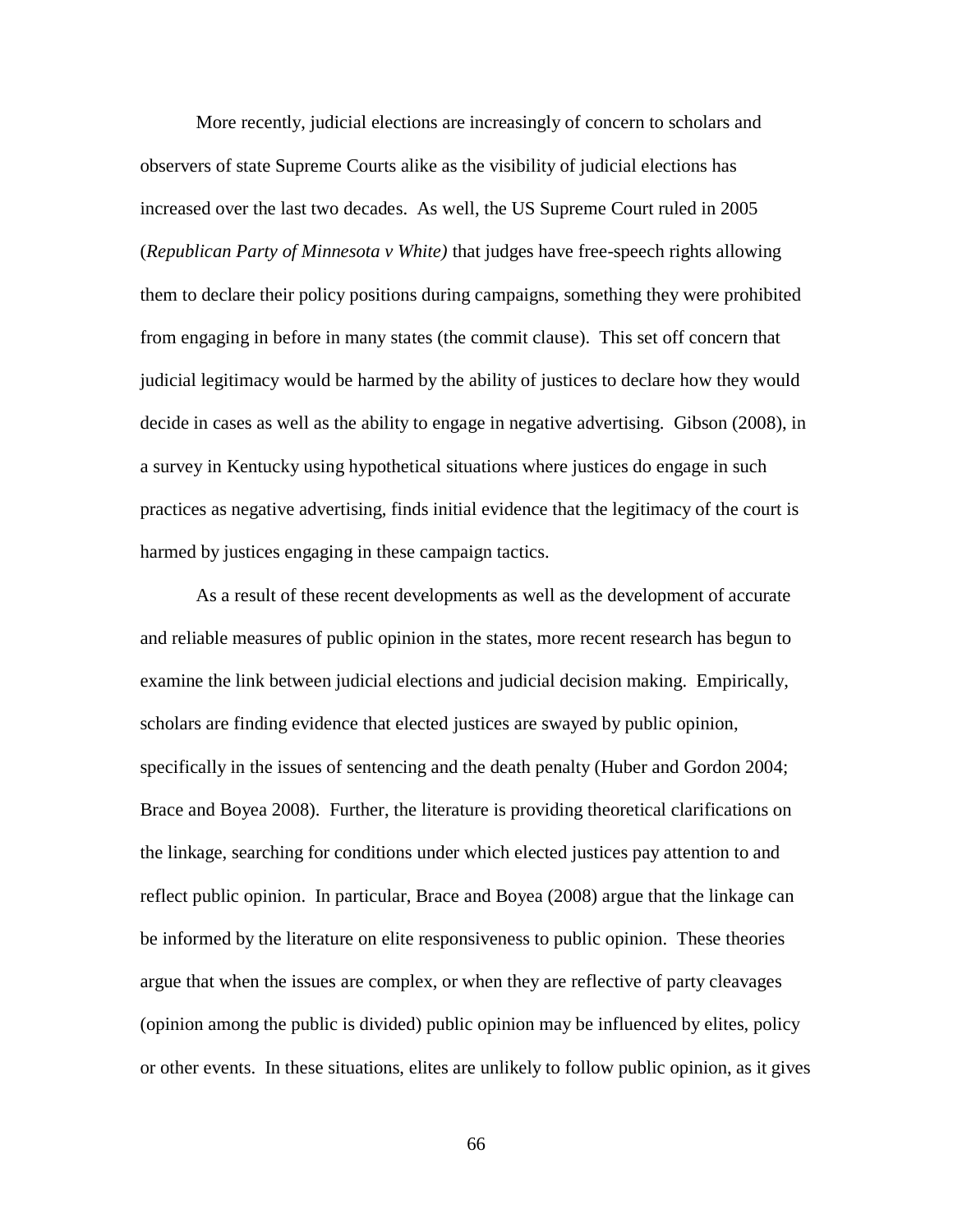them no clear direction or advantage among the population. However, when issues are simple, there is convergent opinion cutting across party lines, elites are more likely to be responsive to public opinion (Hurley and Hill 2003).

## **4.2 Group Influence Model of Judicial Decision Making**

Through these three mechanisms, it is clear in the literature that justices listen to and reflect public opinion, though it is often unclear as to which mechanism is at work (see especially Giles et al. 2008 for a discussion). However, what has been unexplored in the literature is whether justices may listen to specific group opinion rather than public opinion as a whole. I seek to elaborate on this linkage, looking at it both in general terms as well as focusing on the particular case of religious opinion.

At least since Truman (1951), a paradigm in political science by which to conceptualize American politics is through group identity and the related concept of pluralism. Truman (1951) argued that all politics is carried out in terms of groups and that these groups have multiple access points in their ability to influence government, the concept of pluralism. However, this was not a new concept. Madison in *Federalist 10*  warned against the mischief of faction, arguing that it would fragment the newly united country. Yet, by the time Alexis de Tocqueville studied American democracy, he observed that "in no country in the world has the principle of association been more successfully used or applied to a greater multitude of objects than in America" (191). While many groups are not inherently political, as they are not organized for political purposes, they often take on political roles and become involved with political issues (Truman 1951).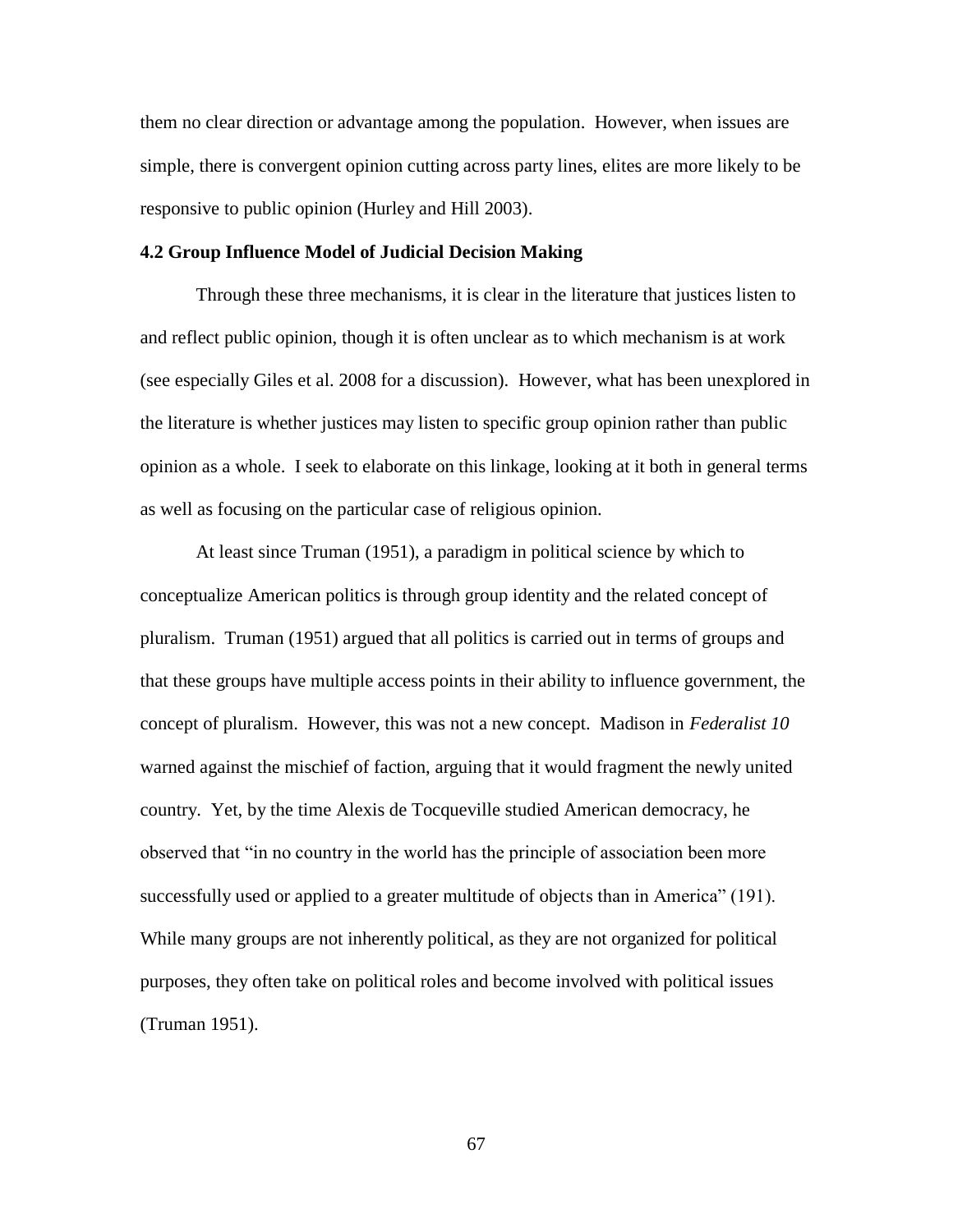The continued importance of groups to American politics is evidenced in the literature at both the mass and elite level. At the mass level, political participation, especially voting behavior, has often been explained in terms of group dynamics and group behavior. Going back to the seminal study *The American Voter,* Campbell et al. (1960) argue that groups shape the politics of their members as a result of the psychological attachment that members feel for the group. More recent scholarship bears out this proposition. In particular, scholarship on union membership indicates that the stronger the attachment of members to a union the more likely they are to support union backed candidates (Rapoport, Stone and Abramowitz 1991; Clark and Masters 2001). More recently, Lewis-Beck et al. (2008) employ a model of group influence to explain mass voting behavior in the 2000 and 2004 election in their revisitation of the Campbell et al. (1960) work.

The importance of groups to American politics is also evidenced at the elite level. As noted earlier, Congressional literature examining the representational linkage between citizens and government find that Congressmen provide substantive representation in relation to the size or proportion of groups within their geographic or reelection constituencies (Griffin and Newman 2005; Hill, Leighley, and Hinton-Andersson 1995). Accordingly, at least since Pitkin (1967), the concept of representation has been tied to groups. For example, descriptive representation is premised on the idea that various groups in society should have members of their group representing them in Congress.

While it is evident that groups influence politics and public opinion at the mass level and the elite level, specifically concerning the behavior of Congressmen, I argue that a model of group influence can also be applied to the decision making behavior of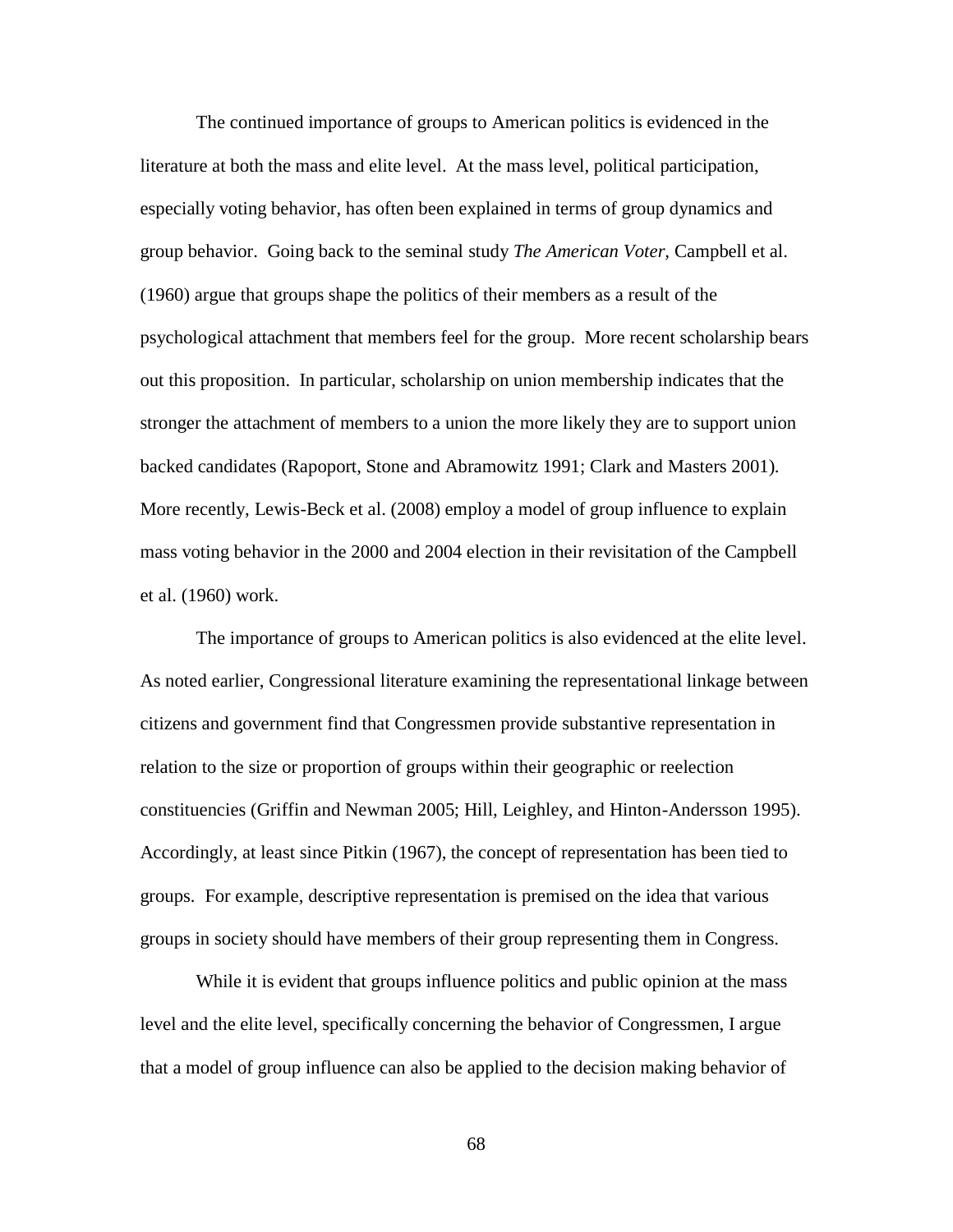state Supreme Court justices. I further argue that this occurs in three ways, through the election mechanism, through the presence of dominant groups in a state and through the intensity of political beliefs held by groups in a state.

The first mechanism by which groups may influence the decision making of state Supreme Court justices is through the mechanism of judicial elections. As seen earlier, justices who are elected to office respond to public opinion on specific issues, especially the death penalty (Brace and Boyea 2008). Borrowing from Congressional literature, justices who are elected to office will cater to the group or groups that are needed for reelection (see especially Fenno 1978). As Brace and Boyea (2008) state, "elites fear losing office" including justices to the Supreme Court. More recent Congressional literature notes the linkage between substantive representation and the composition of a Congressmen's district or state. Congressmen actively seek to provide representation to groups within their constituency to ensure reelection (Griffin and Newman 2005; Hill, Leighley, and Hinton-Andersson 1995). I hypothesize that similar behavior occurs among justices who are elected to office.

The second mechanism by which groups may influence judicial decision making is through the presence of dominant groups in a state who in turn influence the societal norms of the state. As noted earlier, one pathway by which justices respond to public opinion is through "attitudinal change" (Giles et al. 2008) or changes in societal norms and opinions. Mishler and Sheehan (1996; 175) argue that the attitudes of justices may change as a response to either "fundamental, long-term shifts in the public mood or to the societal forces that underlie them." I argue that a potential clarification is needed on this theory. It may be that justices are indeed influenced by societal changes but that overall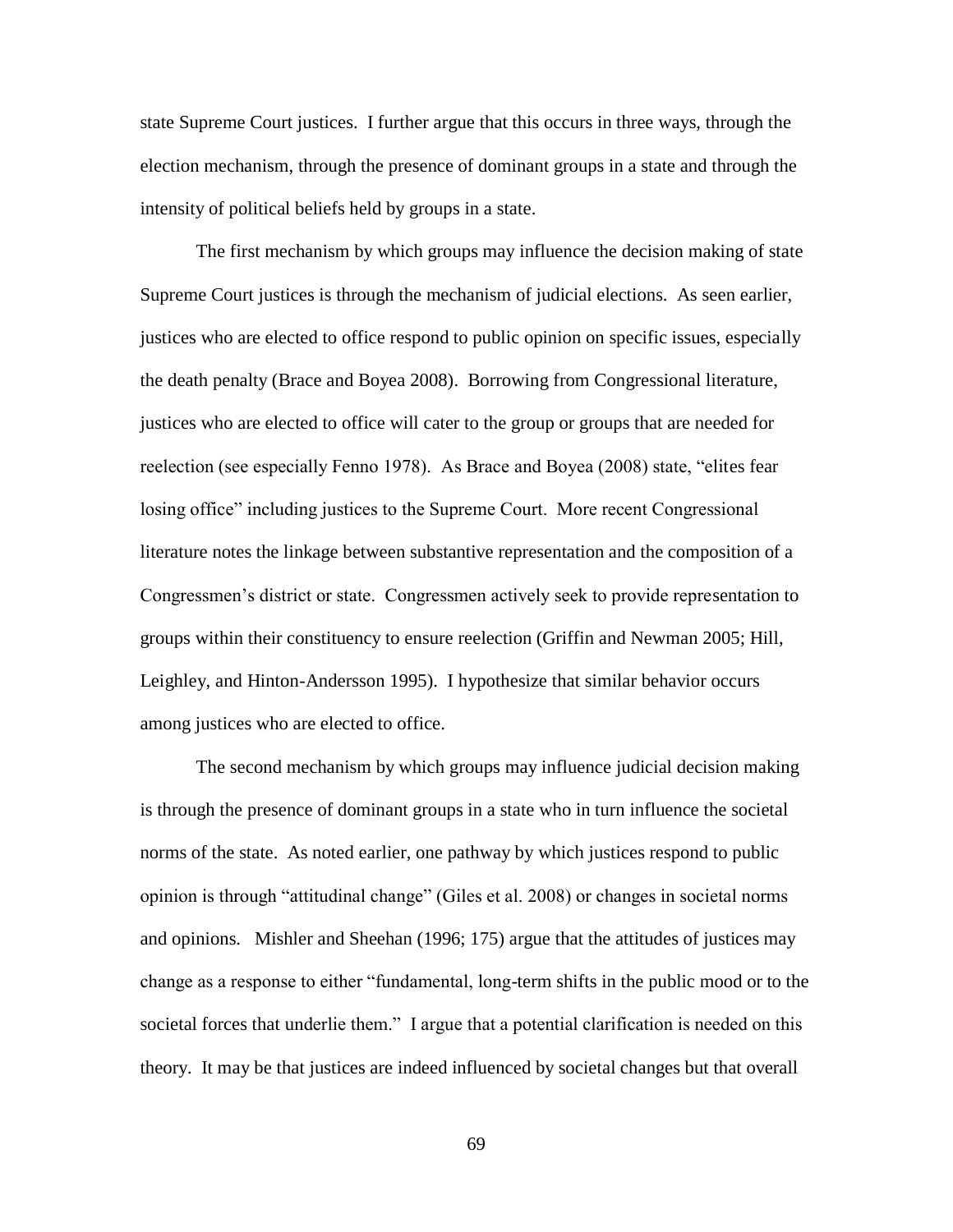societal changes are mediated by dominant groups within society. In other words, a dominant group within society may be the actual influence behind a shift in public mood.

Accordingly, the third mechanism by which judicial decision making may be influenced by group opinion is the idea that justices may listen to groups in a state that hold intense opinions. Democratic theorist Robert Dahl (1956) argues that politics is carried out with regards to "the relative intensity of preferences." In other words, American democracy institutes safeguards to ensure that the majority does not always win over the minority, especially if the minority holds an intense opinion. According to Dahl (1956), it is not simple majority minority rule which dominates politics, but the intensity with which the majority minority hold their opinions. An intense minority or majority is able to gain access to government to get their voices heard.

I argue that this theory of democracy is applicable to judicial decision making. Justices may listen to groups in society that exhibit intensity in their opinions. A motivating factor to do so is that the potential consequence of failing to consider intensity of preference is loss of legitimacy in the eyes of the group. A prime example of judicial decision making taking into consideration intensity of preference is the issue of desegregation and the Supreme Court case *Brown v Board of Education* (1954).

#### **4.3 Judicial Response to Religious Opinion?**

It is evident that, in general terms, judicial decision making on state Supreme Courts may be influenced not simply by overall public opinion but by specific group opinion through the three mechanisms outlined above. However, I further argue that justices are likely to be responsive to religious opinion in particular when making their decisions, as religious groups fit each of the three criteria just described. Religious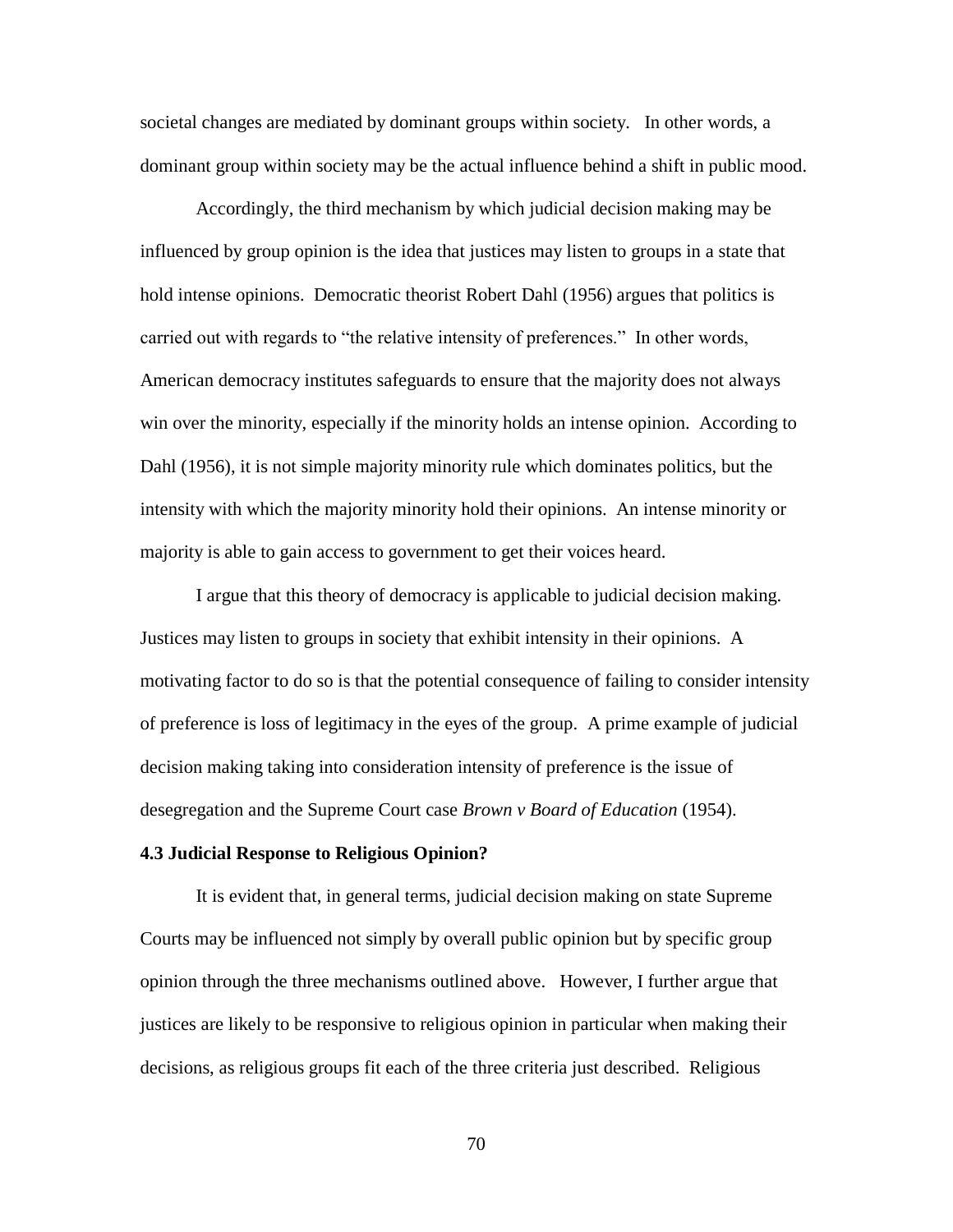groups, therefore, present a vital test of a group influence model on judicial decision making for three main reasons.

First, religious groups, notably the four Christian religions, evangelical Protestants, mainline Protestants, black Protestants and Catholics, are predominant groups in American society.<sup>11</sup> Added together, over three quarters of Americans identify with one of these four Christian religions. Aside from the size of these four religious groups, they also exhibit cohesiveness as a group (though some more so than others). The cohesiveness of the groups is well documented, for example, in the voting behavior literature, where scholars find that religious groups identify with particular political parties (see for example Harris 1995; Layman 2001; Classen and Povtak 2010) and it extends to stances on political issues. For example, black Protestants have consistently been shown to be extremely conservative on social and moral issues, as have evangelicals (Steendland et al. 2000; Campbell and Monson 2008). Therefore, this indicates that religious groups are able to send signals on their preferred policy to government. The literature reveals that Congressmen provide substantive representation for religious groups residing in their states, in part to ensure reelection (Smith et al. 2010). Accordingly, religious groups, as a result of their size and cohesiveness, are a potential

 $\overline{a}$ 

 $11$  Evangelical Protestants are distinguished by their strict interpretation of scripture, their emphasis on the need for each individual to accept Jesus Christ as personal savior, and their active efforts to spread their faith through evangelism to others. Mainline Protestants are more theologically—and increasingly, politically—liberal than their evangelical counterparts. Black Protestants, as noted, identify politically with the Democratic Party yet are extremely conservative on social and moral issues, opposing, for example, abortion and gay marriage. Catholics, though historically identifying with the Democratic Party, are increasingly moving towards the Republican Party, in part because of their conservative views on social and moral issues.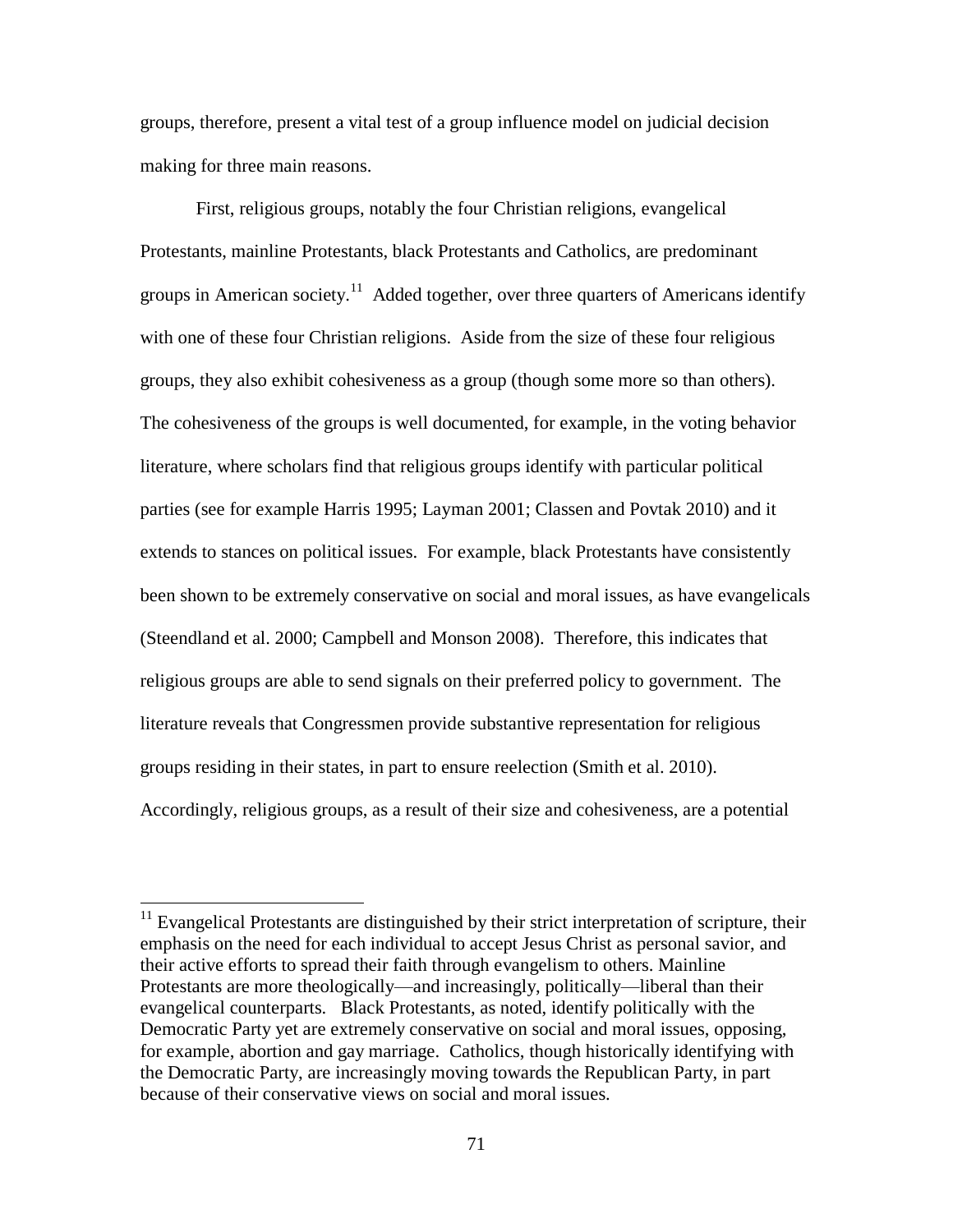constituency that justices facing reelection may provide representation for in the direction of their decisions.

Secondly, also as a result of the size and cohesiveness of religious groups, it may be that they influence societal norms in individual states. Therefore, if justices follow societal norms in their decision making (Caldeira 1991; Mishler and Sheehan 1993; Flemming and Wood 1997; McGuire and Stimson 2004; Giles et al. 2008) then they may be following the norms of religious groups in their state and so make decisions following religious opinion.

Thirdly, for particular issues, notably social and moral issues, the literature indicates that religious groups hold very intense opinions. The Religious Right was formed in large part to give voice to the conservative stance of religious groups, notably evangelical Protestants, on social and moral issues (see Wilcox and Larson 2006; Wilcox and Robinson 2011). Therefore, religious groups are a group that justices may listen too due to the intensity of their preferences on particular issues.<sup>12</sup>

## **4.4 Hypotheses**

 $\overline{a}$ 

I propose to examine an issue on which religious opinion should be likely to influence judicial decision making on state Supreme Courts, the death penalty. I chose to look at death penalty decisions for two primary reasons. First, this is an issue on which religious groups have coherent and cohesive opinion and hold their opinion very strongly.

 $12$  Another component of the strength of religious preferences is seen in the great variation across states in the intensity with which individuals adhere to their religion. In states where religious intensity is higher, where more individuals attend church for example, justices may feel more pressure to make decisions in line with religious opinion. While this is a distinct possibly, I hold off testing it due to lack of available data on the religious intensity of individuals within the states.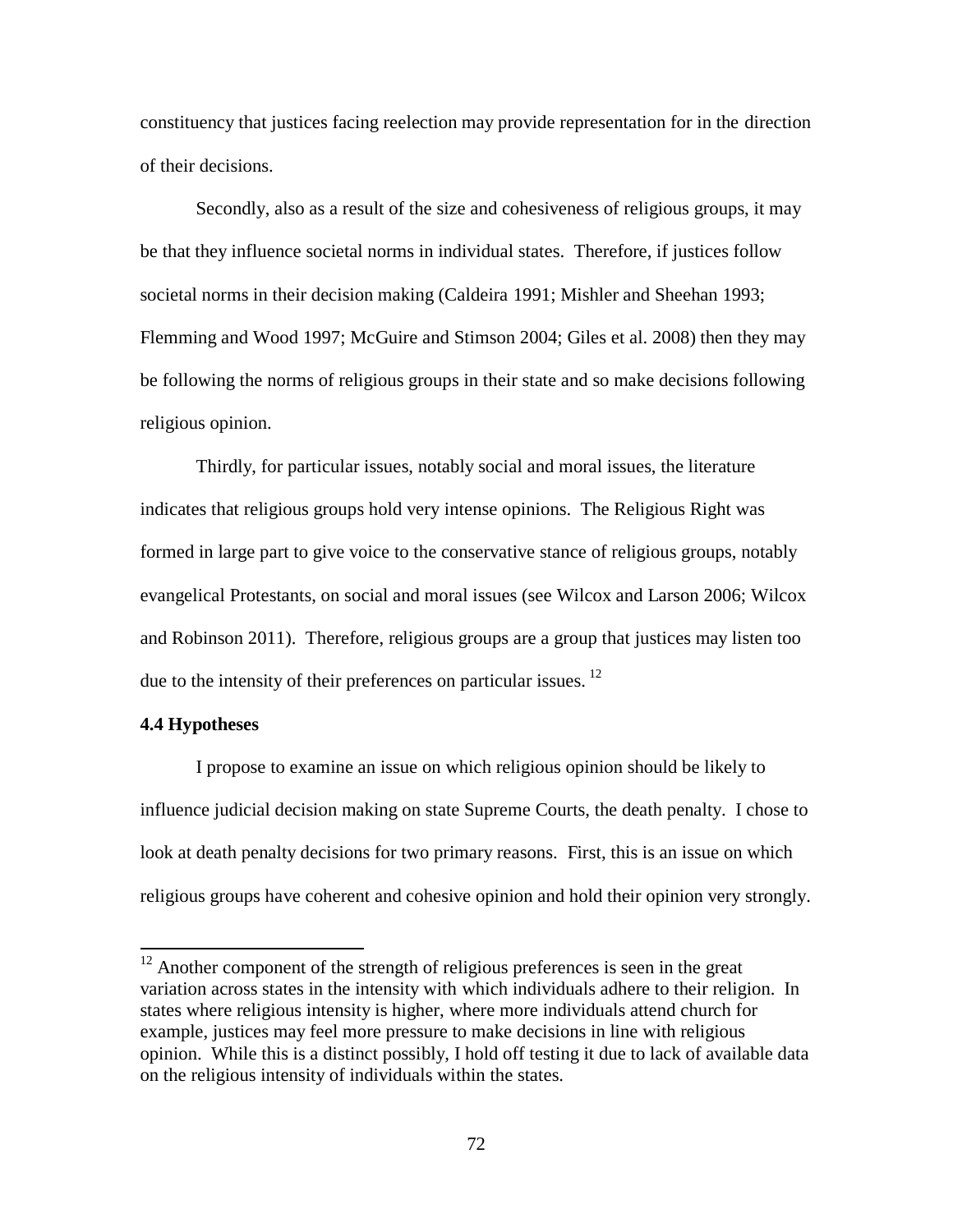Second, previous research has found that public opinion affects judicial decision making on death penalty cases (see Brace and Boyea 2008). Therefore, this allows me to test my theory of group influence, that specific groups, in this case religious groups, are potentially part of the mechanism at work behind the influence of public opinion on judicial decision making. This allows for greater clarity and nuance than previous literature in understanding the role of public opinion in judicial decision making.

I focus primarily on the effects of the four Christian religions on judicial decision making on death penalty cases. The issue of the death penalty presents an instance of divided opinion among the religious groups. Evangelical Protestants are the most in favor of the death penalty as an acceptable form of punishment (Britt 1998). Both evangelical clergy as well as members overwhelmingly support the use of the death penalty. However, mainline Protestants and Catholics are less supportive of the death penalty than evangelicals. A number of mainline denominations, including the Episcopal Church and the Methodist Church, have made explicit statements against the death penalty as a form of punishment. As well, the Catholic Church does not support the use of the death penalty. Accordingly, a 2007 survey of mainline Protestant clergy found that that 66% of mainline clergy oppose the death penalty. However, for both mainline Protestants and Catholics, the rank and file members overwhelmingly support the death penalty, though showing less support than evangelicals (see the Pew Research Forum Survey 2007). Black Protestants are the least supportive of the death penalty as a form of punishment, partly because black men are disproportionately given the death penalty sentence (Young 1992). Because black Protestants are the most liberal on the issue of the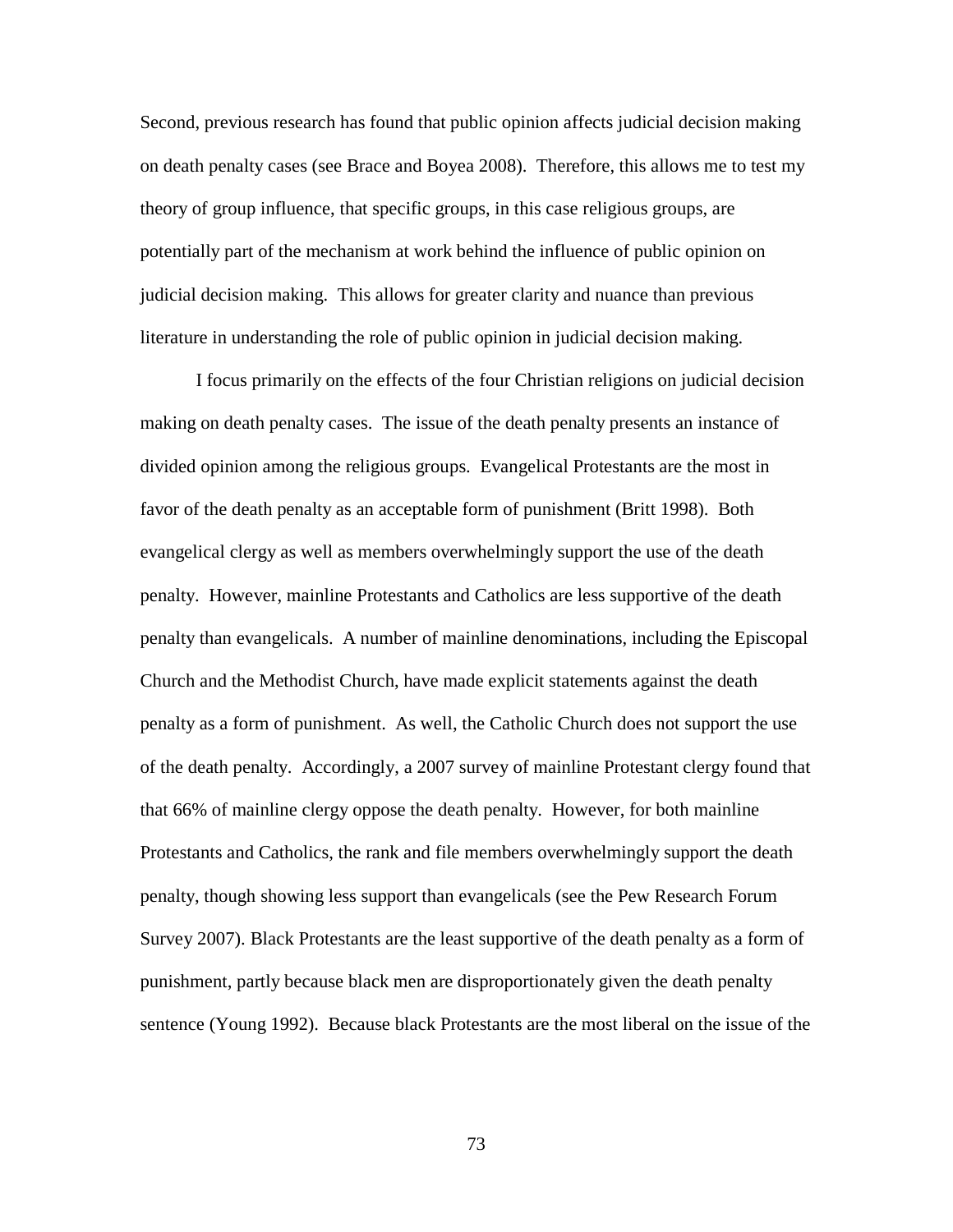death penalty among the religious groups, they comprise the excluded category for the analysis.

*Hypothesis 1:* I expect a negative relationship to exist between evangelical Protestants, mainline Protestants and Catholics and the decision to reverse a death penalty sentence by state Supreme Court judges.

As noted, one potential pathway for groups, and religious groups in particular, to influence judicial decision making is through judicial elections. Justices that are elected to office may take greater heed of religious opinion as they "have their eyes on the ballot box."

*Hypothesis 2:* I expect a negative relationship to exist between evangelical Protestants, mainline Protestants and Catholics and the decision to reverse a death penalty sentence for state Supreme Court judges who are elected to office.

## **4.5 Research Design**

 $\overline{a}$ 

## *Data, Case Selection and Dependent Variable*

The primary data I use for this analysis is the State Supreme Court Data Archive (SSCDA) complied by Brace and Hall for the years 1995, 1996, 1997 and 1998.<sup>13</sup> The case I will use to analyze whether state Supreme Court justices listen to religious opinion in the states is the death penalty. Scholarly work already indicates that elected justices deciding on death penalty decisions are responsive to state public opinion in general (Brace and Boyea 2008). However, religious groups, as noted above, offer a clear direction of opinion on this issue to which state Supreme Court justices can listen.

 $13$  The SSCDA project was supported by the National Science Foundation grants SBR 9617190 SBR 9616891, SES-051849, SES-0516409 and SES-0516600. For additional information on the SSCDA data, visit the website [http://www.ruf.rice.edu/~pbrace/statecourt/.](http://www.ruf.rice.edu/~pbrace/statecourt/)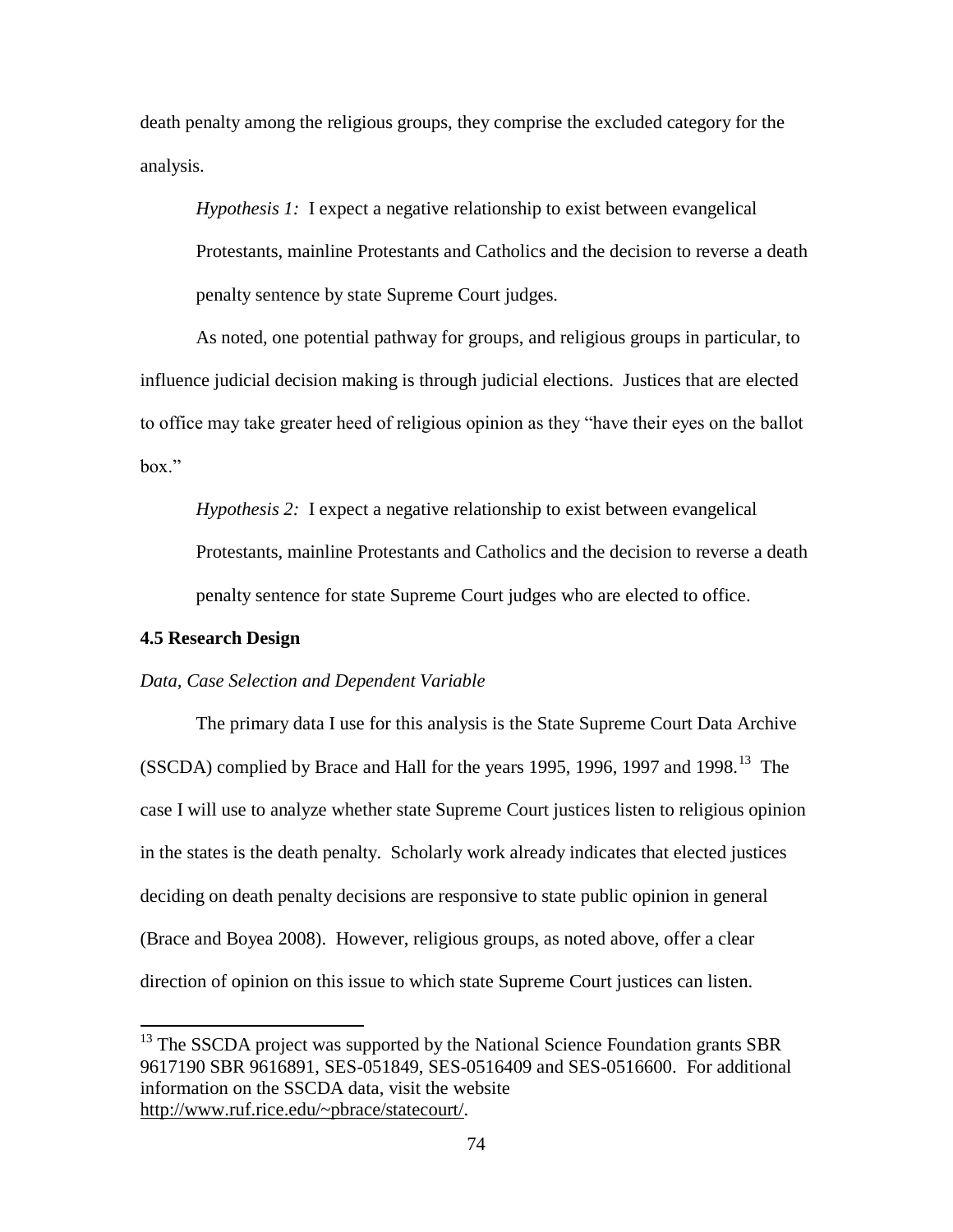Therefore, the effect of public opinion on judicial decision making on death penalty cases may be mediated by the presence of religious groups in the state. The death penalty also presents a good case to test the hypothesis that the presence of religious groups affects judicial decision making because the four Christian religions diverge in their opinion on this issue. Therefore, this case should present a relatively easy test of the theory that state Supreme Court justices respond to religious opinion.

For judicial decisions on death penalty cases, a liberal decision will be coded as one if the death penalty if overturned and a conservative decision will be coded as zero if the death penalty is upheld. More specifically, this measure is constructed in the following way. A liberal decision occurs when the appellant in the death penalty case is an individual and the justices vote to overturn the decision (thereby overturning the death penalty sentence) and a conservative decision occurs when the appellant is an individual and the justices uphold the decision (thereby upholding the death penalty sentence). *State Religion Data and Method of Judicial Appointment*

In order to test for the effect of state religious populations on judicial decision making, I employ a measure of religious affiliation complied by Green (2007) for the year 2004. His religious data is generated from numerous statewide surveys and is generally regarded as one of the most precise measures of religious affiliation in the fifty states that exists (Smith et al. 2010). Although it is measured seven years after the last year in the SSCDA data, religious affiliation, like party identification, is a stable and long lasting construct, with few individuals shifting from one religious tradition to another.

I collapse the traditional seven category measure of religion (see Steensland et al. 2000) into five categories, evangelical Protestant, mainline Protestant, black Protestant,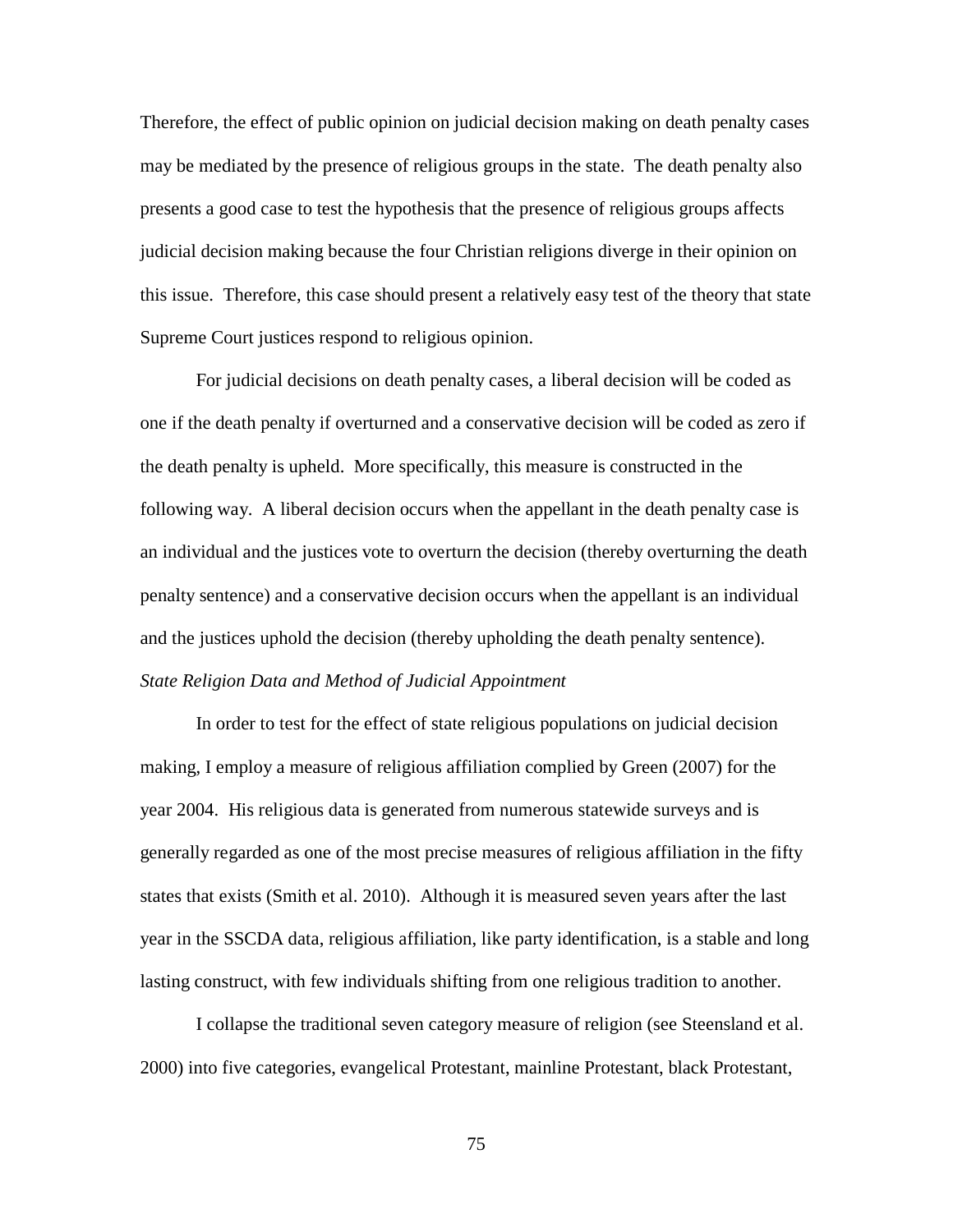Catholic, and other faith. I do this for two reasons. First, my theory of group, and in this case religious, influence on judicial decision making necessitates that there is a relatively large population for justices to listen to. If a group comprises only a small percentage of the population, say less than two percent as, for example, is typical for the Jewish or Muslim population, justices have little incentive to listen to them and so be responsive in their decision making to their opinion on particular issues. As the groups get larger, however, they gain in influence according to my theory. As a result, I keep the religious categories separate that do have relatively large populations across the United States (evangelical Protestant, mainline Protestant, Catholic and black Protestant as discussed earlier). The second reason that I chose to collapse religious categories is to have a more parsimonious model (Achen 2005). Therefore, I chose to collapse the categories of Jewish, Muslim, other Christian (which includes Mormons) and no religion into a single category of other faith. While this creates a less meaningful category, the advantages associated with collapsing the category outweigh this particular disadvantage.

The second main independent variable of interest is a measure of judicial method of appointment. Following Brace and Boyea (2008) I focus on methods of judicial retention rather than judicial selection. Justices who have been in office and face a retention election may, as argued earlier, "have their eyes on the ballot box" more so than justices who are facing election for the first time. They have developed a tract record on which voters and groups may base their decisions, either favorably or unfavorably. Therefore, using the judge level dataset added to the Brace and Hall data, I look at two types of retention mechanisms, whether justices were appointed (by either governor or state legislature), or whether justices were elected (either partisan, nonpartisan or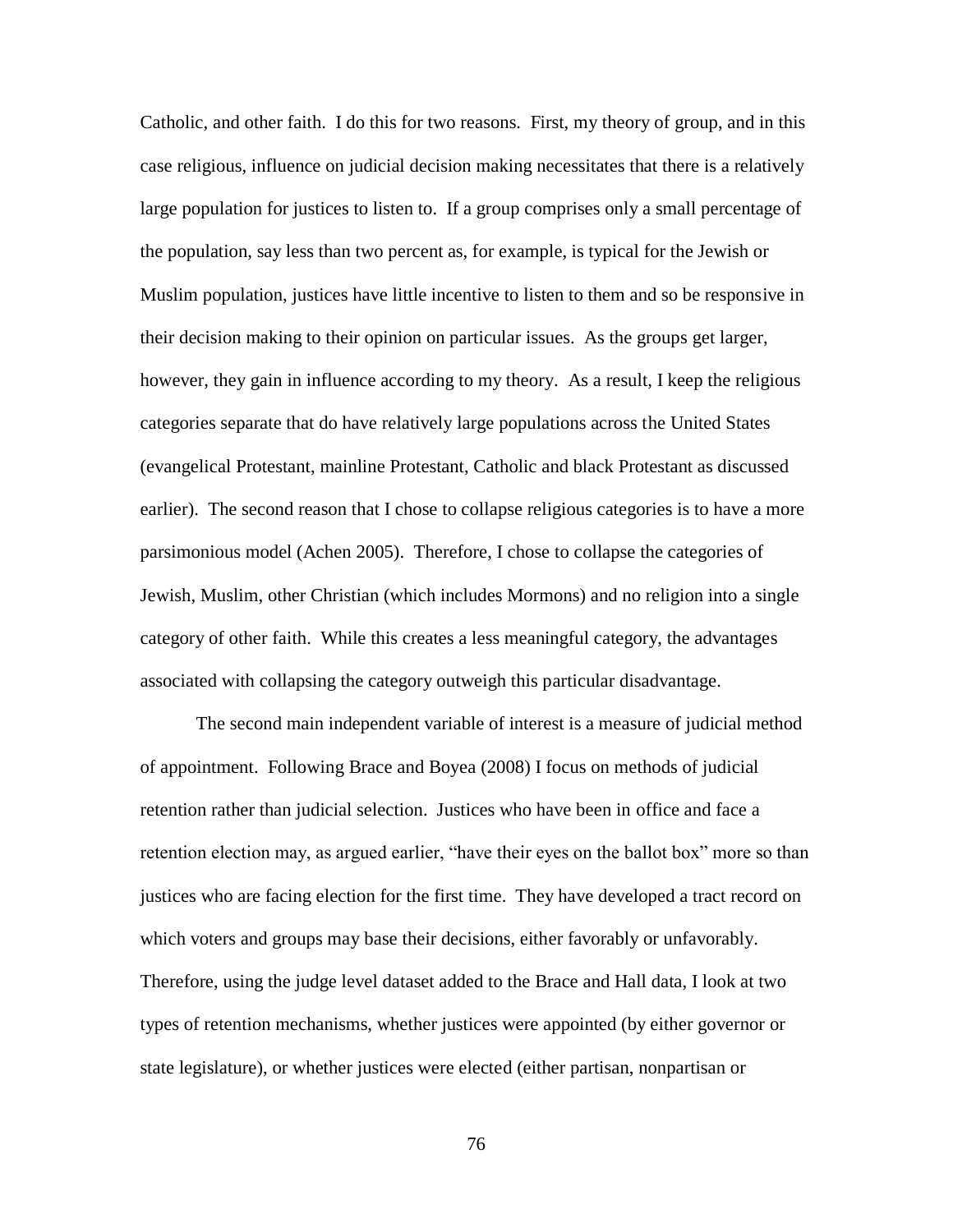retention election). This is coded as 1 for either election or retention and 0 for justices that were appointed to office.

# *Control Variables*

l

To ensure that the results are not spurious, I include a number of control variables that may affect judicial decision making. These variables are measures of citizen ideology, ideology of the court, individual judge characteristics and case and state specific factors.

The ideology of the citizens of the states as well as the ideology of the justices of the states must be controlled for, as judicial decision making could simply be reflecting the overall ideology of the state or of the ideology of the judges (in the framework of the attitudinal model). Citizen and justice ideology are obviously connected to judicial decision making, justice ideology through the attitudinal model and citizen ideology as argued in this paper. To capture state Supreme Court judge ideology, I use the PAJID scores developed by Brace, Langer and Hall (2000). These scores integrate the partisan affiliation of the judges with the citizen ideology at the time of their selection (using the Berry et al. (2000) scores for citizen ideology) and prove to be valid and reliable measures. As a measure of citizen ideology I use the Berry et al. (2000) scores. These measures are coded from 0-100 for judge ideology and 0-100 for citizen ideology with 0 being extremely conservative and 100 being extremely liberal.<sup>14</sup>

 $14$  These two measures, though there is some overlap in how the measures are constructed, are correlated at less than .6. Though this is slightly high, it is not correlated enough to present problems with multicollinearity. I can substitute the Berry et al. (2000) citizen ideology scores with the Erickson, Wright McIver (1993) scores. However, this is not as adequate a solution, as not all states are included in the EWI scores. When running an analysis with the EWI scores similar results are obtained. There is the further consideration that using the judge ideology scores and the citizen ideology scores in the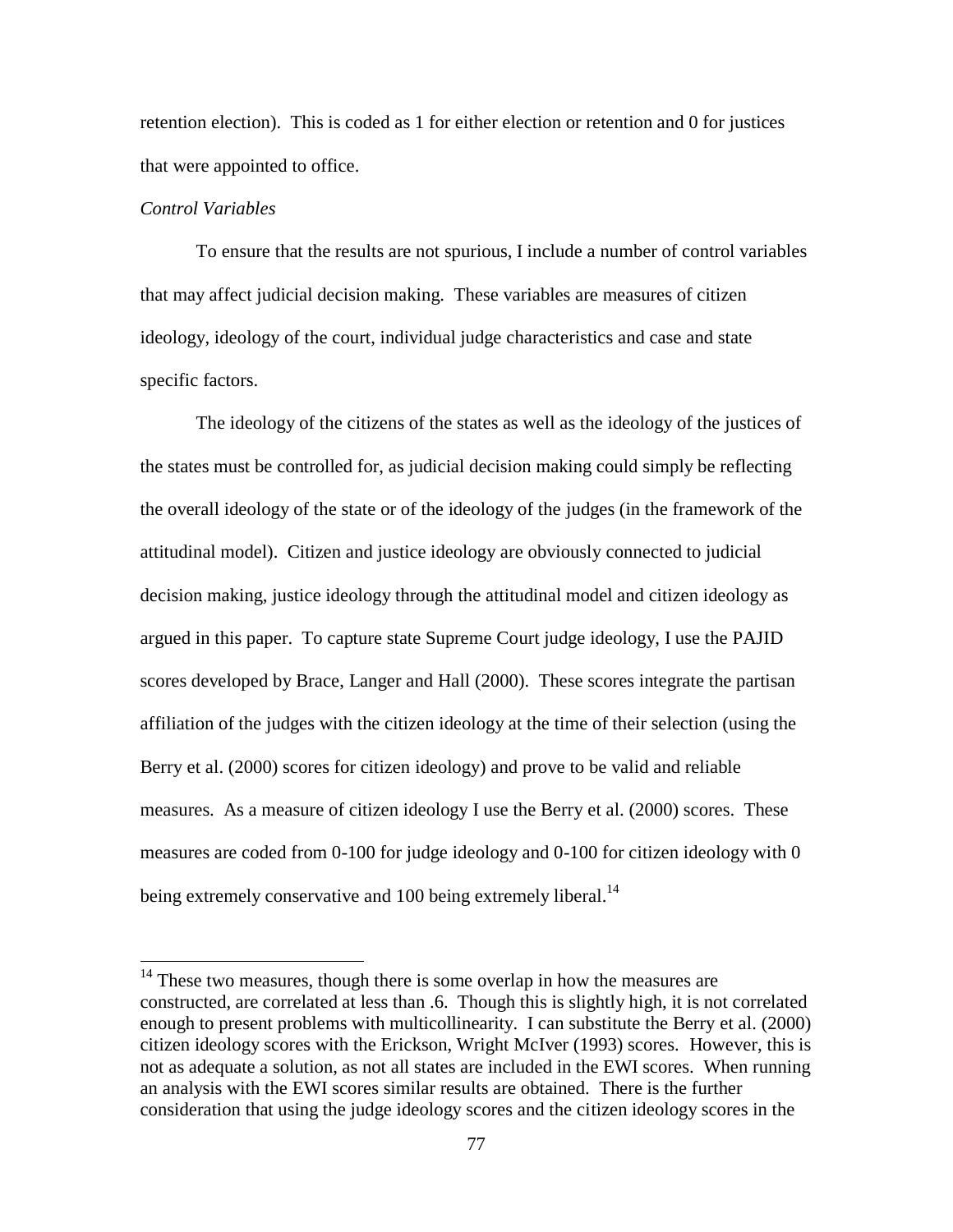The second set of variables I control for are judge specific characteristics that affect their decision making. Recent work reveals that judge gender and age can affect the decisions that they reach across a wide variety of issues (see for example Songer and Crews-Meyer 2000 for a discussion of the effect of gender on state Supreme Court decisions). Gender is coded as a dummy variable with one being a male and zero being a female and age is left as a ratio level variable.

The final set of variables I control for are case and state specific variables. Following Brace and Boyea (2008) I include a control for whether there is a public defender in the death penalty case. The quality of council is a major issue in many death penalty cases, with the public defender being less resourced to defend their client. Therefore, it is likely that in cases with a public defender judges may find greater room for reversible error in the case.<sup>15</sup> This variable is coded as one if a public defender is present and zero otherwise. I also control for state specific characteristics though my modeling strategy detailed below.<sup>16</sup>

 $\overline{a}$ 

same model is problematic since the judge ideology measure incorporates the Berry et al. (2000) citizen ideology scores as part of its construction. However, the two variables are correlated at .38, therefore not necessarily presenting a problem of multicollinearity.

 $15$  I also include a variable for whether the state enacted a commit clause or not, a proxy for campaign restrictions. The hypothesis here is that where restrictions on the speech of justices exist, they should be more insulated from the effects of public opinion (see Brace and Boyea 2008). In all of my models it does not reach statistical significance and does not change the overall model. For the sake of parsimony I exclude it from the models that are presented in this analysis.

<sup>&</sup>lt;sup>16</sup> An important control variable that the literature is missing is closeness or proximity to the election. To my knowledge, none of the literature on judicial elections control for how close a justice is to reelection. There is strong Congressional literature to suggest that Congressmen change their behavior when an election nears in hopes of shoring up constituent support. I also do not control for this for lack of data. However, I will collect this to include it in future analysis on this topic and research question.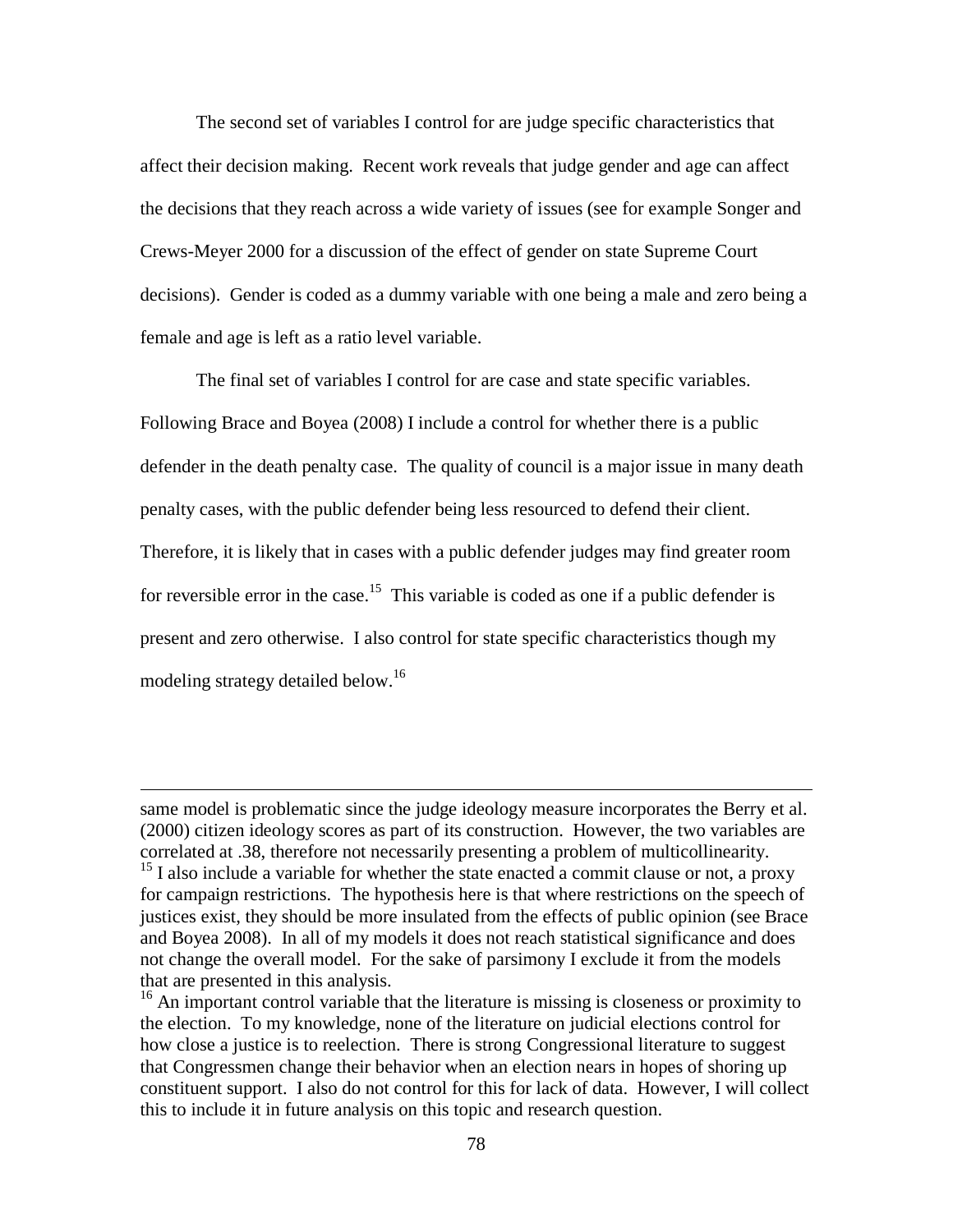#### *Methodology*

 Because the outcome variable is dichotomous (judge vote) and the data includes both pooled cross-sectional and time-series elements, I use binomial generalized estimating equation (GEE) analysis with logit as the link function to estimate my models (see also Brace and Boyea 2008). More specifically, due to the cross-sectional nature of the data, there is possible interdependence between justices when they make their decisions that is unaccounted for in the model as specified. Accordingly, in order to account for this possible interdependence I use GEE clustered on the court case. GEE allows for more precise estimation of data involving this type of conditional interdependence (Zorn 2006; Brace and Boyea 2008). Additionally, in order to control for any possible temporal effects (the data covers four years) I control for the decision year in the GEE analysis.

In analyzing the effects of religion on state Supreme Court decision making, I conduct three models. First, I look at the effects of the percentage of religious traditions in the states controlling for the variables described above, excluding the measure of judicial retention, with black Protestant as the excluded category. Second, I include the measure of judicial retention to the first model. Third, I include interaction effects between judicial retention and state ideology and the religious groups that are statistically significant in the first two models (evangelical and mainline Protestant) in order to test the hypothesis that the influence of religious groups on judicial decisions making on death penalty cases is found in the mechanism of judicial election.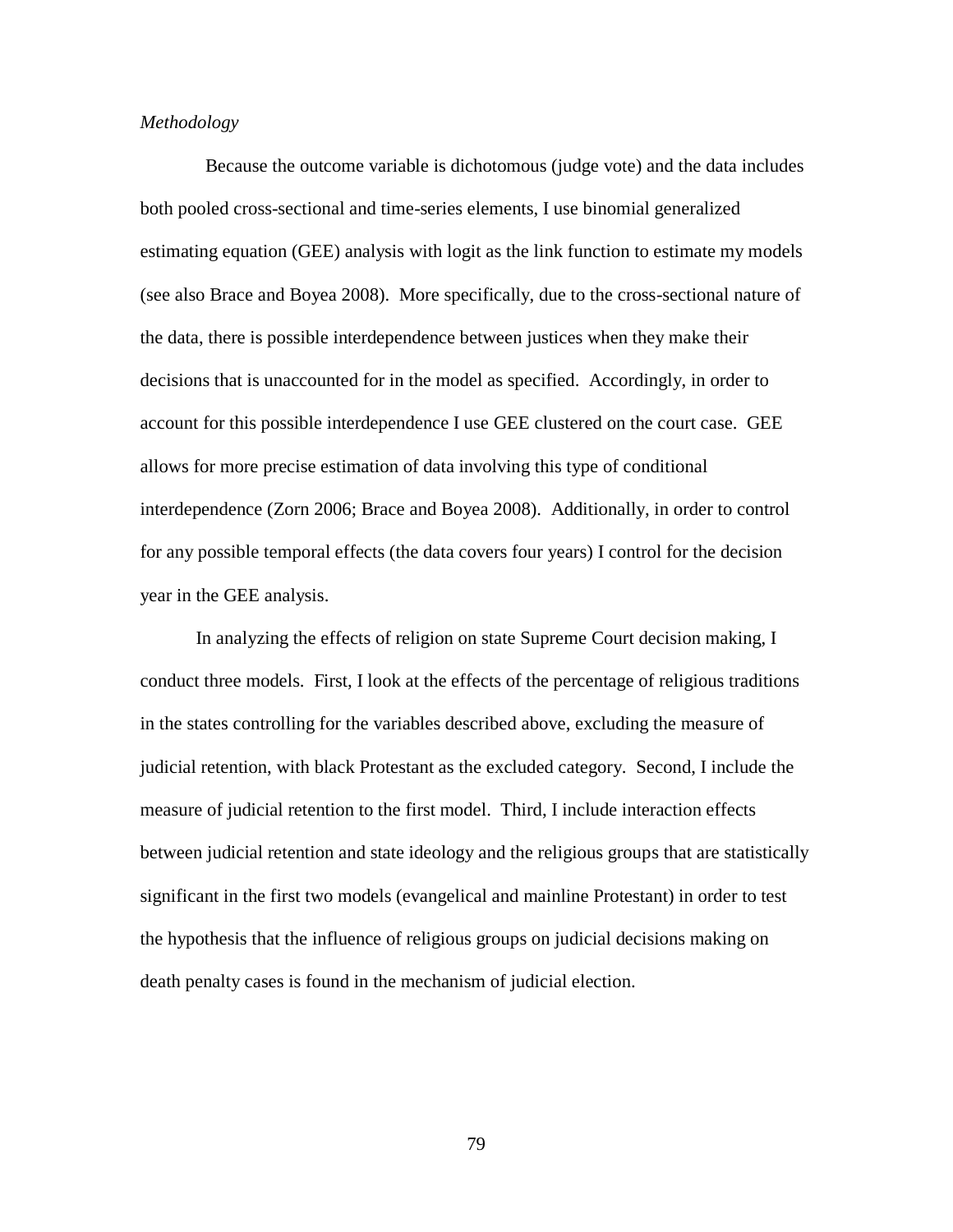## **4.6 Results**

 $\overline{a}$ 

Table 4.1 presents descriptive statistics of the number of death penalty cases that fall within each of the three judicial retention mechanisms for the years 1995-1998 as well as showing the percentage of the religious groups and their range residing in the 50 states. The overwhelming majority of death penalty cases were decided in states that have either judicial elections or retention elections as their method of retention for Supreme Court justices. As evidenced, only a small minority, five percent, of death penalty cases were decided in states where justices are appointed to office. The other striking observation is that the rest of death penalty cases are split fairly evenly between justices that are retained through elections and through retention elections.<sup>17</sup>

Looking at the percentage of religious groups in the states, evangelical Protestants comprise the largest group (26 percent) followed by Catholics (22 percent) and then mainline Protestants (21.5 percent). In all three cases, these religious traditions make up individually over one fifth of the population in the states, confirming the assertion that they represent large segments of the population in the 50 states and as a result may be groups that state Supreme Court justices are likely to pay attention to when deciding

 $17$  Previous research uses a dichotomy of appointed and non-appointed when examining the effect of judicial elections on judicial decision making. However, it may be that there is a difference in decision making between justices who are retained through elections against a challenger (though a challenger may not always be present) and being retained through retention elections where they do not face a challenger. The literature finds that there are substantial differences between judicial elections and retention elections, especially that retention elections are not as insulated from the public and outside forces as often assumed (Hall 2001) though it has not been looked at with regard to public opinion and religion. In future research I plan to develop a theoretical expectation for why there would be a difference between elected and retained justices and the influence of public opinion and religious opinion in particular on their decision making and test it empirically.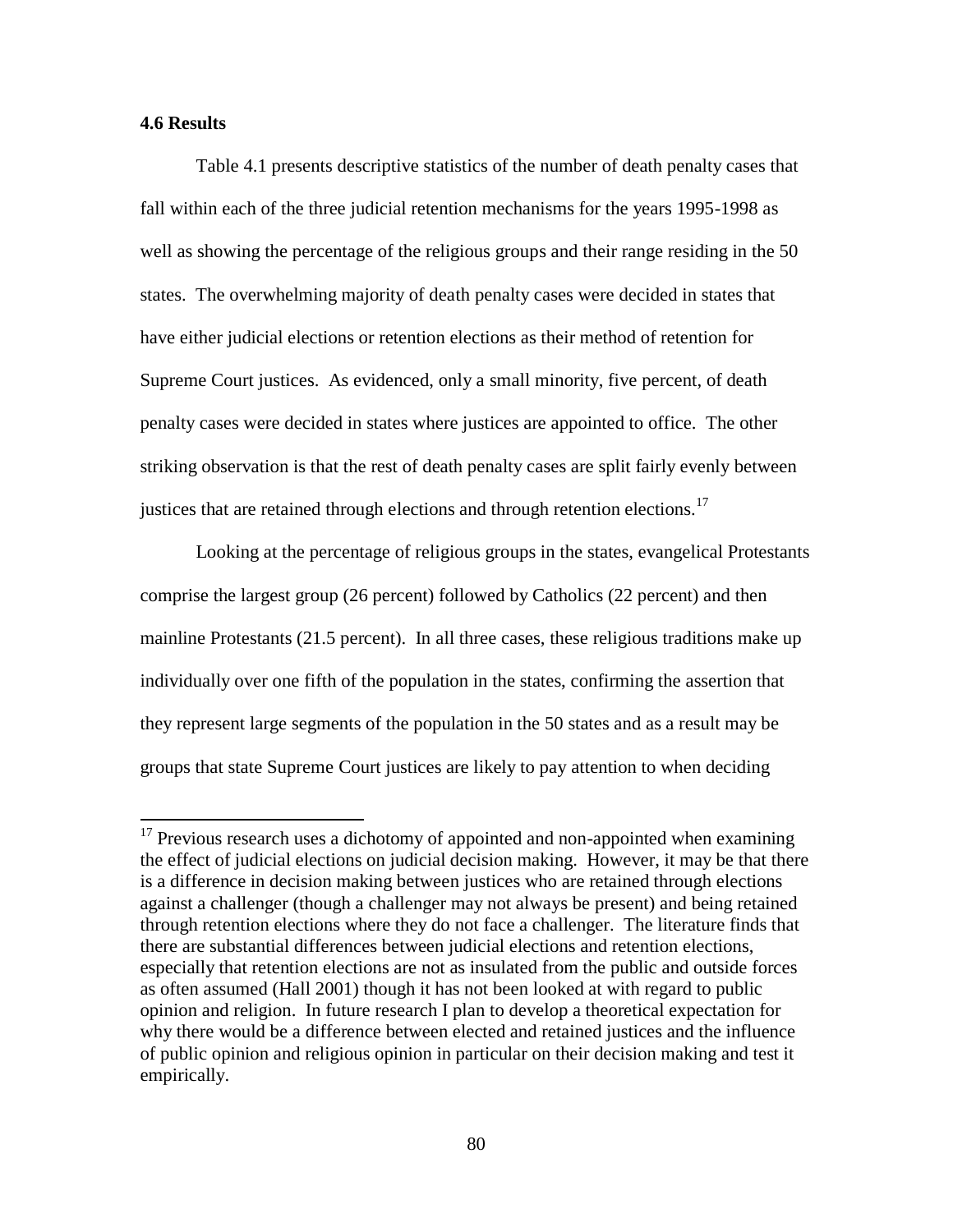cases. However, while it is clear that religious traditions represent large groups within the population of the states, it remains to be seen whether their presence actually affects judicial decision making, specifically in cases involving the death penalty.

Table 4.2 presents the results of the GEE logistic regression analysis of the effect of religion on judicial decision making in death penalty cases. The first column looks at the effect of religion on death penalty decisions without controlling for the mechanism of judicial retention. Here the results show a negative relationship as hypothesized between the religious traditions and the decision to reverse a death penalty sentence. In other words, the presence of evangelical and mainline Protestants in the states, compared to black Protestants, does significantly affect the decision of justices to vote in a conservative fashion on death penalty decisions (a vote to uphold the death penalty sentence). Looking at the control variables reveals that more liberal justices are more likely to vote to reverse death penalty decisions (confirming the literature), the presence of a public defender also influences justices to vote to reverse death penalty decisions, indicating that justices may indeed find more room for reversible error when a public defender is present, and male justices are more likely to vote to reverse death penalty decisions than females. An interesting non-finding here is that citizen ideology fails to reach statistical significance.

Including a control for judicial retention (column 2) is not statistically significant and it does not change the sign or significance of the variables in the model. However, the true test of whether the mechanism of judicial elections influences votes to reverse death penalty decisions is found in the interaction of judicial retention with citizen ideology and the religious traditions.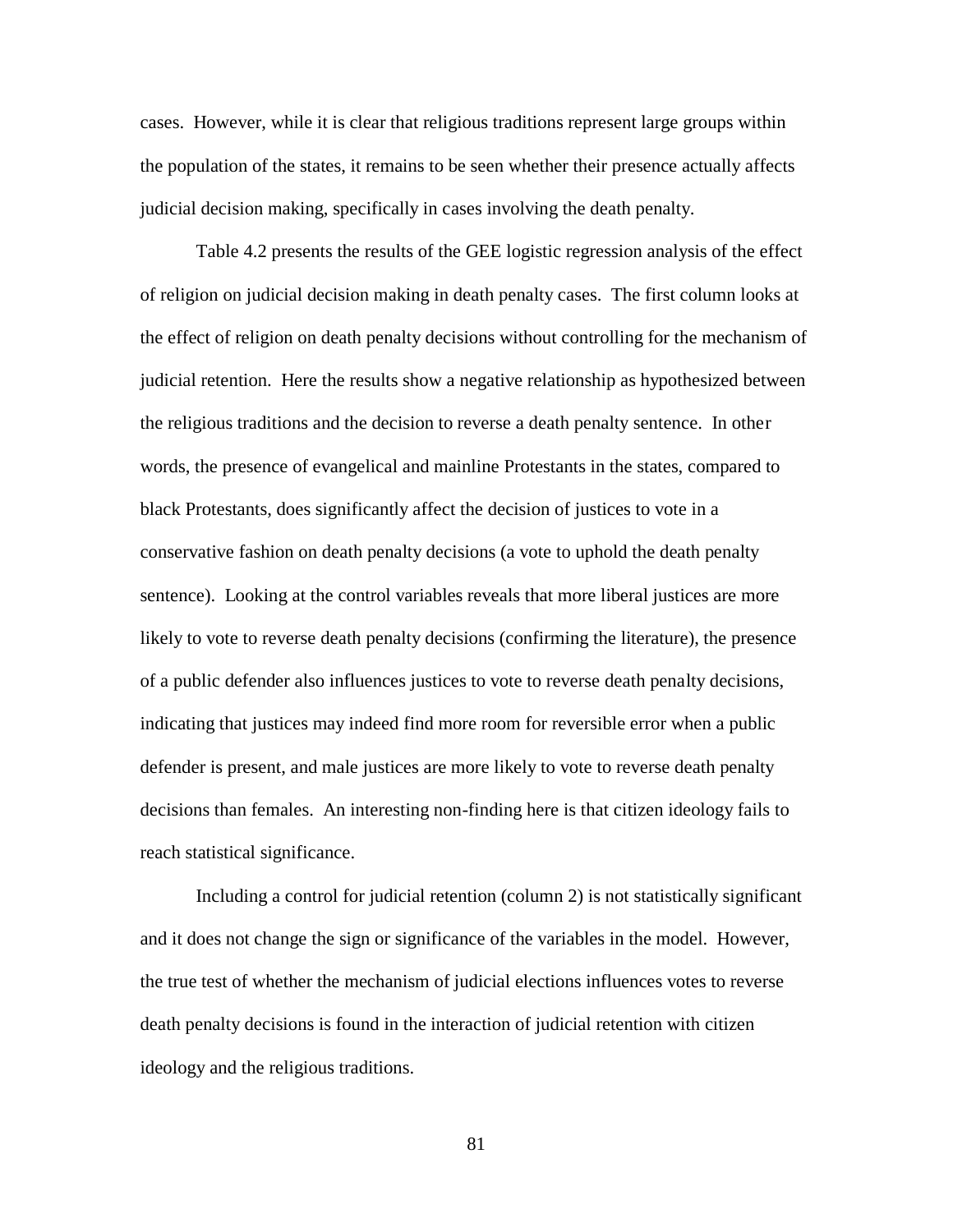Accordingly, column 3 presents the results of the effects of religious tradition and judicial retention, with interactions between judicial retention and citizen ideology and religious tradition, on the vote of justices to reverse or uphold the death penalty. First, examining the control variables reveals that liberal justices, male justices and public defenders significantly influence the likelihood of a vote to reverse the death penalty (consistent with before). Second, a surprising finding is that the interaction between citizen ideology and judicial retention is significant and negative. This indicates that in states where justices are elected to office the ideology of the state (from conservative to liberal) results in a greater likelihood to uphold the death penalty (a conservative decision). Third, the interaction between judicial retention and the percentage of evangelical Protestants in the states is also significant and negative, indicating that in states where justices are elected, as the percentage of evangelicals increases, justices are more likely to vote to uphold the death penalty, the conservative decision.

While the statistical analysis thus far reveals some support for my hypotheses that the percentage of religious groups residing in states affect judicial decision making on death penalty cases and that this relationship exists in particular in states where justices are elected to office, it is important to understand the magnitude of the effects. Accordingly, table 4.3 presents the marginal effects of the significant variables from table 2 on judicial decision making in death penalty cases.

Focusing on the  $3<sup>rd</sup>$  column, the results reveal that the marginal effects of all of the significant variables are small. This indicates that the variables do not produce large substantive effects on judicial decision making. Looking at the control variables, the presence of a public defender in the case increases the probability of a judge reversal by 2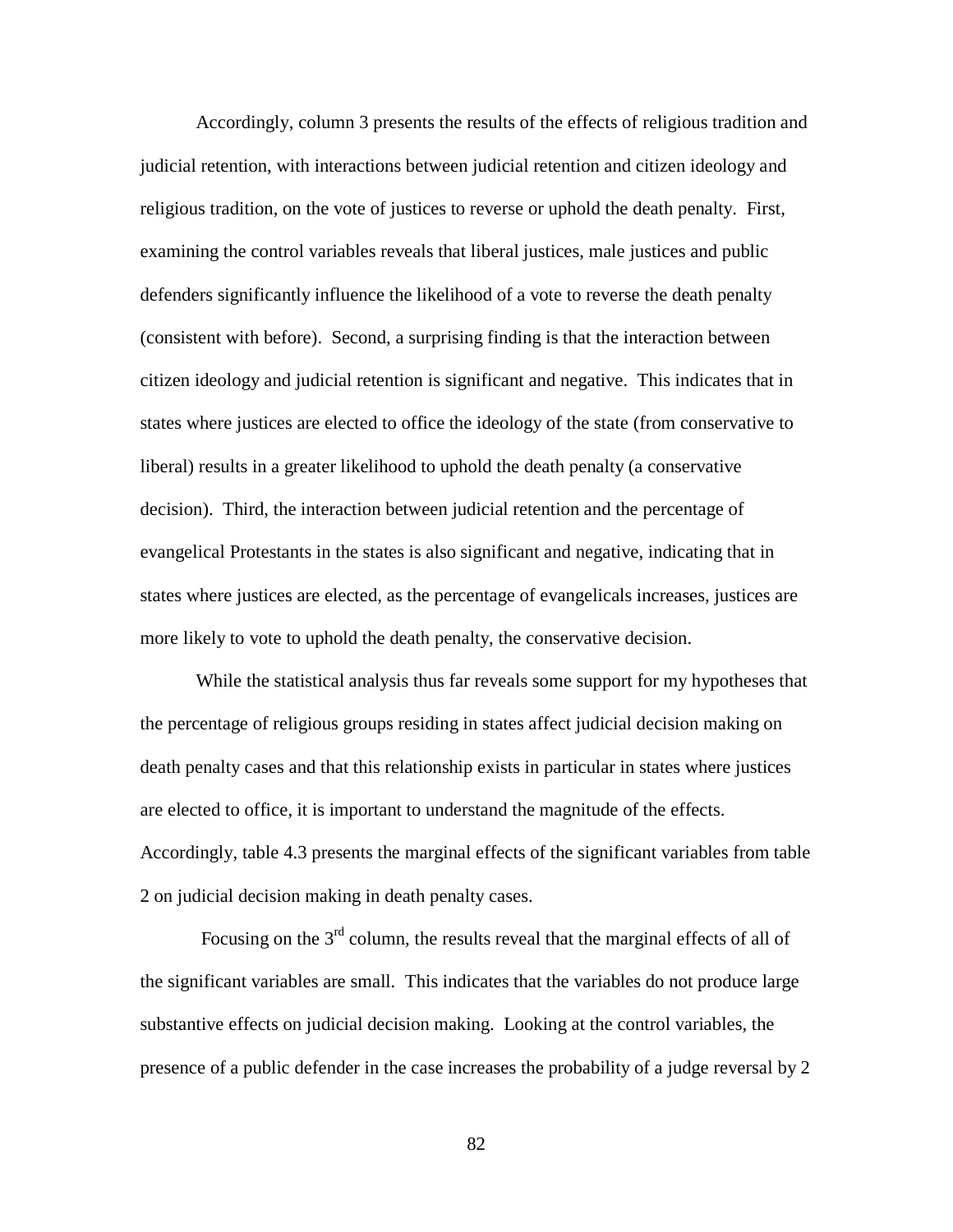percent and male, as compared to female, justices increase the probability of a reversal by 3.7 percent, holding everything else constant, from the baseline probability of 23 percent probability of a judge vote of reversal on the death penalty. A one unit increase in judge ideology, from conservative to liberal, results in a .002 increase in the probability of a judge reversal, or in other words, a ten percent increase in judge ideology (the scale of 0- 100) results in a 2 percent increase in the probability of a judge reversal.

Examining the marginal effects of the judicial retention, citizen ideology and the religion variables reveals that the interaction of judicial retention with citizen ideology has the largest substantive impact on votes to reverse the death penalty. For states where justices are elected to office, a one unit increase in the citizen ideology of the state (from conservative to liberal) decreases the probability of a death penalty reversal by .018 percent. Put another way, a ten percent increase in citizen ideology (the scale of 0-100) results in a decrease in the probability of a death penalty reversal by 18 percent. The interaction of the percentage of evangelical Protestants residing in the state with judicial retention produces a much smaller substantive effect. Here, in states where justices are elected to office, a one unit increase in the percentage of evangelicals in the state decreases the probability of a judge reversal by .003 percent. Accordingly, a ten percent increase in the percentage of the evangelical population results in a decrease in the probability of a judge vote to reverse the death penalty by 3 percent.

Overall, the results confirm existing literature as well as provide support for my hypotheses regarding the effect of religion on judicial decision making in death penalty cases. The results confirm the literature that case characteristics matter, in particular the presence of a public defender results in more death penalty reversals (Brace and Boyea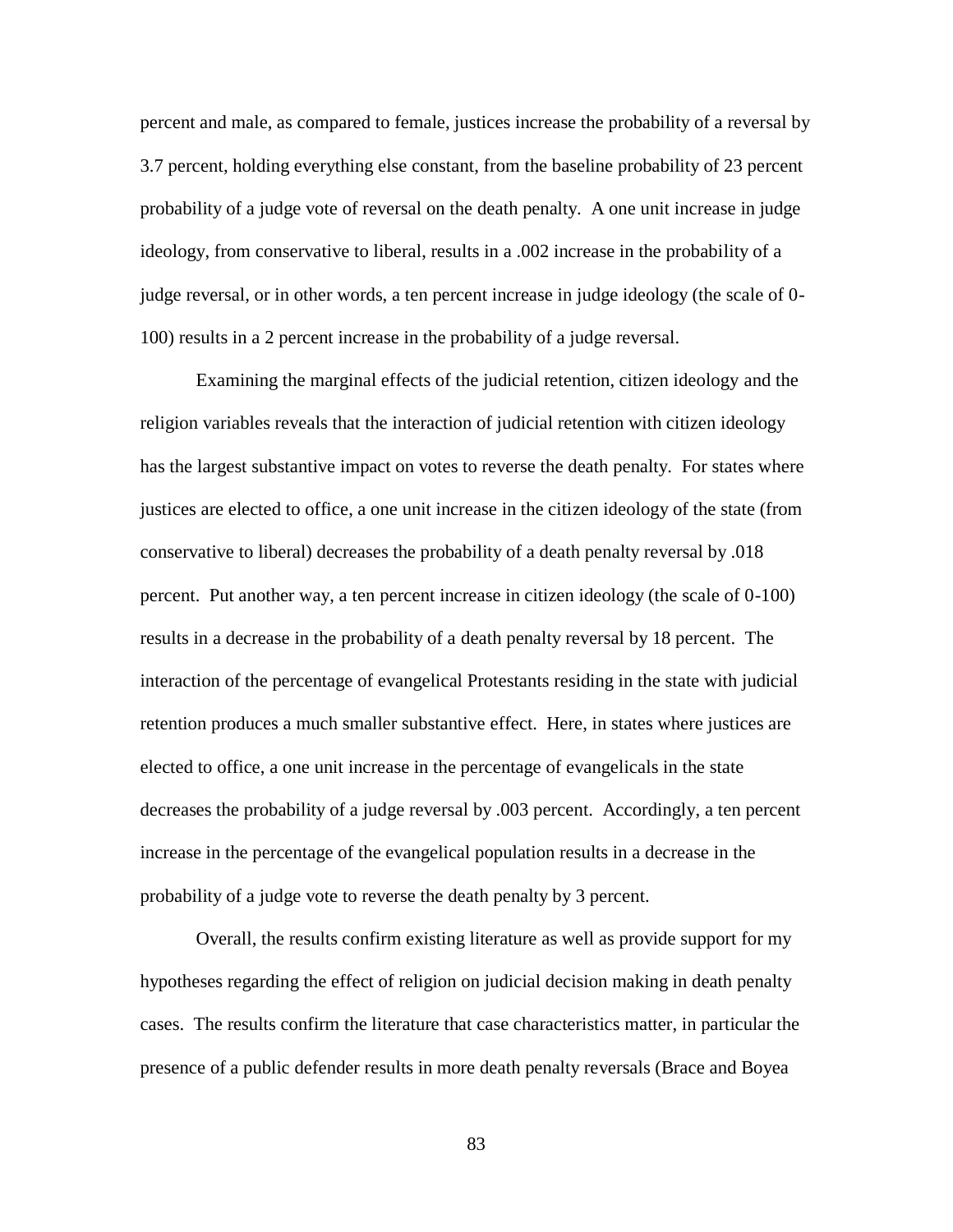2008) as well as the literature that specific judge characteristics matter, that justices are influenced by their own ideology when voting (Segal and Spaeth 2002) and their gender (Songer and Crews-Meyer 2000). The results also confirm the literature which argues that elected justices respond to public opinion when deciding cases, but they show the opposite effect, that as states become more liberal justices are more likely to vote to uphold the death penalty rather than reverse it. This finding could be due to the rough measure of citizen ideology that is used compared to previous scholars who are able to capture actual citizen support for the death penalty (Brace and Boyea 2008). Finally, my hypotheses are supported that justices and elected justices in particular do respond to religious opinion, primarily to evangelical Protestants. As the percentage of evangelical Protestants increases in states where justices are elected to office, the justices are more likely to vote in a conservative direction on the death penalty.

### **4.7 Discussion, Conclusion and Limitations**

Overall, these results reveal that justices do listen to religious opinion when deciding death penalty cases, thus providing some support for my hypotheses. Without controlling for judicial elections, the results show that justices are more likely to vote in a conservative direction on the death penalty as the percentage of evangelical and mainline Protestants increases (compared to black Protestants). When controlling for the mechanism of judicial elections, the results reveal that only the presence of evangelical Protestants serves to influence the decision of justices who are elected to office to vote in a conservative direction on the death penalty. Given these results it is reasonable to argue that state Supreme Court justices may indeed respond to specific group opinion in the states as well as to overall public opinion, especially justices that are elected to office.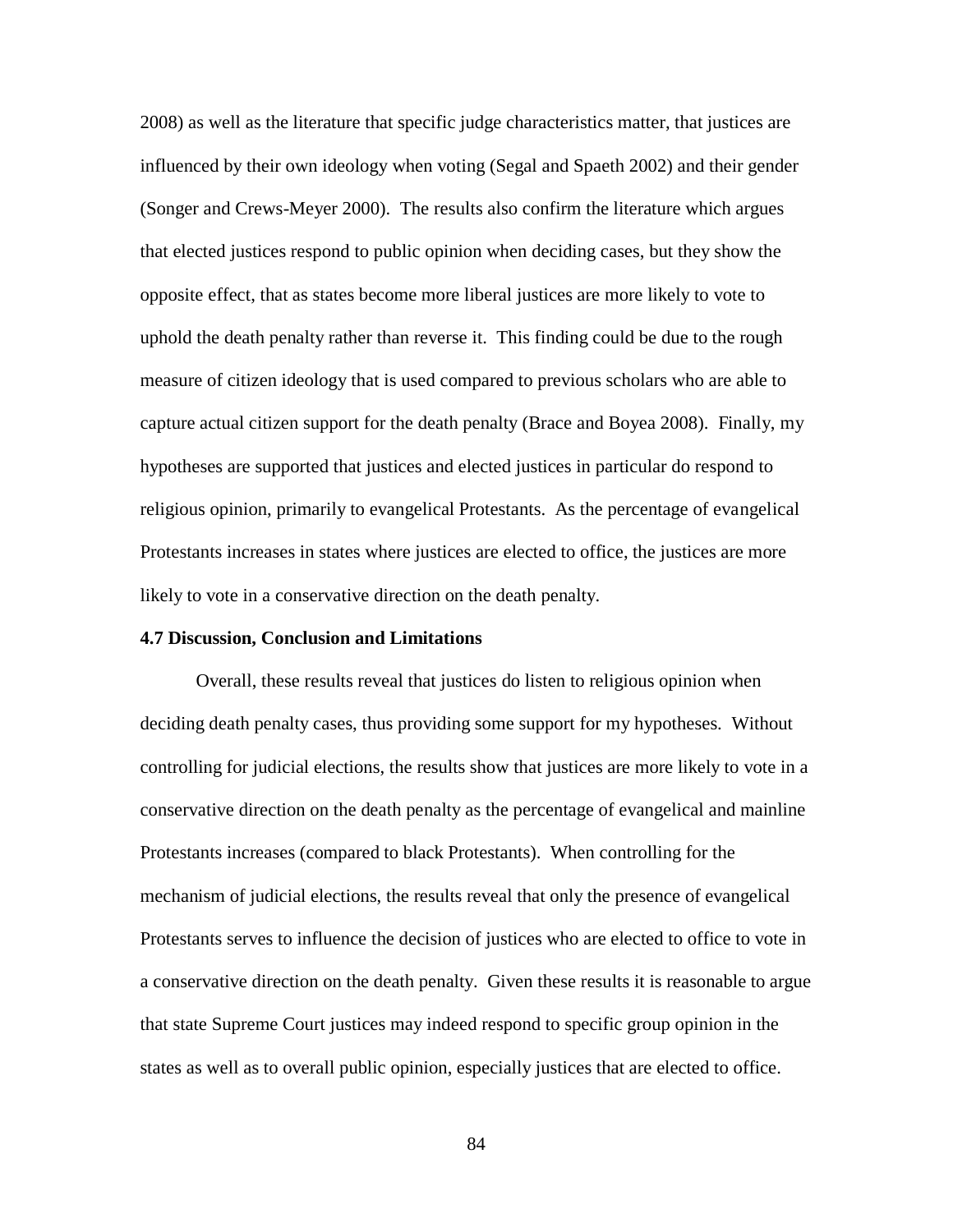Religious groups in particular present justices with coherent and cohesive opinions on issues, providing them with an easy segment of the public to satisfy with the direction of their rulings.

 While the issue of the death penalty presents one example of justices responding to religious opinion, the assumption is that justices are likely to respond to religious opinion on other issues on which religious opinion is united, social and moral issues in particular such as abortion and gay rights. These privacy issues should present an even easier test of the theory that religious groups are likely to influence state judicial decision making. $18$ 

However, there may be broader implications of these findings. The rise of the Religious Right has made religion increasingly important to politics (see Wilcox and Larson 2006; Wilcox and Robinson 2011). As a result, it may be that judges feel the increased political presence and power of the religious groups in their states and respond to their opinion not just in the domain of social and moral issues but in other areas of the law as well. One extension of this project would be to look at judicial decision making over time, to see whether justices increasingly responded to religious opinion with the rise of the Religious Right and the perceived importance of religious groups to politics.

Overall, the results of this paper that justices respond to religious opinion and findings of previous research that justices respond to public opinion have two opposing normative implications. On the one hand, these findings indicate the justices do listen to the will of the people, an inherently democratic value. They indicate that the judicial branch is not as removed and insulated from the people as it often appears to be. On the

l

 $18$  In future research, I plan on testing my theory on a number of privacy issues.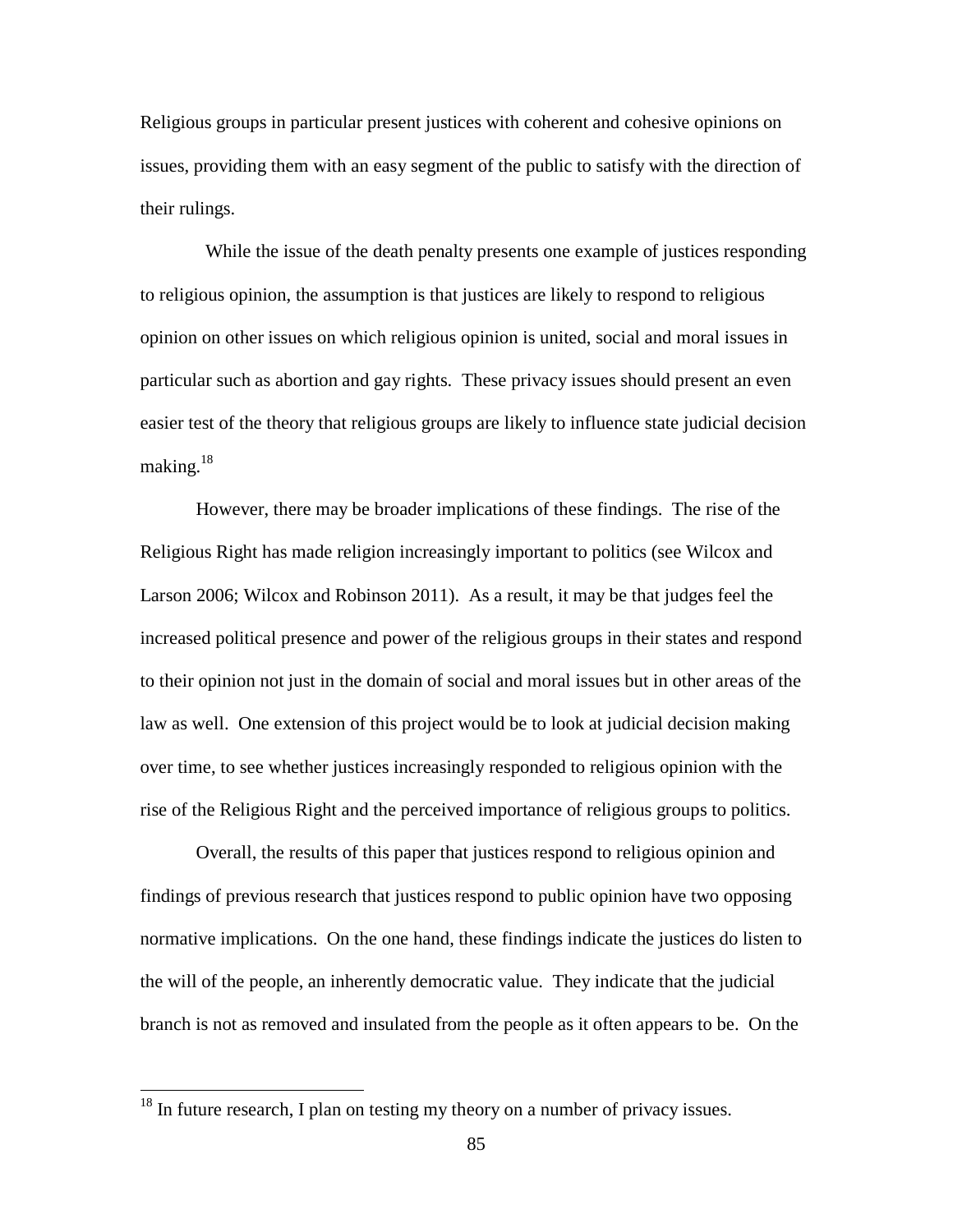other hand, these findings may reflect the fact that judges are not impartial when it comes to the law and that they are influenced not just by internal forces, their own political ideology, but also by external forces. By extension, it may be that it is simply impossible for judges to fulfill their role as impartial arbiters of the law. Accordingly, it is essential to identify other potential external forces that may influence judicial decision making as well as probe the normative implications of the increasing number of empirical findings which argue that judicial decision making is not a cut and dry process but is influenced by many different factors.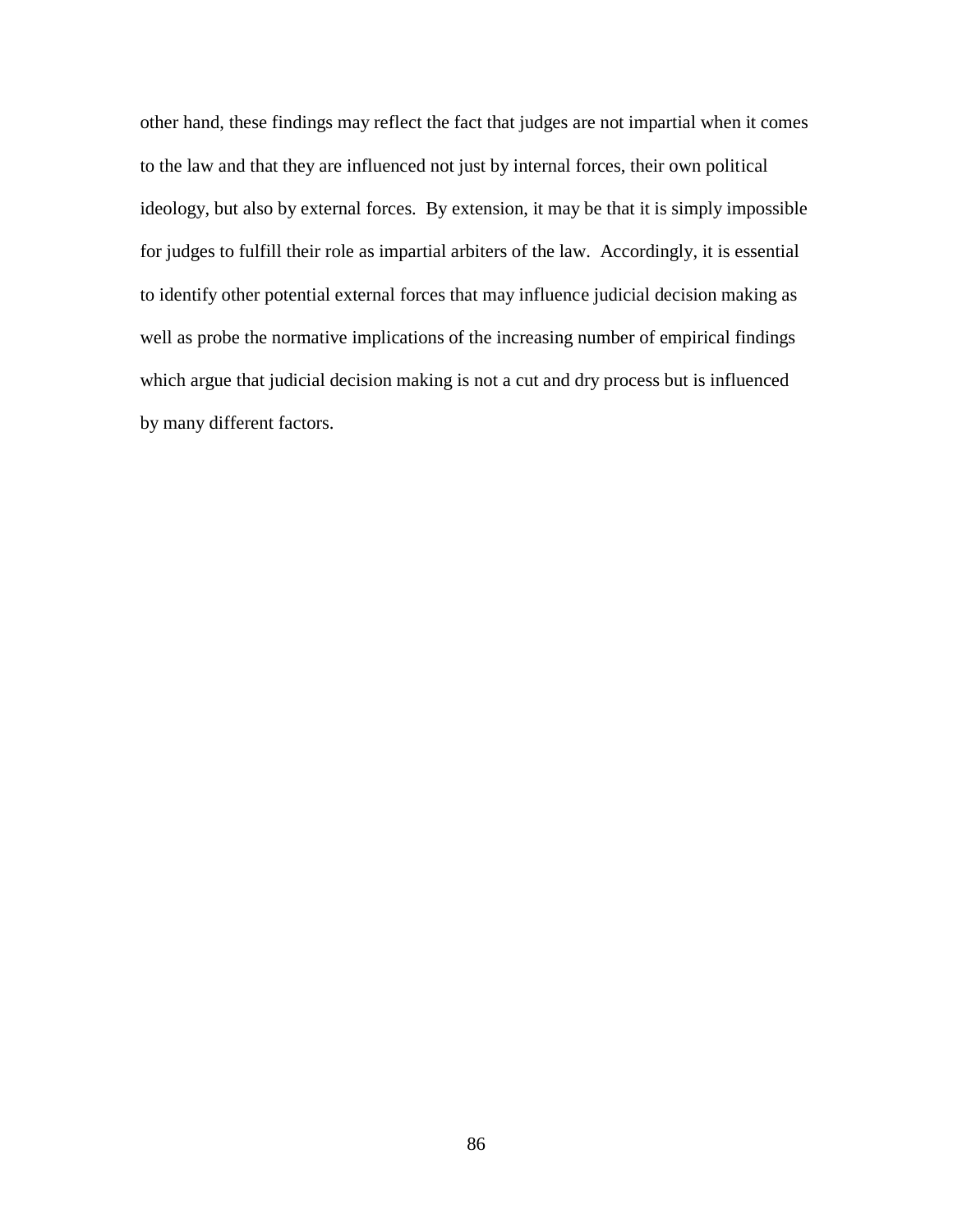| Judicial Retention Mechanism Number of Death Penalty | Percent of Death Penalty |                        |
|------------------------------------------------------|--------------------------|------------------------|
|                                                      | Cases                    | Cases                  |
| Appointed (Governor/state<br>Legislature)            | 411                      | 5.44                   |
| <b>Judicial Retention Election</b>                   | 4292                     | 51.53                  |
| Judicial Election<br>(Partisan/Non-Partisan)         | 3584                     | 43.03                  |
| Total                                                | 8329                     | 100.00                 |
| Religious Groups                                     | Mean Percentage in       | Range of Percentage in |
|                                                      | <b>States</b>            | <b>States</b>          |
| <b>Evangelical Protestant</b>                        | 26.49                    | $6.70 - 47.00$         |
| <b>Mainline Protestant</b>                           | 21.46                    | $6.20 - 33.8.0$        |
| Catholic                                             | 22.05                    | $4.70 - 51.00$         |
| <b>Black Protestant</b>                              | 8.71                     | $0.10 - 30.60$         |
| <b>Other Faith</b>                                   | 21.29                    | $9.80 - 74.90$         |
| Total                                                | 100.00                   |                        |

**Table 4.1. Descriptive Statistics, Method of Judicial Appointment and Death Penalty Cases and Mean Percentage of Religious Groups in the States**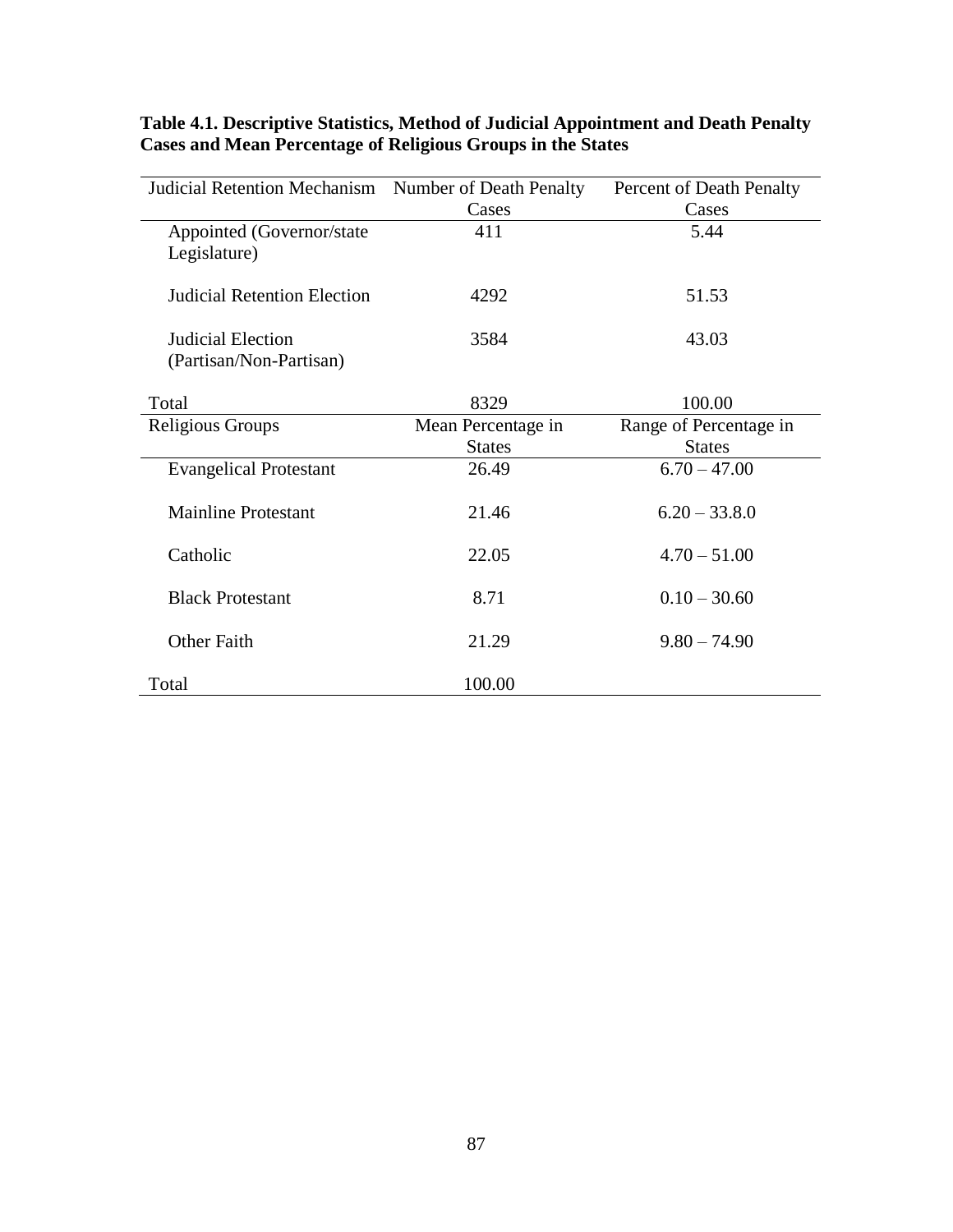|                                                                                                              |                      | Religion and     | Religion and              |
|--------------------------------------------------------------------------------------------------------------|----------------------|------------------|---------------------------|
|                                                                                                              |                      | Judicial         | <b>Judicial Retention</b> |
|                                                                                                              | <b>Religion Only</b> | Retention        | Interactions              |
| Variable                                                                                                     | Coefficient (SE)     | Coefficient (SE) | Coefficient (SE)          |
| Citizen Ideology                                                                                             | $-0.004(0.004)$      | $-0.003(0.004)$  | $0.100(0.020)*$           |
| <b>Evangelical Protestant</b>                                                                                | $-0.018(0.007)*$     | $-0.020(0.007)*$ | 0.028(0.019)              |
| <b>Mainline Protestant</b>                                                                                   | $-0.059(0.010)*$     | $-0.061(0.011)*$ | $-0.120(0.033)*$          |
| Catholic                                                                                                     | 0.003(0.007)         | 0.001(0.007)     | 0.010(0.007)              |
| Other Faith                                                                                                  | $-0.154(0.025)*$     | $-0.149(0.025)*$ | $-0.137(0.024)$ *         |
| Judge Ideology                                                                                               | $0.010(0.001)*$      | $0.010(0.001)*$  | $0.009(0.001)*$           |
| Gender                                                                                                       | $0.234(0.080)*$      | $0.230(0.080)*$  | $0.211(0.081)*$           |
| Judge Age                                                                                                    | 0.004(0.004)         | 0.004(0.003)     | 0.012(0.315)              |
| Public Defender                                                                                              | $0.181(0.057)*$      | $0.188(0.058)*$  | $0.126(0.060)*$           |
| Judicial Retention                                                                                           |                      | 0.213(0.133)     | 5.479 (0.960)*            |
| Judicial Retention*Citizen<br>Ideology                                                                       |                      |                  | $-0.102(0.019)*$          |
| Judicial                                                                                                     |                      |                  | $-0.020(0.007)$ *         |
| Retention*Evangelical                                                                                        |                      |                  |                           |
| Judicial Retention*Mainline                                                                                  |                      |                  | 0.017(0.010)              |
| Constant                                                                                                     | 0.275(0.474)         | 0.167(0.478)     | $-4.423(0.980)$           |
| Number of Observations                                                                                       | 7988                 | 7988             | 7988                      |
| Number of Groups                                                                                             | 209                  | 209              | 209                       |
| Wald $\chi^2$<br>Note: Dependent variable is individual judge decision on death penalty cases, $1 =$ liberal | 225.20*              | 227.31*          | 261.14*                   |

# **Table 4.2. GEE Logistic Regression of the Effects of Religion on State Supreme Courts Death Penalty Decisions**

Note: Dependent variable is individual judge decision on death penalty cases, 1= liberal decision 0= conservative decision. The excluded religious category is Black Protestant. Judicial Retention is coded as 1=elective method of retention 0=appointed. SE= Standard Error

 $*_{p<.01}$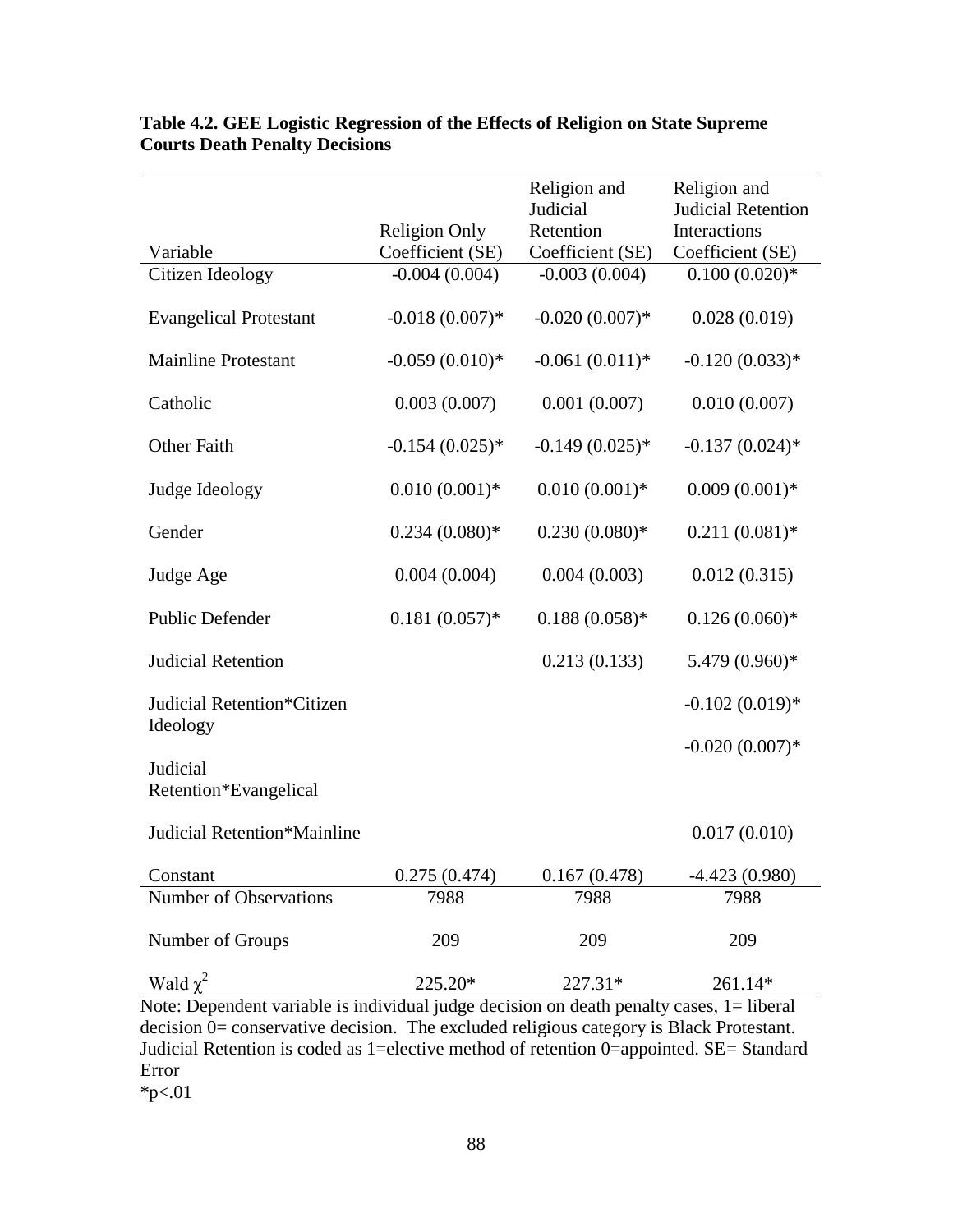|                                                                                                                      |                         | Religion and            | Religion and              |
|----------------------------------------------------------------------------------------------------------------------|-------------------------|-------------------------|---------------------------|
|                                                                                                                      |                         | Judicial                | <b>Judicial Retention</b> |
|                                                                                                                      | Religion Only           | Retention               | Interactions              |
| Variable                                                                                                             | <b>Marginal Effects</b> | <b>Marginal Effects</b> | Marginal Effects          |
| Citizen Ideology                                                                                                     |                         |                         | 0.018                     |
| <b>Evangelical Protestant</b>                                                                                        | $-0.003$                | $-0.004$                |                           |
| <b>Mainline Protestant</b>                                                                                           | $-0.0005$               | $-0.011$                | $-0.022$                  |
| Catholic                                                                                                             |                         |                         |                           |
| <b>Other Faith</b>                                                                                                   | $-0.028$                | $-0.027$                | $-0.025$                  |
| Judge Ideology                                                                                                       | 0.002                   | 0.002                   | 0.002                     |
| Gender                                                                                                               | 0.040                   | 0.040                   | 0.037                     |
| Judge Age                                                                                                            |                         |                         |                           |
| <b>Public Defender</b>                                                                                               | 0.033                   | 0.034                   | 0.023                     |
| Judicial Retention                                                                                                   |                         |                         | 0.288                     |
| Judicial Retention*Citizen<br>Ideology                                                                               |                         |                         | $-0.018$                  |
|                                                                                                                      |                         |                         | $-0.004$                  |
| Judicial                                                                                                             |                         |                         |                           |
| Retention*Evangelical                                                                                                |                         |                         |                           |
| Judicial Retention*Mainline                                                                                          |                         |                         |                           |
| <b>Baseline Probability</b><br>Note: Marginal effects for the significant variables from the GEE logistic regression | 0.236                   | 0.236                   | 0.236                     |

# **Table 4.3. Marginal Effects for the GEE Logistic Regression of the Effects of Religion on State Supreme Courts Death Penalty Decisions**

Note: Marginal effects for the significant variables from the GEE logistic regression reported in table 4.2.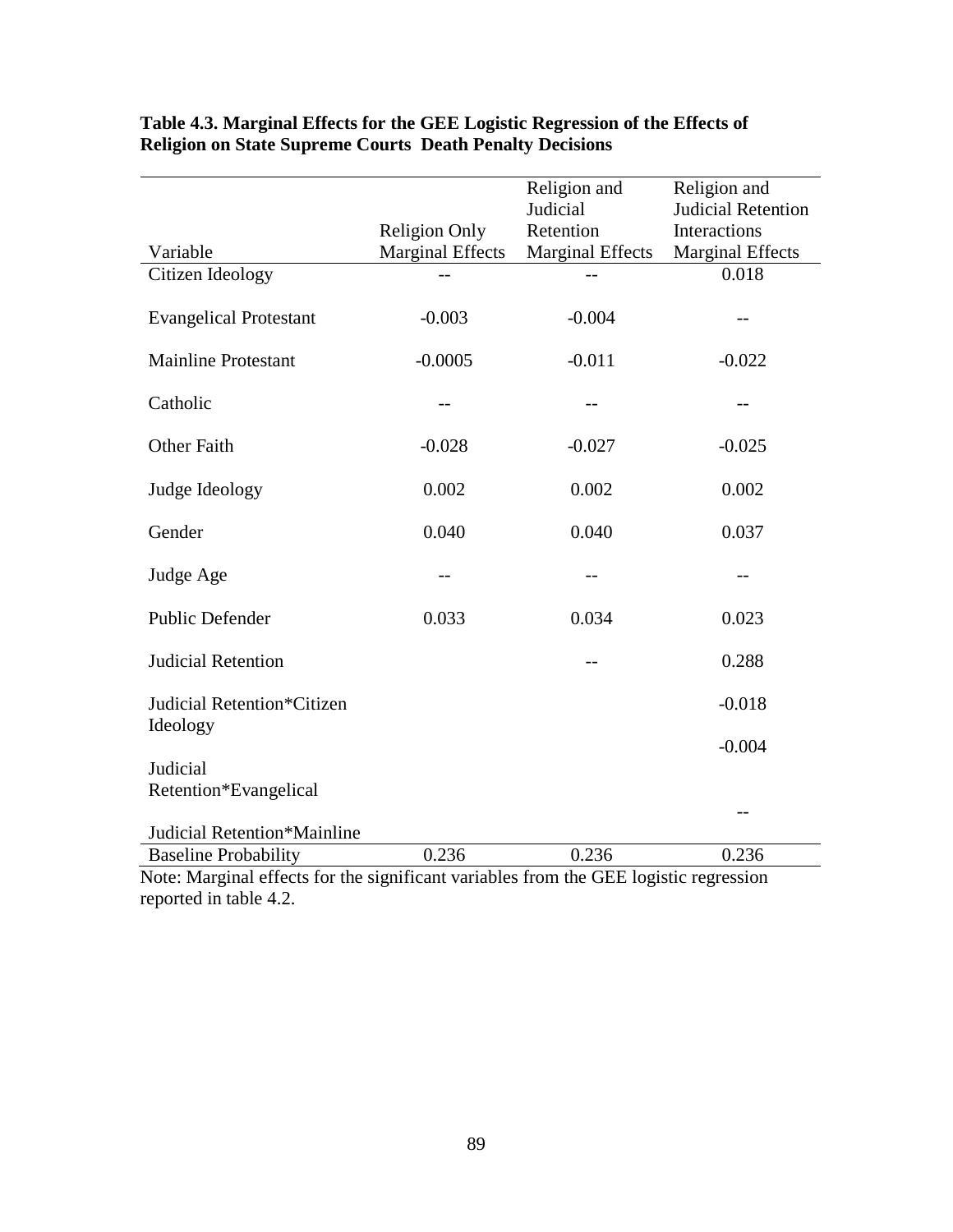## **Chapter 5**

### **Partisan Effects of Ballot Propositions**

Early voting behavior literature found that voters have long time "standing decisions" that influence their vote choice long before an election cycle begins (Key 1949; Berelson, Lazerfeld and McPhee 1954; Campbell et al. 1960). The literature argued that campaigns had only minimal effects on vote choice. For example, Finkel (1993) found that for presidential elections in the 1980s, "the effect of the general election campaign in shifting the aggregate vote distribution was small, and the maximum overall net impact of the campaign was about 3%" (14). Scholars argued that campaign effects are too minimal to change electoral outcomes and as a result are not significant. However, recent scholarly work has begun to demonstrate that campaigns do matter, having a greater impact on vote choice than early literature found (Holbrook 1996; Shaw 1999).

A new area of research looking at campaign effects examines the effect of ballot propositions on vote choice. The dramatic increase of ballot measures has caused scholars to begin examining their impact on political behavior. For example, in the 2000 election alone, there were 204 statewide measures on the ballot, including 71 that were popular initiatives and referenda (Initiatives and Referendum Institute 2000). Scholars have found a number of significant effects of the use of direct democracy, including promotion of political efficacy among citizens (Bowler and Donovan 2002) increased levels of political knowledge (Smith 2001) and increased voter participation (Smith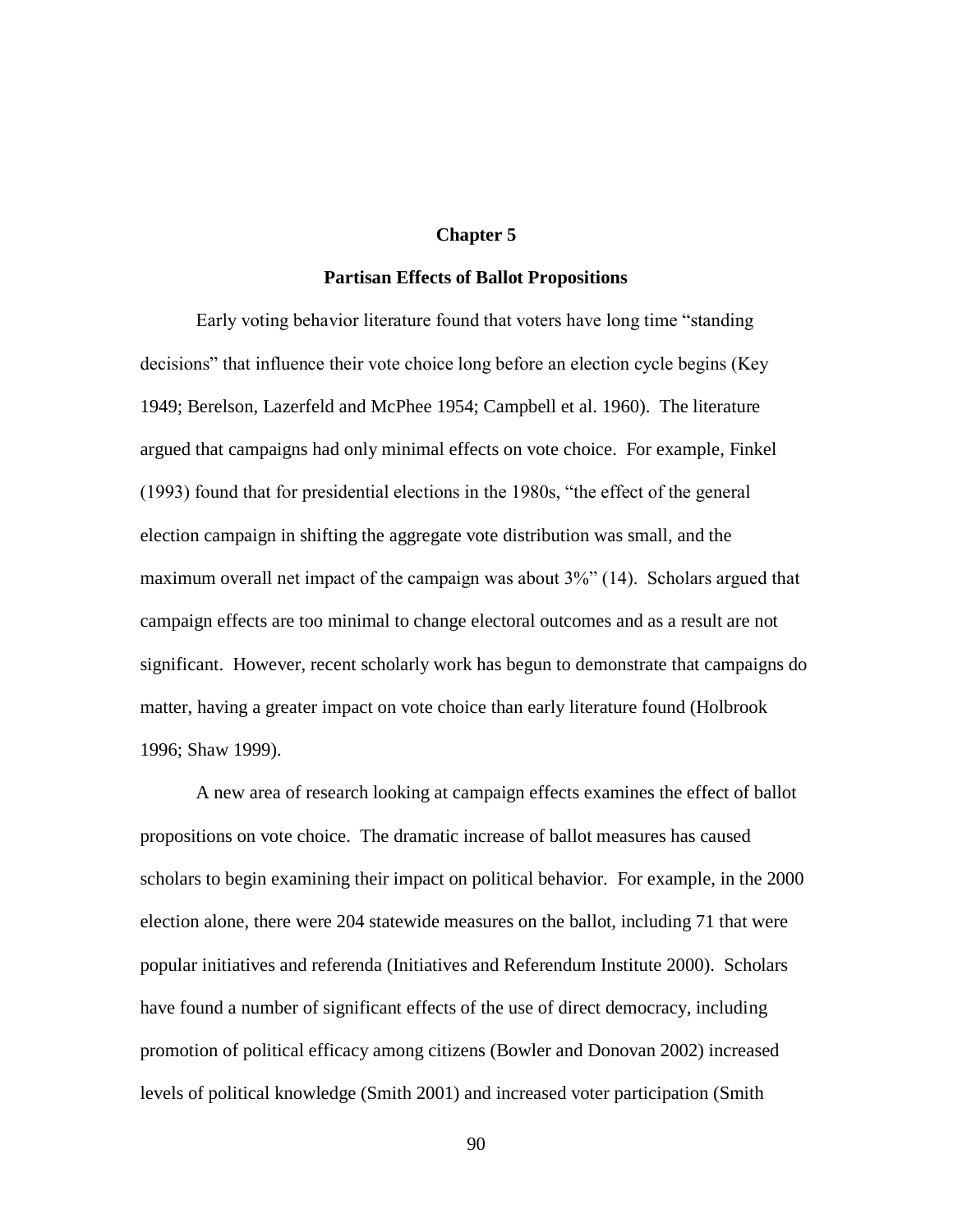2001; Tolbert, Grummel, and Smith 2001). Cumulatively, the literature suggests that direct democracy has meaningful impacts on political behavior and the political life of citizens.

Recently, scholars have sought to examine whether there is a link between voting on a ballot proposition and voting for a candidate. This question came of interest after scholars began finding that voting on ballot measures is highly informed by an individual's partisan identification (Smith and Tolbert 2001; Smith and Tolbert 2007). Literature investigating this link between initiatives and candidates is only just beginning to emerge, with findings suggesting a positive relationship does exist between voting on a ballot proposition and voting for a particular candidate (Nicholson 2005; Smith, DeSantis, and Kassel 2006; Donovan, Tolbert and Smith 2008). For example, Nicholson (2005) finds that the issue of Nuclear Freeze in the 1982 elections appearing on ballots across the states had an effect on national candidates. I seek to expand on this literature, looking at gay marriage ballot propositions in 2004 and their possible spillover effects to vote choice for presidential and lower level elective offices.

## **5.1 Agenda Setting Theory of Ballot Propositions**

Nicholson (2005) offers the most well developed theory on how and why ballot propositions have spillover effects on candidate evaluations. He argues that ballot propositions have agenda setting effects, whereby they shape the political agenda, making certain issues more salient in an election than otherwise would be the case. In doing so, the ballot propositions then serve to "prime voters to evaluate candidates" based on that issue (15). In this theory, ballot propositions serve as another means by which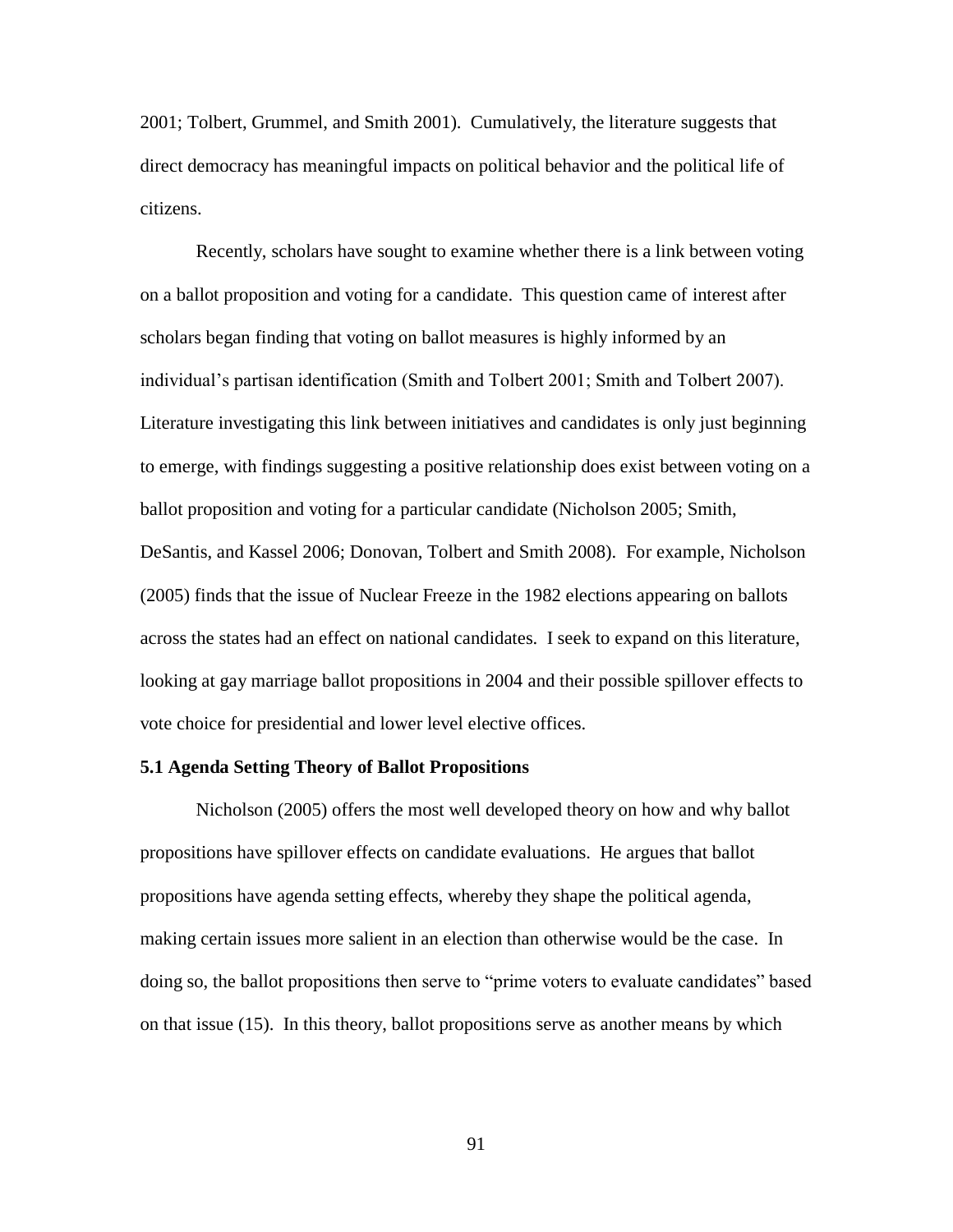issues are brought before the public, apart from the effects of the campaigns themselves or the media.

In order for the link between ballot propositions and candidate evaluations to work, however, voters must ascribe positions on the issues to the candidates themselves. As Nicholson (2005) notes, there are partisan stereotypes, whereby voters associate positions on issues to either the Republican or the Democratic Party. Rahn (1993) finds these stereotypes to be so powerful that even if a candidate holds a position different from that of the party, citizens still associate the candidate with the position of the party because of the use of stereotypes. Accordingly, scholars have found that there are certain issues that parties "own", an example being the Republicans and moral issues such as abortion. Petrocik (1996) deems this "issue ownership", finding that if the important issues in a given election are owned by a particular party, that party will be advantaged, even if the candidates themselves do not discuss the issues or take opposing sides on the issues.

From this theory, ballot propositions can have a powerful effect on candidate evaluations, independent of what candidates themselves do or say. As a result, Nicholson (2005) finds evidence that candidates and parties actively seek to use ballot propositions to their advantage. They do so by using ballot propositions as a wedge issue, which is an issue that can "divide supporters of the opposing candidate, either persuading them to switch or to just sit out the election" (Baer 1995, 58). Nicholson found that the Republican Party successfully used anti-affirmative action initiatives in California as a wedge issue (Nicholson 2005 Chapter 6; see also Bowler, Nicholson and Segura 2006).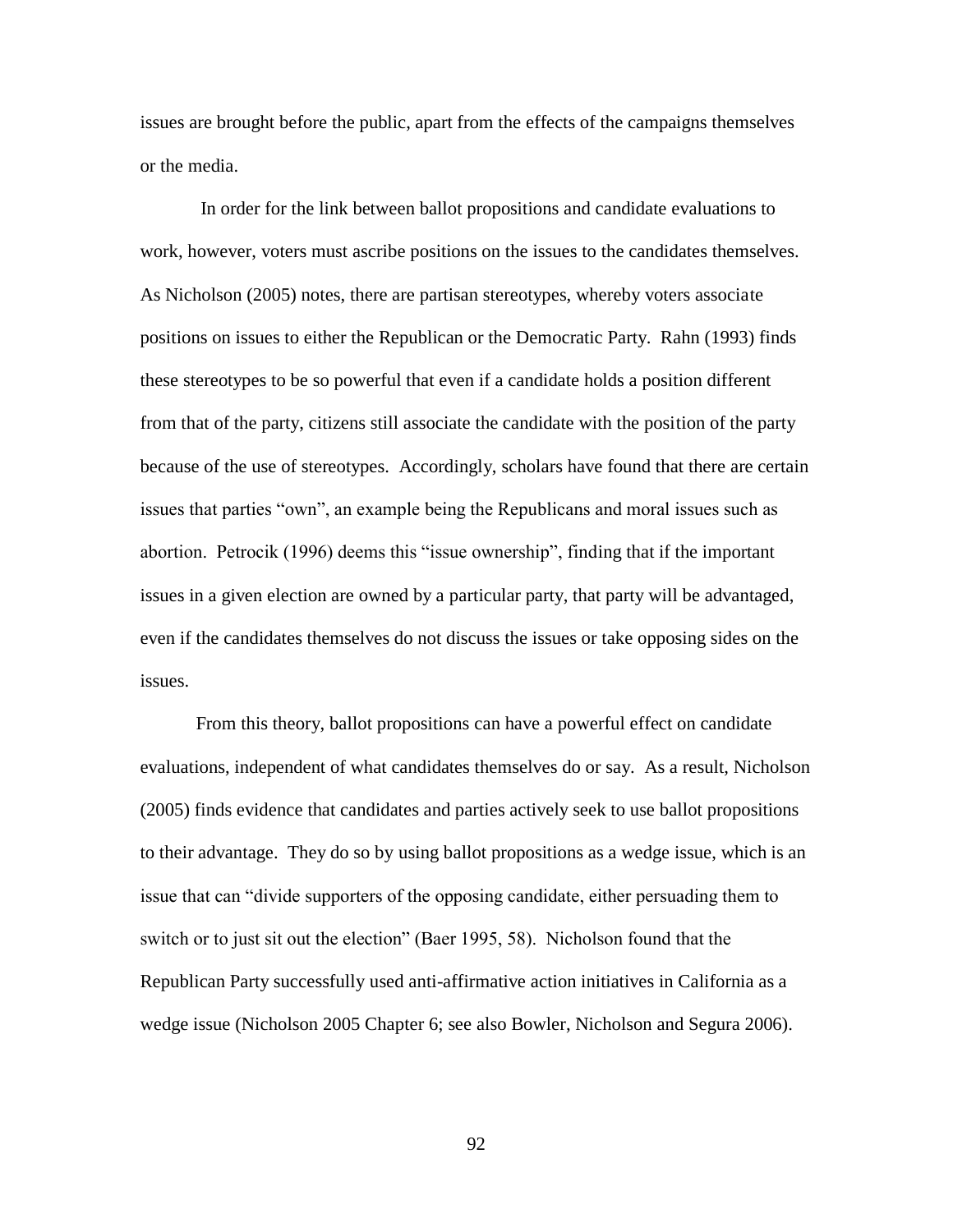A key point of this theory linking ballot propositions to candidate evaluations is that it not only affects high profile elections, such as the Presidency, but it can affect all elections in a given electoral cycle. Ballot propositions affect views of the party, as demonstrated, thereby priming evaluations of all the individual candidates associated with that party. Therefore, they have the potential to be far reaching, affecting multiple campaigns and candidates. For example, Nicholson found in looking at nuclear freeze ballot initiatives, that voters in states with nuclear freeze initiatives were "likely to consider the freeze issue when making voting decisions for a given office or across offices, which voters in states without them were not likely to do so" (2005: 87). However, this aspect of the spillover effect of ballot propositions to candidate evaluations across multiple elective offices has received limited scholarly attention (though see Nicholson 2005; Ensley and Bucy 2010).

Donovan, Tolbert and Smith (2008) offer an important clarification to the agenda setting theory of ballot initiatives. They argue that the effect of ballot propositions is primarily a priming effect, whereby citizens are persuaded to think of a particular issue as highly salient and important in their evaluation of candidates. Theories of cognitive behavior treat citizen recall of memory as a largely passive process. They argue that when answering questions or making decisions about vote choice for example, citizens use "considerations that are immediately salient" to them (Zaller 1992, 49; Bartels 2003). In other words, citizens often make decisions based on what is at the top of their head, what has recently been stored in their memory and on their mind. Accordingly, ballot propositions serve to bring particular issues to the attention of citizens. Therefore, when evaluating candidates citizens are primed by ballot propositions to consider particular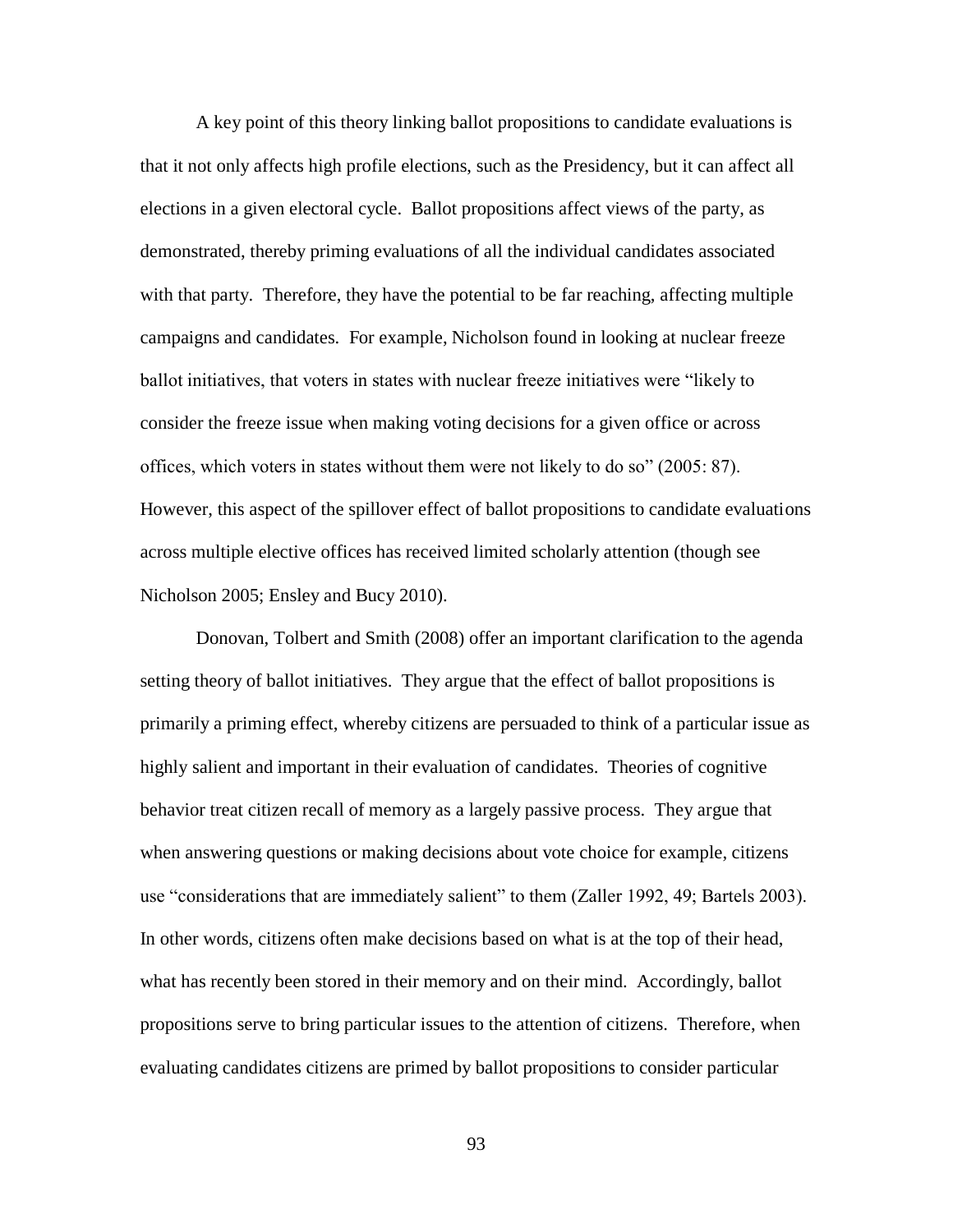issues important to their vote choice, and so vote for the candidate who is more in line with their opinion on that issue.

A final consideration towards a theory of the agenda setting nature of ballot propositions is the possibility that these propositions can prime subsets of individuals to vote for specific candidates. Ballot propositions have the possibility of priming individuals who feel intensely about the issue, rather than priming the entire electorate in the state. This can especially be the case when candidates and campaigns target specific groups with the propositions. Campbell and Monson (2008) test for this possibility with the gay marriage ballot propositions in 2004. They argue that no previous research had actually tested for the Republican campaign strategists plan in 2004, which was to "shore up Bush's support among evangelical Protestants" (402). Part of this strategy was to use the ballot propositions to their advantage among that particular group of voters.

Clearly, in theory, ballot propositions can have substantial and far reaching effects on election outcomes. They can serve as a mechanism by which individuals evaluate and vote for specific candidates. In the next section I examine the extant literature on the gay marriage propositions in the 2004 election which I use as a test for the theory of the agenda setting nature of ballot propositions.

#### **5.2 Gay Marriage and the 2004 Election**

In the last few decades, the issue of gay rights has been a common feature in state and local politics, and has also increasingly become a prominent feature in national politics (Haider-Markel and Meier 1996; Haider-Markel , Querze and Lindaman 2007). One aspect of gay rights in particular that has received a great deal of attention in the last few years is gay marriage. In 1996 the United States Congress passed the Defense of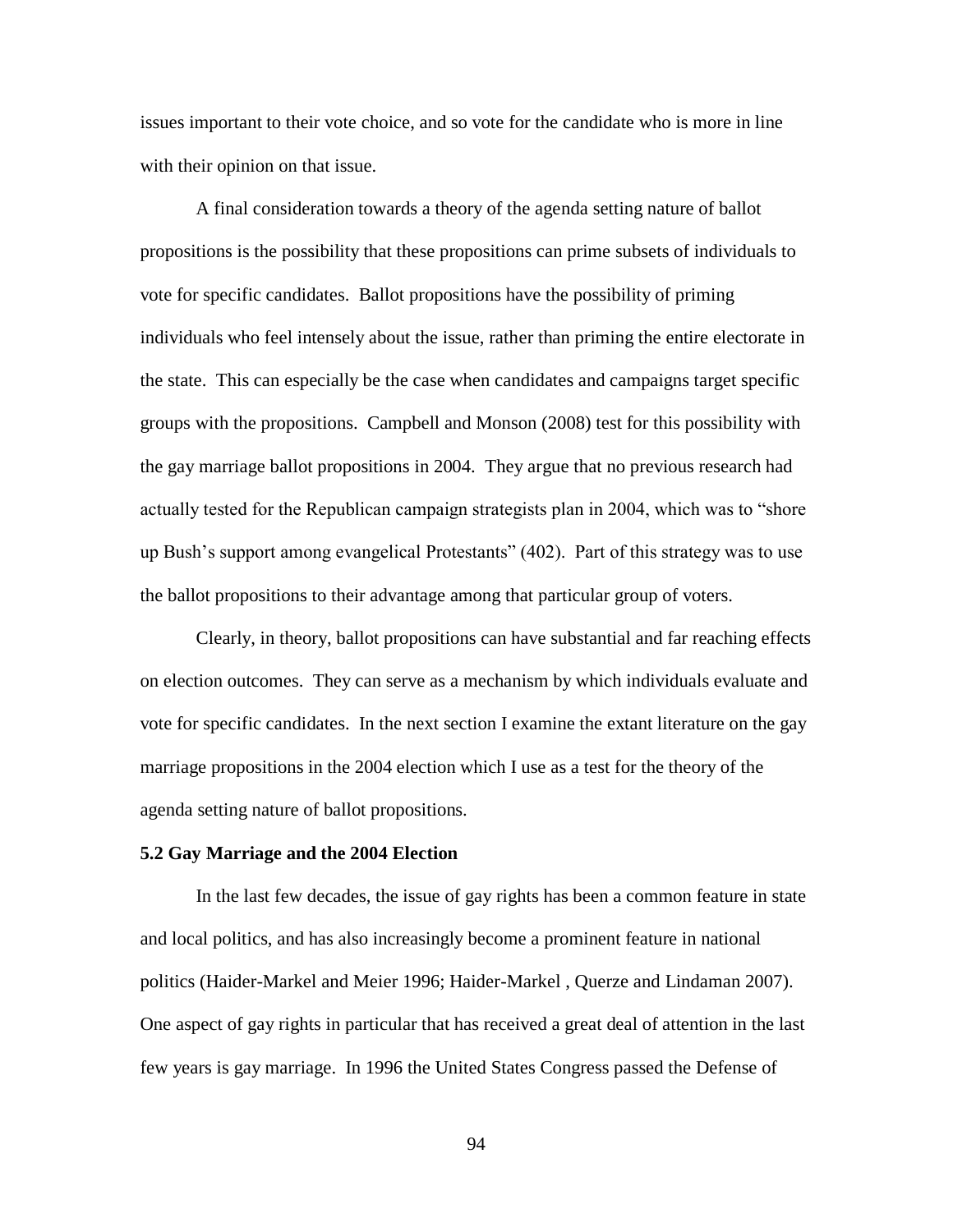Marriage Act, which defined marriage for the purposes of federal law, as a union between one man and one woman. However, beginning in 2003, a number of states took action to redefine marriage for purposes of individual state law. Massachusetts became the first state to allow gay marriage when the state Supreme Court ruled that a proposed civil union bill was unconstitutional as it denied equal access to marriage for same sex couples. Additionally, in 2003 San Francisco, California and Portland, Oregon began allowing same sex marriage, though their efforts were blocked by their respective courts. This led Presidential Bush in his State of the Union address on January 20, 2004 to mention the prospect of a federal constitutional amendment banning gay marriage. As a consequence of these events, numerous states added constitutional amendments to their November ballots, such that in the 2004 election thirteen states had gay marriage amendments, eleven of which were on the November ballot.<sup>19</sup>

Donovan, Smith and Tolbert (2008) note that the 2004 gay marriage amendments received significant media coverage. Tracking the media coverage on gay marriage through Google Trends, they find that, "nationally, media attention to gay marriage peaked in late February", declined through the summer, and "peaked again in late October" (Donovan, Smith and Tolbert 2008, 1220). Additionally, there was a clear distinction between the political parties and between the candidates on this issue. The Republican Party favored a constitutional ban on gay marriage, with Bush having suggested a constitutional amendment to define marriage between a man and a woman (2004 Republican Platform). The Democratic Party in contrast, was against a

 $\overline{a}$ 

<sup>&</sup>lt;sup>19</sup> The amendment states were Arkansas, Georgia, Kentucky, Louisiana, Michigan, Mississippi, Missouri, Montana, North Dakota, Ohio, Oklahoma and Oregon. Louisiana and Missouri were the two states that did not place the ballot measure on the November ballot, but instead included it on the ballot in the primary election.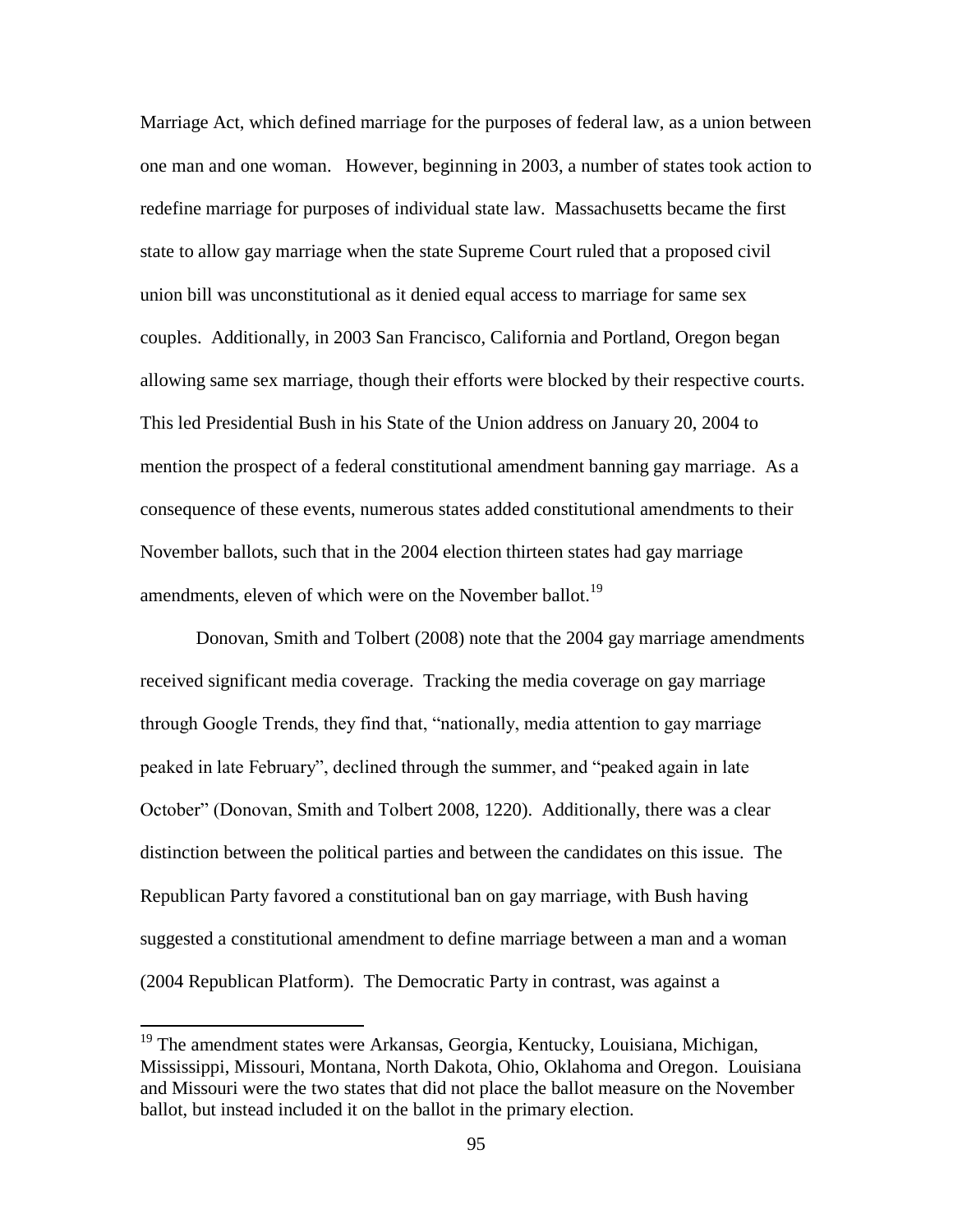constitutional amendment and in favor of letting the states decide the issue (2004 Democratic Platform). Senator John Kerry also favored letting the states decide but did argue for the legality of civil unions.

This was an issue that received a great deal of attention and an issue that the parties were divergent on, and so had the potential to set the electoral agenda and prime voters when going to the polls. This possibility was noticed by political pundits both before and after the election. Commentators from the *New York Times* to the *Wall Street Journal* speculated that Bush won reelection based on the presence of these issues on the ballot, especially in the swing state of Ohio (see, for example, Dao 2004).

As a result of the prominence and speculation of the importance of this issue to the 2004 election outcome, the issue of gay marriage provides a prime test for the agenda setting theory of ballot propositions. Scholars have investigated the effect of the gay marriage amendments on the 2004 election at both the individual and the aggregate level, with mixed results. At the individual level, some scholars conclude that "moral value" issues, including gay marriage, were not a central factor in the reelection of President Bush (Hillygus and Shields 2005; Lewis 2005). Instead, they found that the war on terror and the war in Iraq were more salient issues bringing individuals to the polls (Hillygus and Shields 2005). However, other scholars have reached opposite conclusions. They find that the presence of gay marriage amendments primed voters to support Bush (Donovan, Tolbert and Smith 2008) and it also affected some voters more than others to support Bush, most notably evangelical Protestants (Campbell and Monson 2008). Studies looking at this issue at the aggregate level are also mixed. Using aggregate state wide and national data, Abramowitz (2004) and Burden (2004) found that states with the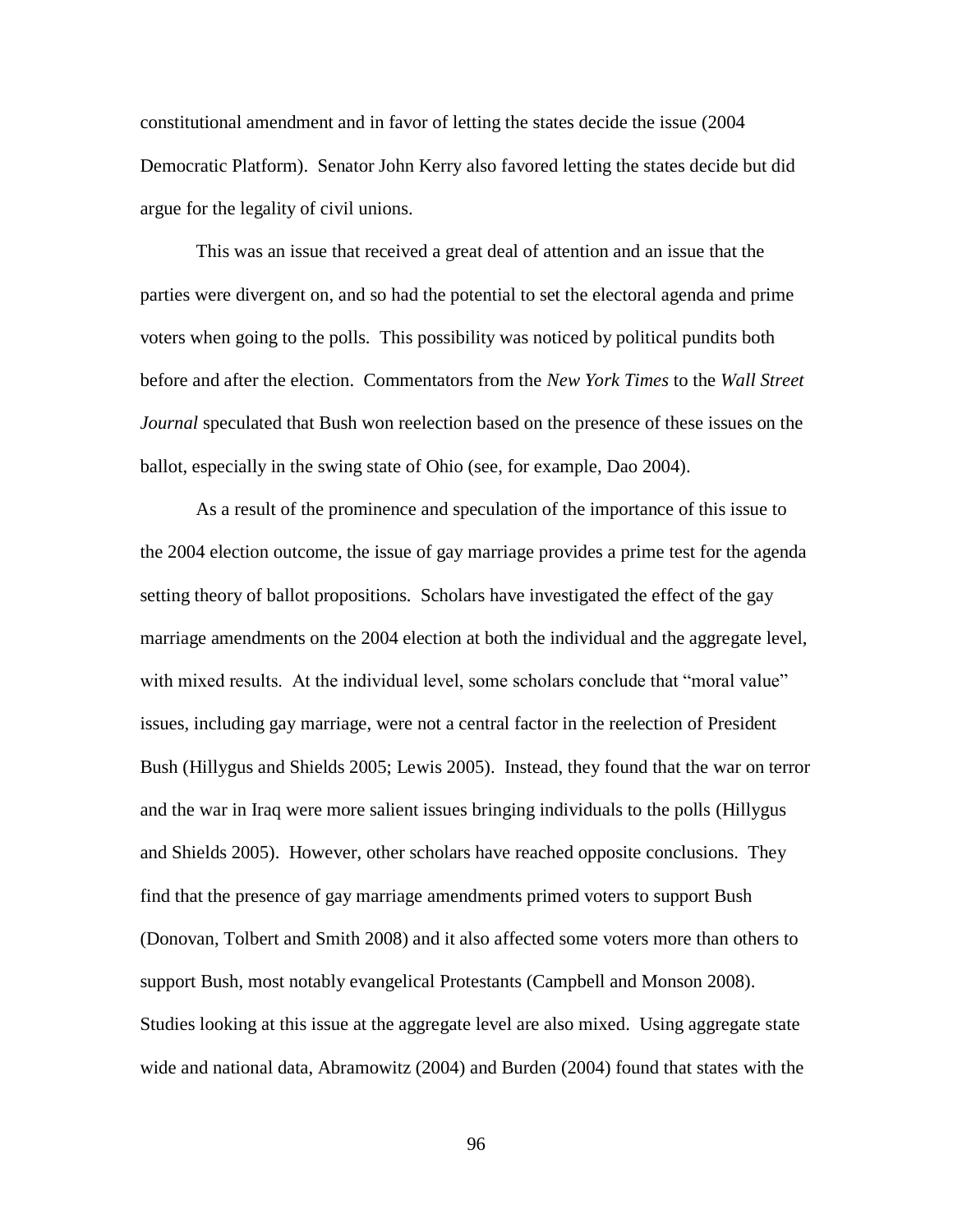gay marriage amendments did not have increased levels of support for Bush or increased turnout compared to states without the amendments. Conversely, using county data for Ohio and Michigan, Smith, DeSantis and Kassel (2006) found that those who supported the gay marriage amendments were more likely to vote for Bush, confirming individual level findings.

I improve on this literature in a number of ways. A problem of the above mentioned aggregate level studies is their failure to look at the effect of the amendments on religious populations. As Campbell and Monson (2008) put it, they have not tested what the Republican campaign strategists said they were planning on doing, which was "shoring up support among evangelical Protestants" (402). Therefore, I will reexamine aggregate level data including measures of religion in the states. I will focus my analysis on the three Christian religions, evangelical Protestantism, mainline Protestantism and Catholicism, as they are the subgroup of voters most likely to be mobilized by the presence of gay marriage amendments (Campbell and Monson 2008).

Aside from the work of Ensley and Bucy (2010) scholars have not examined whether there were spillover ffects of the gay marriage amendments to lower level elective offices. The research thus far on the gay marriage amendments has focused on presidential vote choice. However, as Nicholson (2005) found, the agenda setting power of ballot propositions goes beyond a single elective office or campaign. Accordingly, Ensley and Bucy (2010) are the first to examine whether the presence of gay marriage amendments affect elective offices other than the Presidency. They focus on gubernatorial elections, finding that Republican governors benefited from the presence of the amendment when their position on the issue diverged from that of their challenger. I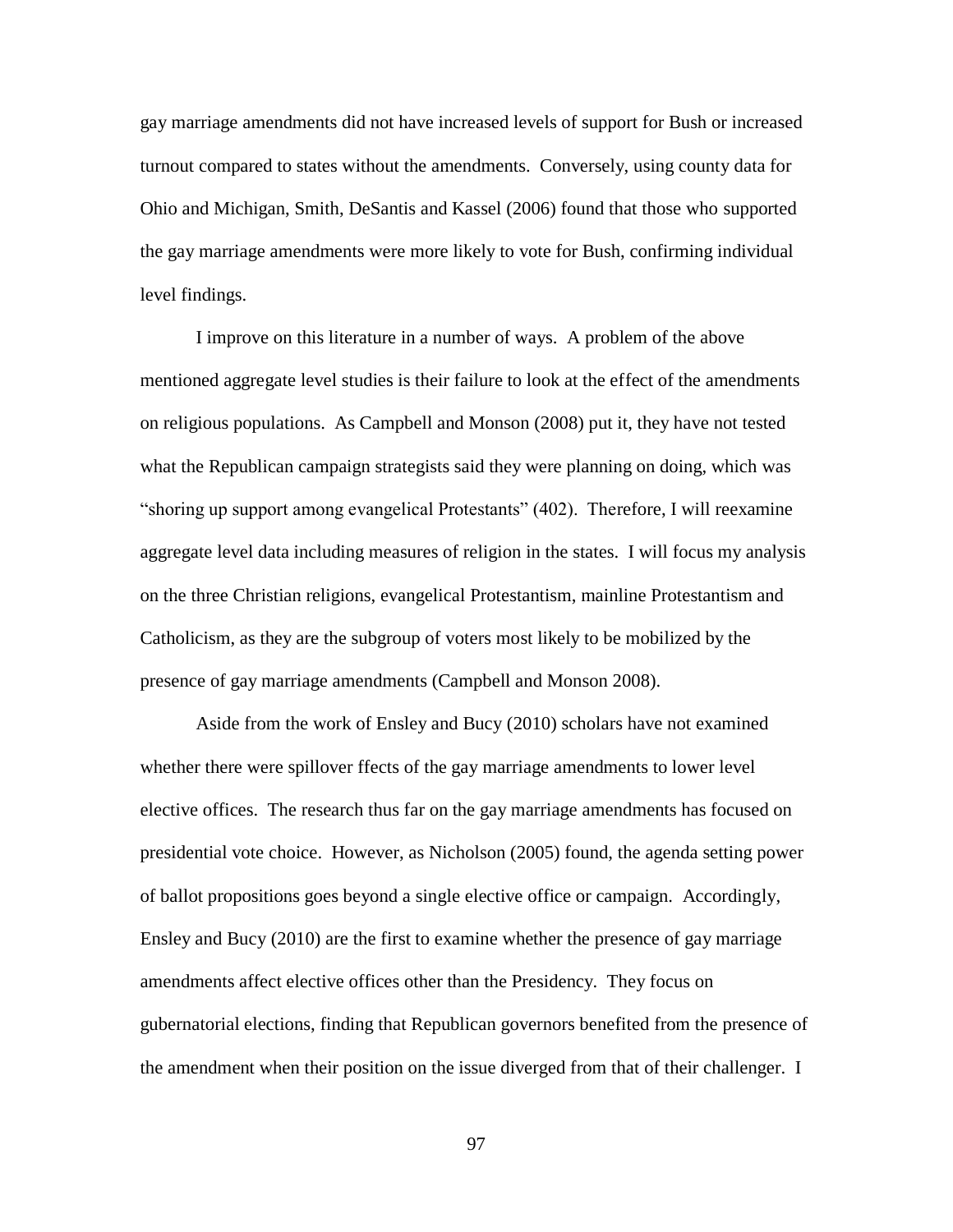contribute to this literature by examining the spillover effects of the gay marriage amendments on state legislative elections, examining whether Republican legislators benefited from the presence of these amendments.

## **5.3 Hypotheses**

A consistent finding in the literature is that the presence of ballot initiatives can lead to higher levels of turnout (M. Smith 2001; Tolbert, Grummel, and Smith 2001). Individuals who would otherwise fail to vote are mobilized by the presence of these issues on the ballot. Scholars have found that states that allow for the use of ballot initiatives, especially the western states, report consistently higher turnout than states that do not allow their use (see Tolbert, Grummel, and Smith 2001).

*Hypothesis 1:* States with gay marriage amendments will report higher levels of turnout than states without the amendments.

As noted above, scholars have just begun investigating the partisan effects of ballot propositions. Ballot propositions can serve as a means of setting the electoral agenda, by priming voters to focus on specific issues in the campaign. When positions on these issues are tied to parties and candidates, voters can use that information in determining their vote choice. In the present analysis, the Republican Party and President Bush in particular were clearly tied to support for the gay marriage amendments.

*Hypothesis 2:* States with gay marriage amendments will have increased levels of turnout for the Republican presidential candidate, President Bush, as compared to states without the amendments.

One of the conditions under which ballot propositions can have partisan effects is by mobilizing subsets of voters. Ballot propositions have the potential of mobilizing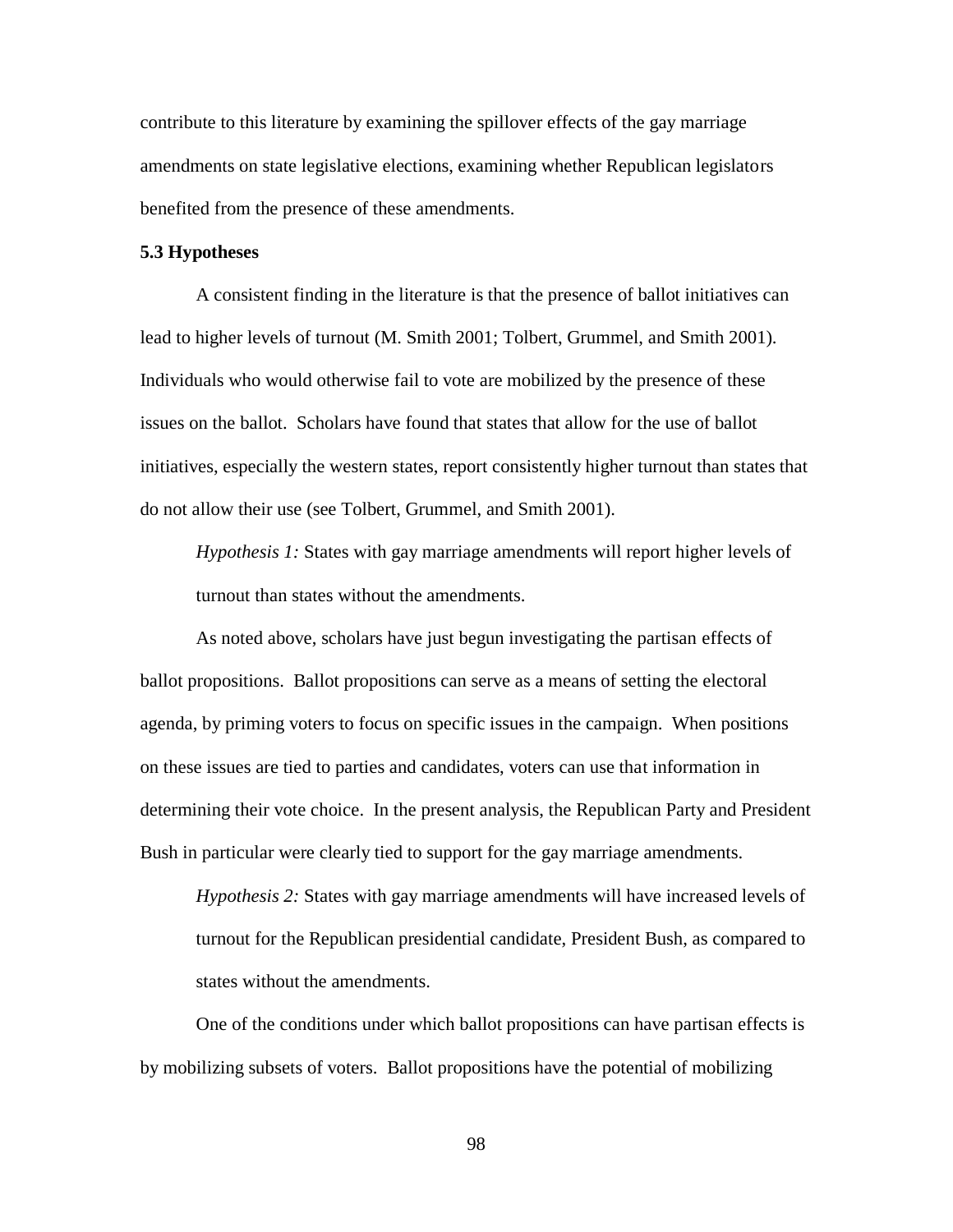individuals who feel intensely about the issue rather than mobilizing the entire statewide electorate. Scholars have found that there are issue publics within the American electorate. For a variety of reasons citizens may feel strongly about specific issues (Krosnick 1990). Ballot propositions are, by definition, issue focused. As a result, the issue public that feels intensely about the proposition, either for or against, may be the voters who are mobilized to vote, both for the proposition and for the candidate who supports their position on the issue. In the present study, evangelical Protestants, and identifiers of the three Christian religions more generally, felt strongly about the issue of gay marriage.<sup>20</sup>

*Hypothesis 3:* There should be a spillover effect of gay marriage amendment states interacted with the three Christian religions to support the presidential Republican candidate, President Bush: specifically, the percentage of the three Christian religions in gay marriage amendment states, evangelical Protestantism in particular, should report increased levels of support for the Republican candidate, as compared to states without the amendments.

The partisan effects of ballot propositions should not stop at the highest elective office on the ballot. Voters associate issue positions on the propositions with a political party, not just with a specific candidate (Rahn 1993). As a result, spillover effects of

 $\overline{a}$ 

 $20$  There is also the possibility that subsets of voters who feel strongly against ballot propositions will be mobilized to turn out to vote. In the present analysis, gay rights activists and possibly liberals could be mobilized by the gay marriage amendments to vote for the Democratic candidate, John Kerry. Another possibility is that subsets of voters are demobilized by the presence of ballot propositions. In the case of the gay marriage amendments, Campbell and Monson (2008) find that secular Americans (those who do not identify with a religion) were demobilized both in terms of voter turnout and in vote choice for the Democratic candidate, John Kerry. However, though these are interesting propositions, I do not test for these possibilities in this analysis, holding them for future research.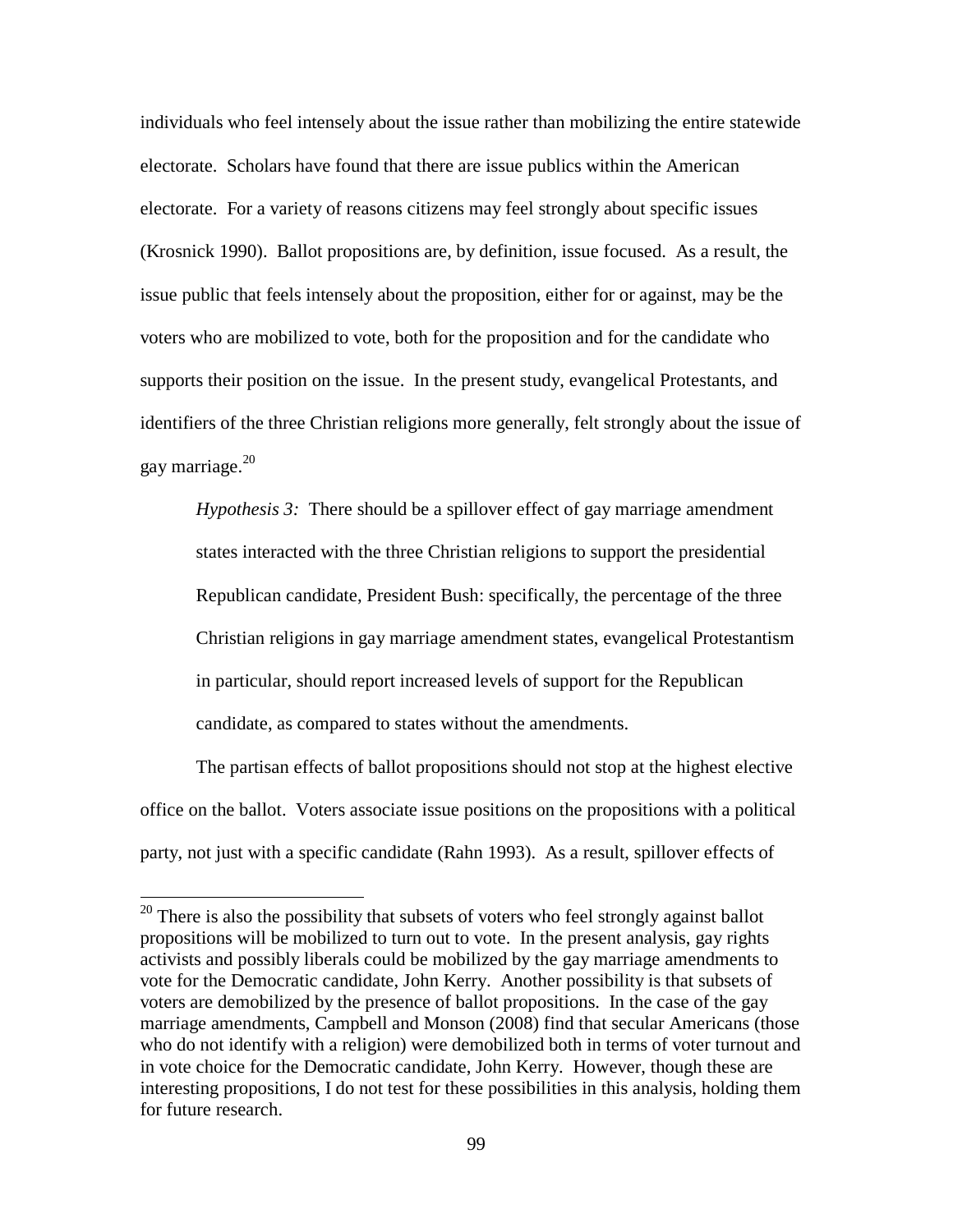ballot propositions to lower level offices should be seen, as voters are primed by the proposition to support a particular political party. This was clearly the case with gay marriage amendments, as the Republican Party took a clear position on the issue, so that all Republican candidates should benefit from the presence of the proposition. Two potential mechanisms could work to benefit lower level Republican candidates. First, the ballot propositions may mobilize voters who would otherwise have failed to vote, but who would vote for the Republican Party anyway. Second, the ballot propositions may cause voters to switch parties, giving them a greater likelihood of voting for Republican candidates.

*Hypothesis 4:* The effect of the gay marriage amendment should carry over to lower level elective offices; specifically, there should be seat gain for the Republican Party in state legislatures in states with gay marriage amendment initiatives.

As with Hypothesis 3, ballot propositions have the potential of mobilizing subsets of voters. Specifically, the gay marriage amendments may mobilize identifiers of the three Christian religions, evangelical Protestants in particular, to vote for the Republican presidential candidate. They may be mobilized to vote for other Republican candidates on the ballot, indicating the potential of spillover effects of the propositions to lower level offices.

*Hypothesis 5:* There should be a spillover effect of gay marriage amendment states interacted with the three Christian religions to lower level elective offices: specifically, the percentage of the three Christian religions in gay marriage amendment states, evangelical Protestantism in particular, should report increased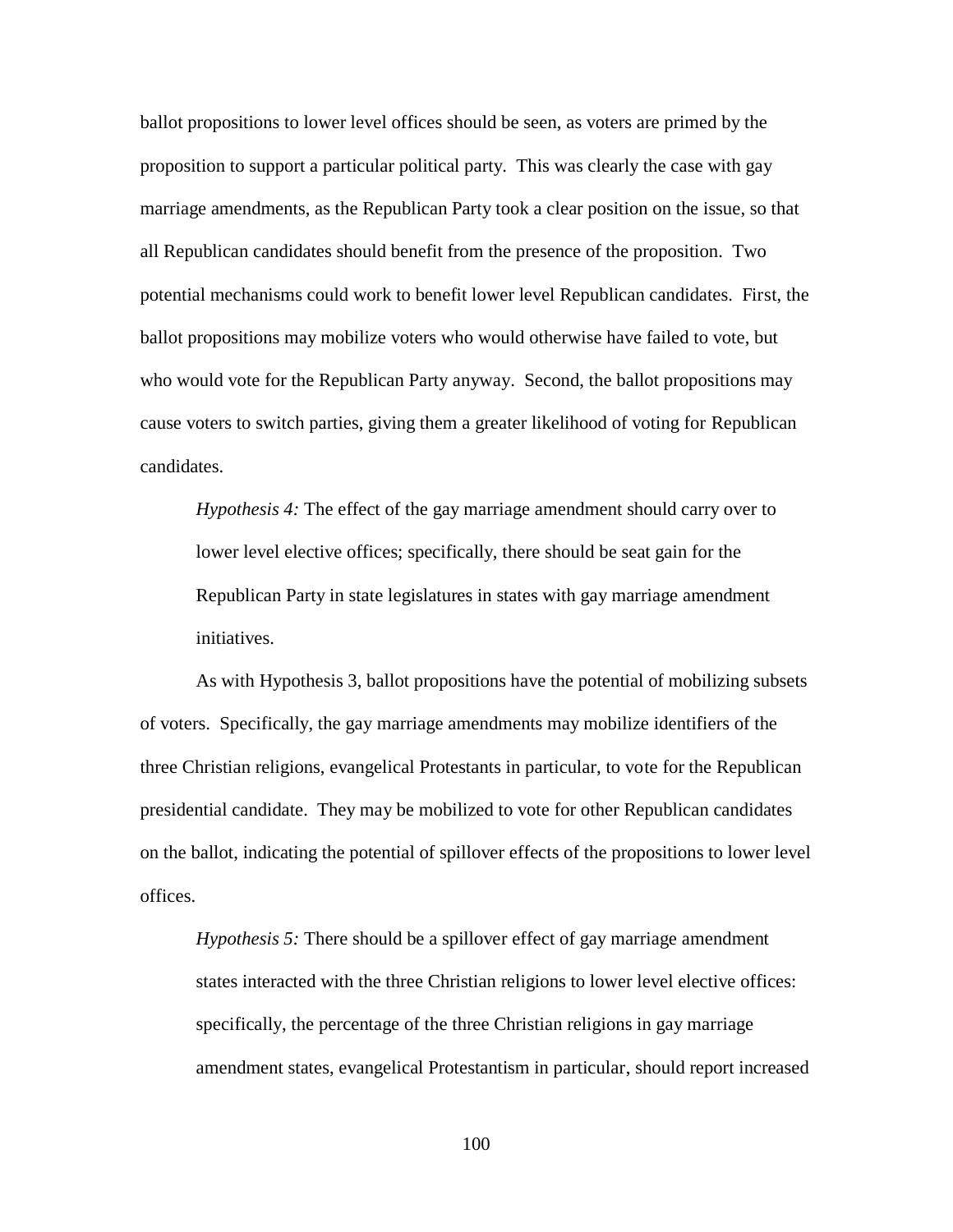levels of support for the Republican Party in state legislatures, as compared to states without the amendments.

### **5.4 Data and Methods**

l

As already noted, this study is an aggregate level analysis of the effect of gay marriage amendments on the 2004 election. As such, the unit of analysis is the individual state, and therefore I will be examining whether there were statewide effects of the gay marriage amendments. This is potentially a stricter test for the theory than individual level analysis, as the magnitude of the effect of gay marriage amendments must be stronger to have a statewide effect rather than having an effect on individuals. It is also theoretically important to look at state effects of ballot propositions. In the Electoral College, only states have an effect on the outcomes of elections. Therefore, if individual level effects of ballot propositions do not carry over to have statewide implications, it indicates that ballot propositions have only marginal effects in the political system. *Dependent Variables*

I test the effects of gay marriage amendments on three dependent variables. The first is a measure of overall state turnout in the 2004 election. This was calculated using total number of votes cast by state, dividing the number of votes cast in each state by the total population of each state. The second dependent variable is a measure of turnout for President Bush. This was also calculated using total number of state votes, dividing the number of votes cast for President Bush in each state by the total population of each state.<sup>21</sup> The third and final dependent variable is a measure of the change in the number

<sup>&</sup>lt;sup>21</sup> State population data comes from the US census population estimate for 2004. Turnout data for 2004 comes from David Leip's website [http://www.uselectionatlas.org.](http://www.uselectionatlas.org/)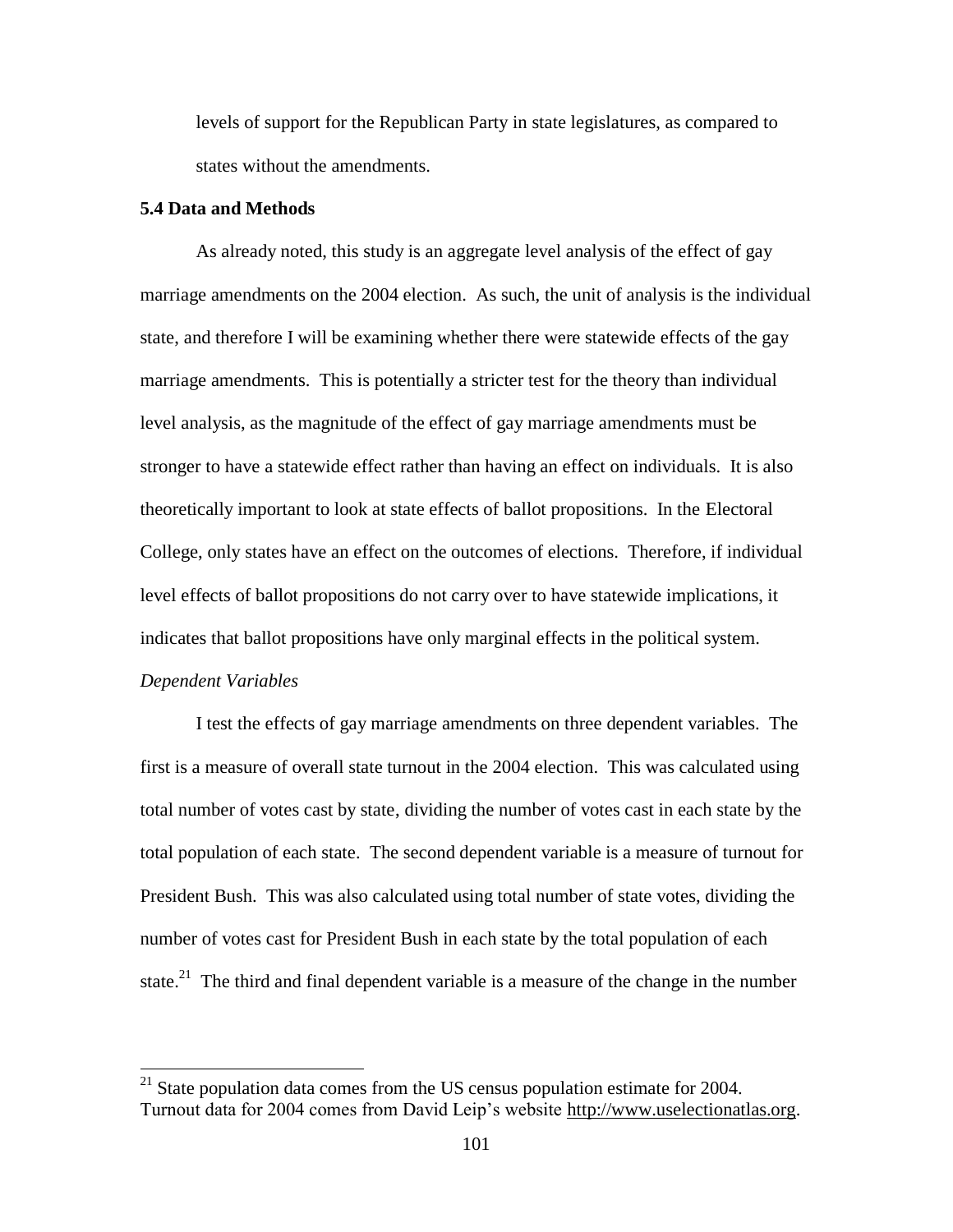of Republican seats held in the lower house of the state legislatures from the previous election. I focus my analysis on the lower house in state legislatures because every member is up for reelection, rather than only examining part of the legislative body which is up for reelection in 2004. This was calculated by measuring the difference between the number of seats held by Republicans in the 2004 election from the previous election in each state, such that positive numbers indicate seat gain for Republicans and negative numbers indicate seat gain by Democrats.<sup>22</sup> Nebraska was excluded from the analysis due to its unicameral nonpartisan legislature and Virginia was also excluded from the analysis because it holds off year state legislative elections.

# *Independent Variables*

 $\overline{a}$ 

There are two main independent variables of interest in the analysis, whether the state had a gay marriage amendment in the 2004 election and the size of the religious population in each state. There were eleven states that had gay marriage amendments on their ballot in the 2004 November election: Arkansas, Georgia, Kentucky, Michigan, Mississippi, Montana, North Dakota, Ohio, Oklahoma, Oregon and Utah. The variable is a dichotomous variable, coded as one if a gay marriage amendment was present in the state and zero otherwise.

The second main independent variable of interest is a measure of the religious affiliations of citizens in the fifty states. Recent scholarship in religion and politics has established the necessity of using a more nuanced measure of religious affiliation than

His turnout data is collected directly from each state's election board or Secretary of State and so is an accurate measure of turnout figures in each state.

 $22$  The data for Republican seat change comes from the State Dataset compiled by Stefanie A. Lindquist. It is located on the State Politics and Policy Quarterly website, which can be accessed at [http://academic.udayton.edu/SPPQ-TPR/tpr\\_data\\_sets.html.](http://academic.udayton.edu/SPPQ-TPR/tpr_data_sets.html)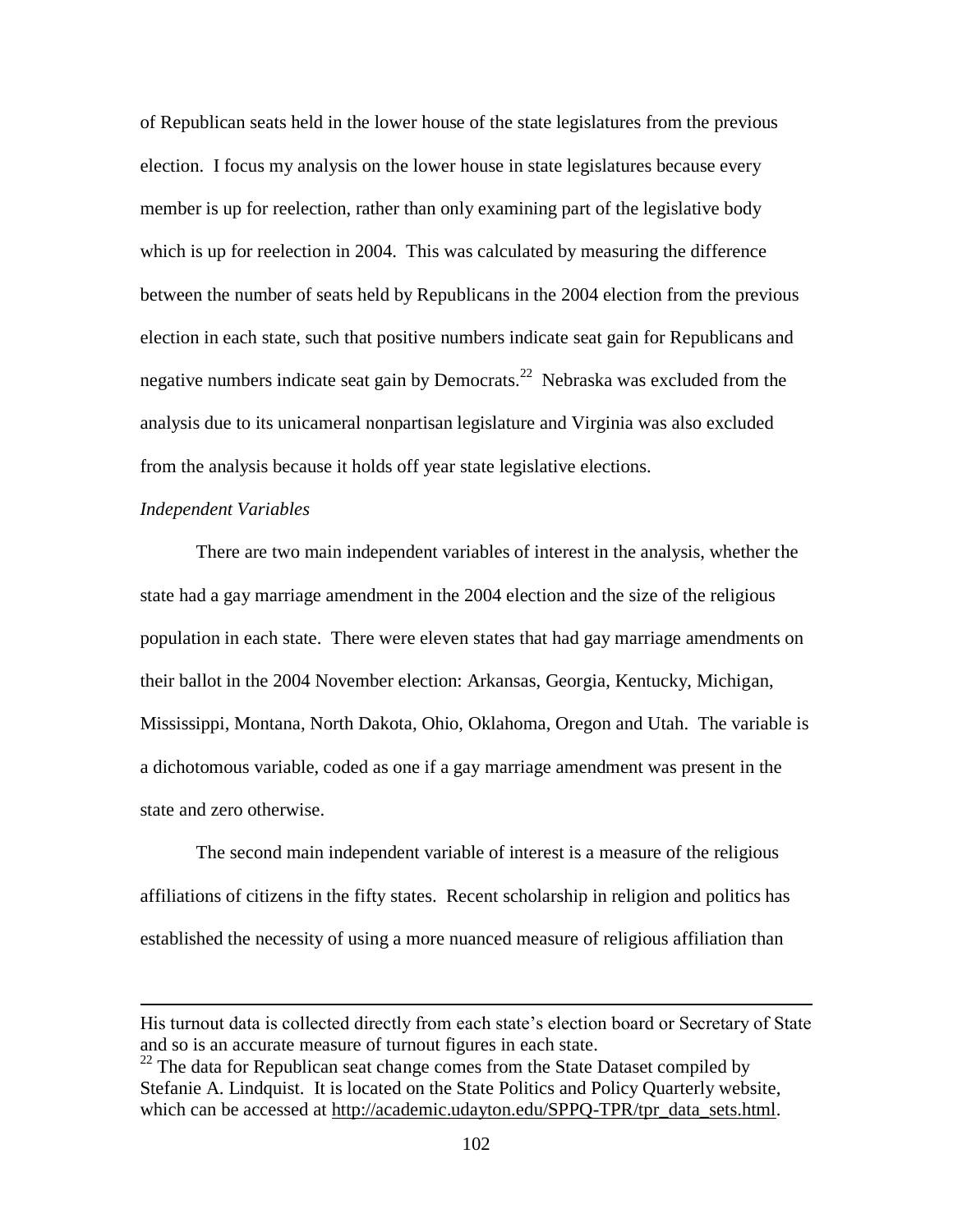was previously used in the literature (Fastnow, Grant and Rudolph 1999; Layman 2001; Steensland et al. 2000). Specifically, Steensland and his colleagues (2000) created a religious measure with seven categories: evangelical Protestantism, mainline Protestantism, Catholicism, Judaism, Mormonism, African American Protestantism and other faith. In the current analysis, I employ data recently compiled by Green (2007) measuring the statewide population of each of the religious traditions. He compiled this data from numerous statewide surveys, and it is currently the most precise estimate of religious affiliations in the fifty states. It is measured as a percentage of the state population identifying with each religious affiliation. For the current analysis I focus on the three Christian religious categories, evangelical Protestantism, mainline Protestantism and Catholicism.<sup>23</sup>

To test the hypothesis that gay marriage mobilized religious individuals and evangelical Protestants in particular to vote, an interaction term will be used between the percentage of each religious affiliation in the states and gay marriage amendment states. This will examine the subgroup that both live in a gay marriage amendment state and are affiliated with evangelical Protestantism, mainline Protestantism and Catholicism respectively. The main interaction of interest is with evangelical Protestants, but all three religious groups are examined.

l

 $2<sup>23</sup>$  African American Protestants are an interesting case. They are socially conservative yet identify with the Democratic Party for historical reasons (Civil Rights for example) (see Steensland et al. 2000 for a full discussion of African American Protestants). Since my focus is on the Republican candidates, I chose to exclude them from the current analysis. However, in future work I will look at the effect of the gay marriage amendments on turnout for the Democratic candidate, John Kerry, to see if African American Protestants were mobilized by the propositions to vote for him.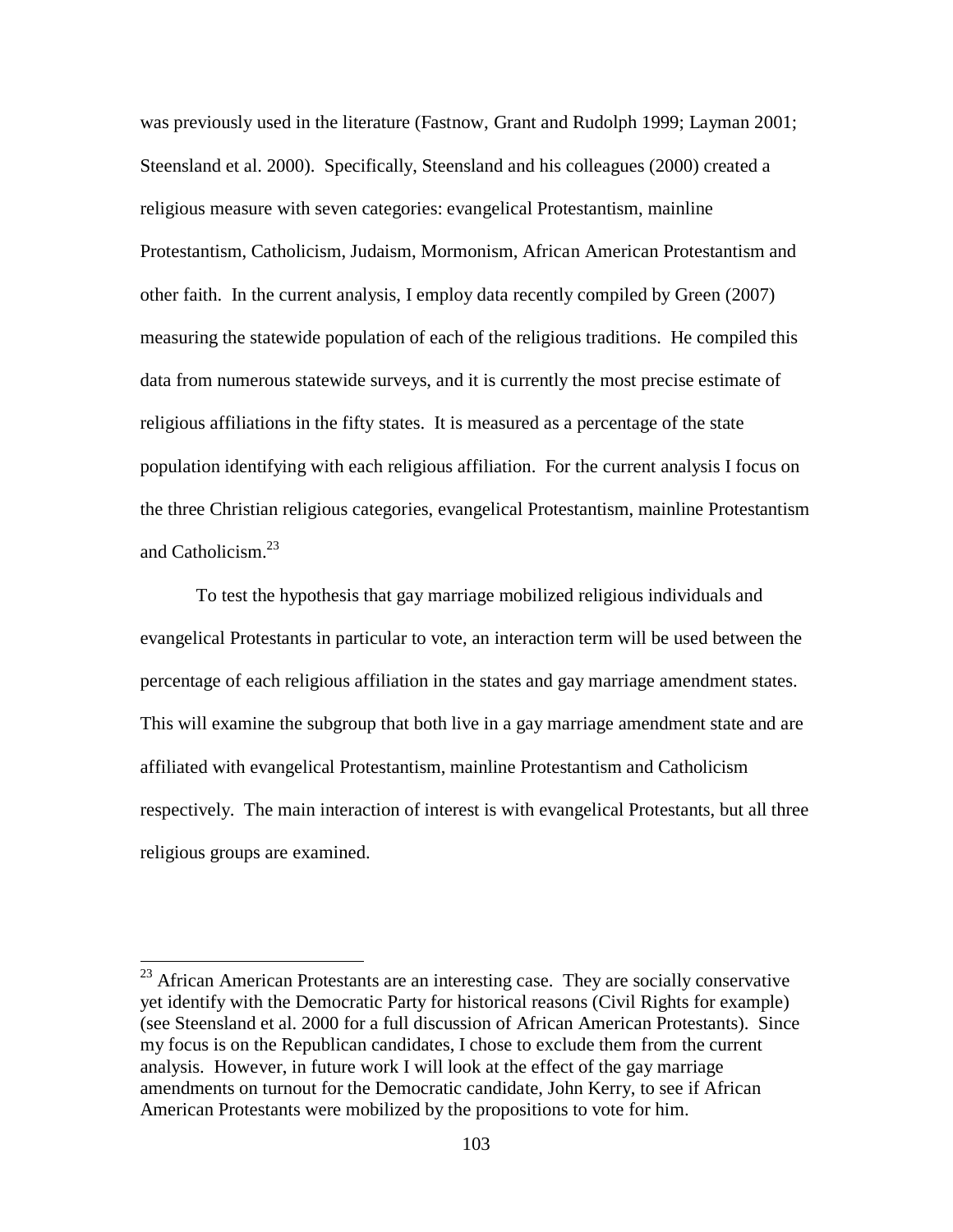In order to control for competing explanations for overall levels of turnout and turnout for President Bush in 2004, I follow previous aggregate level studies examining the effect of gay marriage amendments and include a control for the previous election turnout and vote share for President Bush (Abramowitz 2004; Burden 2004). Including a control for turnout and turnout for President Bush in 2000 allows for state demographic controls on turnout. The two variables are calculated in the same manner as described for turnout and turnout for Bush in 2004. In examining Republican state lower house legislative seat gain, I include a control for legislative composition in the previous election, measured as the number of Republicans in the lower house.<sup>24</sup> I also control for citizen ideology and party competition, which would affect Republican seat gain in the state legislature. More competitive states have a greater number of seats, which could potentially change party control compared to less competitive states. This could be a potential cause of Republican seat change, as states pick up seats partly because the state is more competitive, with more of a chance of winning seats. Party competition is measured using the Ranney index of party competition. Ideology is also a potential confounding variable with Republican seat change in that more conservative ideologies may be the causal factor behind gains in Republican seats. This is measured using the Berry et al. (1998) measure of citizen ideology, which is a score of ideology ranging from 0 to a 100 with higher scores indicating increased liberalism.<sup>25</sup>

l  $24$  Turnout data for 2000 again comes from David Leip's website [http://www.uselectionatlas.org.](http://www.uselectionatlas.org/) Legislative composition in the lower house again comes from State Dataset compiled by Stefanie A. Lindquist. It is located on the State Politics and Policy Quarterly website, which can be accessed at [http://academic.udayton.edu/SPPQ-TPR/tpr\\_data\\_sets.html.](http://academic.udayton.edu/SPPQ-TPR/tpr_data_sets.html)

<sup>&</sup>lt;sup>25</sup> Both the Ranney index and the citizen ideology measure come from the State Dataset compiled by Stefanie A. Lindquist. It is located on the State Politics and Policy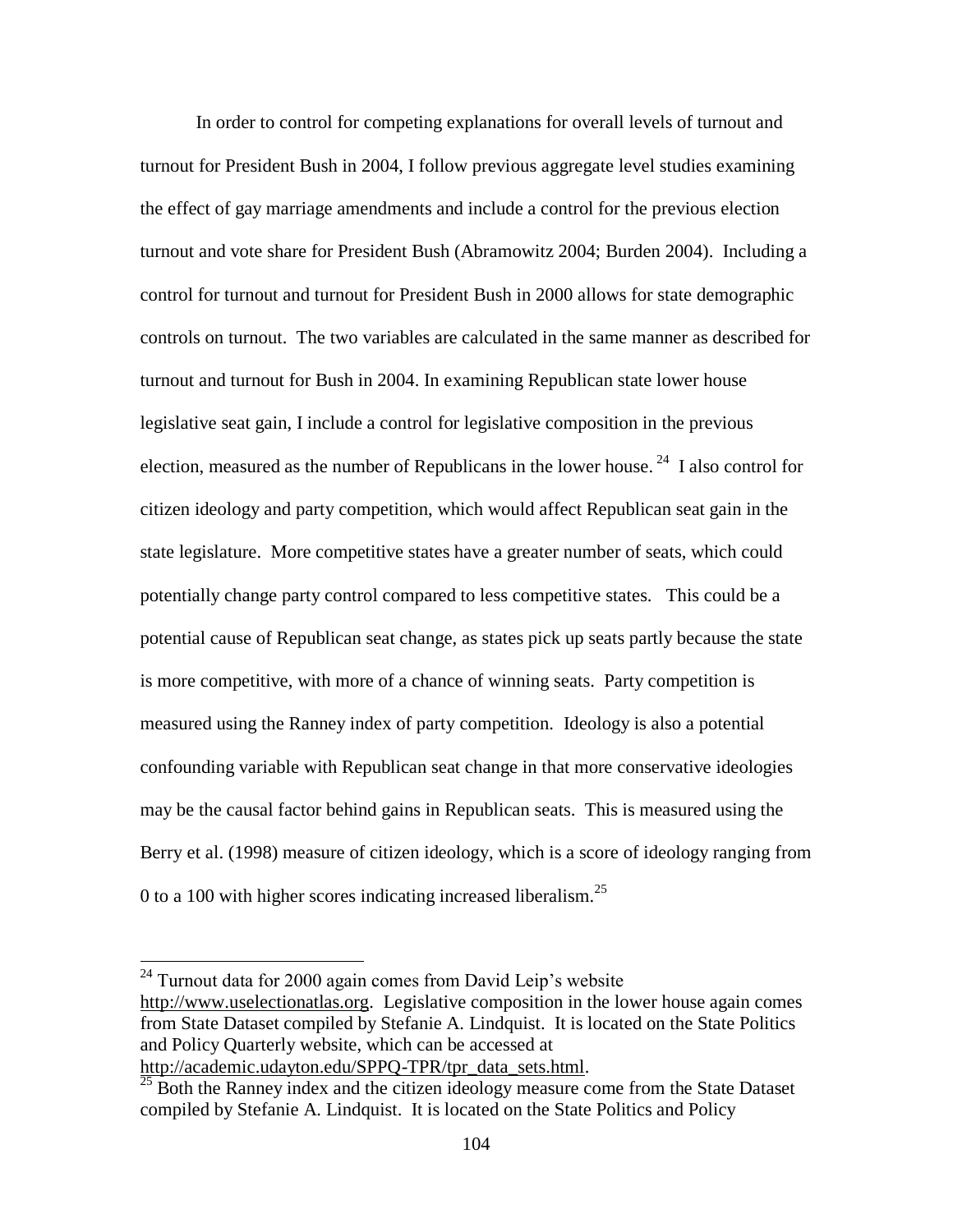The analysis is estimated using Ordinary Least Square regression. OLS is used because the three dependent variables are continuous variables, indicating that OLS is the most appropriate method. I also check for potential violations of OLS, specifically examining the data for potential problems with non-constant error (heteroskedasticity) and normality.

# **5.5 Results**

 $\overline{a}$ 

I begin by examining the overall effect of gay marriage amendments on turnout and turnout for President Bush controlling for the previous election year results. Table 5.1 presents the results. In both cases, the gay marriage amendment variable is not statistically significant, indicating that the presence of these ballot measures did not increase overall levels of turnout or increase levels of support for President Bush in the states which had amendments versus the states that did not.<sup>26</sup>

However, as noted, the literature at the individual level has found that the presence of the gay marriage amendments mobilized a subgroup of voters, evangelical Protestants, to turn out to vote and to cast their ballot for President Bush (Campbell and Monson 2008). I begin testing this hypothesis looking at overall levels of turnout in the 2004 election.

Table 5.2 presents two models of turnout in the 2004 election, focusing specifically on the effect of religion. The first model is a base model examining the effects of the three Christian religions on overall levels of turnout in the 2004 election.

Quarterly website, which can be accessed at [http://academic.udayton.edu/SPPQ-](http://academic.udayton.edu/SPPQ-TPR/tpr_data_sets.html)[TPR/tpr\\_data\\_sets.html.](http://academic.udayton.edu/SPPQ-TPR/tpr_data_sets.html)

 $\frac{1}{26}$  There are only fifty observations, leading to a potential problem with normality. However, a qnorm test for normality revealed that the data are normally distributed. A test for heteroskediscity reveals that the errors are uncorrelated in all of the models.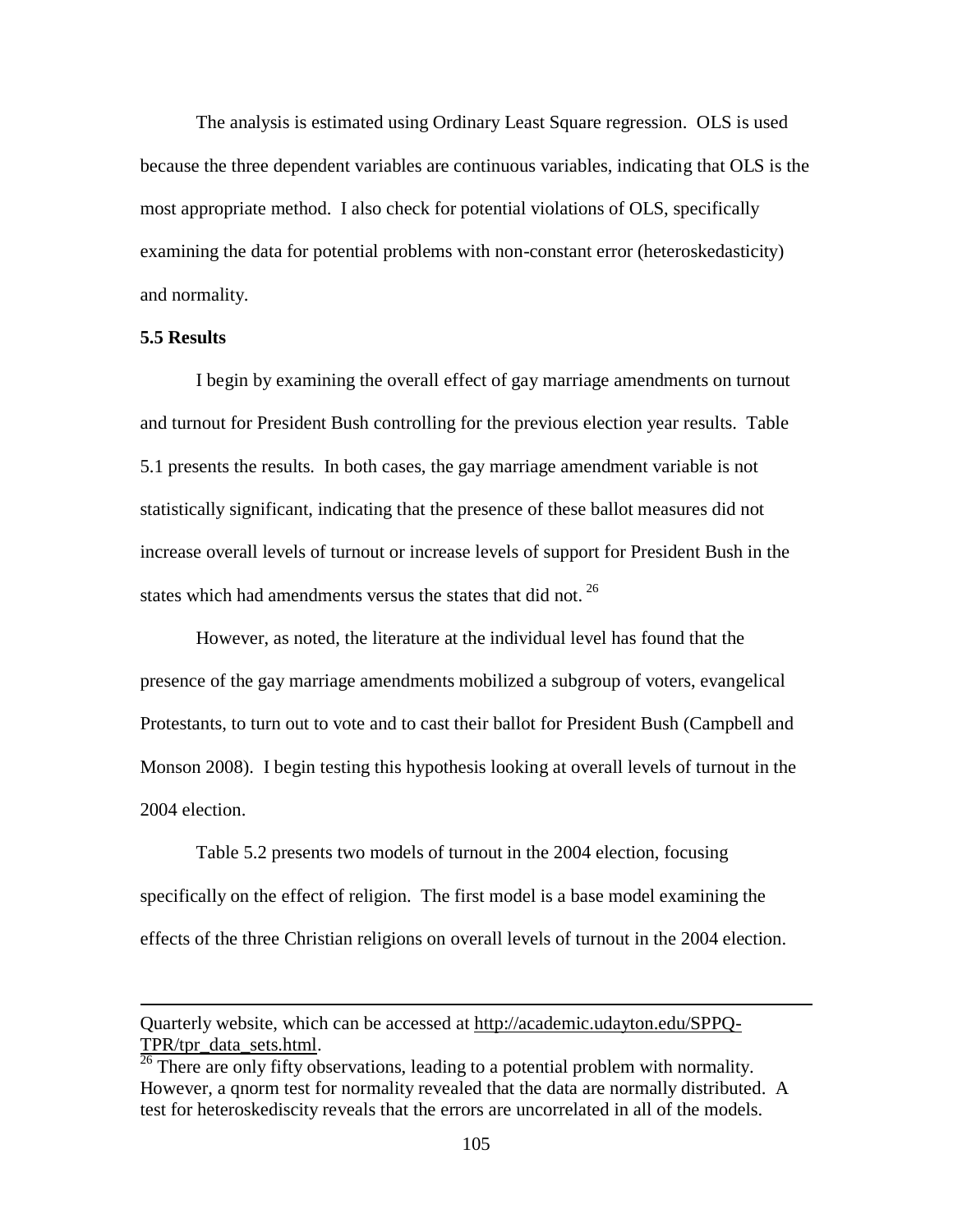The results reveal that states with higher percentages of mainline Protestants exhibit significantly higher rates of turnout in the 2004 election controlling for turnout in 2000, while states with higher percentages of evangelical Protestants and Catholics do not. Model 2 looks at the interaction of the percentage of evangelicals, mainline Protestants and Catholics residing in the states with gay marriage amendment states. It examines whether states with higher percentages of the three religions and with gay marriage amendments on the ballot have higher levels of turnout in the 2004 election. However, the results largely disprove my hypotheses. States with higher percentages of evangelical Protestants with a gay marriage amendment on the ballot do not have higher levels of turnout. The only significant finding is that states with higher percentages of mainline Protestants still exhibit higher levels of turnout in the 2004 election.

Table 5.3 presents the same two models looking at the effect of religion on turnout for President Bush in the 2004 election. The base model, model 1, examining the effects of the three Christian religions on turnout for President Bush in the states, reveals that controlling for levels of support for Bush in 2000 none of the three Christian religions is statistically significant. Model 2, examining whether higher percentages of all three Christian religions interacted with gay marriage amendment states results in increased turnout of President Bush, shows that here as well there is no statistically significant effect of gay marriage amendment states and religion.

Table 5.4 presents the final set of results looking at whether the effect of gay marriage amendments carries over to other Republican candidates, in this case specifically looking at the lower house of the state legislatures. The first column shows results just including whether gay marriage amendment states is a positive contributor to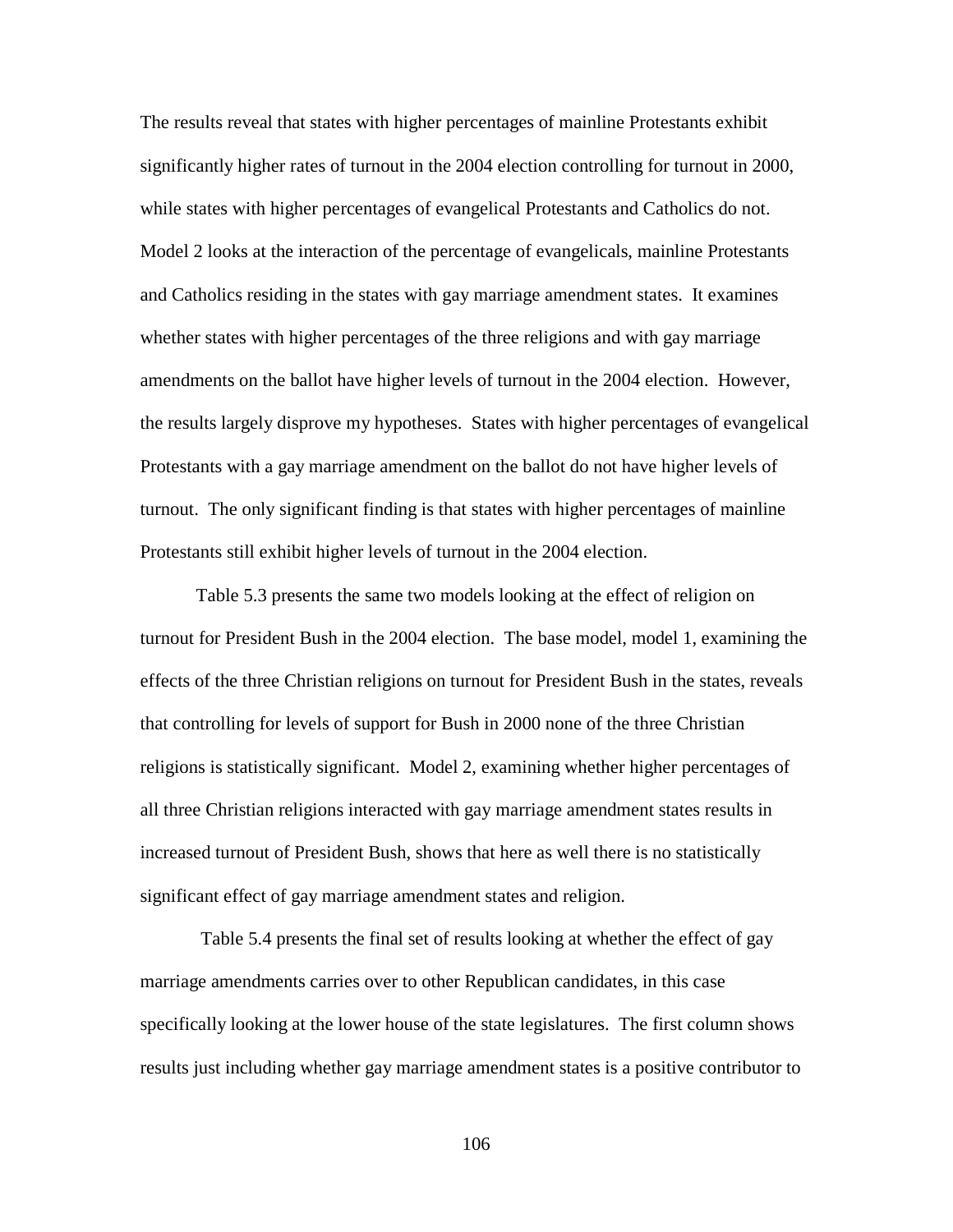Republican legislative lower house seat gain. The Ranney index of party competition is positive with a large effect as anticipated. Citizen ideology, while not significant at the traditional .05 level (.064), is also in the expected direction having a negative coefficient indicating that a one unit increase in citizen ideology, going from conservative to liberal, results in roughly a one seat lose for the Republican Party. Republican control in the previous election is also significant. However, here again the presence of gay marriage amendment states has no effect on Republican legislative lower house seat gain.

I next look at the interactive effect of religion and gay marriage amendments on Republican seat gain, examining the same three models as before. Model 1 examines whether the three Christian religions have a significant effect on Republican seat gain. The results reveal that they do not. However, model 2, including all three Christian religions interacted with gay marriage amendment states, reveals some interesting results. The percentage of mainline Protestants residing in the states interacted with gay marriage amendment states is significant, indicating that as the percentage of mainline Protestants residing in amendment states increases by one unit, Republicans gain slightly over one seat. While not significant at the .05 level, the percentage of Catholics residing in the states interacted with gay marriage amendment states (.066) exhibit the reverse effect of mainline Protestants, causing a decline of roughly one Republican seat. This effect of Catholics is possibly the result of Catholics being mobilized to vote in legislative races by the gay marriage amendment yet voting for the Democratic candidate, as they have historically identified with the Democratic Party.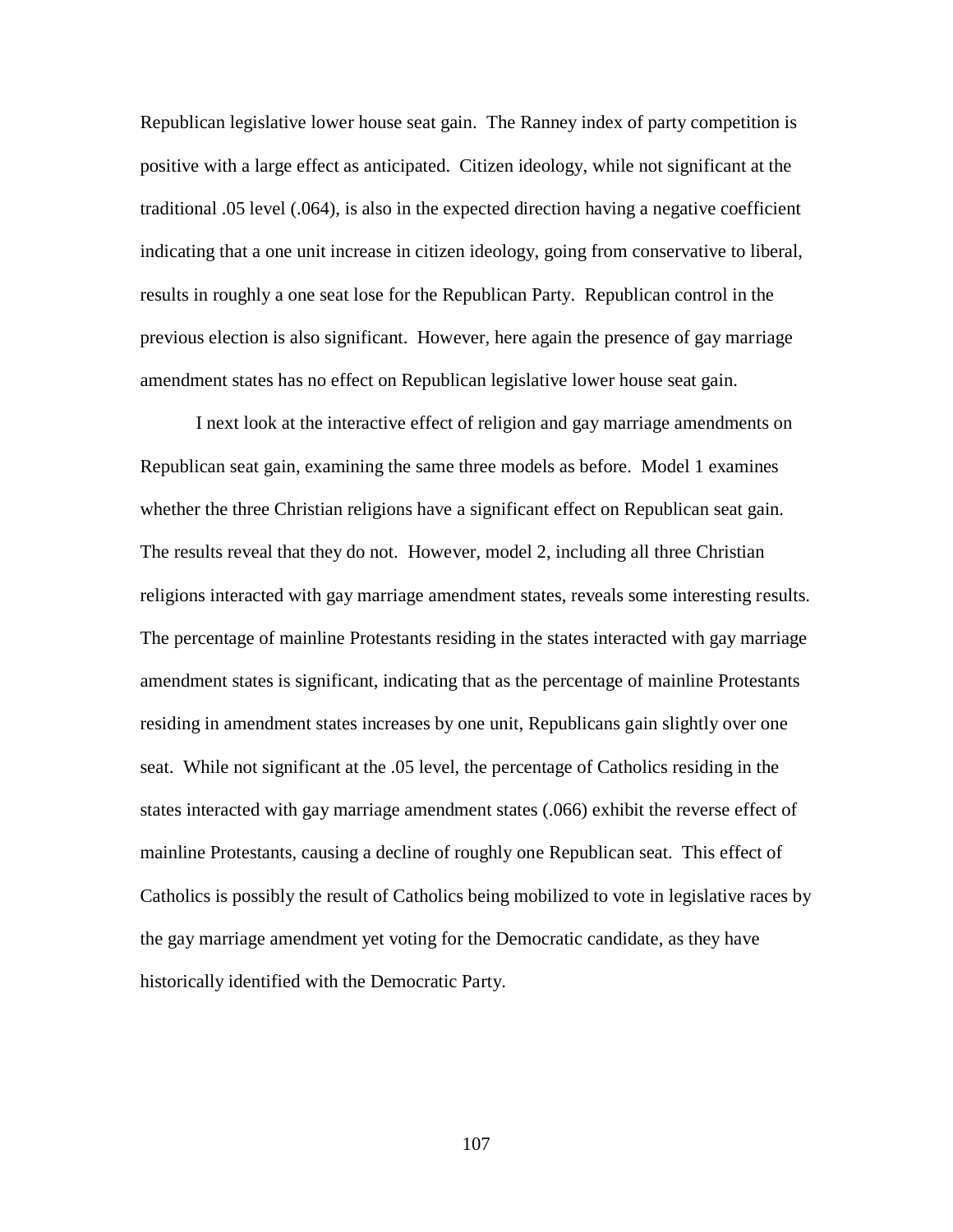# **5.6 Discussion and Conclusion**

Overall, the findings largely fail to confirm my hypotheses, as I find that the gay marriage amendments did not increase levels of turnout in the election, they did not increase support for President Bush, they did not affect Republican seat gain in the lower house of state legislatures and the amendments did not interact with the percentage of evangelical Protestants residing in the states to effect any of the three dependent variables.

However, the findings do produce two notable and highly interesting results. First, the percentage of mainline Protestants residing in the states is significantly related to higher turnout. This confirms the religion and politics literature that finds that mainline Protestants have traditionally been the most civically engaged of the three Christian religions (Wuthnow 1999). Second, I did find that higher percentages of mainline Protestants residing in gay marriage amendment states does increase Republican seat gain in the lower house of the state legislatures, while the opposite effect was found for Catholics, and no effect was found for evangelical Protestants. As I speculated earlier, the negative relationship for the percentage of Catholics residing in the states may be a product of the fact that they have historically identified with the Democratic Party. Therefore, they are mobilized by the gay marriage amendments yet vote for the Democratic candidate.

The difference between mainline and evangelical Protestants presents a different story. The fact that the percentage of evangelical Protestants residing in the states did not affect any of the dependent variables indicates that they were already mobilized to turnout and, in turning out, to vote for the Republican candidates on the ballot. This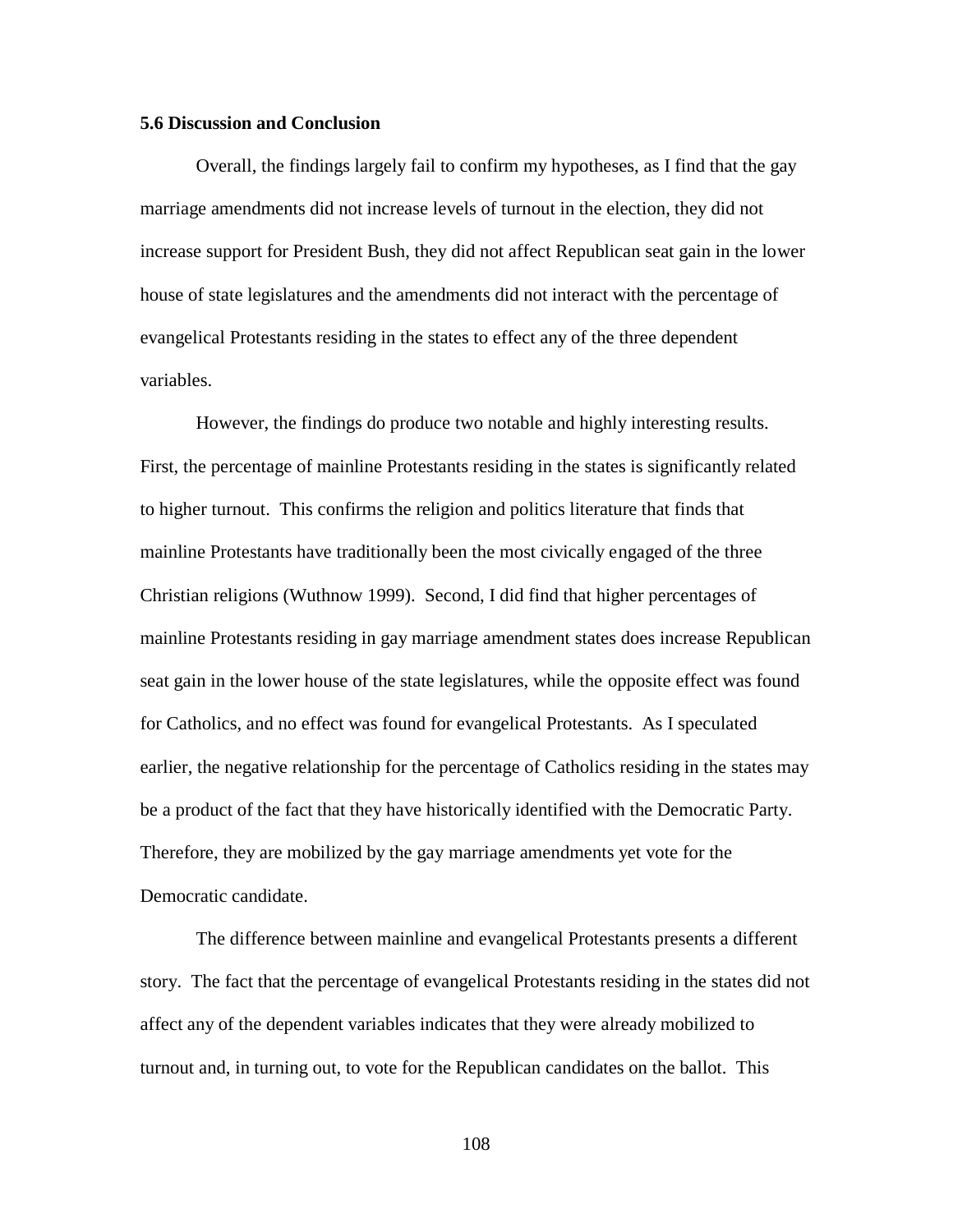comports with recent religion and politics literature. Evangelicals have become an established voting bloc, with well over three quarters of evangelicals identifying with the Republican Party (Green 2007). They were mobilized to vote with the rise of the Religious Right in the 1980s and have become habitual voters, identifying with and voting for the Republican Party (Wilcox and Larson 2006; Gerber, Green and Shachar 2003; Smith and Walker 2013). Mainline Protestants, on the other hand, are more liberal than evangelicals, and as a result do not identify as strongly as a group with the Republican Party.<sup>27</sup> Therefore, they are more amenable to being swayed to vote for Republican candidates as a result of the gay marriage amendments. However, I argue that the fact that many of my hypotheses were rejected, that I found largely no effect for gay marriage amendments on the 2004 election at the state level, is puzzling for two reasons.

First, these results reveal a disconnect between the way the media and political analysts after the election viewed the importance of the gay marriage amendments to the outcome and empirical evidence on their actual effect. As noted, commentators from the *New York Times* to the *Wall Street Journal* declared that the gay marriage amendments had been a key force in the victory of President Bush in 2004, garnering him votes in swing states, most notably Ohio, which allowed him to win. For example, the *New York Times,* stated that the amendment in Ohio "helped turn out thousands of conservative voters on Election Day" and that this support by conservative voters was "widely viewed as having been crucial to President Bush's narrow victory in that swing state" (Dao 2004, A-28). In contrast to these claims by the media, the results here clearly show that the gay

l

 $27$  See Steensland et al. (2000) for a thorough description of the differences between mainline and evangelical Protestants.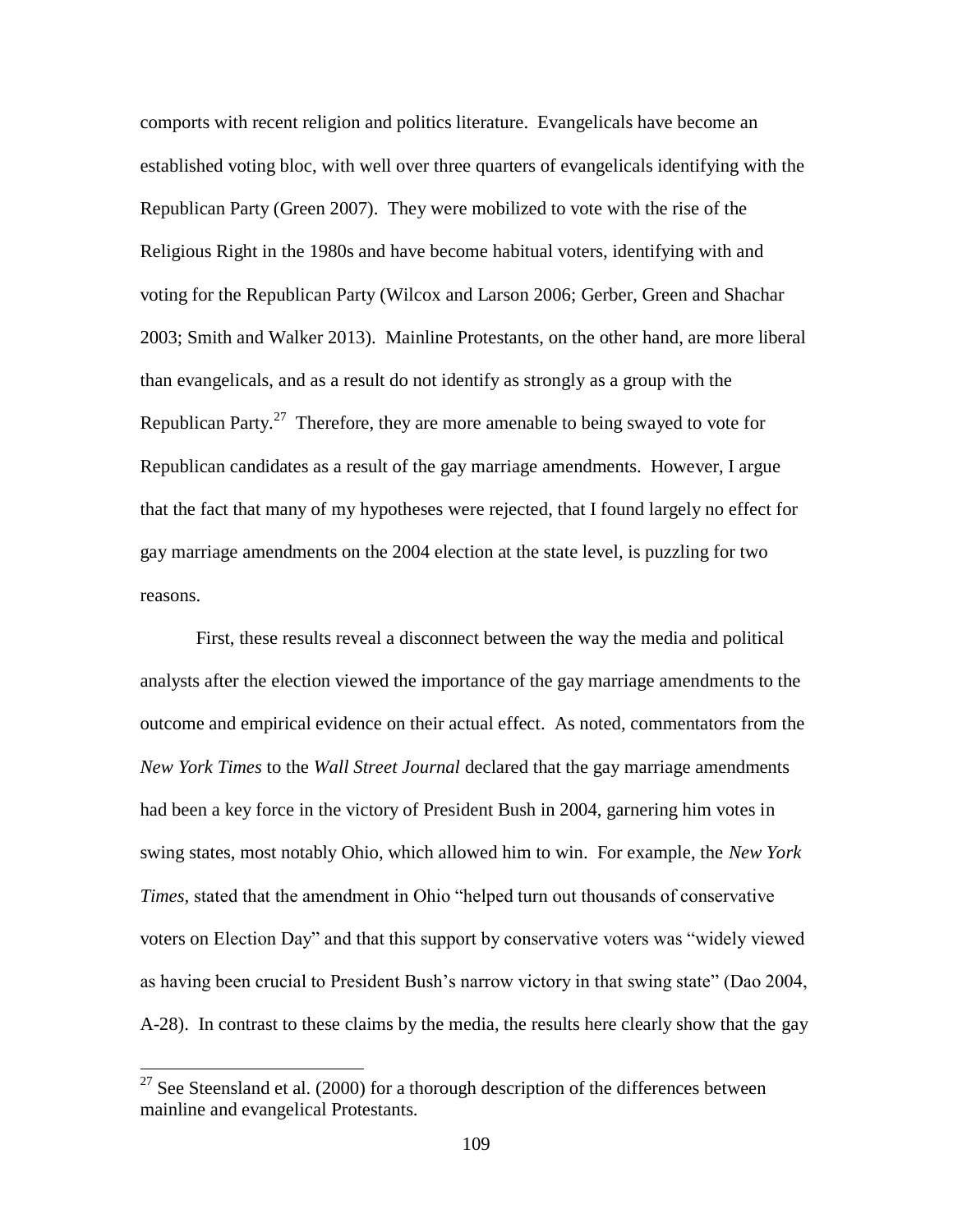marriage amendments did not change electoral outcomes and so were not the cause of President Bush's victory. This leaves an interesting question as to why the media was so persuaded that the gay marriage issue made the difference in the election. This disconnect also points to the importance of empirical investigation into political phenomenon, as it serves to clarify assumptions about political events.

The second reason that these results present a puzzle is the discrepancy between the individual and the aggregate level findings on the effect of the gay marriage amendments. At the individual level, scholars found that the gay marriage amendments did increase support for President Bush among white evangelical Protestants living in amendment states (Campbell and Monson 2008). However, the findings here suggest that this increased support did not carry over to have an aggregate level effect. While gay marriage amendments might have mobilized evangelical Protestants in support of President Bush, the effect was not strong enough to have electoral implications. This discrepancy clearly highlights the danger of the ecological fallacy and the need to conduct multiple levels of analysis on the same phenomenon. A finding at one level of analysis does not necessitate the existence of that finding at another level of analysis.

Finally, these findings point to the need to refine the agenda setting theory of ballot initiatives. These results, along with the scholarly work on this topic, indicate that there may be certain conditions under which ballot propositions are effective. The present findings seem to suggest that the effect of ballot propositions is not large enough to change electoral outcomes, but does have a substantial impact on individual voting decisions. Further refinement is needed to sort out the conditions under which this theory and the effects of ballot propositions hold.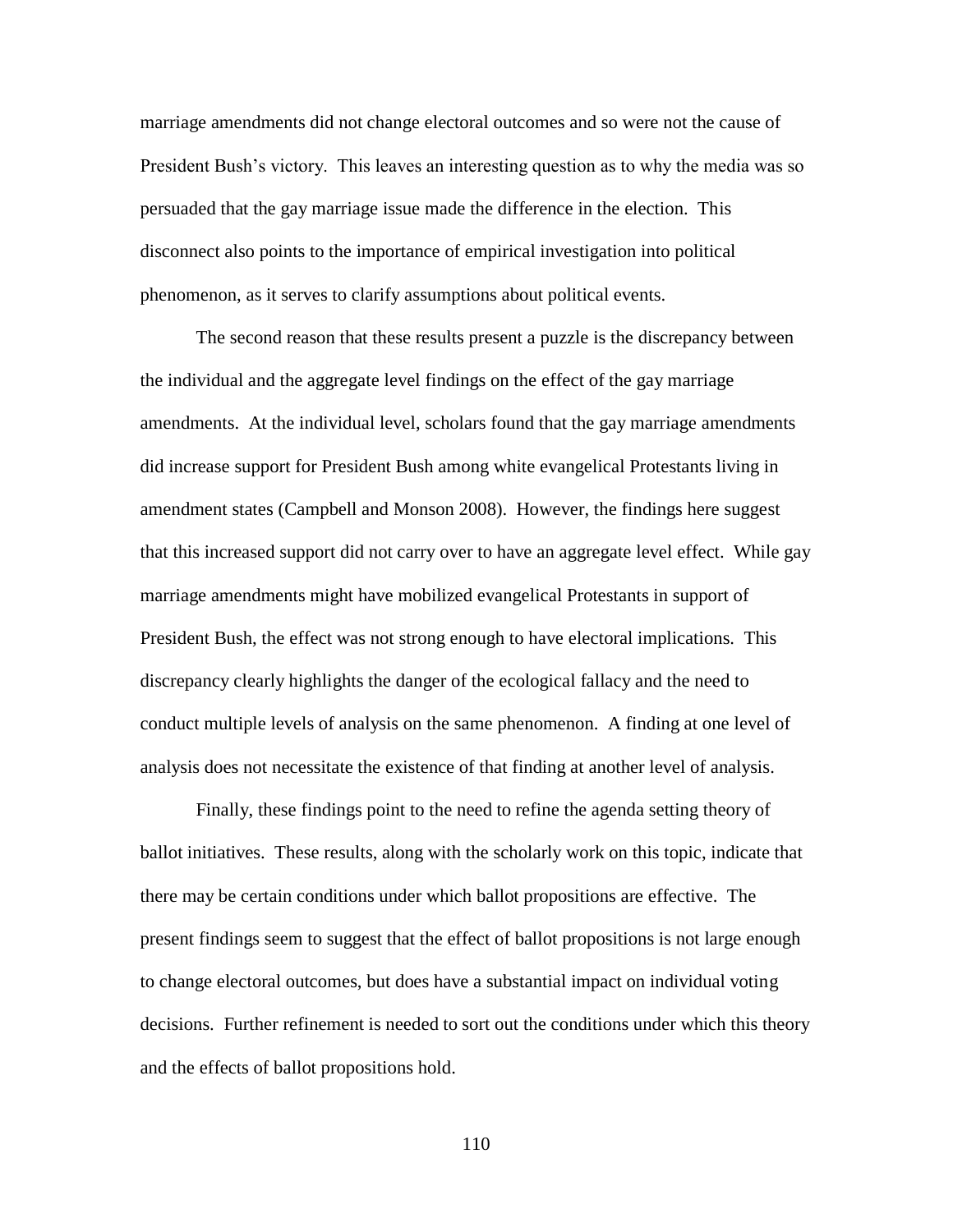# **Table 5.1. Ordinary Least Squares Regression Analysis, of Gay Marriage Amendment States on Turnout in 2004 and Bush Vote Share in 2004**

|                            | 2004 Turnout       | 2004 Bush Vote Share   |  |
|----------------------------|--------------------|------------------------|--|
| Variable                   | Coefficient (SE)   | Coefficient (SE)       |  |
| Turnout in 2000            | $1.024(0.042)$ *** |                        |  |
|                            |                    |                        |  |
| Bush Vote Share 2004       |                    | $1.014(0.035)$ ***     |  |
|                            |                    |                        |  |
| <b>Gay Marriage States</b> | 0.008(0.005)       | 0.004(0.003)           |  |
|                            |                    |                        |  |
| Constant                   | $0.036(0.017)*$    | $(0.007)$ ***<br>0.033 |  |
| <b>Observations</b>        | 50                 | 50                     |  |
|                            |                    |                        |  |
| $R^2$                      | 0.92               | 0.95                   |  |

Note: Dependent Variable is the percent turnout in 2004 and the percent vote share for President Bush in 2004 measured from 0 to 1. SE= Standard Error \*p<.05 \*\*p<.01 \*\*\*p<.001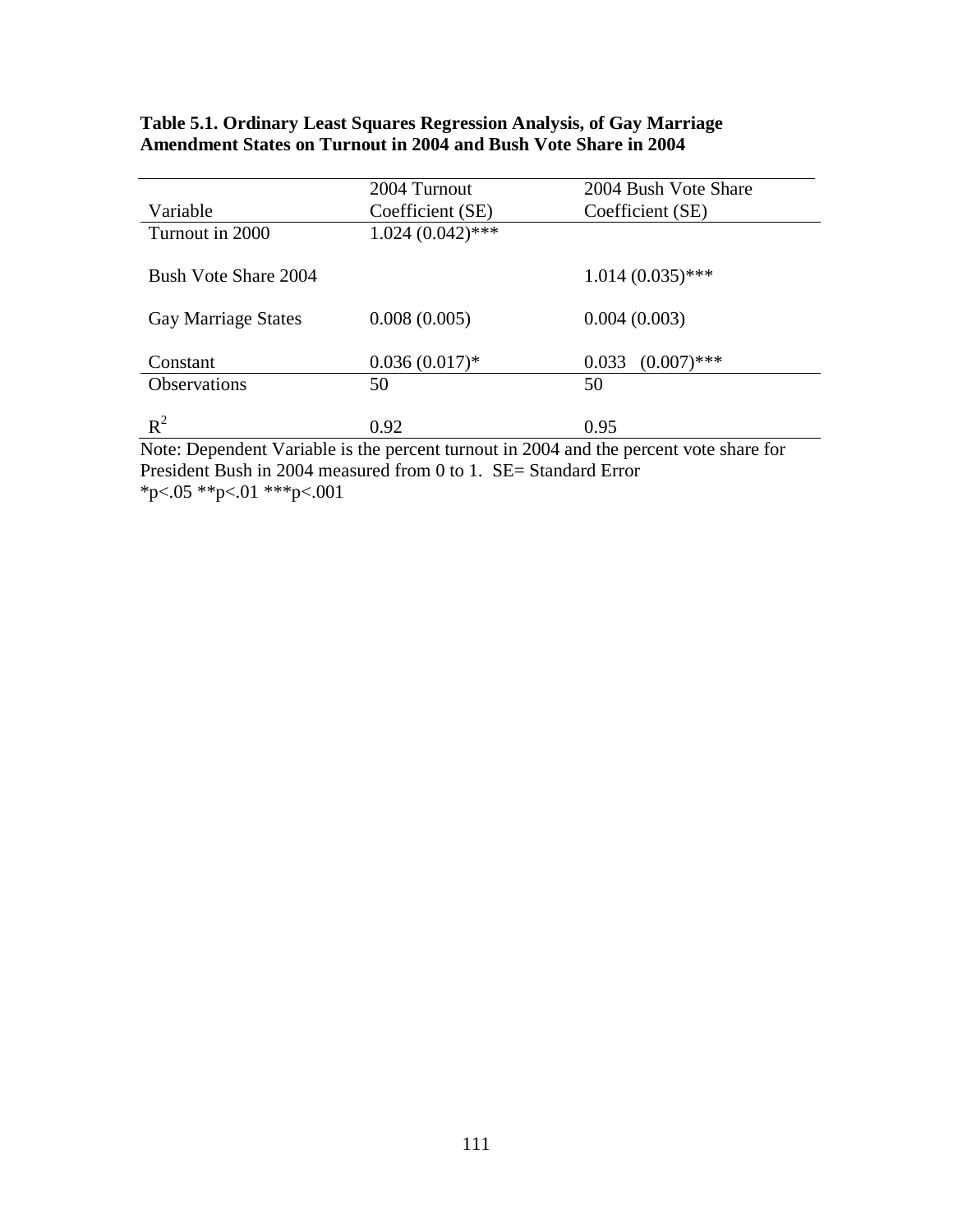|                    | $-0.002(0.001)$             |  |
|--------------------|-----------------------------|--|
|                    | 0.000(0.002)                |  |
|                    | $-0.001(0.001)$             |  |
| $-0.000(0.000)$    | 0.000(0.000)                |  |
| $0.01(0.000)$ **   | $0.001(0.001)*$             |  |
| 0.000(0.000)       | 0.000(0.000)                |  |
|                    | 0.066(0.055)                |  |
| $0.942(0.054)$ *** | $0.948(0.055)$ ***          |  |
| Coefficient (SE)   | Model 2<br>Coefficient (SE) |  |
|                    | Model 1<br>0.040<br>(0.020) |  |

# **Table 5.2. Ordinary Least Squares Regression Analysis, Effect of Gay Marriage Amendment States and Religion on Turnout in 2004**

Note: Dependent Variable is the percent turnout in 2004 measured from 0 to 1. SE= Standard Error  $*p<.05$  \*\*p $<.01$  \*\*\*p $<.001$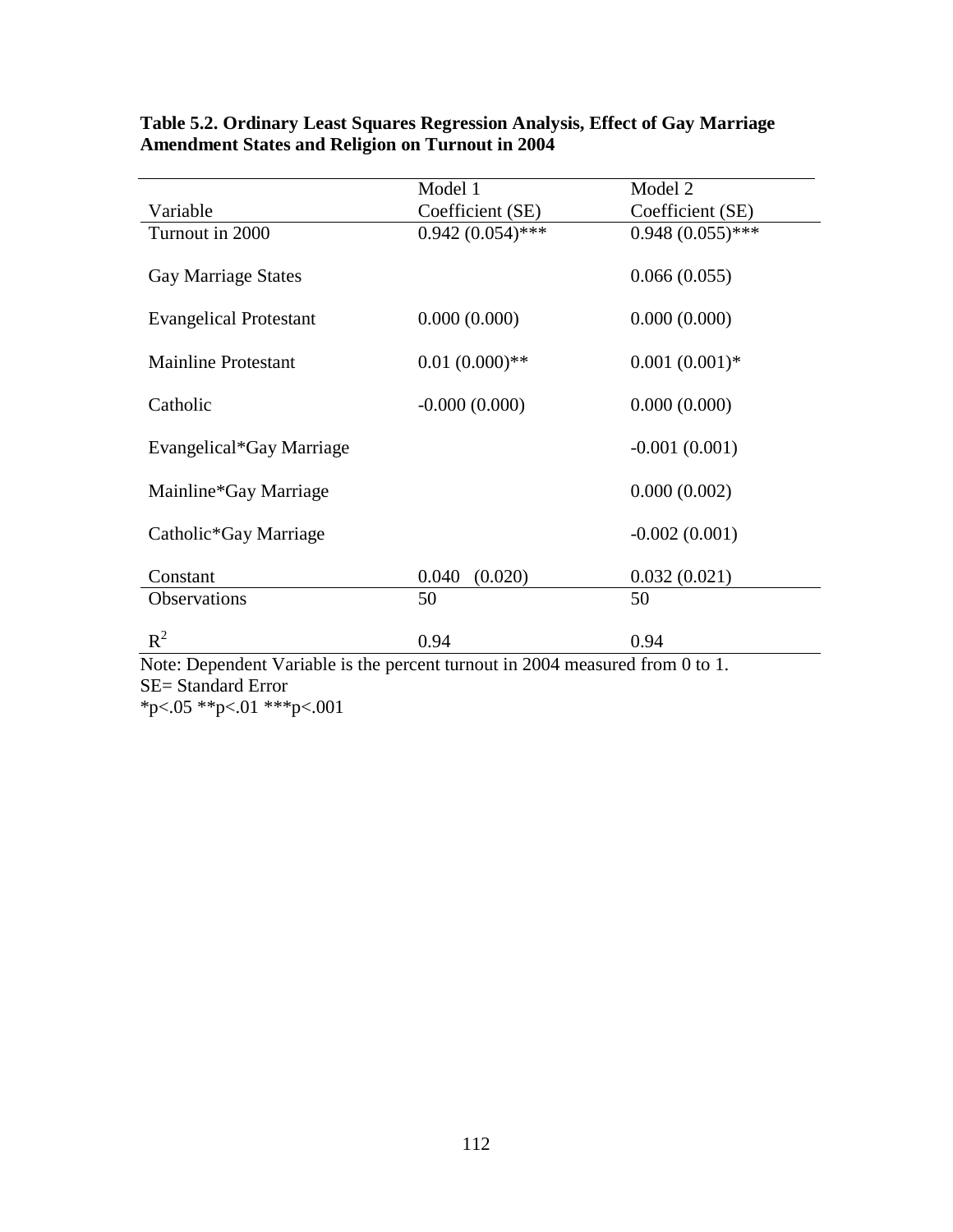| Model 2<br>Model 1<br>Variable<br>Coefficient (SE)<br>Coefficient (SE)<br>$0.958(0.042)$ ***<br>$0.965(0.045)$ ***<br>Turnout in 2000<br>$-0.018(0.037)$<br><b>Gay Marriage States</b><br>0.000(0.000)<br>0.000(0.000)<br><b>Evangelical Protestant</b> |              |  |
|---------------------------------------------------------------------------------------------------------------------------------------------------------------------------------------------------------------------------------------------------------|--------------|--|
|                                                                                                                                                                                                                                                         |              |  |
|                                                                                                                                                                                                                                                         |              |  |
|                                                                                                                                                                                                                                                         |              |  |
|                                                                                                                                                                                                                                                         |              |  |
|                                                                                                                                                                                                                                                         |              |  |
|                                                                                                                                                                                                                                                         |              |  |
|                                                                                                                                                                                                                                                         |              |  |
|                                                                                                                                                                                                                                                         |              |  |
| 0.000(0.000)<br><b>Mainline Protestant</b>                                                                                                                                                                                                              | 0.000(0.000) |  |
| $-0.000(0.000)$<br>$-0.000(0.000)$<br>Catholic                                                                                                                                                                                                          |              |  |
|                                                                                                                                                                                                                                                         |              |  |
| 0.000(0.001)<br>Evangelical*Gay Marriage                                                                                                                                                                                                                |              |  |
|                                                                                                                                                                                                                                                         |              |  |
| 0.001(0.001)<br>Mainline*Gay Marriage                                                                                                                                                                                                                   |              |  |
|                                                                                                                                                                                                                                                         |              |  |
| $-0.000(0.000)$<br>Catholic*Gay Marriage                                                                                                                                                                                                                |              |  |
|                                                                                                                                                                                                                                                         |              |  |
| 0.037<br>$(0.011)$ **<br>$0.037(0.012)$ **<br>Constant                                                                                                                                                                                                  |              |  |
| Observations<br>50<br>50                                                                                                                                                                                                                                |              |  |
| $R^2$<br>0.96<br>0.96                                                                                                                                                                                                                                   |              |  |
| Note: Dependent Variable is the percent vote share for President Bush in 2004                                                                                                                                                                           |              |  |

# **Table 5.3. Ordinary Least Squares Regression Analysis, of Gay Marriage Amendment States on Bush Vote Share in 2004 and Religion**

Note: Dependent Variable is the percent vote share for President Bush in 2004 measured from 0 to 1. SE= Standard Error \*p<.05 \*\*p<.01 \*\*\*p<.001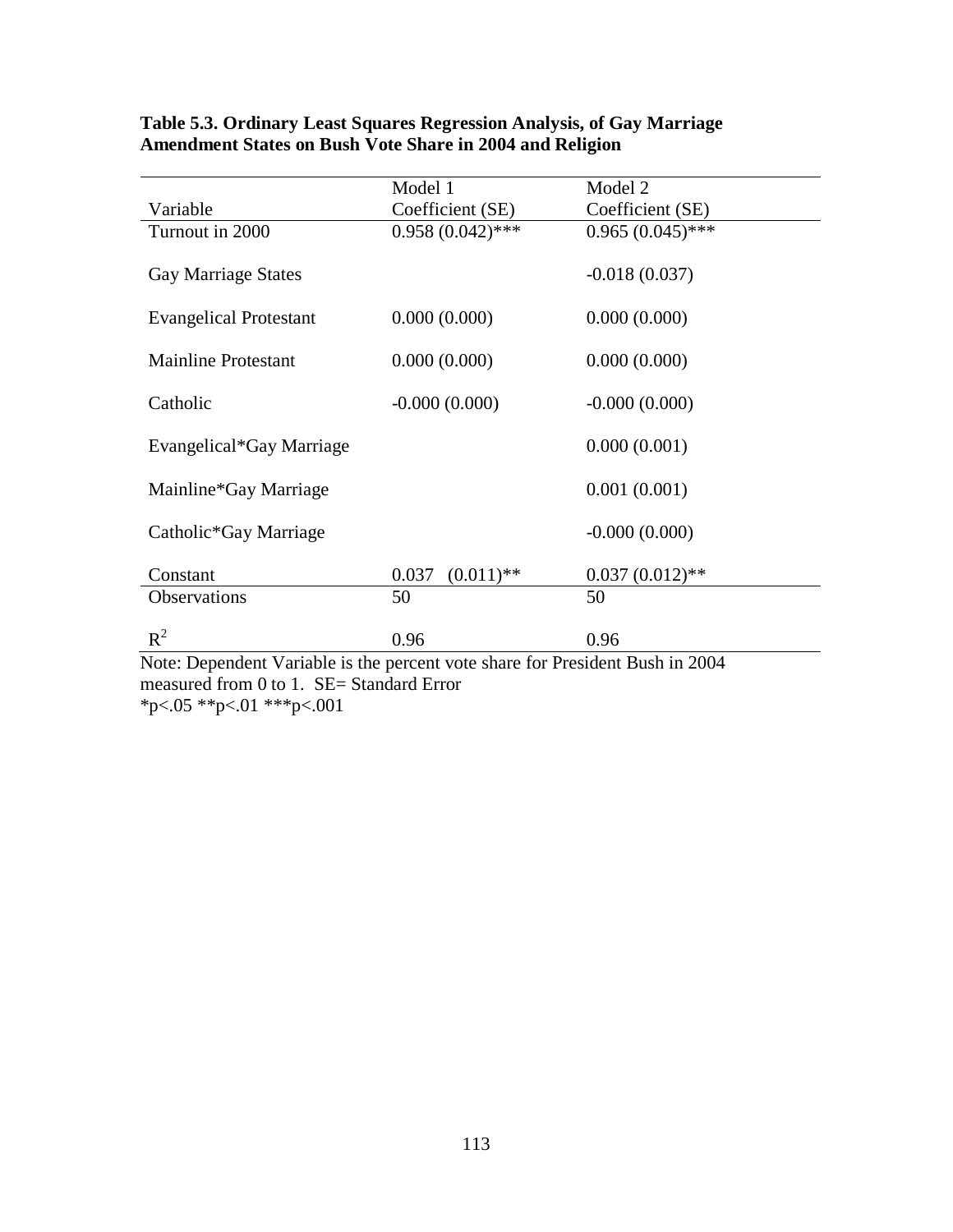|                                                                                      | Gay Marriage       |                    |                    |  |  |
|--------------------------------------------------------------------------------------|--------------------|--------------------|--------------------|--|--|
|                                                                                      | <b>States</b>      | Model 1            | Model 2            |  |  |
| Variable                                                                             | Coefficient (SE)   | Coefficient (SE)   | Coefficient (SE)   |  |  |
| <b>Republican Seats</b>                                                              | $0.097(0.024)$ *** | $0.101(0.025)$ *** | $0.101(0.024)$ *** |  |  |
| <b>Previous Election</b>                                                             |                    |                    |                    |  |  |
| Citizen Ideology                                                                     | $-0.120(0.058)$    | $-0.159(0.091)$    | $-0.148(0.090)$    |  |  |
| <b>Party Competition</b>                                                             | 14.966 (6.218)*    | 20.145 (8.241)     | 18.650 (8.564)*    |  |  |
| <b>Gay Marriage States</b>                                                           | $-1.670(3.970)$    |                    | 0.633(20.173)      |  |  |
| <b>Evangelical Protestant</b>                                                        |                    | $-0.164(0.150)$    | $-0.390(0.155)$    |  |  |
| <b>Mainline Protestant</b>                                                           |                    | 0.133(0.178)       | $-0.028(0.192)$    |  |  |
| Catholic                                                                             |                    | $-0.043(0.125)$    | $-0.013(0.126)$    |  |  |
| Evangelical*Gay<br>Marriage                                                          |                    |                    | $-0.256(0.396)$    |  |  |
| Mainline*Gay Marriage                                                                |                    |                    | $1.333(0.573)*$    |  |  |
| Catholic*Gay Marriage                                                                |                    |                    | $-0.965(0.510)$    |  |  |
| Constant                                                                             | $-4.193(3.970)$    | $-2.158(6.255)$    | $-2.319(6.066)$    |  |  |
| Observations                                                                         | 48                 | 48                 | 48                 |  |  |
|                                                                                      |                    |                    |                    |  |  |
| $R^2$                                                                                | 0.33               | 0.34               | 0.46               |  |  |
| Note: Dependent Variable is the change in Republican seats in the Lower House of the |                    |                    |                    |  |  |

**Table 5.4. Ordinary Least Squares Regression Analysis, of Gay Marriage Amendment States and Religion on Republican Seat Change in State Legislatures Lower House**

States Legislatures in 2004 from the previous election, measured as positive for Republican gain. SE= Standard Error  $*p<.05$  \*\*p<.01 \*\*\*p<.001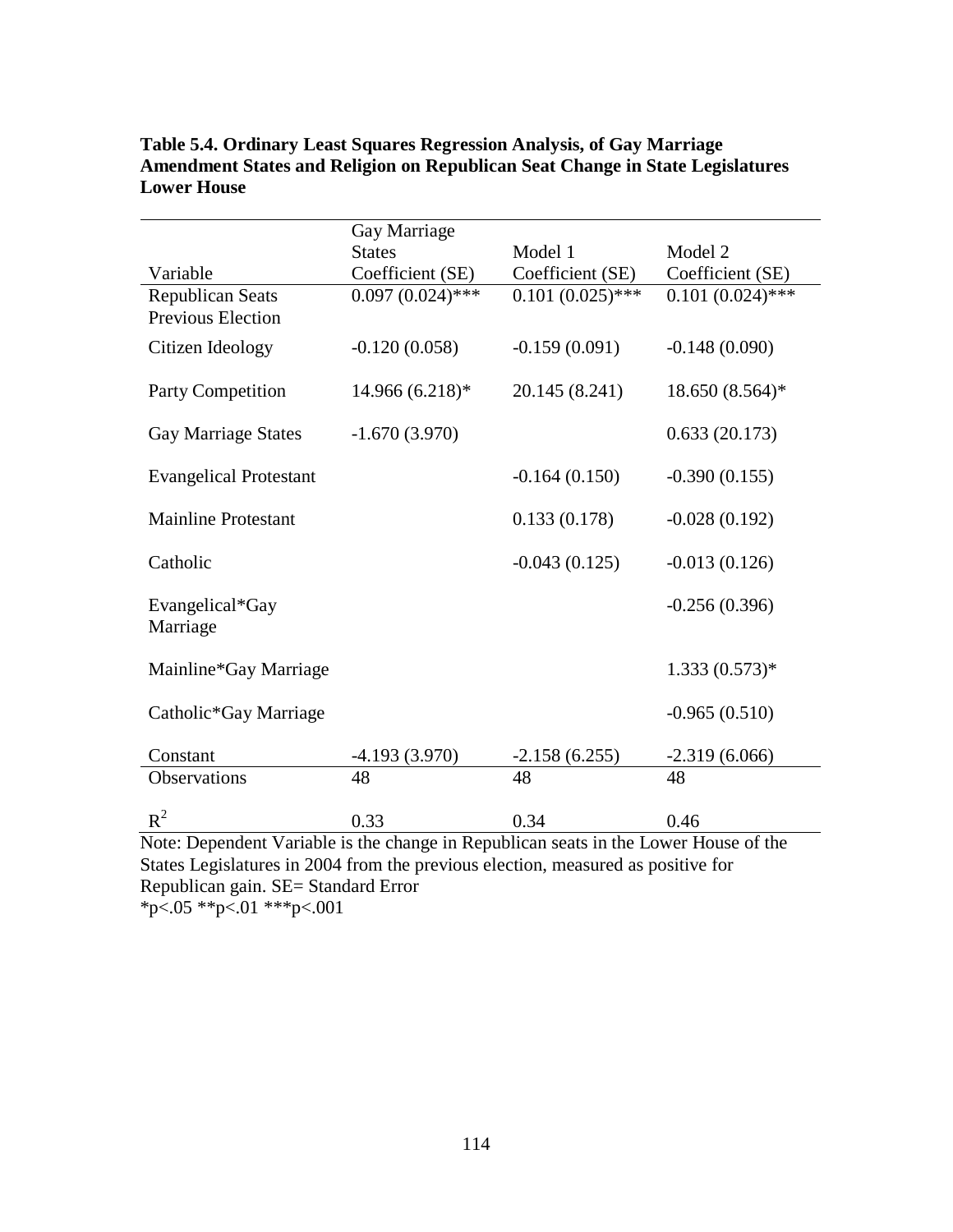# **Chapter 6**

#### **Conclusion**

"Unless mass views have some place in the shaping of policy, all the talk about democracy is nonsense."

- V.O. Key (1961)

Democracy should arguably rest on the opinions of the people. A government of the people, by the people and for the people would be a contradiction in terms if it did not listen to the voice of the people and take into account their opinions and desires in governing. This is perhaps especially the case in a representative democracy where citizens do not directly vote on policy but their views are translated through elected officials. The study of public opinion then, determining whether and under what conditions government listens to the voice of the people, presents an important area of research.

I argue that most of the literature examining the role of public opinion in American democracy tends to focus on the opinion of individual citizens and typically views these citizens as atomistic actors. Questions such as whether citizens have clear and structured preferences (Converse 1969), how informed is the citizenry and how informed should it be (Delli Carpini and Keeter 1996), and are there ways in which citizens can 'get by' with less information (Lupia 1994) have long dominated the attention of scholars.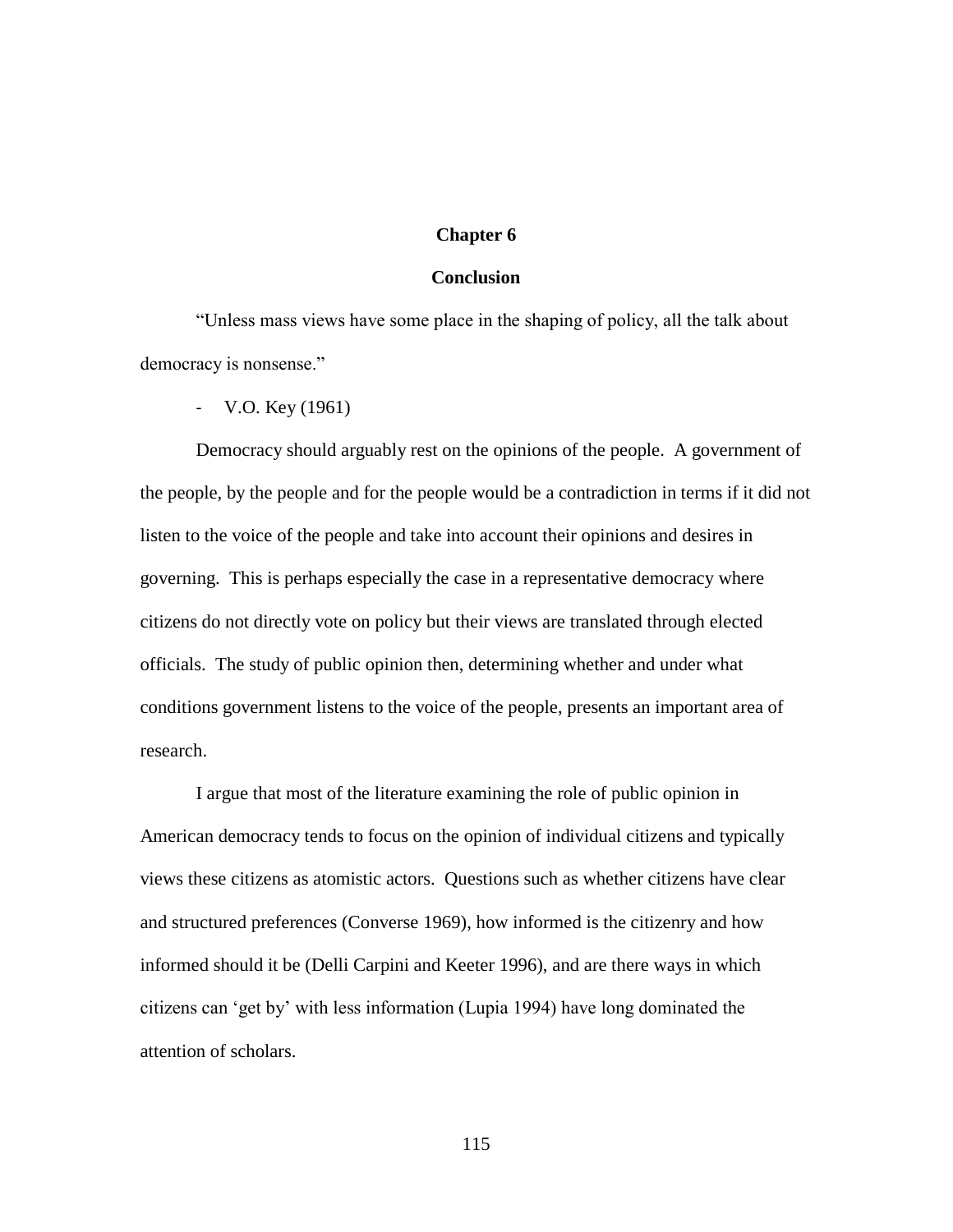I add to the literature by bringing back a renewed focus on groups within American society and examine how they shape, form and affect public opinion. In doing so I build on the more recent work of scholars that have moved from examining public opinion from the starting point of citizens as atomistic actors to focusing on the role of interpersonal relationships in shaping and forming opinion (Huckfeldt 1979; 1983; 1984; Huckfeldt et al. 1995; Huckfeldt and Sprague 1995; Huckfeldt et al. 1998; Huckfeldt, Johnson and Sprague 2004; Walsh 2004; Mutz and Mondak 2006). In particular, I focus on the role of interpersonal relationships in public opinion as they are played out through groups within society. Through this I address the question, what are some of the specific conditions under which public opinion is listened to and translated into government responsiveness.

To answer this question I present a theory of group influences on public opinion. My theory has three parts. First, I argue that the importance of interpersonal relationships and social identity theory in particular work to ensure that citizens are group orientated and are influenced in their individual opinion through groups. Citizens have a strong desire to feel connected to others (social identity theory) which is alleviated through group interactions and these interactions in turn shape and mold individual opinion. Second, in a large democratic society it is virtually impossible for government to listen and be responsive to individual opinion. Instead, government listens to collective opinion which, I argue, is often mediated through dominant groups within society (groups that are large and cohesive in opinion). Finally, group influence on public opinion is conditional on the group showing intensity of preference and opinion and 'owning' particular issues. This allows individual group members to know and adopt the opinion of the group and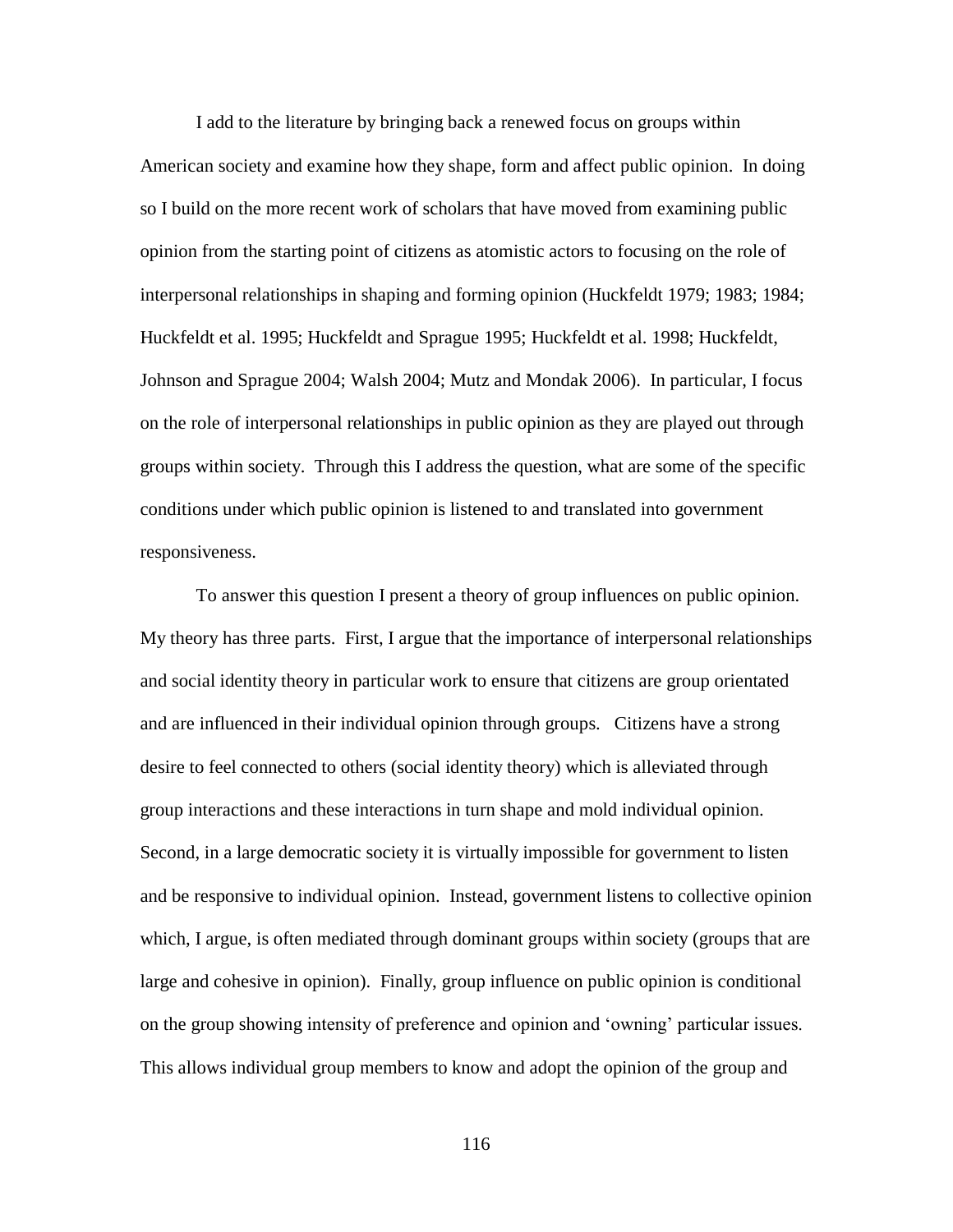signals to government the group opinion such that government has a clear indication of opinion to follow.

#### **6.1 Theory Testing: How Well did it Perform?**

I test this theory in three specific cases, political parties, state Supreme Court decision making and ballot initiatives. Each analysis examines a sub-research question as the focus of attention. However, as I explained in the introduction, my overall theory of group influences on public opinion applies in each case. While I went over why and how the theory applies in the introduction, here I will examine how well my theory actually performed.

# **6.2 Political Parties**

The sub-research question under consideration for my first analysis is whether strength of religious attachment leads to strength of partisan attachment. I argue that in the American two party system of government, one of the primary, if not the primary way, in which public opinion is listened to and translated into government decision making is through partisanship. Accordingly, the platform and opinions of the political parties take on a significant role in translating public opinion to government. Scholars argue that the overall opinion of the political parties tends to be formed through the elites in government (Aldrich 1995) and through those who are strongly attached to the party (Schattschneider 1960). Identifying the causes behind someone claiming to be a strong partisan, therefore, has significant public opinion consequences.

I argue in the analysis that there are spillover effects of social identity theory, such that individuals who are strongly attached to their religious identity are likely to be strongly attached to their political party. This is premised on the idea that the need to feel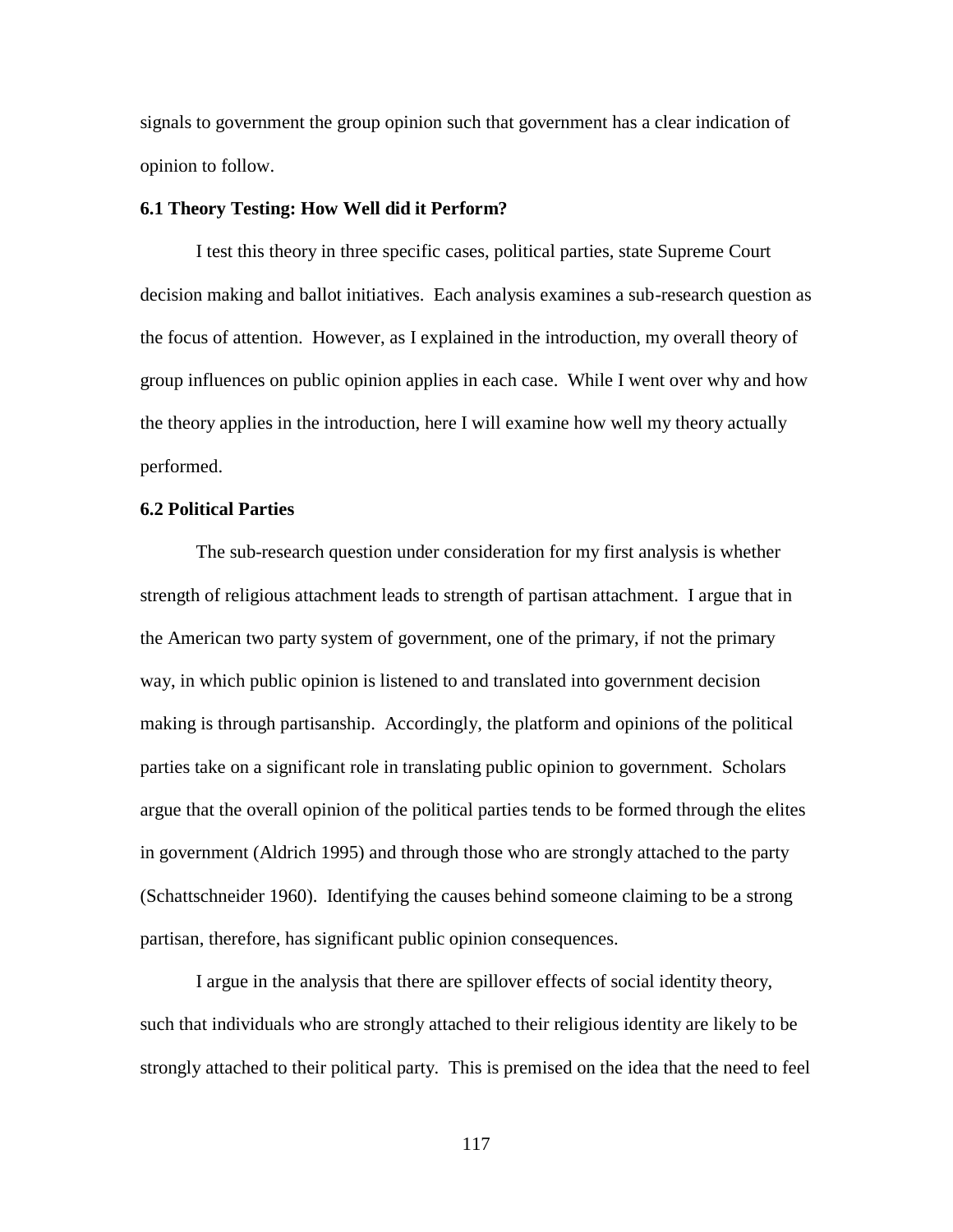connected to others in one area of life leads to a need to feel connected in other areas of life as well. However, it is likely that this relationship is conditional upon partisans' perceptions that their religious commitment has some meaning in relation to their political party's platform, ideas and leaders. Overall, I find in the analysis that religious attachment is positively related to strength of partisan attachment. As respondents become more attached to their religion they increase their likelihood of identifying as a strong partisan. However, I do find that this is conditional on the political party. When analyzing Republicans and Democrats separately, the effect only holds for Republican identifiers.

Accordingly, I argue that these results provide support for my overall theory of group influences on public opinion. First, the social identity effects are clear. Increased attachment to religion leads to increased attachment to a political party. Religion, as per social identity theory, is therefore informing the opinion and behavior of its individual members. This confirms the potential for group based patterns of opinion. However, a note here is that I am examining religious attachment as opposed to specific religious groups. I would expect to find this effect looking at individual religious groups, though there will likely be variation in the actual substantive effect.

Second, I argue that as a result of this confirmed link between strength of religious attachment and strength of partisanship, the implication is that religion is impacting the political parties and so the opinions that they hold. Again, it is arguably the strong partisans who most affect the agenda and opinions (e.g. stances on specific issues) of the overall political party, so the fact that more religiously attached individuals are more likely to be strong partisans indicates that they have more influence over the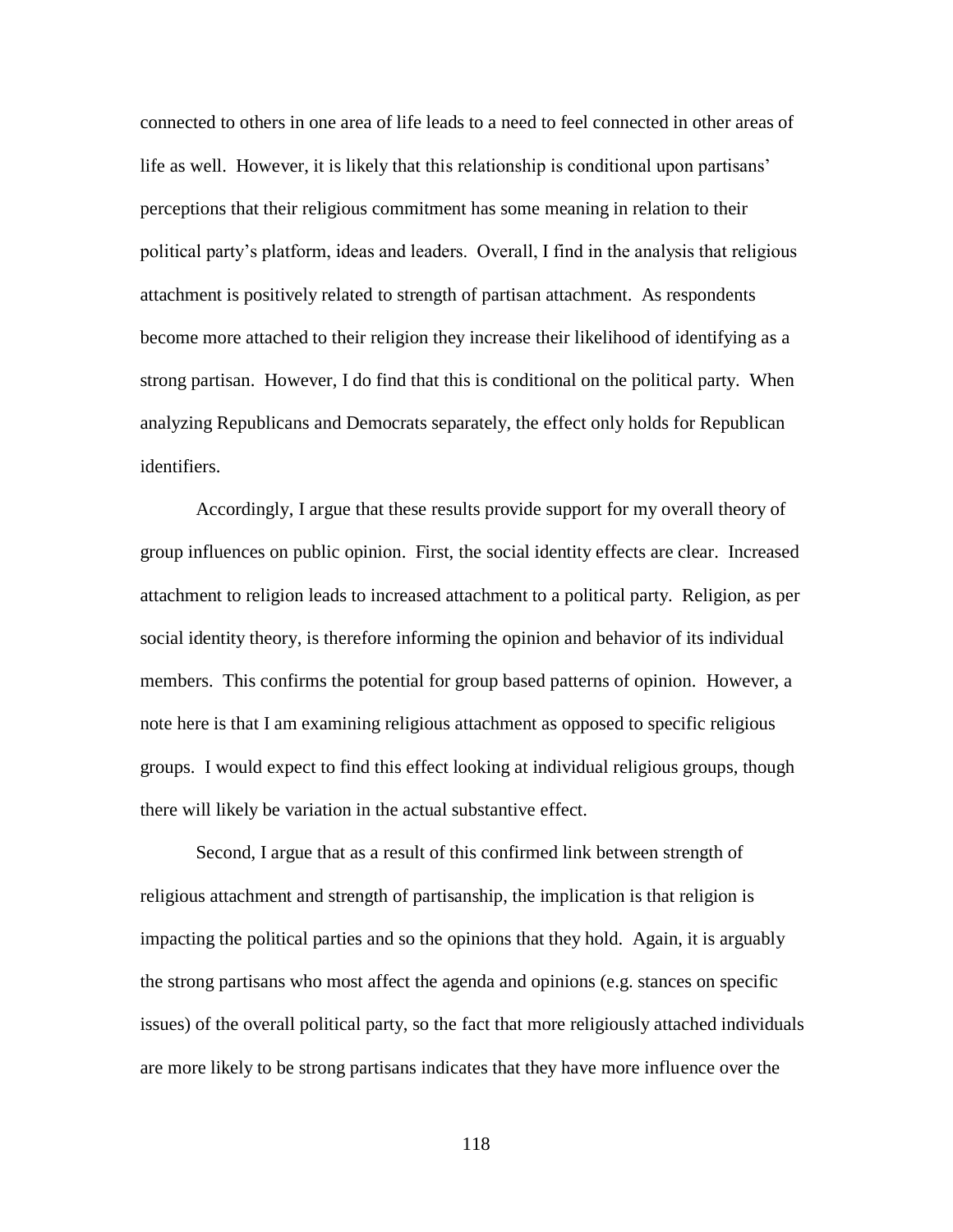agenda and opinions of the party. I argue that this confirms my theory of group based influence on public opinion, because religious groups are influencing the overall opinion of the political party (though note here again further tests are needed looking at specific religious groups to fully confirm this point).

At the same time, I find that this group based influence on public opinion through political parties is conditional on the group holding intensity of preferences, the third point of my theory. This is clearly born out because I only see affects of strength of religious attachment on strength of partisan attachment for Republicans and not for Democrats. As I argue, religious groups have formed very intense preferences about social issues in particular and the Republican Party is thought of as the party that is 'friendlier' toward religion. Accordingly, the intensity to which religious groups hold their opinion signals clear direction to their own members to attach to the Republican Party and it signals to the Republican Party the continued direction of opinion they should follow.

Overall, I find some support for my theory of group influences on public opinion in this analysis. However, it is not a complete test as clarifications are needed. As presented, I provide only an indirect test of group influences. For a direct test, I need to look specifically at religious groups rather than religion as a whole. Similarly, I argue from a theoretical standpoint (and from the literature) that it is the religious group influencing the opinions of the overall political party (the Republican Party in particular). However, this needs to be more directly tested through over time analysis to see whether the opinions of the party truly change as religious groups show intensity in their preferences and opinion on specific issues.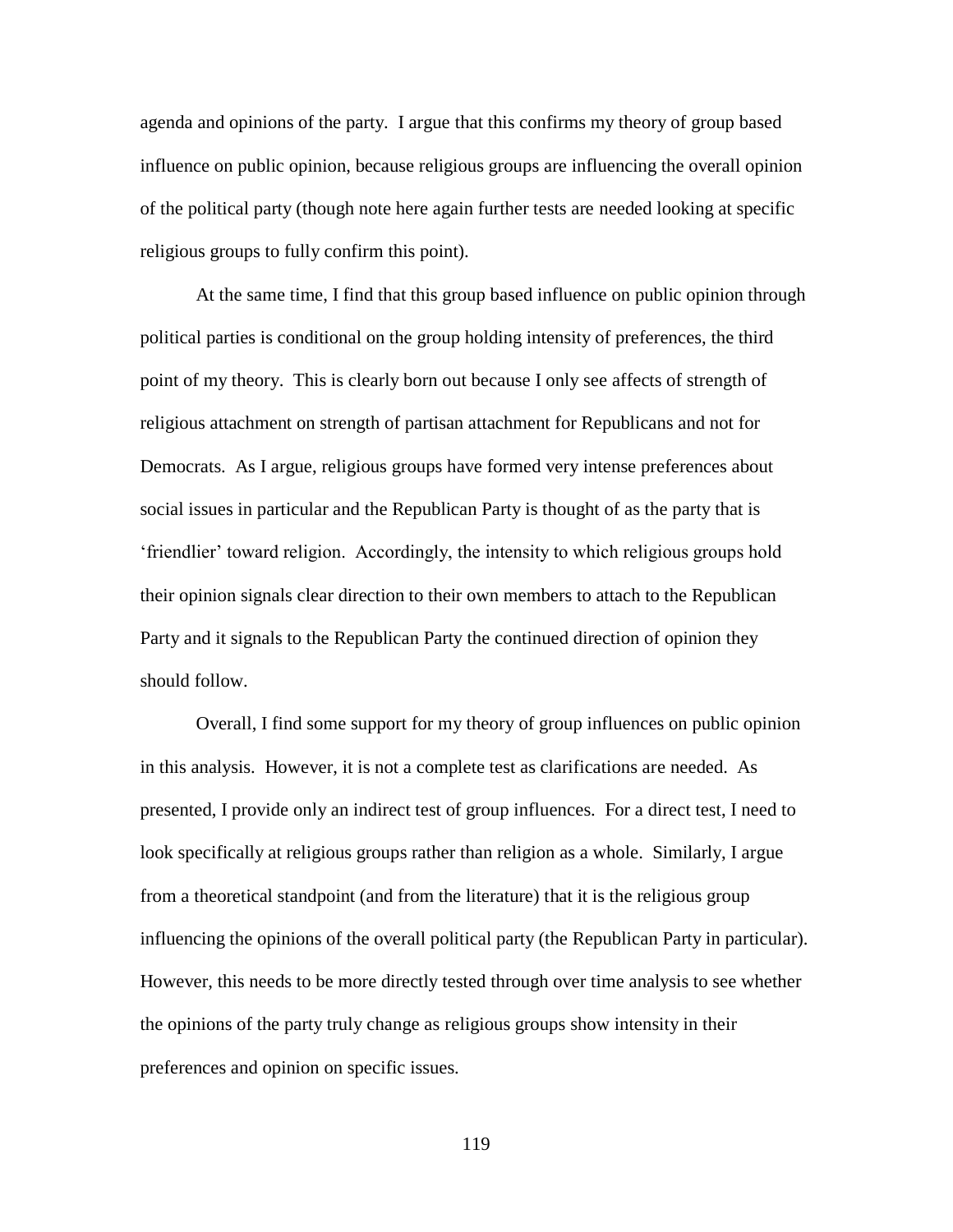## **6.3 State Supreme Court Decision Making**

For this analysis, the sub-research question under consideration is whether state Supreme Court justices respond not just to overall public opinion but to specific group opinion, religious groups in particular, in their decision making. Here I focus on a specific branch of government, the courts, to see how well they listen to public opinion and so answer my overall research question of conditions under which public opinion is listened to and translated into government policy. This is the branch of government theoretically least likely to be influenced by public opinion as evidenced in the fact that scholars did not spend much time until recently studying public opinion influences on the judicial branch. However, more and more research is showing that the national Supreme Court and state Supreme Court justices are indeed responsive to public opinion (Caldeira 1991; Mishler and Sheehan 1993; Flemming and Wood 1997; McGuire and Stimson 2004; Giles et al. 2008).

I argue that it is theoretically likely that justices respond not just to overall public opinion but to specific group opinion, religious opinion in particular, for three reasons. First, in many states, state Supreme Court justices are elected to office. They, along with other elites, 'fear losing office' (Mayhew 1974; Brace and Boyea 2008) and so will likely cater towards the groups within the state that will ensure their election or reelection. Religious groups are some of the largest groups in American society and hold cohesive opinion on some issues in particular so they may present a valuable election group for justices. Second, justices may listen to public opinion because they themselves are changing as a result of the changing norms and opinions of the state (Giles et al. 2008). For example, as a state becomes more conservative, justices may be themselves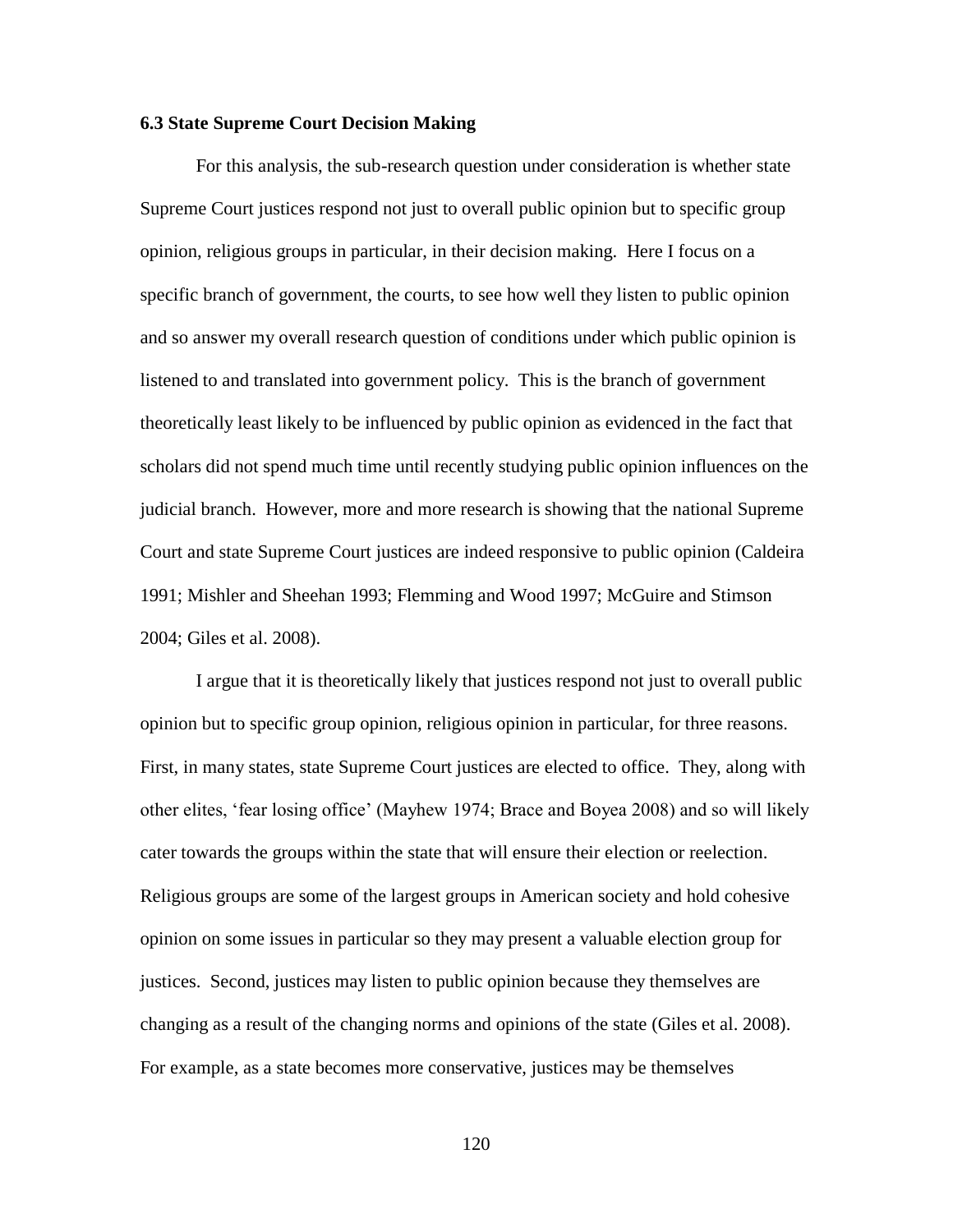influenced and vote in a more conservative fashion. I argue that changes in societal norms are theoretically likely to be caused by dominate groups in a state. Religious groups are again both large and cohesive in opinion and so may influence the overall ideology of a state and so the ideology of justices. Third, justices may respond to group opinion if a group holds very intense preferences (Dahl 1956). Justices may feel the need to respond to intense opinion to ensure legitimacy in the eyes of the group (see the importance of legitimacy for the courts, McGurie and Stimson 2004) as well as be protectors of minority rights. The fact that religious groups tend to hold very intense preferences makes them a group justices are likely to respond to. Accordingly, I expect to find, examining death penalty cases, that state Supreme Court justices both elected and nonelected are responsive to religious opinion looking at the four largest religious groups.

Overall, I find that justices do respond to religious opinion on the death penalty. Without examining the election mechanism, justices are more likely to uphold the death penalty, the conservative opinion, as the percentage of evangelical Protestants and mainline Protestants in a state increases (as compared to black Protestants). In states where justices are elected, I find that as the percentage of evangelical Protestants increases, justices are more likely to uphold the death penalty. However, the substantive effect of these results is small, indicating that while a change in opinion is produced, it is not very strong.

These results provide support for my overall theory of group influences on public opinion. While not directly addressed in the analysis, the foundation for my results rests on social identity theory. Citizens join groups to satisfy a need to feel connected to others and are consequently shaped in their opinion and behavior by the group. My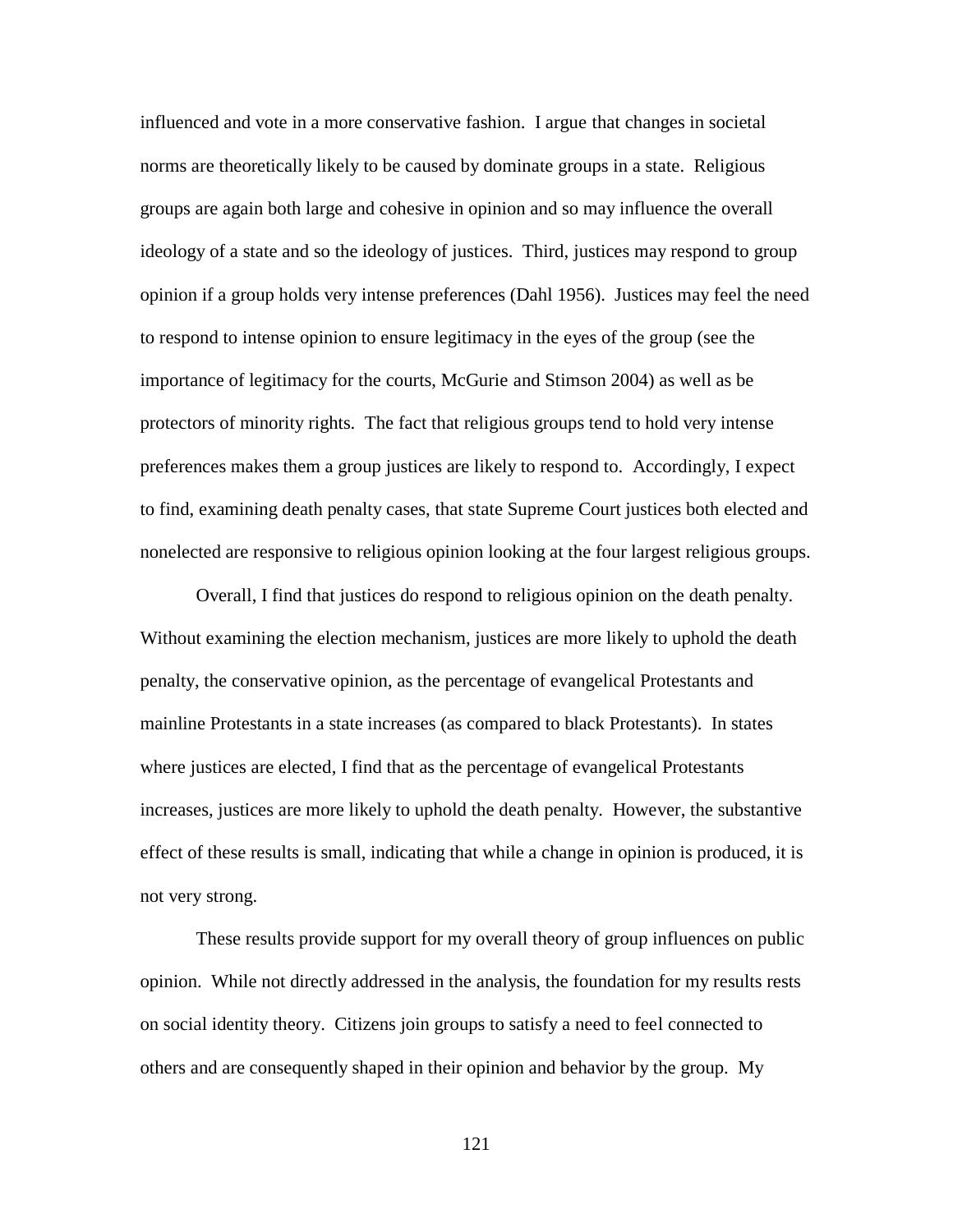finding that state Supreme Court justices are responsive to religious groups on the issue of the death penalty is premised on the fact that religious groups hold clear and cohesive direction of opinion such that justices can respond to it, a direct implication of social identity theory. Further, my theory is confirmed that there are clear group influences on public opinion. It is important to not only examine the opinion of individuals or public opinion as a whole, but to examine group opinion. As I find in this analysis, it is the case that government listens to and responds to group opinion (i.e. State Supreme Court justices do not just listen to overall opinion but to religious opinion). Finally, for my theory of group influences on public opinion to hold, the condition of the group holding an intensity of opinion must be met. I find support for this in my analysis. My results primarily point to evangelical Protestants as influencing state Supreme Court justices in their decision making on the issue of the death penalty. The literature shows that evangelical Protestants are the most conservative on the issue of the death penalty (Britt 1998) (and therefore hold the most intense opinion) so it upholds my theory that I primarily find results for them. The other religious groups (mainline Protestants and Catholics) are more divided in their opinion on the death penalty (less intense) and so it is less likely that justices would respond to them, as I find to be the case.

Overall, I once again find support for my theory of group influences on public opinion. An increase in the presence of evangelical Protestants in states in particular results in state Supreme Court justices making the conservative decision to uphold the death penalty. Justices are indeed swayed by group opinion. However, it is important to broaden this analysis to other policy areas, social and moral issues and beyond, to more fully test how well the group influence theory of public opinion works.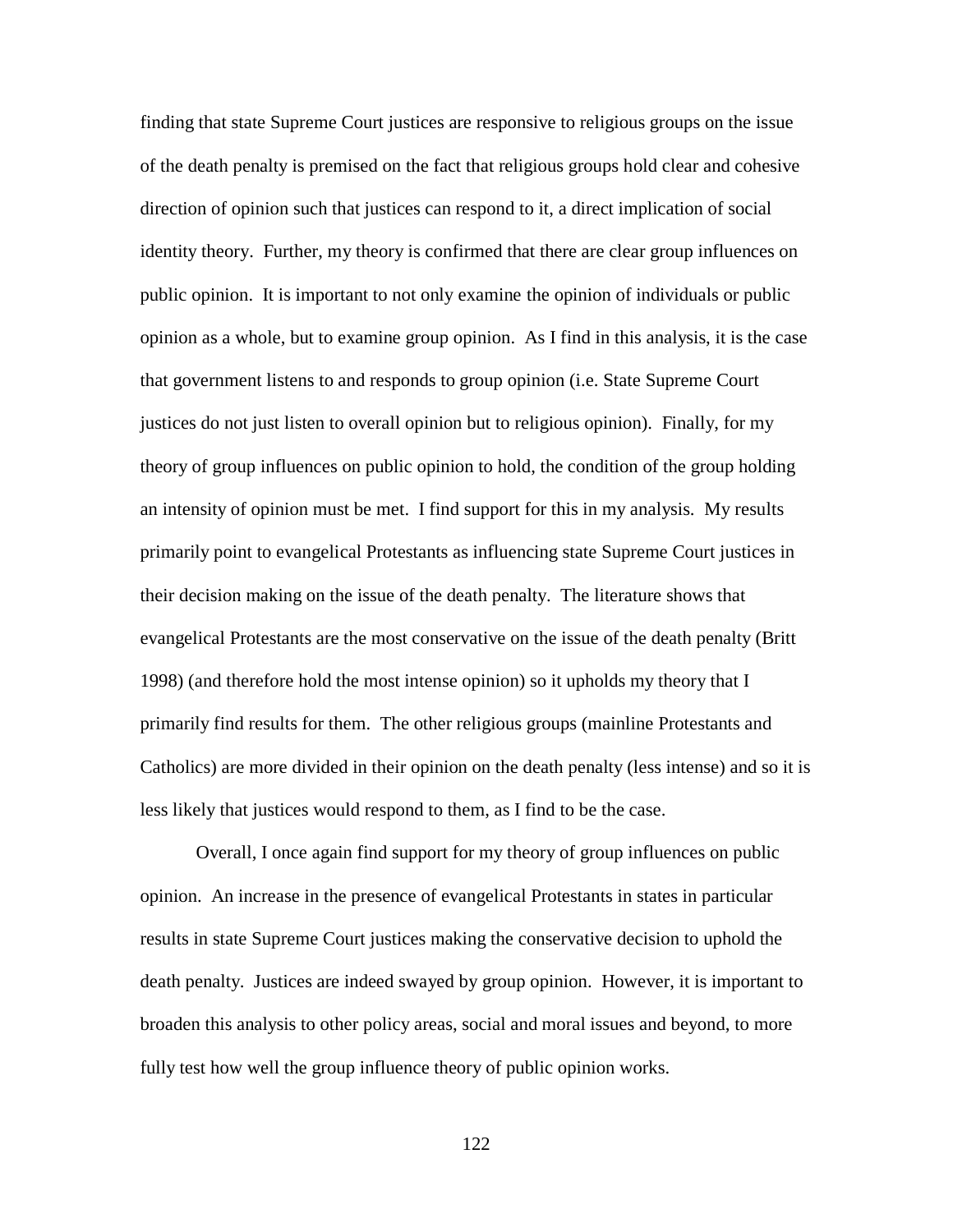### **6.4 Direct Democracy: Ballot Propositions**

For my final analysis, the sub-research question under consideration is whether ballot propositions affect candidate choice. In other words, I examine whether there are spillover effects of ballot propositions such that voters are primed by the initiative in their choice to cast a vote for one candidate over another when they go to the polls. In a democracy, mechanisms such as ballot propositions are the most 'direct' that public opinion can be translated to government because it involves individuals actually voting on policy. As noted, scholars find that states with initiatives and referendums are more responsive to public opinion than those without (Arceneaux 2002; Burden 2005). For my analysis, I focus specifically on how public opinion is voiced through candidate choice, which can in turn be affected by the use of direct democracy. Elected officials must take into consideration the opinion of those who vote for fear of not getting elected or losing office later (Mayhew 1974).

I argue that ballot propositions have agenda setting effects whereby they shape the political agenda making certain issues more salient in an election than otherwise would have been the case. In doing so, ballot propositions serve to prime voters to appraise candidates based on their position on the issue and consequently vote for the candidate that holds their own opinion. This only works, however, if parties "own" particular issues (Petrocik 1996) such that voters can then ascribe the position on the issue to individual candidates regardless of whether that candidate actually adheres to the position. Additionally, candidates can use ballot propositions to their advantage by identifying them as a wedge issue (Baer 1995) that divides the supporters of the opposing candidate. In particular to my theory of group influences on public opinion, ballot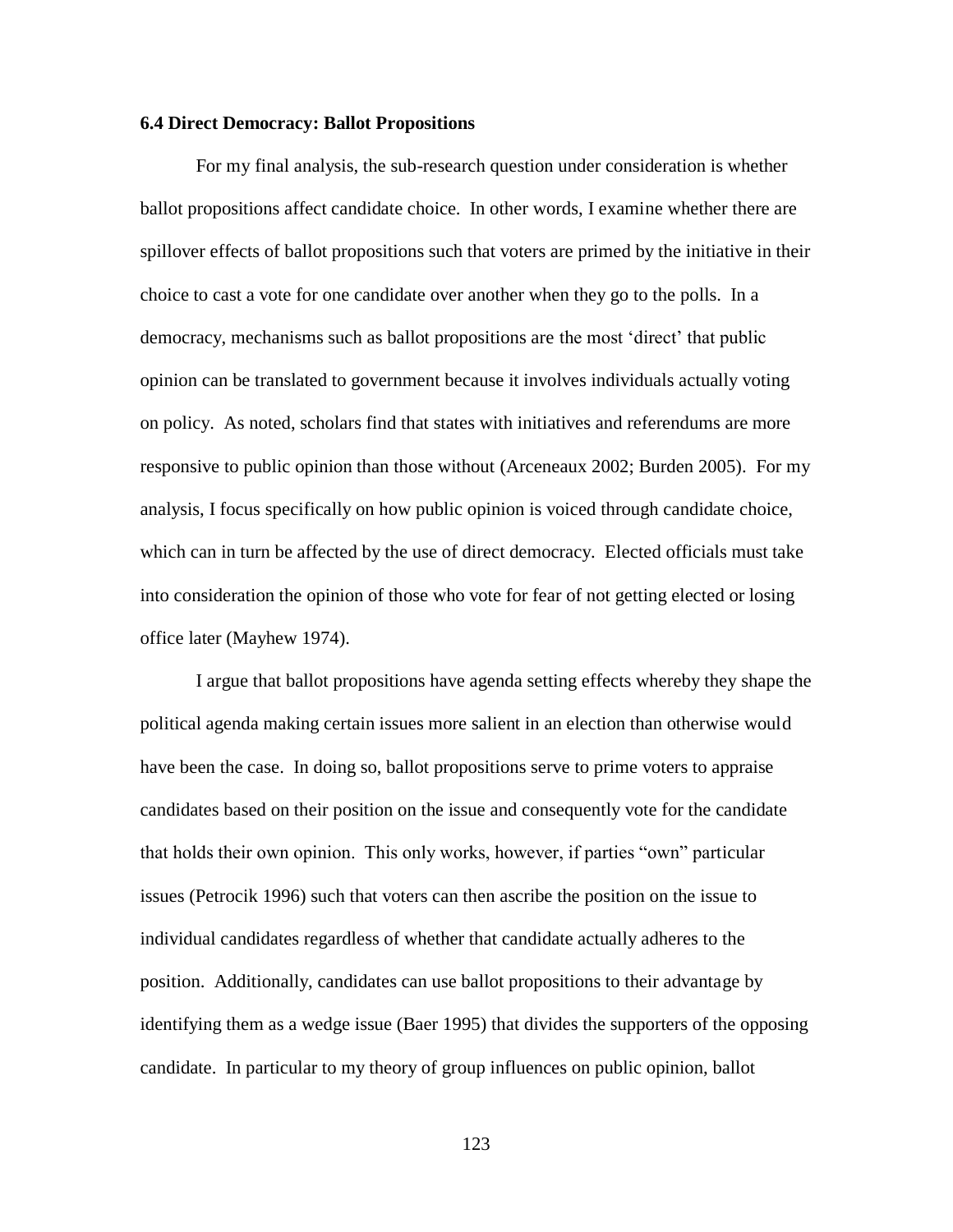propositions have the potential to target and so prime subsets of voters and groups more specifically in who to vote for in the election. I examine the gay marriage amendments in the 2004 election, an issue that received a great deal of attention and had the potential to prime religious groups in voting for the Republican candidates in the election (President Bush on down the ballot). I examine aggregate level effects (the state being the unit of analysis) rather than individual opinion. For my theory of group influences on opinion, individual level opinion and opinion change is important (social identity) but I argue that it is only through the aggregate that politics is ultimately carried out so examining aggregate level effects is vitally important.

Overall, in my analysis I find no result for ballot propositions increasing overall levels of turnout, turnout for President Bush or turnout for other lower level Republican officials in the fifty states. Examining religious groups in particular, I only find a result for mainline Protestants, that they report a higher rate of voter participation in states that have gay marriage amendments and they increase Republican seat gain slightly. I find, in essence, almost no support for my theory of spillover effects of ballot propositions. It is particularly striking that I find no result for evangelical Protestants, the group most likely to have been primed by the gay marriage amendments to increase turnout for President Bush and other Republican officials. These results are at odds with individual level findings (Campbell and Monson 2008) and as such show the importance of examining both individual and aggregate level effects and the danger of the ecological fallacy.

This analysis largely fails to confirm my overall theory of group influence on opinion as displayed in the case of ballot propositions. First, I argue for social identity effects to be seen both in terms of groups being primed by the initiative to show up at the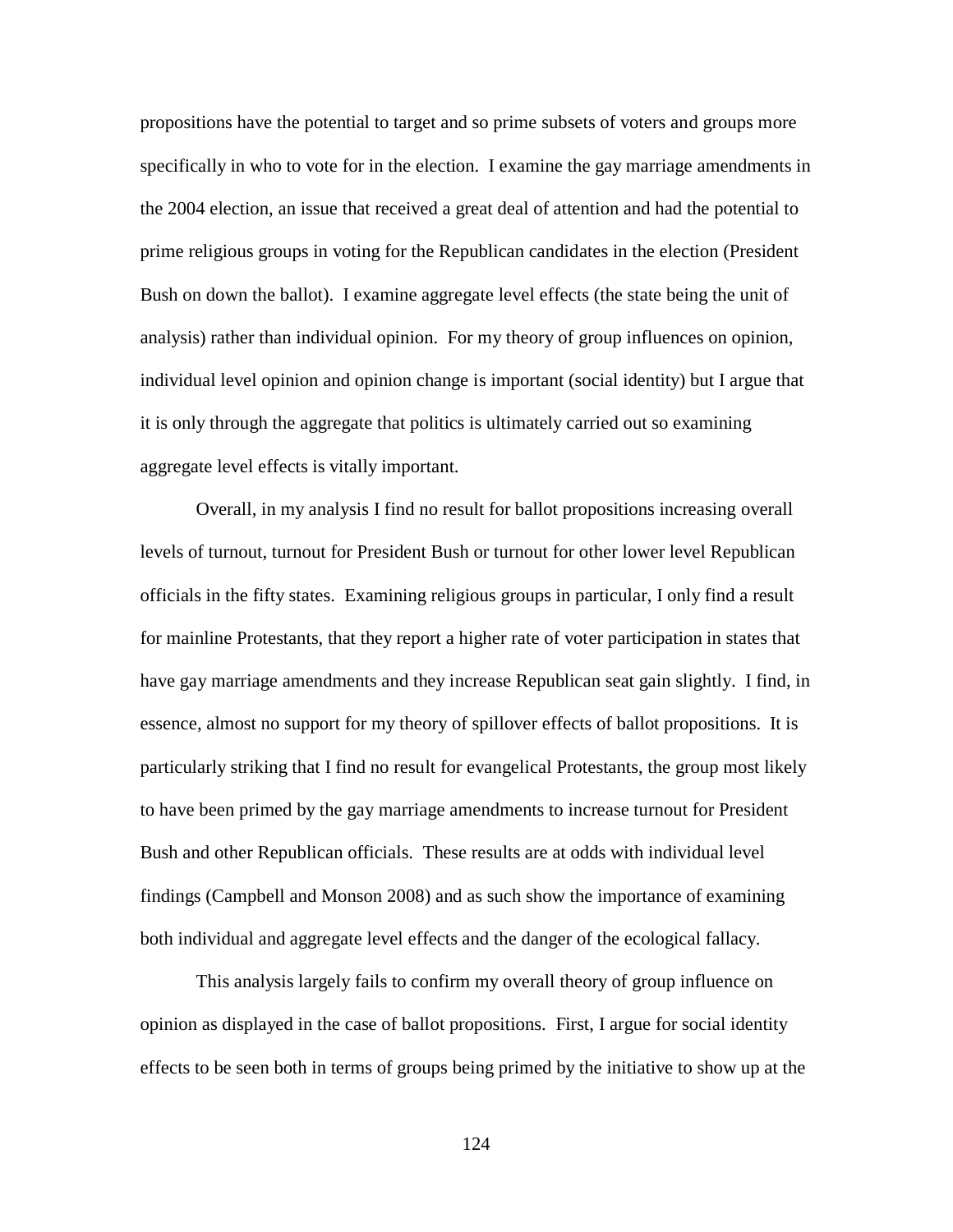polls (if the group as a whole values increased participation then individual members will conform to that behavior) and to effect who they choose to vote for (members will conform to the opinion of the group to vote for a specific candidate in this case religious groups and the Republican candidates). However, I find support for neither contention. Second, I argue that by conceptualizing public opinion in terms not of overall opinion but group opinion, it may be the case that opinion is accurately reflected through dominant groups. Ballot propositions may target specific groups such that these groups are more likely to express their opinion (i.e. vote and vote for a specific candidate) and so group opinion is the influence behind public opinion. However, again I find no effect for the gay marriage amendments priming religious groups in voter turnout or vote choice. Finally, I argue that my theory holds only when the condition of intensity of preference is met. The group must feel strongly in their opinion for it to influence individual members of the group and for it to signal to government the group's preferred stance. Gay marriage amendments were an issue that religious groups and evangelicals in particular felt very passionately about. So the third condition was met yet I still did not find support for my theory.

Overall, this analysis produces a number of interesting conclusions. First, it shows the discrepancy, as noted, between individual and aggregate level effects of ballot propositions. Individual level findings did show gay marriage ballot propositions affecting evangelicals in particular in their vote choice (Campbell and Monson 2008) yet I do not find that this holds at the aggregate level when examining overall state results. For my theory of group influences on opinion, I argue that it is at the aggregate level that we truly see opinion mattering to government. This is a case in point. Though individual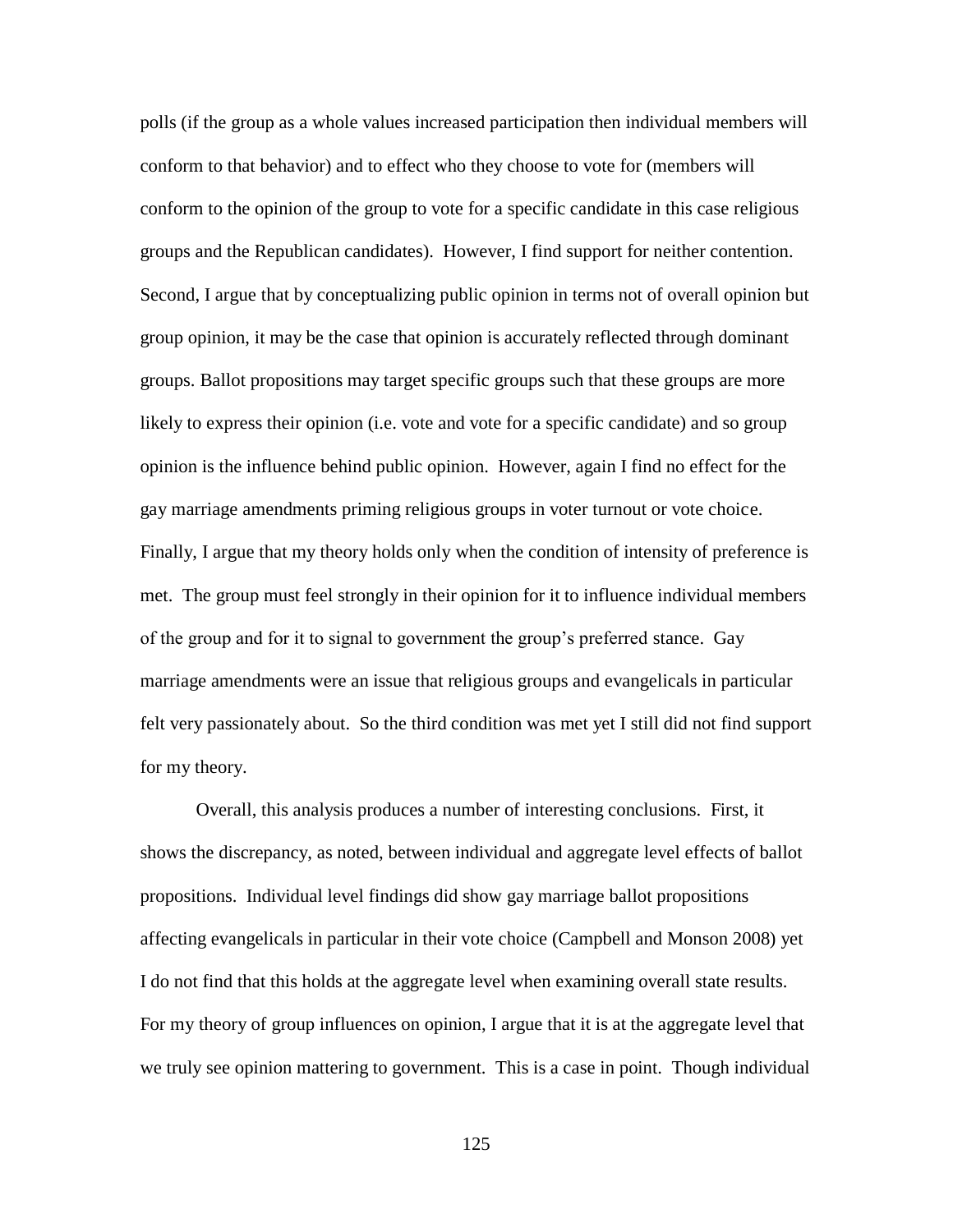evangelical opinion might have been changed by these propositions, at the aggregate level this was not the case and so it had no effect on overall opinion and so overall election outcomes. Second, this analysis shows a limitation on my theory. While I found support for my theory in the case of political parties and state Supreme Court decision making, I do not find support in the case of ballot propositions. It would be a good idea to confirm this non-finding with ballot initiatives focusing on other issue areas and with other groups. Finally, this points to the importance of testing the breadth and depth of theory to see conditions under which it holds and does not hold.

# **6.5 Concluding Thoughts**

America both historically and currently is a nation of 'joiners.' Americans show themselves willing to form and join a wide variety of groups within society and these groups often take on political meaning either intentionally or not (Tocqueville [1835-40] 1969; Truman 1951). Accordingly, groups and group dynamics play a large role in American politics, one I argue that is often overlooked. While scholars investigate the role of groups in areas such as voter turnout (Campbell et al. 1960; Lewis-Beck et al. 2008) and the development of social capital (Putnam 2000), the public opinion literature has long been lacking in a focus on the role groups can and do play in the study of public opinion (Huckfeldt 2007).

I seek to address this gap in the literature focusing on the question of finding specific conditions under which public opinion is listened to and translated into government responsiveness. As an answer to this question, I argue that it is through groups that government can and does listen to public opinion and so be responsive to opinion in terms of policy and decision making. Put another way, I argue that groups are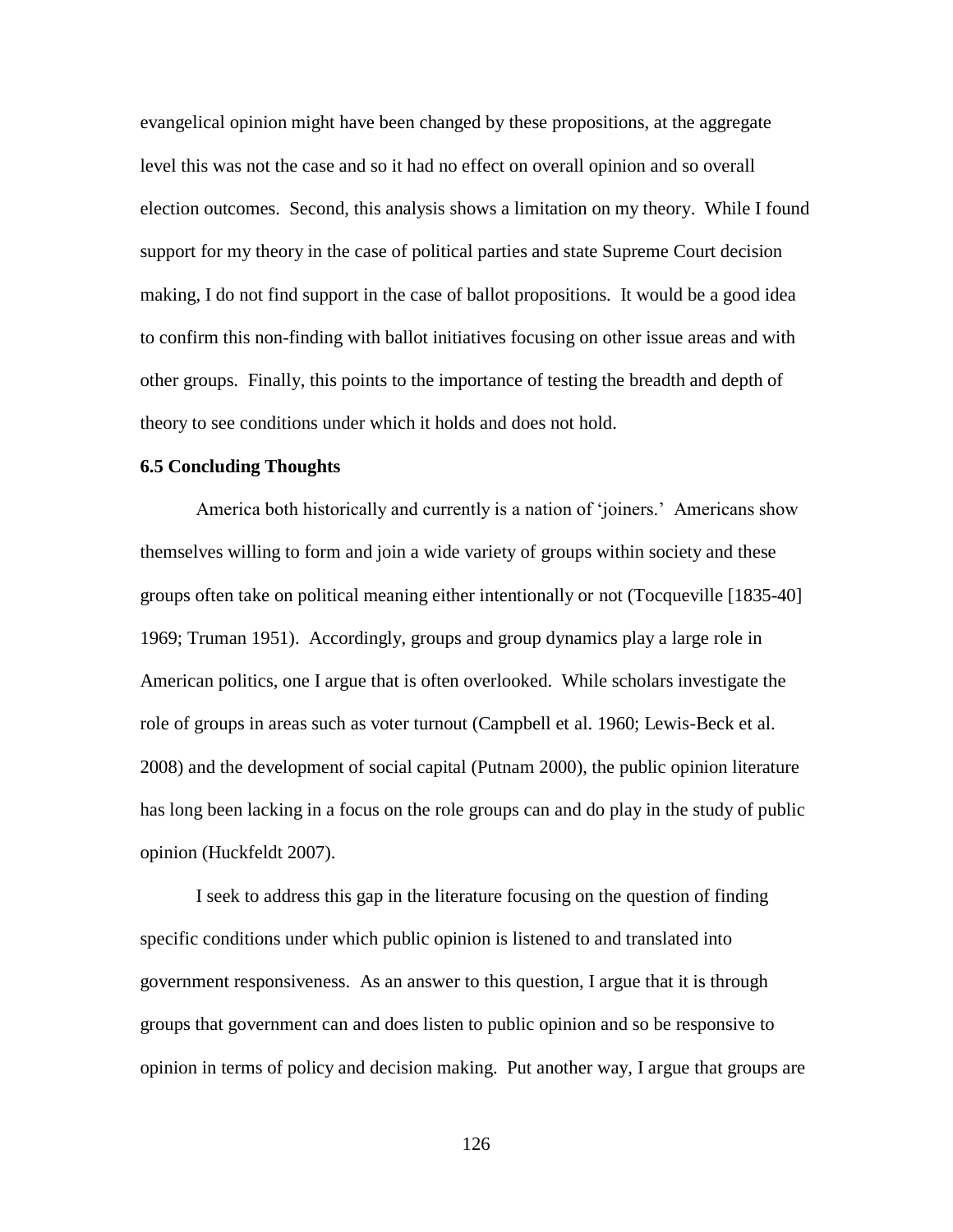an important and often overlooked mediator of public opinion. More specifically, I offer a theory of group influences on public opinion, arguing that groups first shape individual opinion through social identity effects, government is theoretically likely to listen to groups rather than individual or overall opinion because politics is ultimately carried out in terms of the aggregate, but government is only likely to listen to group opinion if the group holds intense preferences and can therefore signal opinion to individual group members and to government.

In testing this theory, I find some support. I find that increases in religious attachment leads to increases in partisan attachment. In terms of public opinion and my overall research question, this means that religion (and by extension I argue religious groups though this still must be tested directly) is influencing the opinion of the political parties and thus of elected officials making government, I argue, responsive to group opinion. I also find that state Supreme Court justices listen and respond to religious groups (evangelical Protestants in particular) in their decision making on death penalty cases. Hence, I find that the branch of government least theoretically likely to listen to public opinion does in fact listen and respond to group opinion more specifically. These results show that groups are indeed an important mediator of public opinion and as such deserve attention in the public opinion literature.

However, I also find potential limitations of my theory of group influences on public opinion. In examining whether ballot initiatives have spillover effects on candidate choice in elections, I find at the aggregate level that gay marriage amendments had no effect on turnout or turnout for Republican officials (including President Bush) among religious groups. Religious groups were arguably the groups most likely to be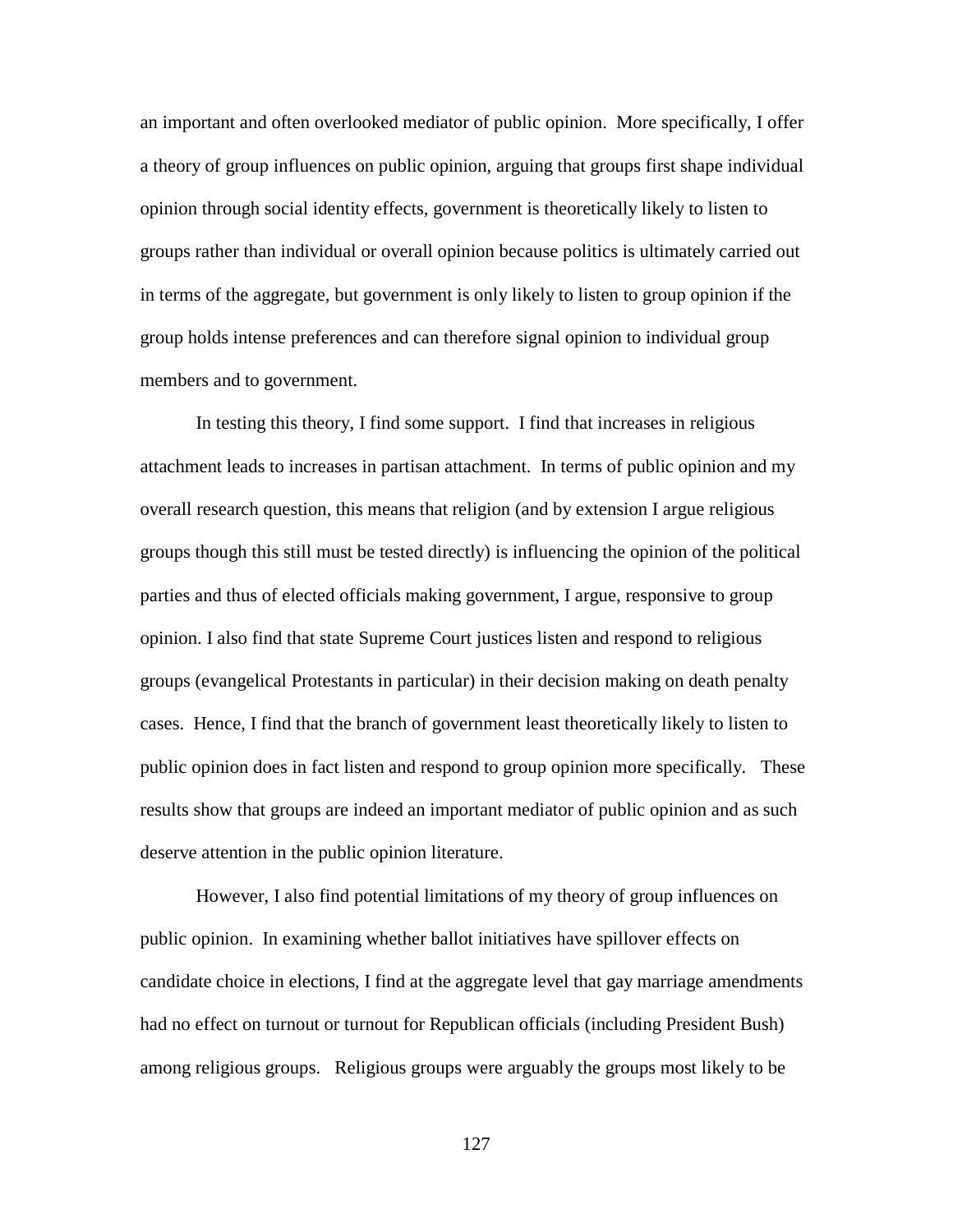primed by these initiatives and so show group influence on opinion yet I did not find this to be the case. This finding can be read in two different ways. It shows either a limitation to my theory of group influence on opinion or it shows that direct democracy may not in fact 'add' anything to democracy in terms of public opinion. Citizens and religious groups in particular were already likely to voice their opinion with or without the mechanism of ballot initiatives to get them to the polls and prime them in who to vote for. Further tests are needed to confirm which story is the correct one.

Beyond demonstrating the continued significance of groups to American politics and to public opinion in particular, my results also highlight the importance of examining both individual and aggregate level data. As I argued in the introduction and theory, most studies of public opinion tend to focus on the individual. Yet, while the study of individual opinion and opinion formation is important, it is only in the aggregate that politics is ultimately carried out. In almost every case, government cannot listen and respond to individual opinion but must respond to the opinion of the 'collective'. Though the collective can be conceived of in different ways, I argue that one way to do so is through groups in American society. Consequently, I argue that it is important to look not just at individual public opinion but public opinion at the aggregate level. Accordingly, for two of my three analyses (state Supreme Court decision making and ballot initiatives) I focus on the effect of the aggregate. For the case of ballot initiatives in particular, I find discrepancies between individual level analyses (e.g. evangelicals did increase their turnout for President Bush in gay marriage amendment states) and my aggregate level findings (e.g. no effect for evangelicals increasing turnout for President Bush). This demonstrates, I argue, that individual opinion and aggregate or collective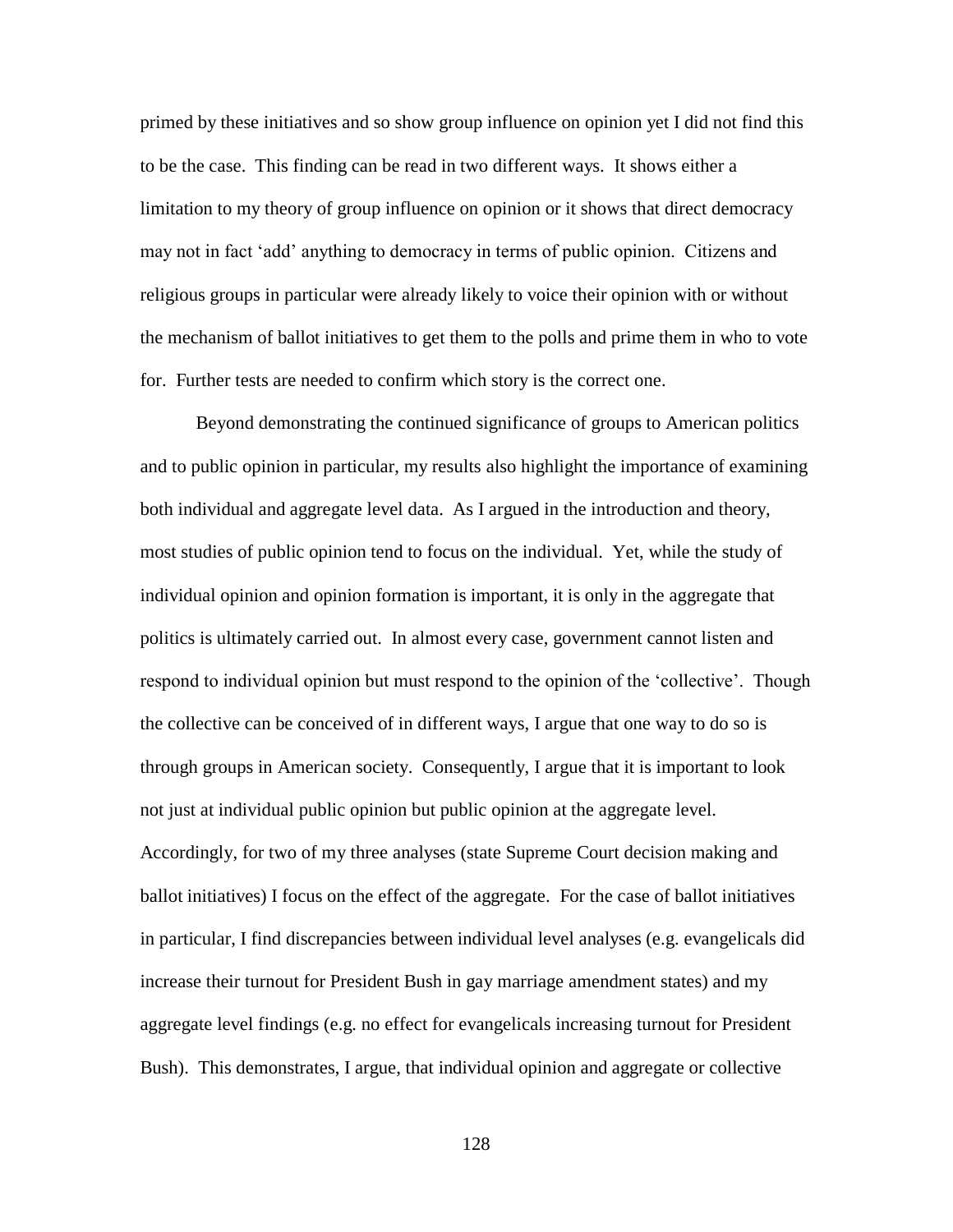opinion can and often do behave in two distinct ways. It highlights the danger of the ecological fallacy that scholars have long noted. It also highlights the need for more aggregate level opinion studies if it is indeed true that politics is ultimately carried out in terms of the aggregate.

Finally, the fact that my theory holds for two out of the three analyses shows that future research is needed to refine where and when group influences on public opinion applies. By examining three separate aspects of how public opinion can be listened to and translated into government decision making, I demonstrate the importance, and arguably the necessity, of scholars testing the breadth and depth of their theories in their research.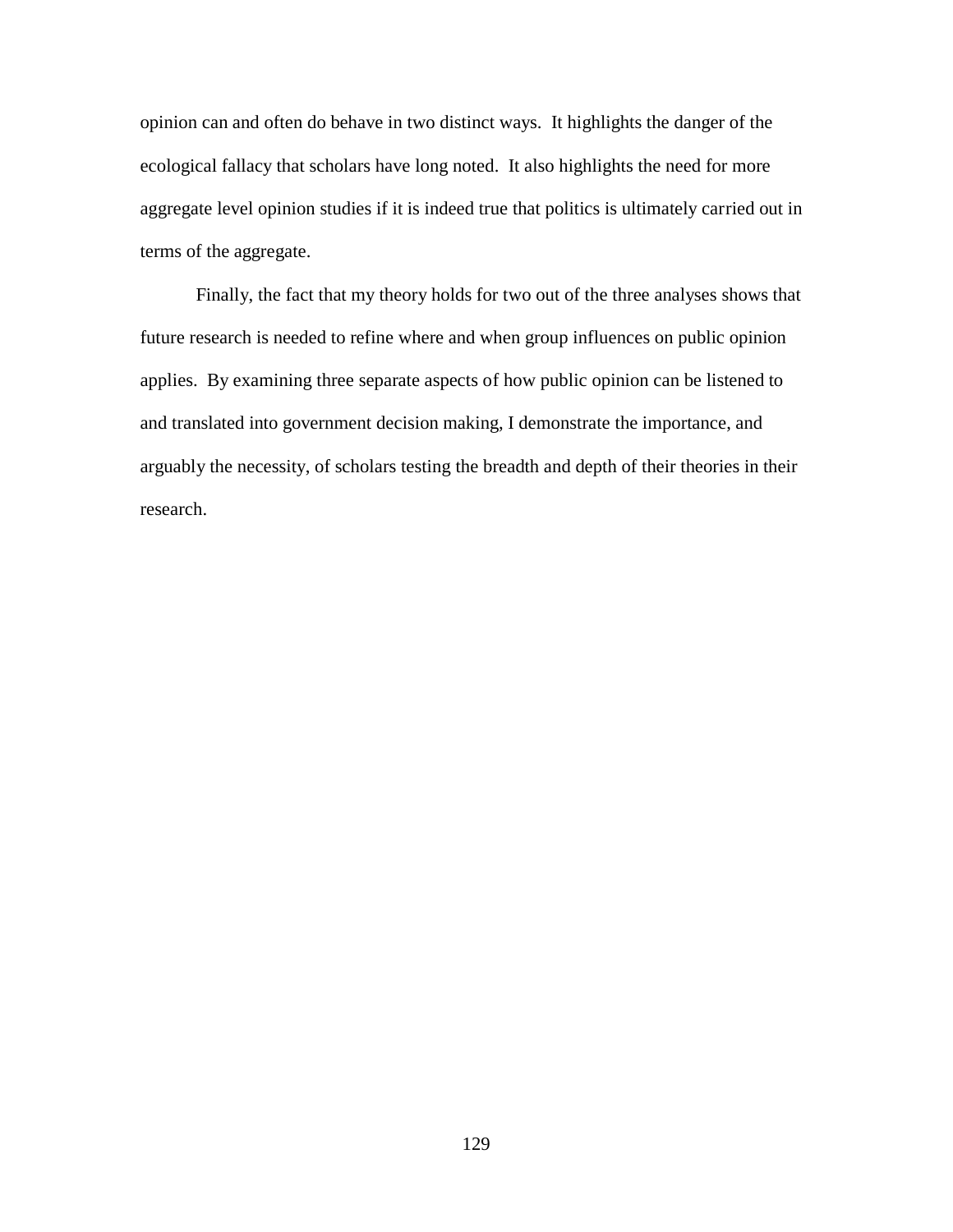## **References**

- Abramowitz, Alan. 1995. "It's Abortion, Stupid: Policy Voting in the 1992 Presidential Election." *Journal of Politics* 57: 176-186.
- Abramowitz, Alan. 2004. "Terrorism, Gay Marriage, and Incumbency: Explaining the Republican Victory in the 2004 Presidential Election." *The Forum* 2(4).
- Abramowitz, Alan, John McGlennon, and Ronald Rapoport. 1981. "A Note on Strategic Voting In a Primary Election." *The Journal of Politics* 43(3): 899-904.
- Abramowitz, Alan I., and Kyle L. Saunders. 2006. "Exploring the Bases of Partisanship in the American Electorate: Social Identity vs. Ideology." *Political Research Quarterly* 59(2): 175-87.
- Abramson, Paul R. 1976. "Generational Change and the Decline of Party Identification in America, 1952-1974." *American Political Science Review* 70: 469-78.
- Abramson, Paul R. 1979. "Developing Party Identification: A Further Examination of Life-cycle, Generational and Period Effects." *American Journal of Political Science* 23:78-96.
- Abramson, Paul R., and John H. Aldrich. 1982. "The Decline of Electoral Participation in America." *The American Political Science Review* 76(3): 502-521.
- Achen, Christopher H. 1975. "Mass Political Attitudes and the Survey Response." *American Political Science Review* 69(4): 1218-1231.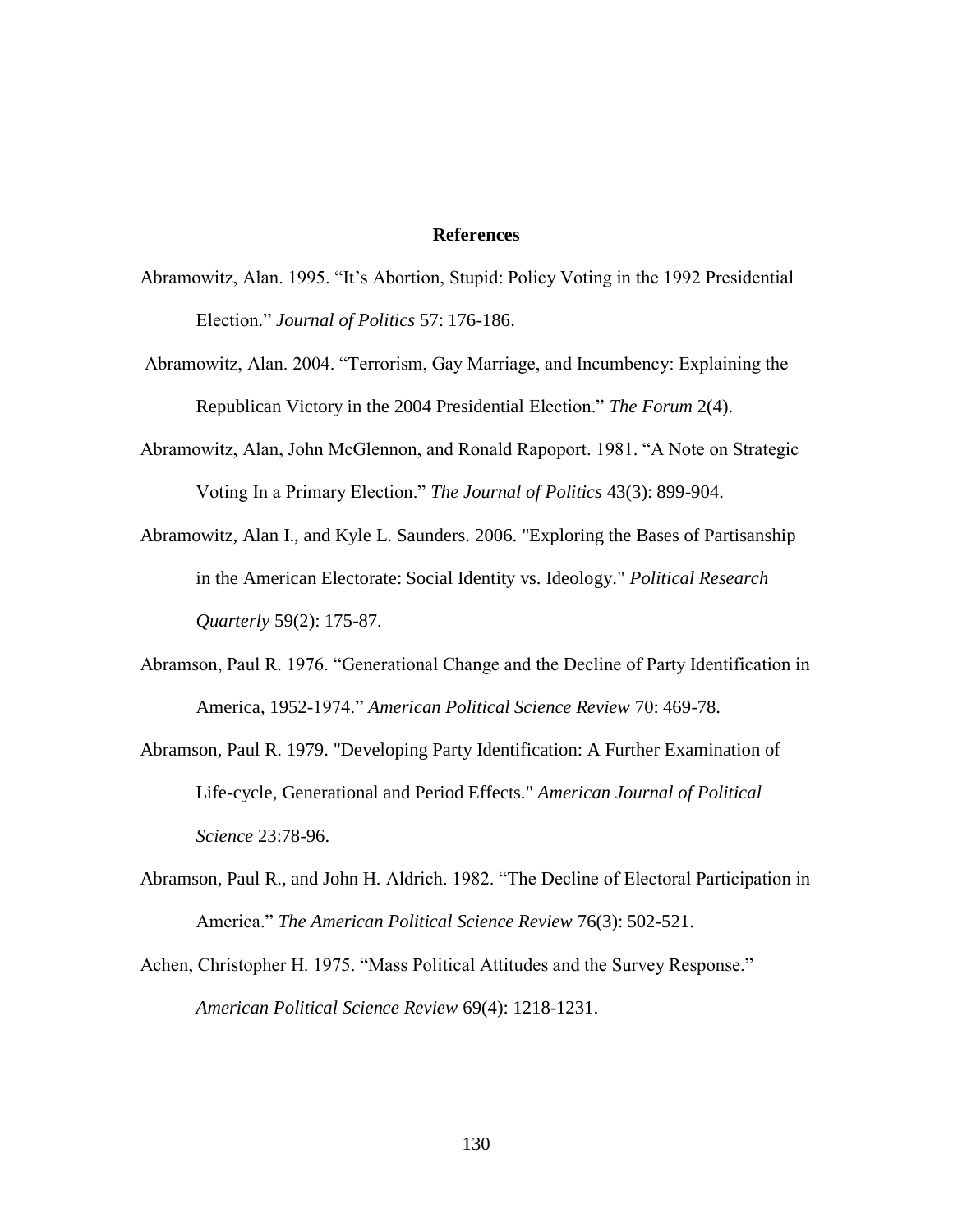- Achen, Christopher H. 2005. "Let's Put Garbage-Can Regressions and Garbage-Can Probits Where They Belong." *Conflict Management and Peace Science*  22(Winter): 327-339.
- Aldrich, John H. 1983. "A Downsian Spatial Model with Party Activism." *American Political Science Review* 77(4): 974-990.
- Aldrich, John H. 1995. *Why Parties?: The Origin and Transformation of Political Parties in America*. Chicago: University of Chicago Press.
- Arceneaux, Kevin. 2002. "Direct Democracy and the Link between Public Opinion and State Abortion Policy." *State Politics & Policy Quarterly* 2(4): 372–87.
- Baer, Denise. 1995. "Contemporary Strategy and Agenda Setting." In *Campaigns and Elections American Style,* ed. James A. Thurber and Candice J. Nelson. Boulder, CO: Westview Press.
- Baker, Tod A., Robert P. Steed & Laurence W. Moreland. 1991. "Preachers and Politics: Jesse Jackson, Pat Robertson and the 1988 Presidential Nomination Campaign in South Carolina" in *The Bible And the Ballot Box: Religion and Politics in the 1988 Election*. Ed. Guth, James L. and John C. Green. Westview Press: Boulder, CO.
- Bartels, Larry M. 1992. "The Impact of Electioneering in the United States." In *Electioneering: A Comparative Study of Continuity and Change*, ed. David Butler and Austin Ranney. Oxford: Clarendon Press.
- Bartels, Larry M. 1993. "Messages Received: The Political Impact of Media Exposure." *American Political Science Review* 87: 267-85.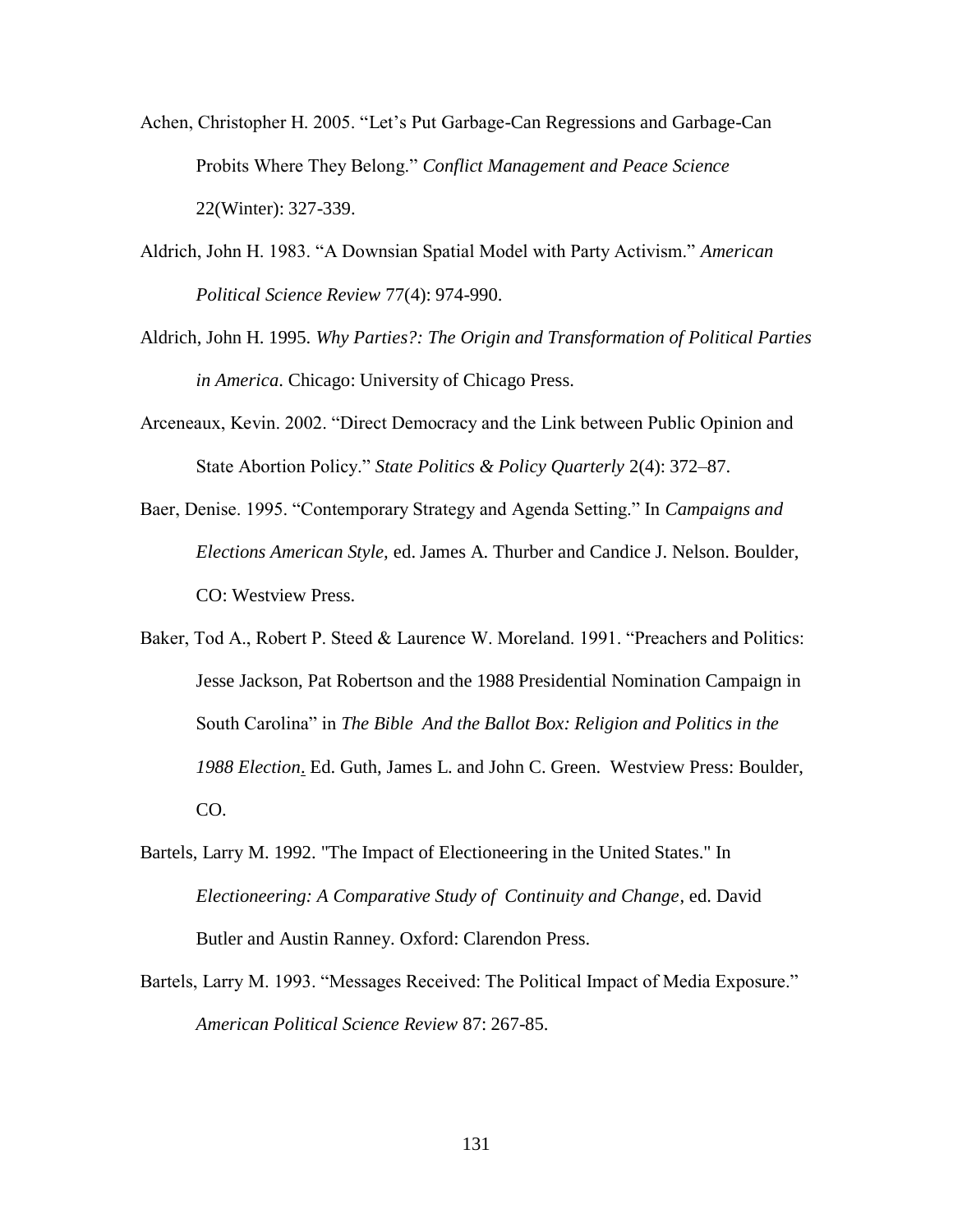- Bartels, Larry M. 2000. "Partisanship and Voting Behavior, 1952-1996." *American Journal of Political Science* 44(1): 35-50.
- Bartels, Larry M. 2003. "Democracy with Attitudes." In *Electoral Democracy,* ed. Michael MacKuen and George Rabinowitz. Ann Arbor: University of Michigan Press, 48-82.
- Baum, Lawrence. 1988. "Measuring Policy Change in the US Supreme Court." *American Political Science Review* 82(3): 905-12.
- Bell, Derrick A.Jr., 1978. "The Referendum: Democracy's Barrier to Racial Equality." *Washington Law Review* 54.
- Berelson, Bernard R., Paul F. Lazarsfeld, and William N. McPhee. 1954. *Voting*. Chicago: University of Chicago Press.
- Berry, Williams D., Evan J, Ringquist, Richard C. Fording and Russell L. Hanson. 1998. "Measuring Citizen and Government Ideology in the American States." *American Journal of Political Science* 42(1): 327-48.

Blumberg, Paul. 1990. "The Politics of Ignorance." Unpub. paper, Queens College.

- Bowler, Shaun, and Todd Donovan. 2002. "Democracy, Institutions and Attitudes about Citizen Influence on Government." *British Journal of Political Science* 32:371- 390.
- Bowler, Shaun, Gary Segura, and Stephen Nicholson. 2006. "Earthquakes and Aftershocks: Race, Direct Democracy, and Partisan Change." *American Journal of Political Science* 50: 146-159.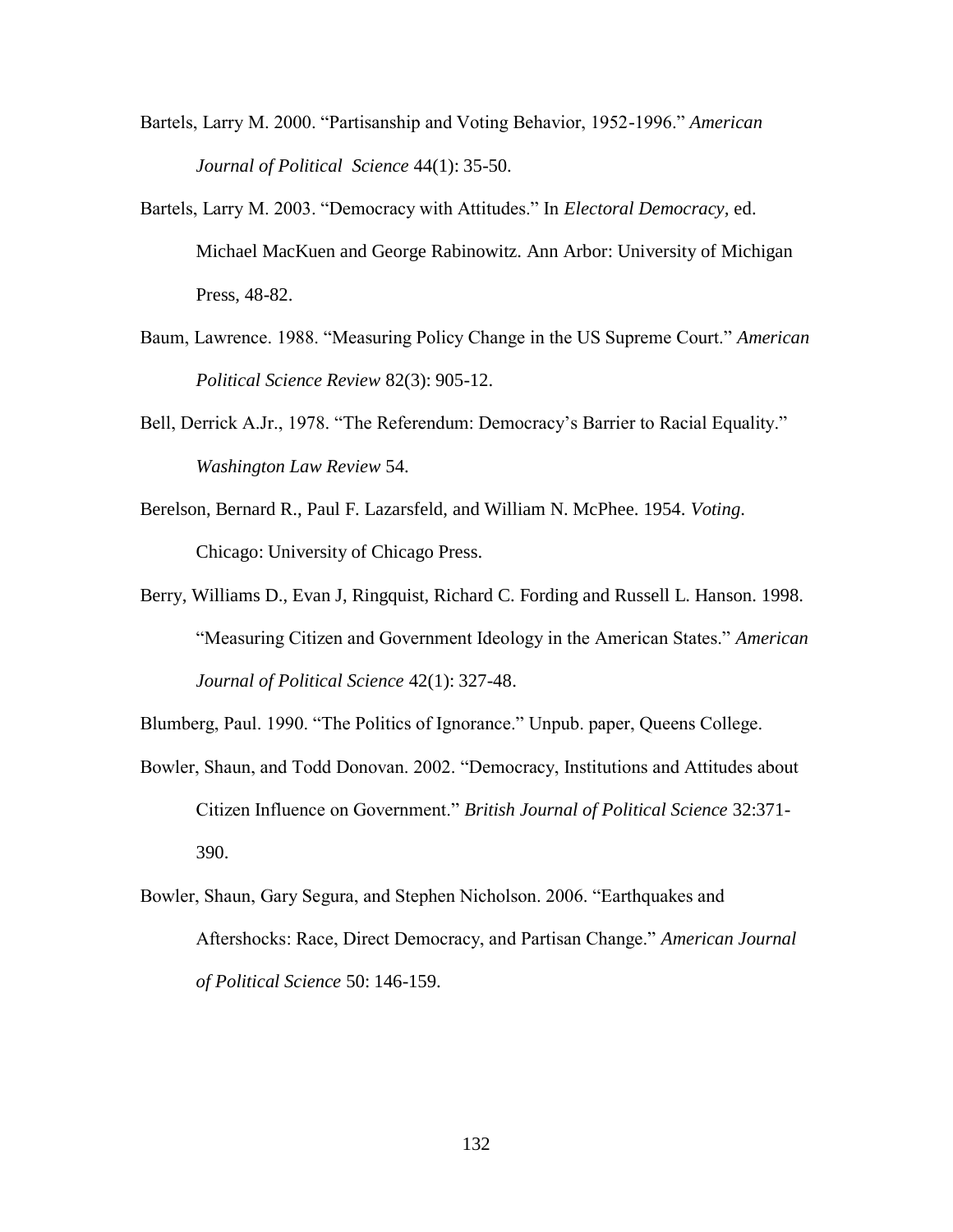- Brace Paul and Brent D. Boyea. 2008. "State Public Opinion, the Death Penalty, and the Practice of Electing Judges." *American Journal of Political Science* 52(2): 360- 372.
- Brace, Paul, Laura Langer and Melinda G. Hall. 2000. "Measuring The Preferences of State Supreme Court Judges." *Journal of Politics* 62(2): 376-413.
- Brewer, M. B. 1979. In-group bias in the minimal inter-group situation: A cognitive motivational analysis. *Psychological Bulletin, 86,* 307–324.
- Britt, Chester L. 1998. "Race, Religion, and Support for the Death Penalty: A Research Note." *Justice Quarterly* 15(1): 175 – 191.
- Broder, David S. 2000. *Democracy Derailed: Initiative Campaigns and the Power of Money*. New York: Harcourt.
- Brody, Richard A., and Lawrence S. Rothenberg. 1988. "The Instability of Partisanship: An Analysis of the 1980 Presidential Election." *British Journal of Political Science* 18:445-65.
- Burden, Barry C. 2004. "An Alternative Account of the 2004 Presidential Election." *The Forum* 2(4). Available at: http://www.bepress.com/forum/vol2/iss4/art2 [Accessed September 30, 2009].
- Burden, Barry C. 2005. "Institutions and Policy Representation in the States." *State Politics & Policy Quarterly* 5(4): 373–93.
- Burnham, Walter Dean. 1989. "The Reagan Heritage." In *The Election of 1988: Reports and Interpretations*, ed. Gerald M. Pomper et al. Chatham, N.J.: Chatham House.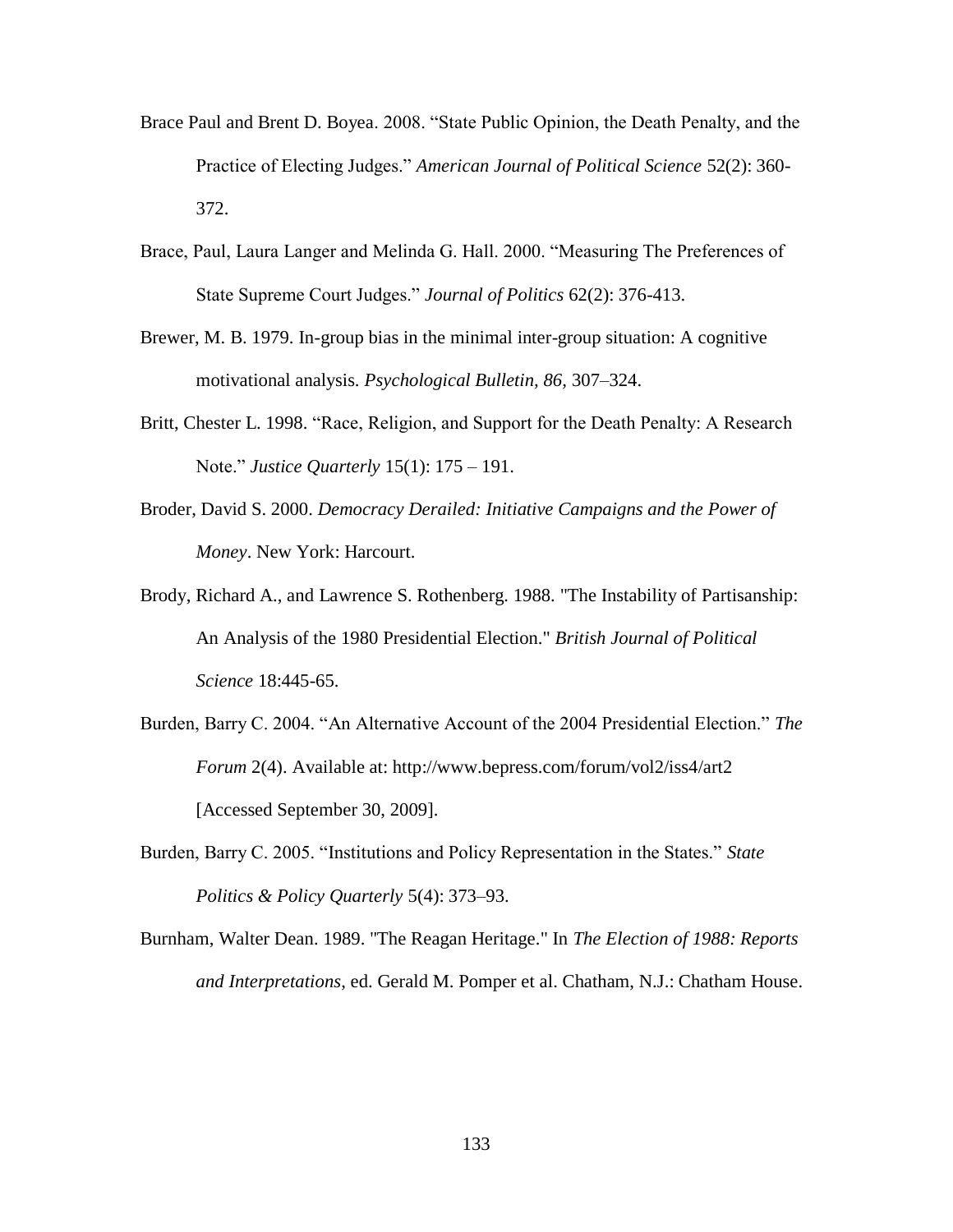- Caldeira, Gregory A. 1991. "Courts and Public Opinion." In *American Courts: A Critical Assessment,* eds. John B. Gates and Charles A. Johnson. Washington: Congressional Quarterly, Inc.
- Calfano, Brian R. and Paul A. Djupe. 2009. "God Talk: Religious Cues and Electoral Support." *Political Research Quarterly* 62(2): 329-39.
- Campbell, Angus, Phillip E. Converse, Warren E. Miller and Donald E. Stokes. 1960. *The American Voter.* New York: Wiley.
- Campbell, David E., and J. Quin Monson. 2008. "The Religion Card: Gay Marriage and the 2004 Presidential Election." *Public Opinion Quarterly* 72(3):399-419.
- Cassel, Carol A. 1993. "A Test of Converse's Theory of Party Support." *The Journal of Politics* 55(3): 664-681.
- Cassel, Carol A. 1999. "Voluntary associations, churches, and social participation theories of turnout." *Social Science Quarterly* 80: 504-514.
- Claassen, Ryan L., and Andrew Povtak. 2010. "The Christian Right Thesis: Explaining Longitudinal Change in Participation among Evangelical Christians." *Journal of Politics* 72:2-15.
- Claggett, William. 1981. "Partisan Acquisition Versus Partisan Intensity: Life-Cycle, Generation, and Period Effects, 1952-1976." *American Journal of Political Science* 25(2): 193-214.
- Clark, Paul and Marick F. Masters. 2001. "Competing Interest Groups and Union Members' Voting." *Social Science Quarterly* 38:104-23.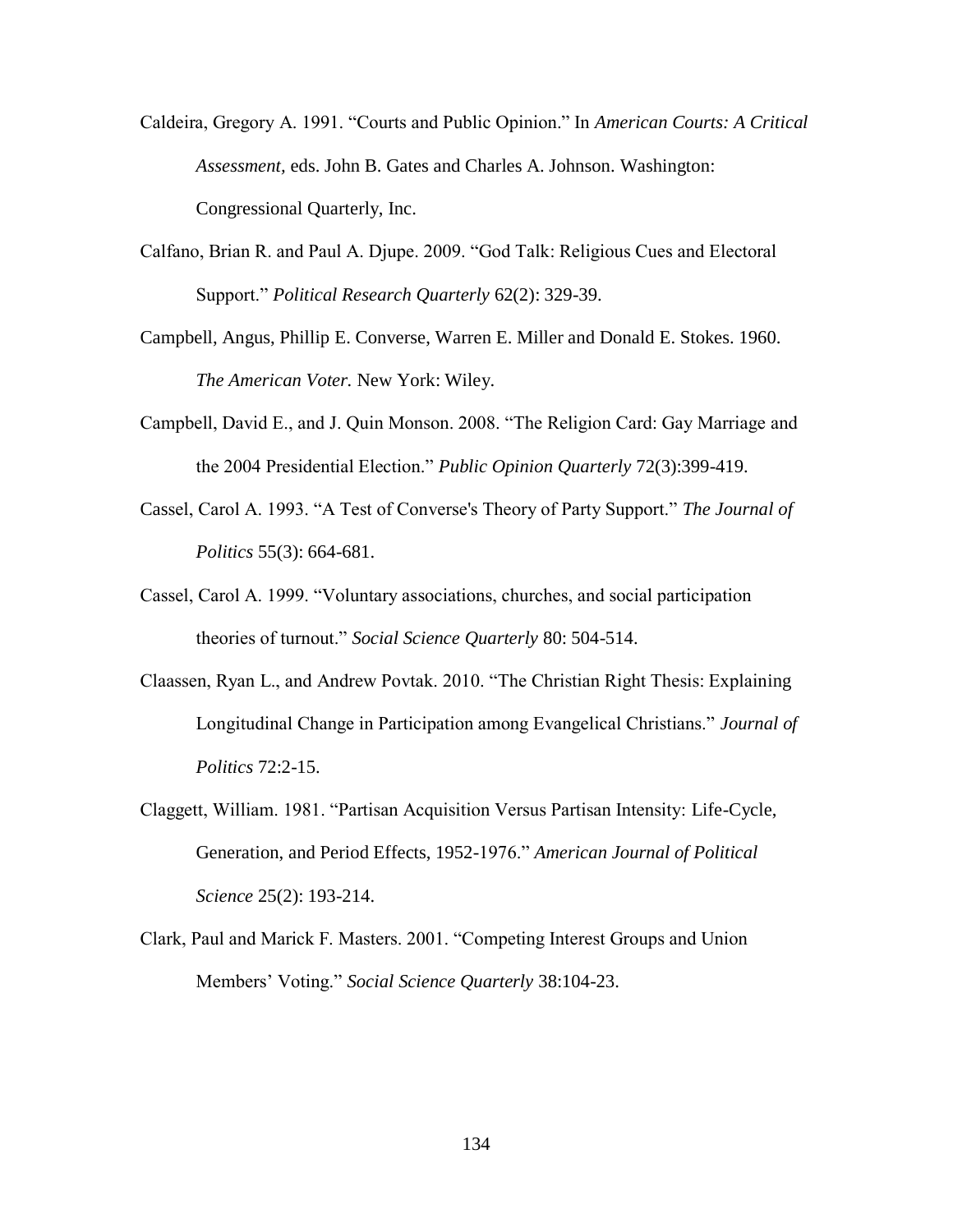- Committee on Political Parties, American Political Science Association. 1950. "Toward a More Responsible Two-Party System." *American Political Science Review* 44(3, Part 2, Supplement): v-96.
- Converse, Philip E. 1964. "The Nature of Belief Systems in Mass Publics." In *Ideology and Discontent*, David E. Apter, ed. New York: The Free Press.
- Converse, Philip E. 1969. "Of Time and Partisan Stability." *Comparative Political Studies* 2(2): 139 -171.
- Converse, Philip E. 1976. *The Dynamics of Party Support: Cohort-Analyzing Party Identification*. Beverly Hills: Sage.
- Cook, Elizabeth Adell, Ted G. Jelen, and Clyde Wilcox. 1992. *Between Two Absolutes: Public Opinion and the Politics of Abortion.* Boulder, CO: Westview.
- Dahl, Robert A. 1956. *A Preface to Democratic Theory.* Chicago: The University of Chicago Press.
- Dahl, Robert A. 1998. *On Democracy*. New Haven, CT: Yale University Press.
- Dao, James. 2004. "Flush with Victory, grass-roots crusader against same-sex marriage think big." *New York Times,* November 26, A-28.
- Darmofal, David. 2005. "Elite Cues and Citizen Disagreement with Expert Opinion." *Political Research Quarterly* 58(3): 381-395.
- Delli Carpini, Michael X., and Scott Keeter. 1997. *What Americans Know about Politics and Why it Matters*. New Haven, CT: Yale University Press.
- DeNardo, James. 1980. "Turnout and the vote: the joke's on the Democrats." *American Political Science Review* 74:406-20.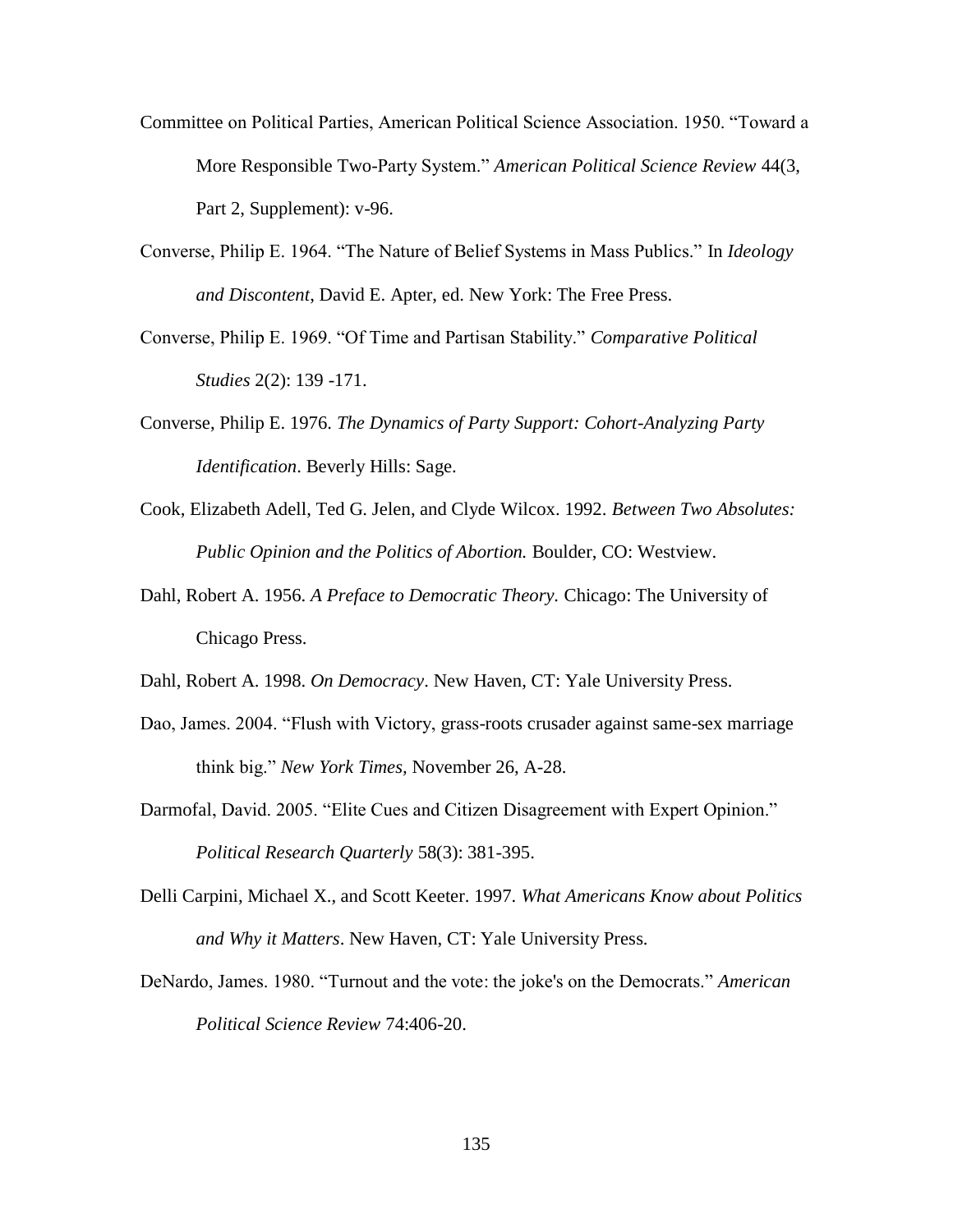- Devins, Neal, and Nicole Mansker. 2010. "Public Opinion and State Supreme Courts." *University of Pennsylvania Journal of Constitutional Law* 13: 455.
- DiMaggio, Paul, John H. Evans, and Bethany Bryson. 1996. "Have Americans' Social Attitudes Become More Polarized?" *American Journal of Sociology* 102: 690- 755.
- Domke, David and Kevin Coe. 2008. *The God Strategy.* Oxford : Oxford University Press.
- Donovan, Todd, Caroline J. Tolbert and Daniel A. Smith. 2008. "Priming Presidential Votes by Direct Democracy." *Journal of Politics* 70: 1217-1231.
- Dougherty, Kevin D., Byron R. Johnson, and Edward C. Polson. 2007. "Recovering the Lost: Remeasuring U.S. Religious Affiliation." *Journal for the Scientific Study of Religion* 46: 483-99.
- Downs, Anthony. 1957. *An Economic Theory of Democracy*. New York: Harper & Row.
- Druckman, Daniel.1994. "Nationalism, Patriotism, and Group Loyalty: A Social Phscyhological Perspective." *Mershon International Studies Review* 38: 43-68.
- Egan, Patrick J. 2013. *Partisan Priorities: How Issue Ownership Drives and Distorts American Politics*. Cambridge University Press.
- Ensley, Michael J. and Erik P. Bucy. 2010. "Do Candidate Positions Matter? The Effect of the Gay Marriage Question on Gubernatorial Elections." *American Politics Research* 38(1): 142-164.
- Erikson, Robert S. 1972. "Malapportionment, Gerrymandering, and Party Fortunes in Congressional Elections." *American Political Science Review* 66:1234-45.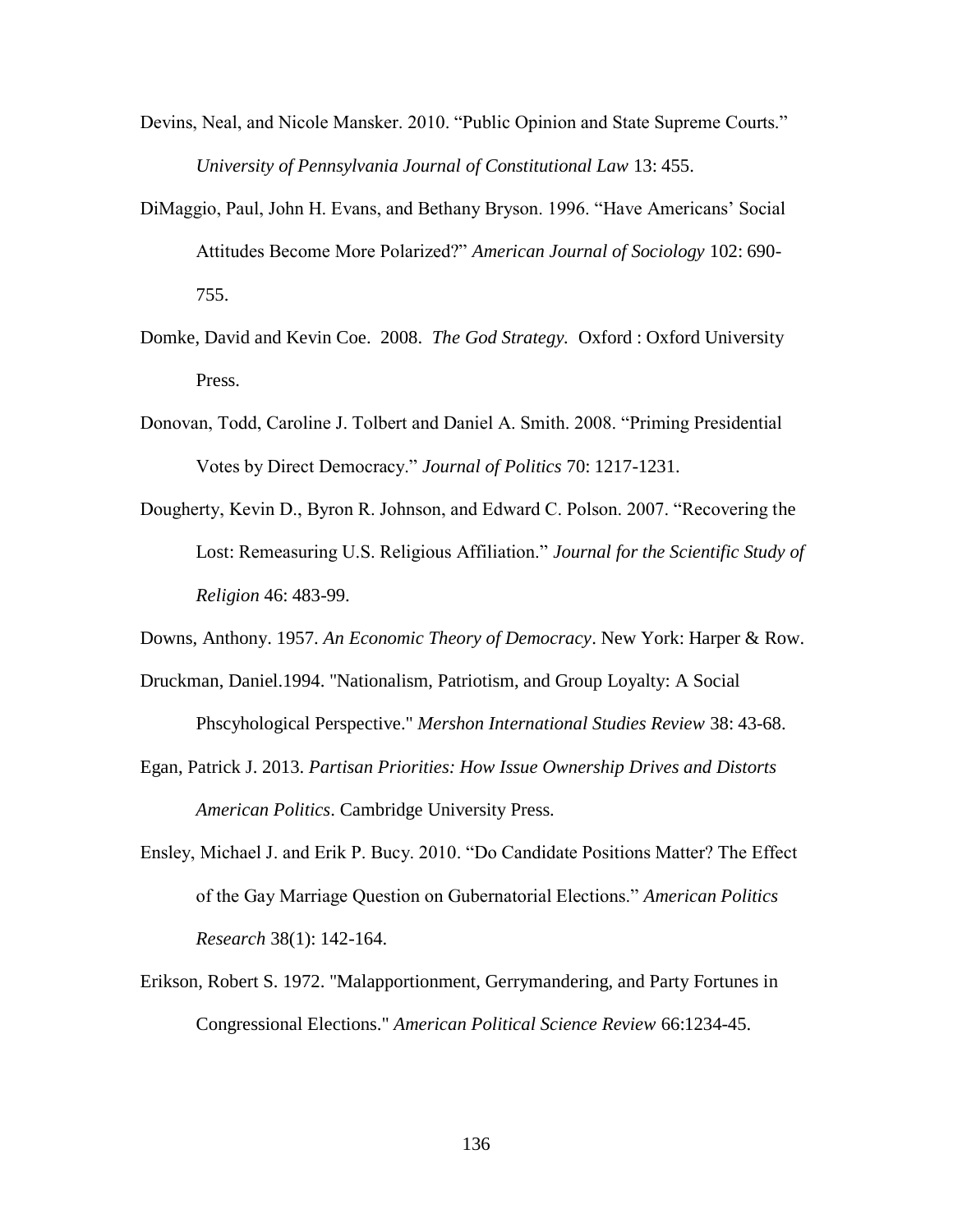- Erikson, Robert S., Michael B. MacKuen, and James A. Stimson. 2002. *The Macro Polity*. Cambridge: Cambridge University Press.
- Erickson, Robert S., Gerald C. Wright and John P. McIver. 1993. *Statehouse Democracy: Public Opinion and Policy in the American States.* New York: Cambridge University Press.
- Epstein, Lee, Valerie Hoekstra, Jeffry A. Segal and Harold J. Spaeth. 1998. "Do Political Preferences Change? A Longitudinal Study of U.S. Supreme Court Justices." *Journal of Politics* 60(3): 801-18.
- Epstein, Lee, Andrew Martin, Kevin M. Quinn and Jeffery Segal. 2007. "Ideological Drift among Supreme Court Justices: Who, When and How Important?" *Northwestern University Law Review* 101(1): 1483-1541.
- Evans, John H. 2003. "Have Americans' Attitudes Become More Polarized? An Update." S*ocial Science Quarterly* 84: 71-90.
- Fastnow, Chris, J. Tobin Grant, and Thomas J. Rudolph. 1999. "Holy roll calls: Religious tradition and voting behavior in the U.S. House. *Social Science Quarterly* 80: 687-701.
- Fenno, Richard F.1978. *Home Style: House Members in their Districts*. New York: Little, Brown.
- Finkel, Steven E. 1993. "Reexamining the 'Minimal Effects' Model in Recent Presidential Elections." *Journal of Politics* 55:1-21.
- Fiorina, Morris P. 1981. *Retrospective Voting in American National Elections*. New Haven: Yale University Press.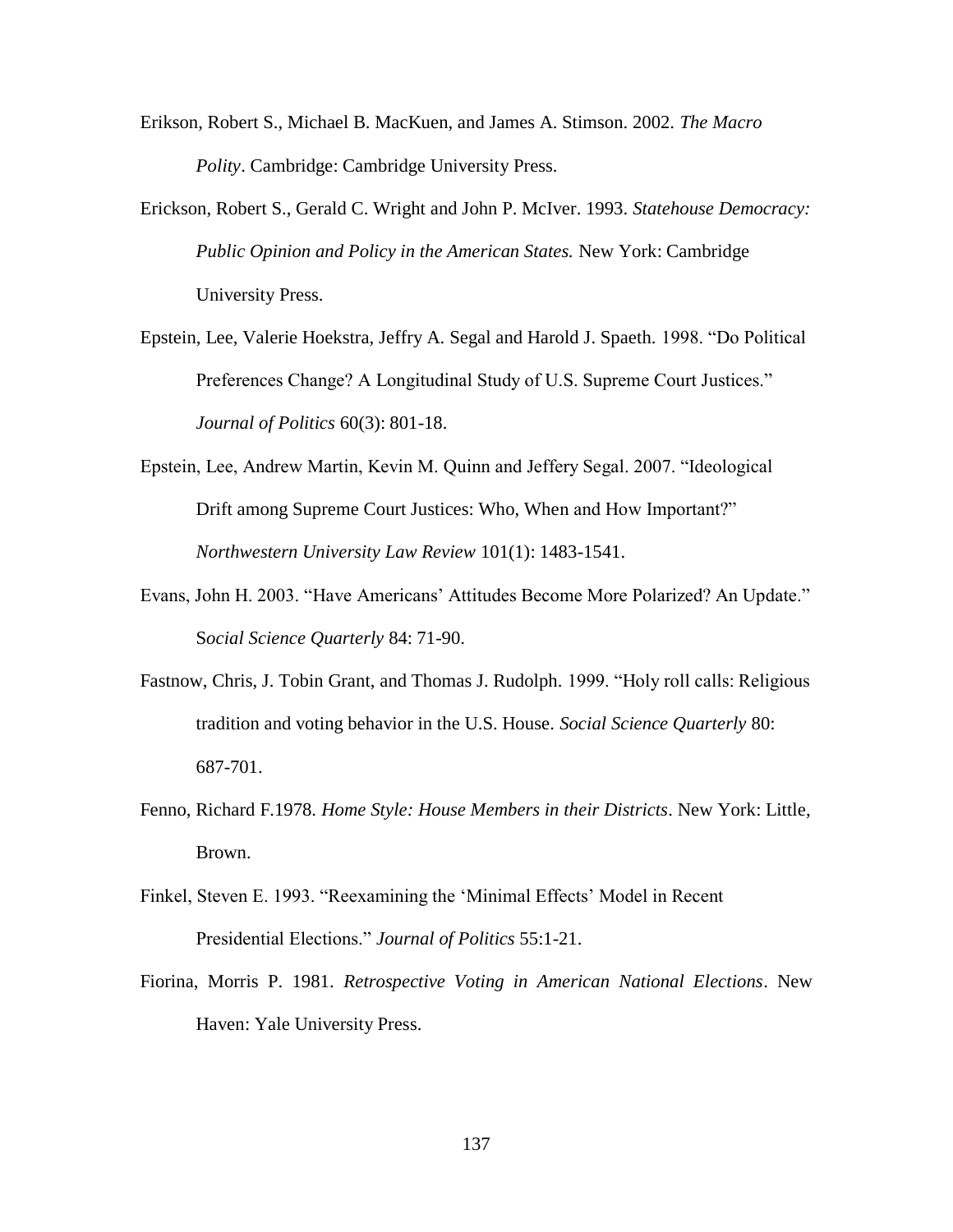- Fiorina, Morris P. 2010. *Culture War? The Myth of a Polarized America*, 3<sup>rd</sup> ed. New York: Pearson Longman.
- Flemming, Roy B. and B. Dan Wood. 1997. "The Public and the Supreme Court: Individual Justice Responsiveness to American Policy Moods." *American Journal of Political Science* 41(2) 468-98.
- Fowler, Robert Booth, Allen D. Hertzke, Laura R. Olson and Kevin R. den Dulk. 2010. Religion and Politics in America: Faith, Culture, and Strategic Choices, 4<sup>th</sup> ed. Boulder, CO: Westview Press.
- Franklin, Charles H., and John E. Jackson. 1983. "The Dynamics of Party Identification." *American Political Science Review* 77(4): 957-973.
- Friedman, Lawrence M. 1998. *American Law: An Introduction*. 2<sup>nd</sup> ed. New York: W. W. Norton & Company.
- Frisch, Morton J. 1985. *Selected Writings and Speeches of Alexander Hamilton.* Washington, D.C.: American Enterprise Institute.
- Gallup, George. 1938. *"*Testing Public Opinion*." Public Opinion Quarterly. Special Supplement: Public Opinion in a Democrac.* 2*(*January*):*8*-*14*.*
- Gallup, George and Rae Saul F. 1940. *The Pulse of Democracy.* New York*:* Simon and Schuster*.*
- Gay, David A., Christopher G. Ellison, and Daniel A. Powers. 1996. "In Search of Denominational Subcultures: Religious Affiliation and 'Pro-Family' Issues Revisited." *Review of Religious Research* 38: 3-17.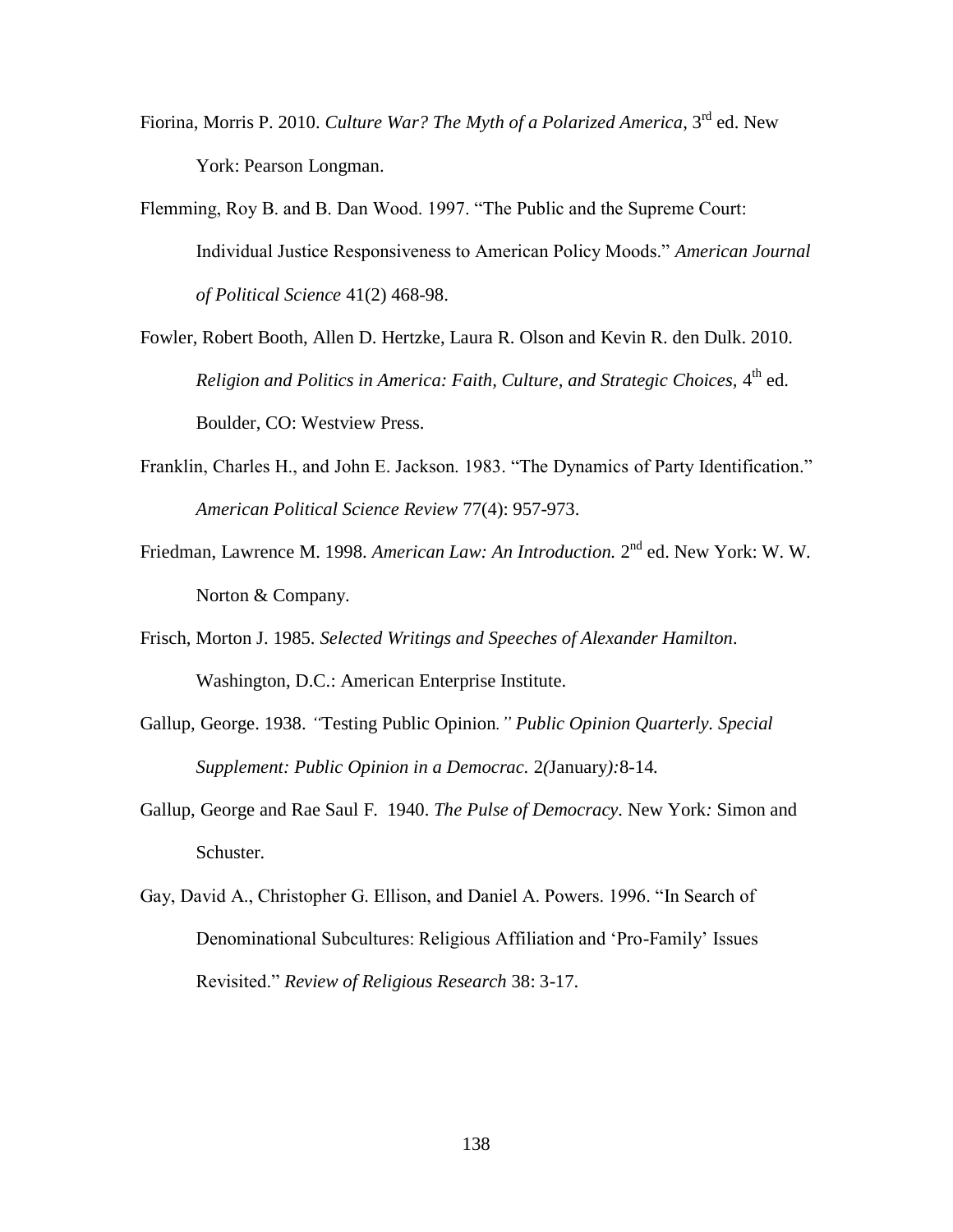- Gerber, A. S. Green, D. P. Shachar, R. 2003. "Voting May Be Habit-Forming: Evidence from a Randomized Field Experiment." American Journal of Political Science 47(3): 540-550.
- Gibson, James L. 2008. "Challenges to the Impartiality of State Supreme Courts: Legitimacy Theory and "New-Style" Judicial Campaigns." *American Journal of Political Science* 102(1): 59-75.
- Giles, Michael W., Bethany Blackstone and Richard L. Vining, Jr. 2008. "The Supreme Court in American Democracy: Unraveling the Linkages between Public Opinion and Judicial Decision Making." *Journal of Politics* 70(2): 293-306.
- Gorski, Philip S. and Ates Altinordu. 2008. "After Secularization?" *Annual Review of Sociology* 34: 55-85.
- Green, Donald Philip, and Bradley Palmquist. 1990. "Of Artifacts and Partisan Instability." *American Journal of Political Science* 34(3): 872-902.
- Green, Donald, Bradley Palmquist, and Eric Schickler. 2002. *Partisan Hearts and Minds: Political Parties and the Social Identities of Voters*. New Haven: Yale University Press.
- Green, John C. 2007. *The Faith Factor: How Religion Influences American Elections*. Westport, Conn: Praeger Publishers.

Green, John C., James L. Guth & Cleveland R. Fraser. 1991. "Apostles and Apostates? Religion and Politics Among Party Activists" in in *The Bible And the Ballot Box: Religion and Politics in the 1988 Election.* Ed. Guth, James L. and John C. Green. Westview Press: Boulder, CO.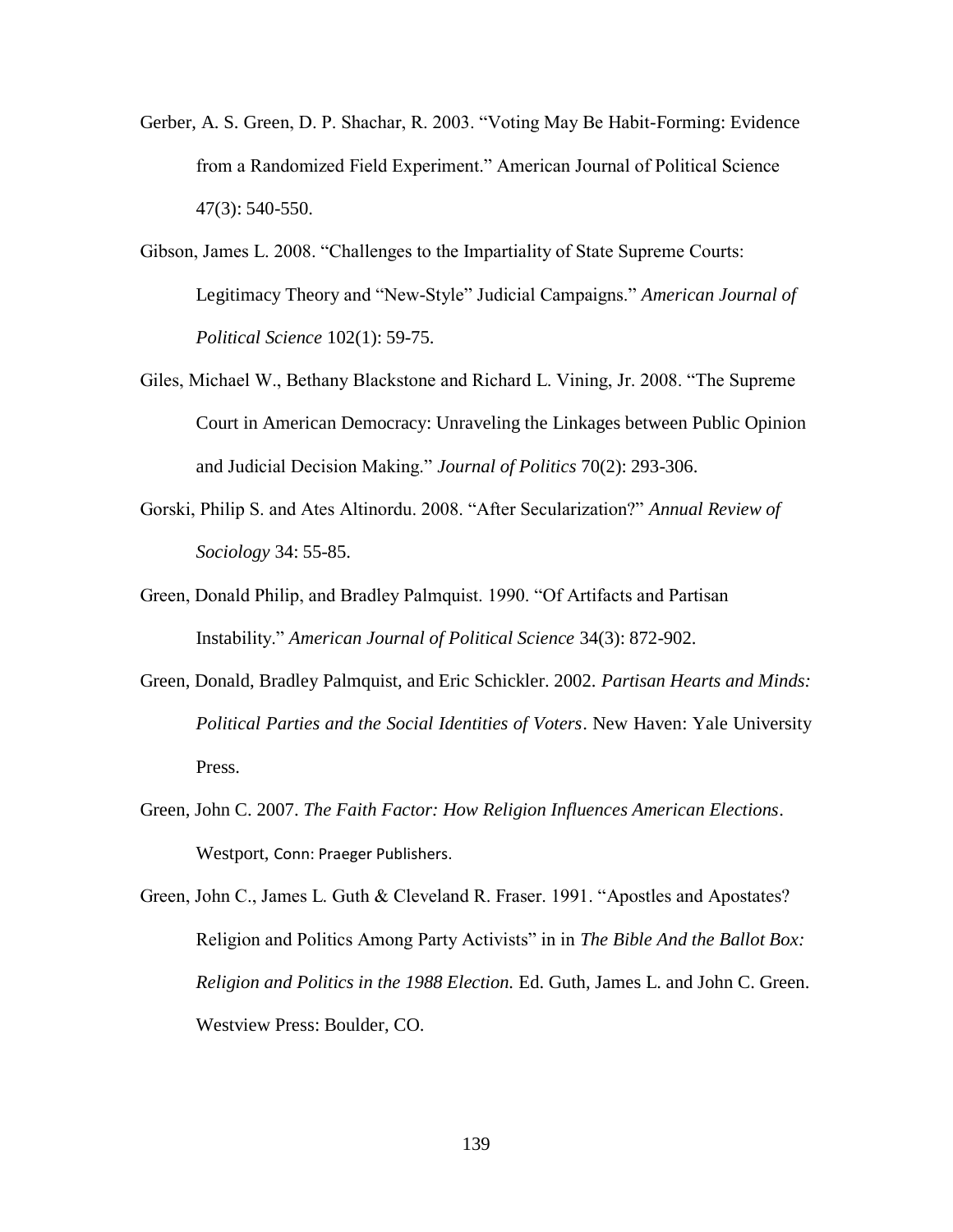- Green, John C., James L. Guth, Corwin E. Smidt, and Lyman A. Kellstedt, ed. 1996. *Religion and the Culture Wars: Dispatches from the Front*. Lanham, MD: Rowman and Littlefield.
- Greene, Steven. 1999. "Understanding Party Identification: A Social Identity Approach." *Political Psychology* 20(2): 393-403.
- Greene, Steven. 2004. "Social Identity Theory and Party Identification." *Social Science Quarterly* 85(1): 136-153.
- Griffin, John D., and Brian Newman. 2005. "Are voters better represented?" *Journal of Politics* 67 (4): 1206–27.
- Guth, James L., Lyman A. Kellstedt, John C. Green and Corwin E. Smidt. 2002. "A Distant Thunder? Religion Mobilization in the 2000 Elections." In *Interest Group Politics*. 6th ed., ed. Allan J. Cigler and Burdett A. Loomis, 157-181. Washington D.C.
- Haider-Markel, Donald P., and Mark Joslyn. 1996. "The Politics of Gay and Lesbian Rights: Expanding the Scope of the Conflict." *Journal of Politics* 58:332-349.
- Haider-Markel, Donald P.,Alana Querze, and Kara Lindaman. 2007. "Lose, Win or Draw? A Reexamination of Direct Democracy and Minority Rights." *Political Research Quarterly* 60: 304-314.
- Hall, Melinda G. 2001. "State Supreme Courts in American Democracy: Probing the Myths of Judicial Reform." *American Political Science Review* 95(2): 315-330.
- Harris, Fredrick C. 1995. "Something Within: Religion as a Mobilizer of African-American Political Activism." *Journal of Politics* 56(1):42-68.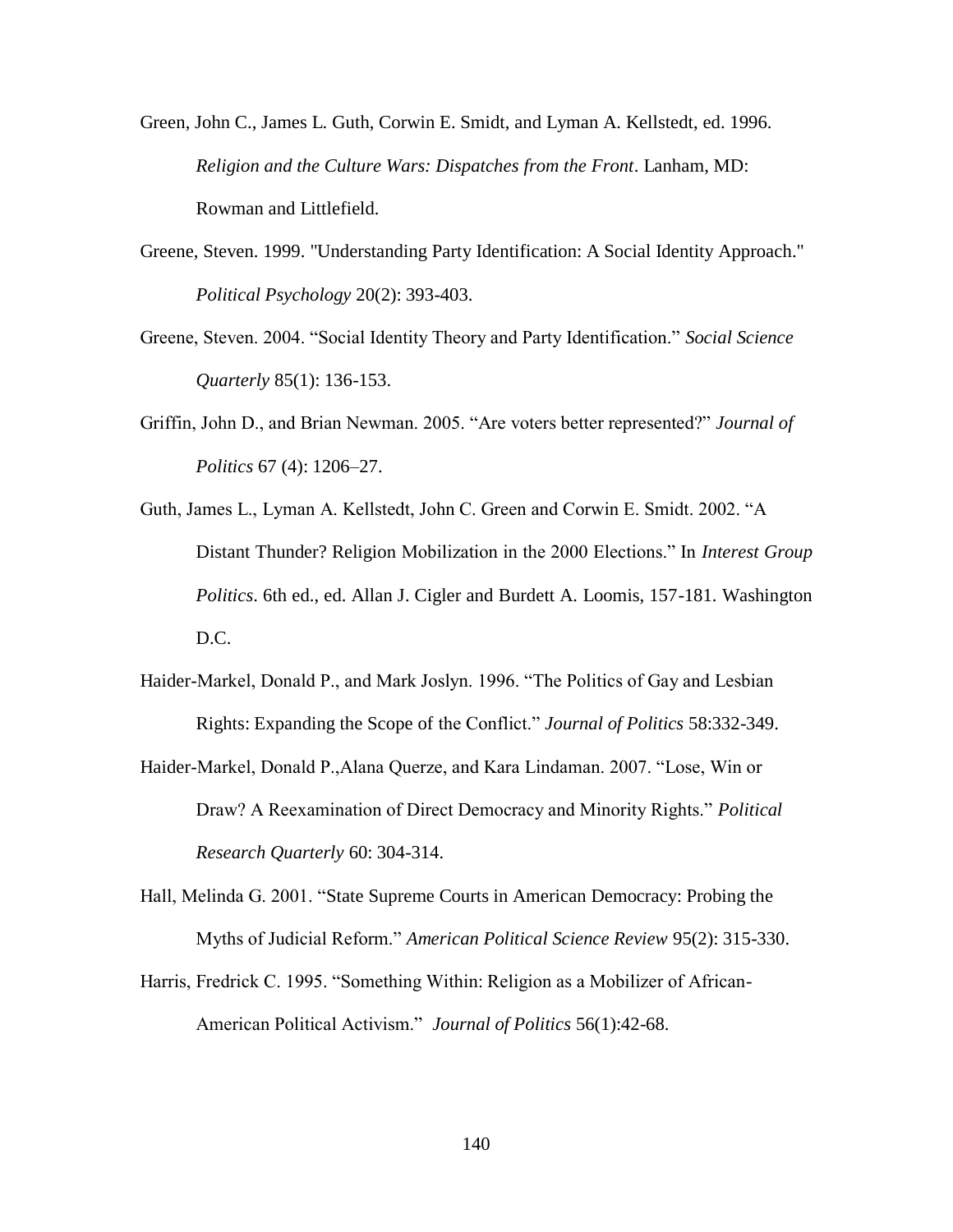Harris, Fredrick C. 1999. *Something Within: Religion in African-American Political Activism*. New York: Oxford University Press.

Haynie, Stacia L. 2003. *Judging in Black and White*. New York: Peter Lang.

- Hetherington, Marc J. 2001. "Resurgent Mass Partisanship: The Role of Elite Polarization." *American Political Science Review* 95(3): 619-631.
- Hill, David B., and Carol A. Cassel. 1983. "Comment on Abramson and Aldrich." *American Political Science Review* 77:1011-12.
- Hill, Kim Quaile, Jan E. Leighley, and Angela Hinton-Andersson. 1995. "Lower-class mobilization and policy linkage in the U.S. states." *American Journal of Political Science* 39 (1): 75–86.
- Hillygus, D. Sunshine, and Todd G. Shields. 2005. "Moral Issues and Voter Decision Making in the 2004 Presidential Election." PS: Political Science & Politics 38(02):201-209.

Holbrook, Thomas W. 1996. *Do Campaigns Matter?* Thousand Oaks, Calif: Sage.

- Holbrook, Thomas M., and Scott D. McClurg. 2005. "The Mobilization of Core Supporters: Campaigns, Turnout, and Electoral Composition in United States Presidential Elections." *American Journal of Political Science* 49(4): 689-703.
- Hougland, J.G. and J. A. Christenson. 1983. "Religion and Politics: The Relationship of Religious Participation to Political Efficacy and Involvement." *Sociology and Social Research* 67:405-420.
- Huber, Gregory A. and Sanford C. Gordon. 2004. "Accountability and Coercion: Is Justice Blind When it Runs for Office?" *American Journal of Political Science*  48(2): 247-63.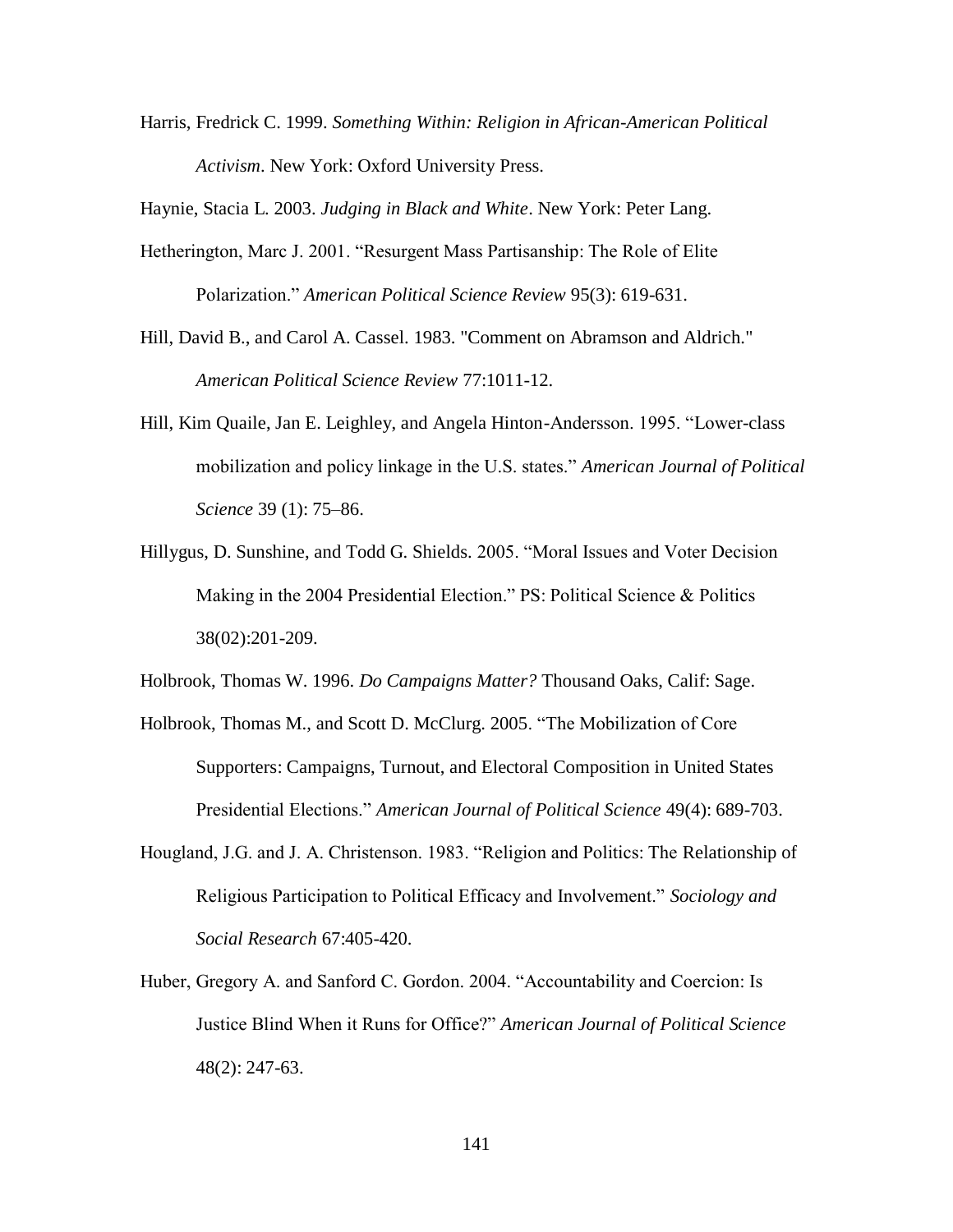- Hurley, Patricia A. and Kim Quaile Hill. 2003. "Beyond the Demand-Input Model: A Theory of Representational Linkages." *Journal of Politics* 65(2): 304-26.
- Huckfeldt, Robert. 1979. "Political Participation and the Neighborhood Context." American *Journal of Political Science* 23 (3): 579-591.
- Huckfeldt, Robert. 1983. "Social Contexts, Social Networks, and Urban Neighborhoods: Environmental Constraints on Friendship Choice." *American Journal of Sociology* 89 (3): 651-669.
- Huckfeldt, Robert. 1984. "Political Loyalties and Social Class Ties: The Mechanisms of Contextual Influence." *American Journal of Political Science* 28 (2): 399-417.
- Huckfeldt, Robert. 2007. "Information, Persuasion, and Political Communication Networks." In *The Oxford Handbook of Political Behavior,* Russell J. Dalton and Hans-Dieter Klingemann, ed. Oxford: Oxford University Press.
- Huckfeldt, Robert*,* Paul A. Beck*,* Russell J. Dalton*,* and Jeffrey Levine*.* 1995*.* "Political Environments, Cohesive Social Groups, and the Communication of Public Opinion." *American Journal of Political Science* 39 *(*4*):* 1025*-*1054*.*
- Huckfeldt, Robert*,* Paul A. Beck*,* Rusell J. Dalton*,* Jeffrey Levine*,* and William Morgan*.*  1998*.* "Ambiguity, Distorted Messages, and Nested Environmental Effects on Political Communication." *Journal of Politics* 60 *(*4*):* 996*-*1020*.*
- Huckfeldt, Robert, Paul E. Johnson, and John Sprague. 2004. *Political Disagreement: The Survival of Diverse Opinions within Communication Networks*. Cambridge: Cambridge University Press.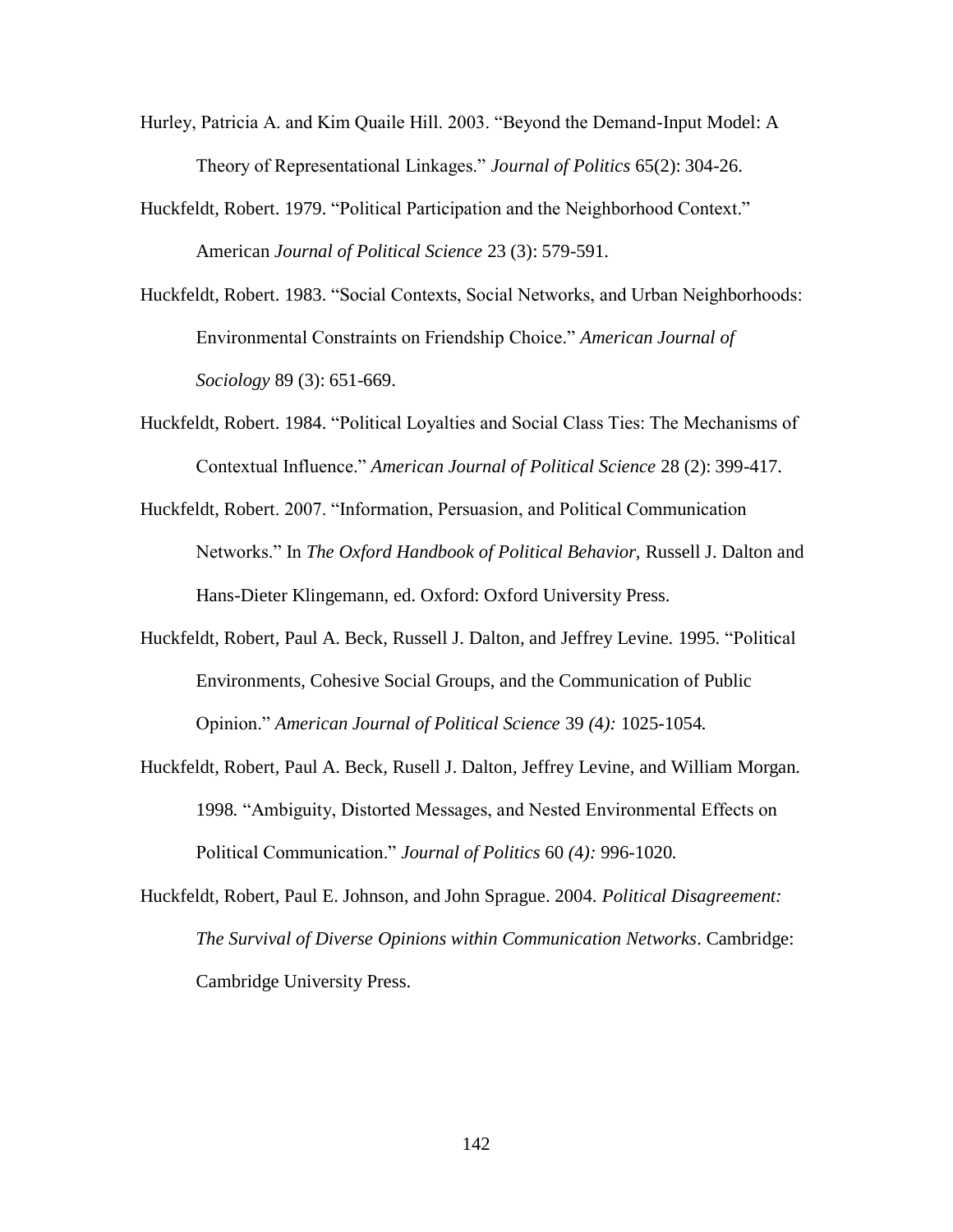- Huckfeldt, Robert, Eric Plutzer, and John Sprague. 1993. "Alternative Contexts of Political Behavior: Churches, Neighborhoods, and Individuals." *Journal of Politics* 55:365-381.
- Huckfeldt, Robert, and John Sprague. 1995. *Citizens, Politics, and Social Communication: Information and Influence in an Election Campaign*. Cambridge, UK: Cambridge University Press.
- Huddy, Leonie. 2001. "From Social to Political Identity: A Critical Examination of Social Identity Theory." *Political Psychology* 22(1): 127-56.
- Hughes, D. L. and Charles W. Peek. 1986. "Ladies Against Women: Explaining the Political Participation of Traditional and Modern-Role Females." *Political Behavior* 8:158-169.
- Hunter, James Davison. 1991. *Culture Wars: The Struggle to Redefine America.* New York: Basic Books.
- Initiatives and Referendum Institute. 2000. *Election Post Election Report.* Washington, DC: Citizen Lawmaker Press.
- Iyengar, Shanto, and Donald Kinder. 1987. *News that Matters*. Chicago: Chicago University Press.

Jelen, Ted G. 1993. *The Political World of Clergy.* Westport, CT: Praeger.

- Jerit, Jennifer, Jason Barabas, and Toby Bolsen. 2006. "Citizens, Knowledge, and the Information Environment." *American Journal of Political Science* 50(2): 266-282.
- Jones-Correa, Michael A., and David L. Leal. 2001. "Political Participation: Does Religion Matter?" *Political Research Quarterly* 54:751-770.

Keith, Bruce E. 1992. *The Myth of the Independent voter*. University of California Press.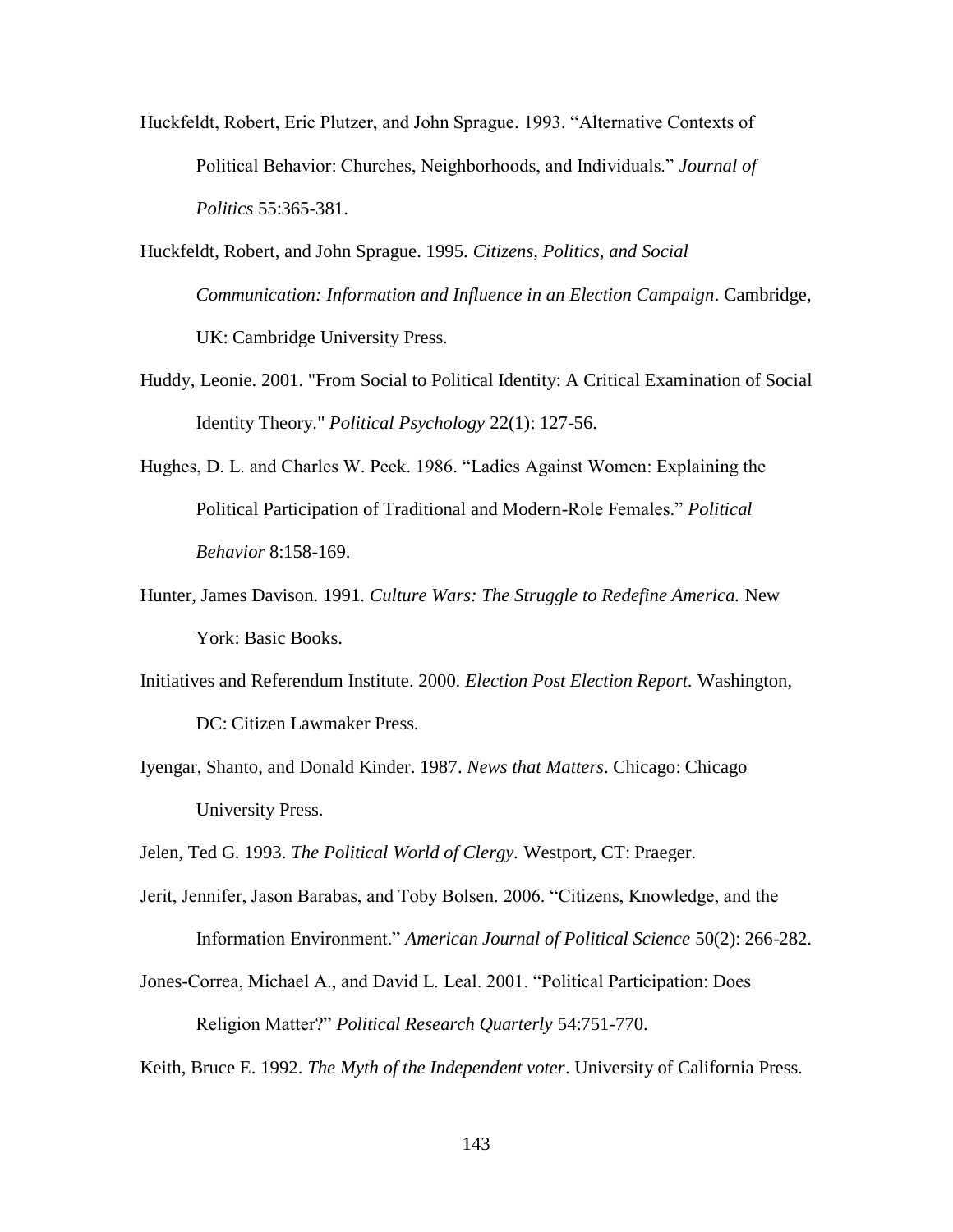- Kelly, Caroline. 1988. "Intergroup Differentiation in a Political Context." *British Journal of Social Psychology* 27: 319-32.
- Kelly, Caroline. 1989. "Political Identity and Perceived Intragroup Homogeneity." *British Journal of Social Psychology* 28: 239-250.
- Kelly, Caroline. 1990a. "Social Identity and Intergroup Perceptions in Minority-Majority Contexts."*Human Relations* 43: 583-599.
- Kelly, Caroline. 1990b. "Social Identity and Levels of Influence: When a political minority fails." *British Journal of Social Psychology* 29: 289-301.
- Kenny, Chris B. 1992. "Political Participation and Effects from the Social Environment." *American Journal of Political Science* 36 (1): 259-267.
- Key, V.O. 1942. *Politics, Parties and Pressure Groups.* New York: Thomas Y. Crowell.
- Key, V.O. 1949. *Southern Politics in State and Nation*. New York: Knopf.
- Key, V.O. 1961. *Public Opinion and American Democracy*. New York: Knopf.
- Kohut, Andrew, John C. Green, Scott Keeter, and Robert Toth. 2000. *The Diminishing Divide: Religion's Changing Role in American Politics.* Washington D.C.: Brookings Institution Press.
- Krosnick, J. A. 1990. "Government policy and citizen passion: A study of issue publics in contemporary America." *Political Behavior*, 12, 59-92.
- Kuklinski, James H., Paul J. Quirk, Jennifer Jerit, David Schwieder, and Robert Rich. 2000. "Misinformation and the Currency of Citizenship." *Journal of Politics* 62: 790-816.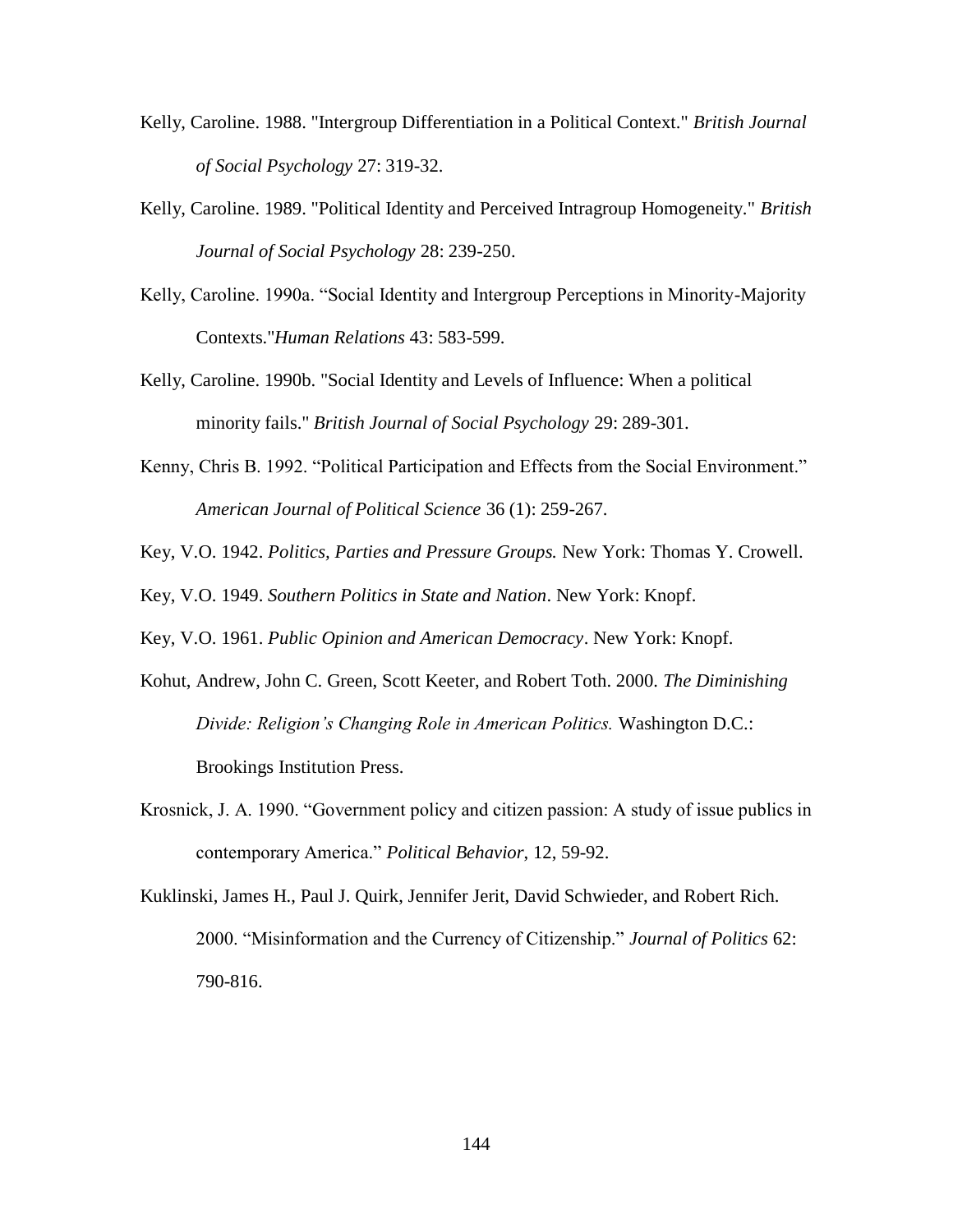- Lau, Richard R., and David P. Redlawsk. 2001. "Advantages and Disadvantages of Cognitive Heuristics in Political Decision Making." *American Journal of Political Science* 45(4): 951-971.
- Layman, Geoffrey, C. 1999. "'Culture Wars' in the American Party System: Religious and Cultural Change among Partisan Activists since 1972." *American Politics Quarterly* 27: 89-121.
- Layman, Geoffrey C. 2001. *The Great Divide: Religious and Cultural Conflict in American Party Politics*. New York: Columbia University Press.
- Layman, Geoffrey C. 2010. "Religion and Party Activists: A "Perfect Storm" of Polarization or a Recipe for Pragmatism?" In Alan Wolfe and Ira Katznelson, eds. *Religion and Democracy in the United States: Danger or Opportunity?* Princeton, NJ/Thousand Oaks, CA: Princeton University Press and Russell Sage, pp. 212-54.
- Layman,Geoffrey C., and John C. Green. 2006. "Wars and Rumours of Wars: The Contexts of Cultural Conflict in American Political Behaviour." *British Journal of Political Science* 36(1):61-89.
- Leege, David C. and Lyman A. Kellstedt. 1993. *Rediscovering the Religious Factor in American Politics.* New York: M. E. Sharpe.
- Leip, David. Dave Leip's Atlas of U.S. Presidential Elections. http://www.uselectionatlas.org (accessed on November 1, 2009).
- Levine, J., Carmines E., and Huckfeldt, R. 1997. "The Rise of Ideology in the Post-New Deal Party System, 1972-92." *American Politics Quarterly* 25: 19-34.
- Lewis, Gregory B. 2005. "Same-Sex Marriage and the 2004 Presidential Election." *PS: Political Science & Politics* 38(02):195-199.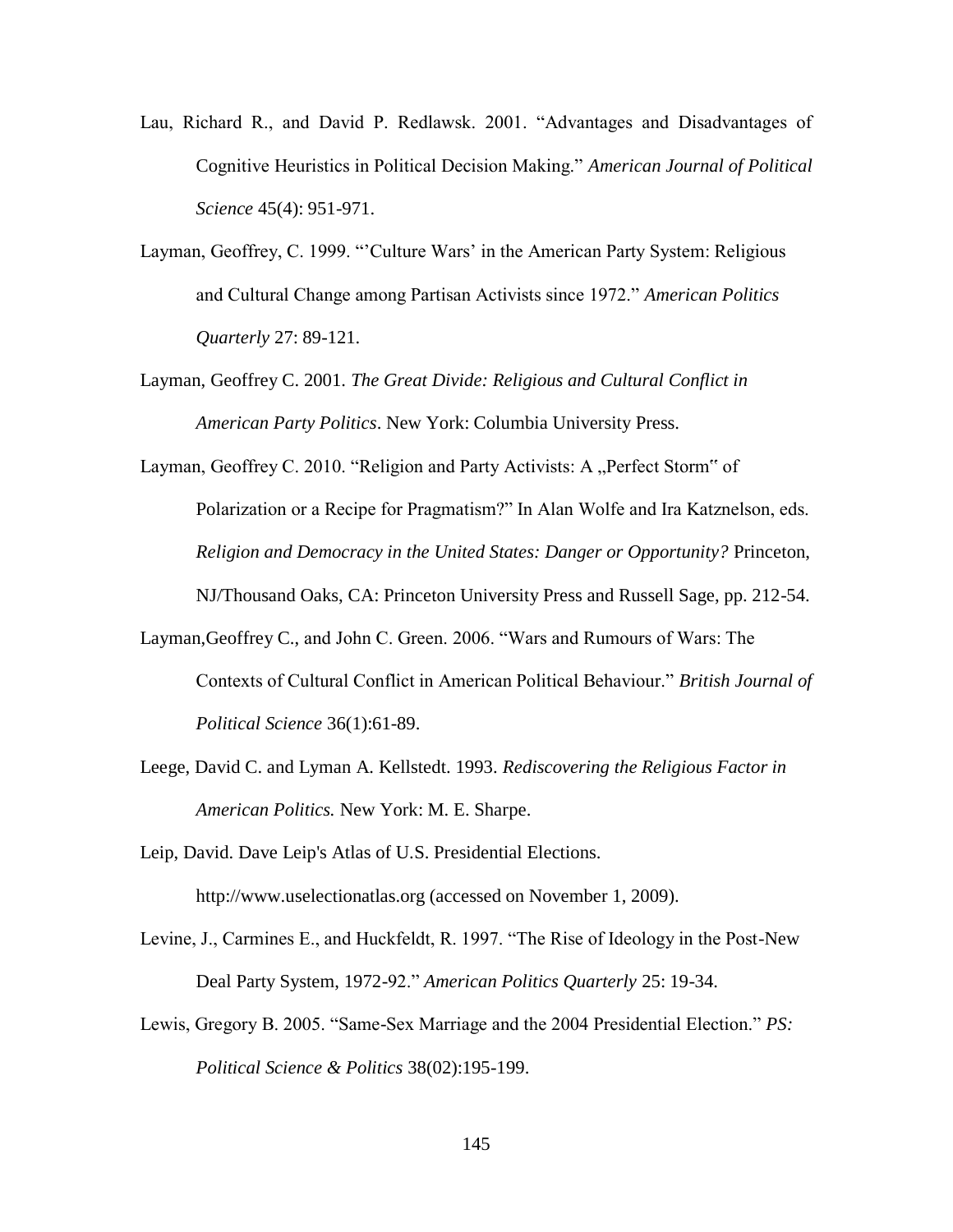- Lewis-Beck, Michael S., William G. Jacoby, Helmut Norpoth and Herbert F. Weisberg. 2008. *The American Voter Revisited.* Ann Arbor: University of Michigan Press.
- Lippman, Walter. 1922. *Public Opinion.* New York: Harcourt, Brace and Company. Lodge, Milton, Kathleen McGraw, and Patrick Stroh. 1989. "An Impression-Driven Model of Candidate Evaluation." *American Political Science Review*  83(2): 399-419.
- Long, J. Scott and Jeremy Freese. 2006. *Regression Models for Categorical Dependent Variables Using Stata, Second Edition*. College Station, TX: Stata Press.
- Lupia, Arthur. 1994. "Shortcuts Versus Encyclopedias: Information and Voting Behavior in California Insurance Reform Elections." *American Political Science Review*  88(1): 63-76.
- Lupia, Arthur, and Mathew D. McCubbins. 1998. *The Democratic Dilemma: Can Citizens Learn What They Need to Know?* Cambridge: Cambridge University Press.
- Luskin, Robert C. 1987. "Measuring Political Sophistication." *American Journal of Political Science* 31: 856-99.
- Macaluso, Theodore F., and John Wanat. 1979. "Voting Turnout Religiosity." *Polity* 12:158-169.
- MacKuen, Michael B., Robert S. Erickson and James A. Stimson. 1989 "Macropartisanship" *American Political Science Review* 83(Dec): 1125-42.
- Markus, Gregory B., and Philip E. Converse. 1979. "A Dynamic Simultaneous Equation Model of Electoral Choice." *American Political Science Review* 73:1055-70.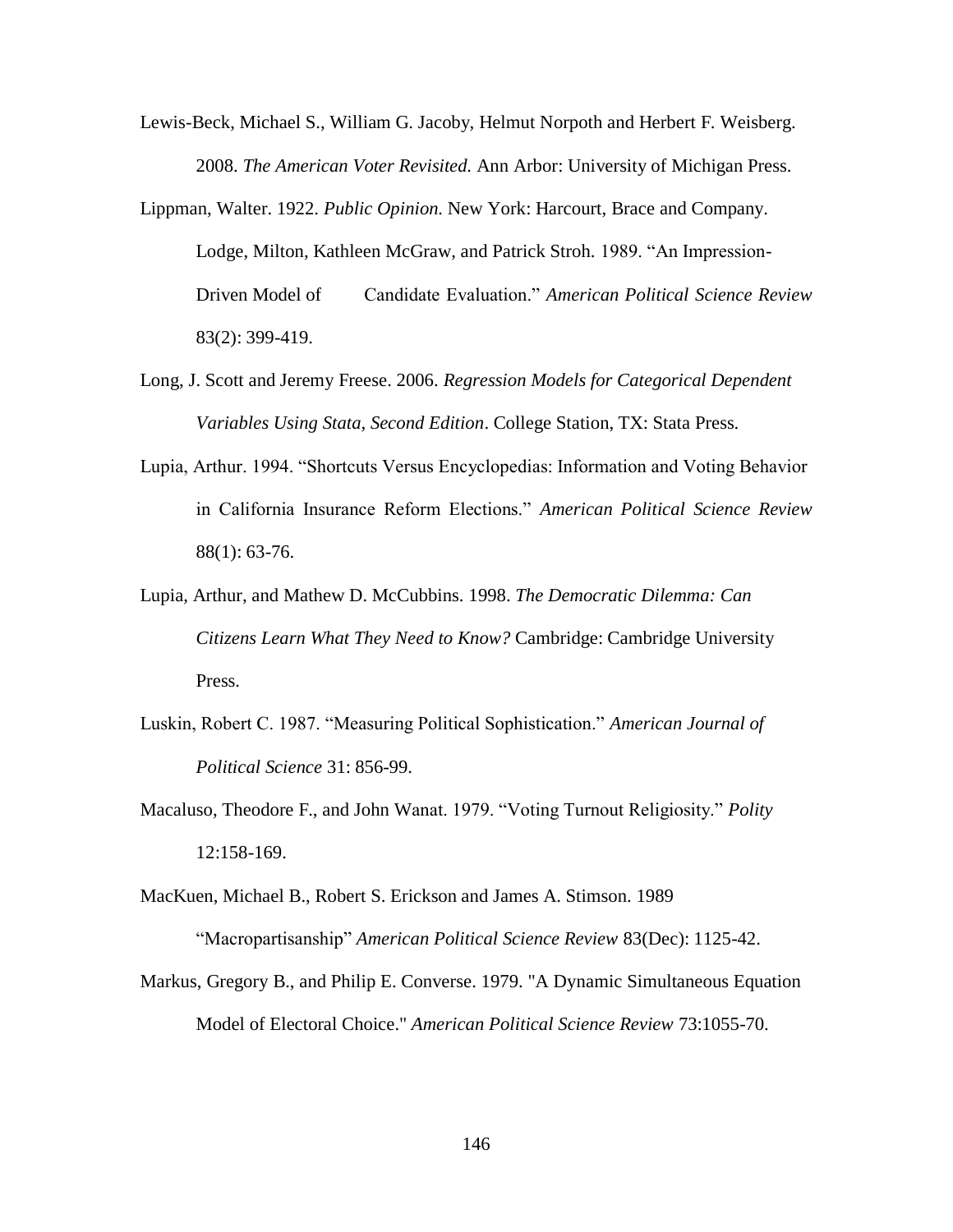- Mayhew, Professor David R. 1974. *Congress: The Electoral Connection*. New Haven: Yale University Press.
- Mcclurg, Scott D. 2003. "Social Networks and Political Participation: The Role of Social Interaction in Explaining Political Participation." *Political Research Quarterly* 56(4): 449–64.
- McGuire, Kevin T. and James A. Stimson. 2004. "The Least Dangerous Branch Revisited: New Evidence on Supreme Court Responsiveness to Public Opinion." *Journal of Politics* 66(4) 1018-1035.
- Milbrath, Lester W., and M. L. Goel. 1977. *Political Participation*. 2nd ed. Chicago: Rand McNally.
- Miller, Warren E. and Martin P. Watenberg. 1983. "Measuring Party Identification: Independent or No Partisan Preference?" *American Journal of Political Science*  27:106-21.
- Mishler, William and Reginald S. Sheehan. 1993. "The Supreme Court as a Countermajoritarian Institution? The Impact of Public Opinion on Supreme Court Decisions." *American Political Science Review* 87(1): 87-101.
- Murphy, Walter F. 1964. *Elements of Judicial Strategy.* Chicago: University of Chicago Press.
- Mutz, Diana C. 1998. *Impersonal Influence: How Perceptions of Mass Collectives Affect Political Attitudes*. Cambridge: Cambridge University Press.
- Mutz, Diana C., and Jeffery J. Mondak. 2006. "The Workplace as a Context for Cross-Cutting Political Discourse." *Journal of Politics* 68(1): 140-155.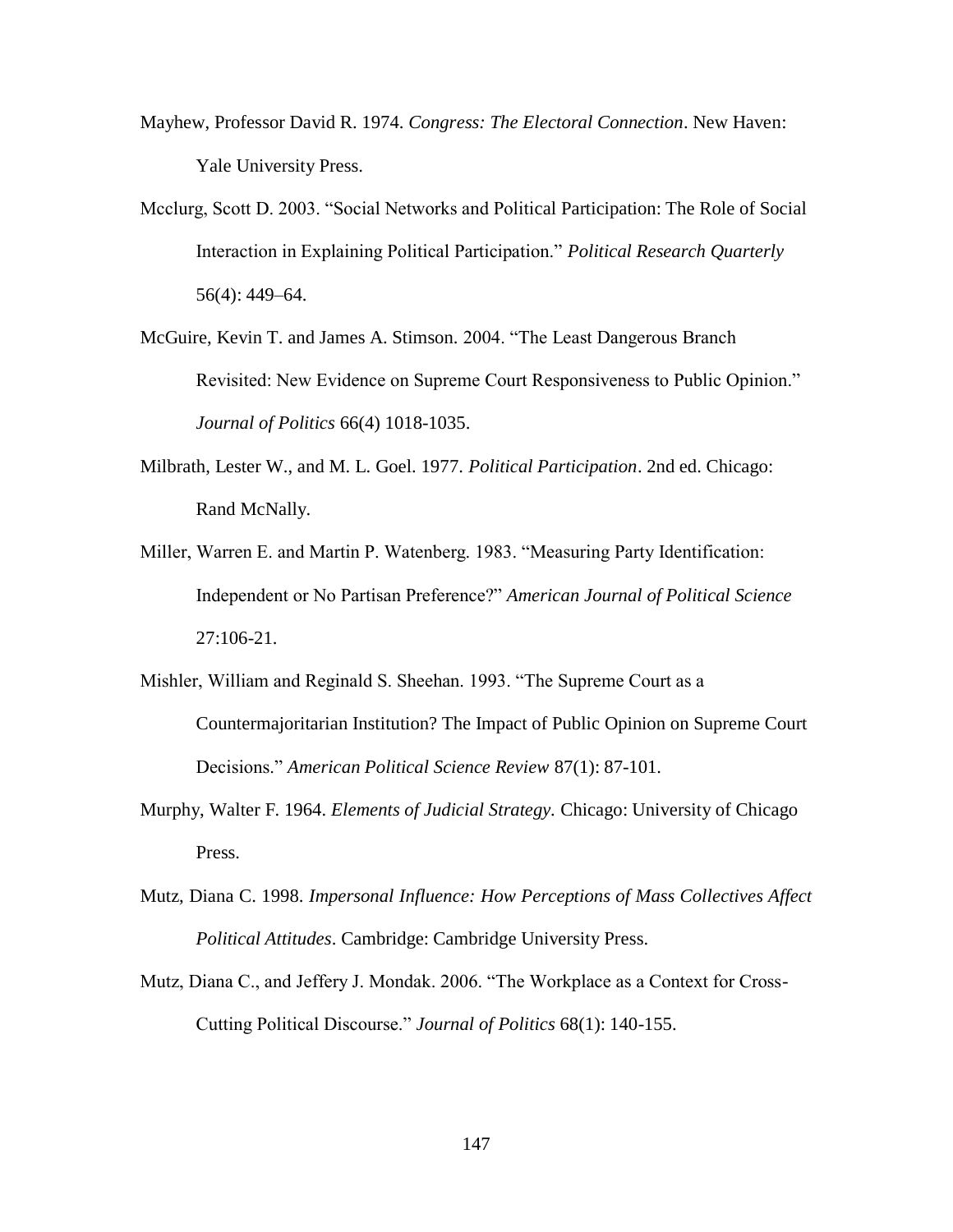- Nicholson, Stephen. P. 2005. *Voting the Agenda: Candidates, Elections, and Ballot Propositions.* Princeton, NJ: Princeton University Press.
- Nie, Norman H., and Kristi Andersen. 1974. "Mass Belief Systems Revisited: Political Change and Attitude Structure." *Journal of Politics* 36(3): 540-591.
- Niemi, Richard G. 1986. "The Dynamics of Public Opinion." In *Political Science: The Science of Politics*, ed. Herbert F. Weisberg. New York: Agathon.
- Niemi, Richard G., G. Bingham Powell, Jr., Harold W. Stanley, and C. Lawrence Evans. 1985. "Testing the Converse Partisanship Model with New Electorates." *Comparative Political Studies* 18:300-22.
- Norpoth, Helmut and Jerrold C. Rusk. 1982. "Partisan Dealignment in the American Electorate: Itemizing the Deductions since 1964." *American Political Science Review* 76: 522-37.

Padover, Saul K. 1939. *Democracy*. New York: The Greenwood Press.

- Page, Benjamin I., and Calvin C. Jones. 1979. "Reciprocal Effects of Policy Preferences, Party Loyalties and the Vote." *American Political Science Review* 73(4): 1071- 1089.
- Pateman, Carole. 1970. *Participation and Democratic Theory*. Cambridge: Cambridge University Press.
- Peterson, Steven. 1990. *Political Behavior: Patterns in Everyday Life.* Newbury Park, CA: Sage.
- Petrocik, John R. 1996. "Issue Ownership in Presidential Elections, with a 1980 Case Study." *American Journal of Political Science* 40:825-850.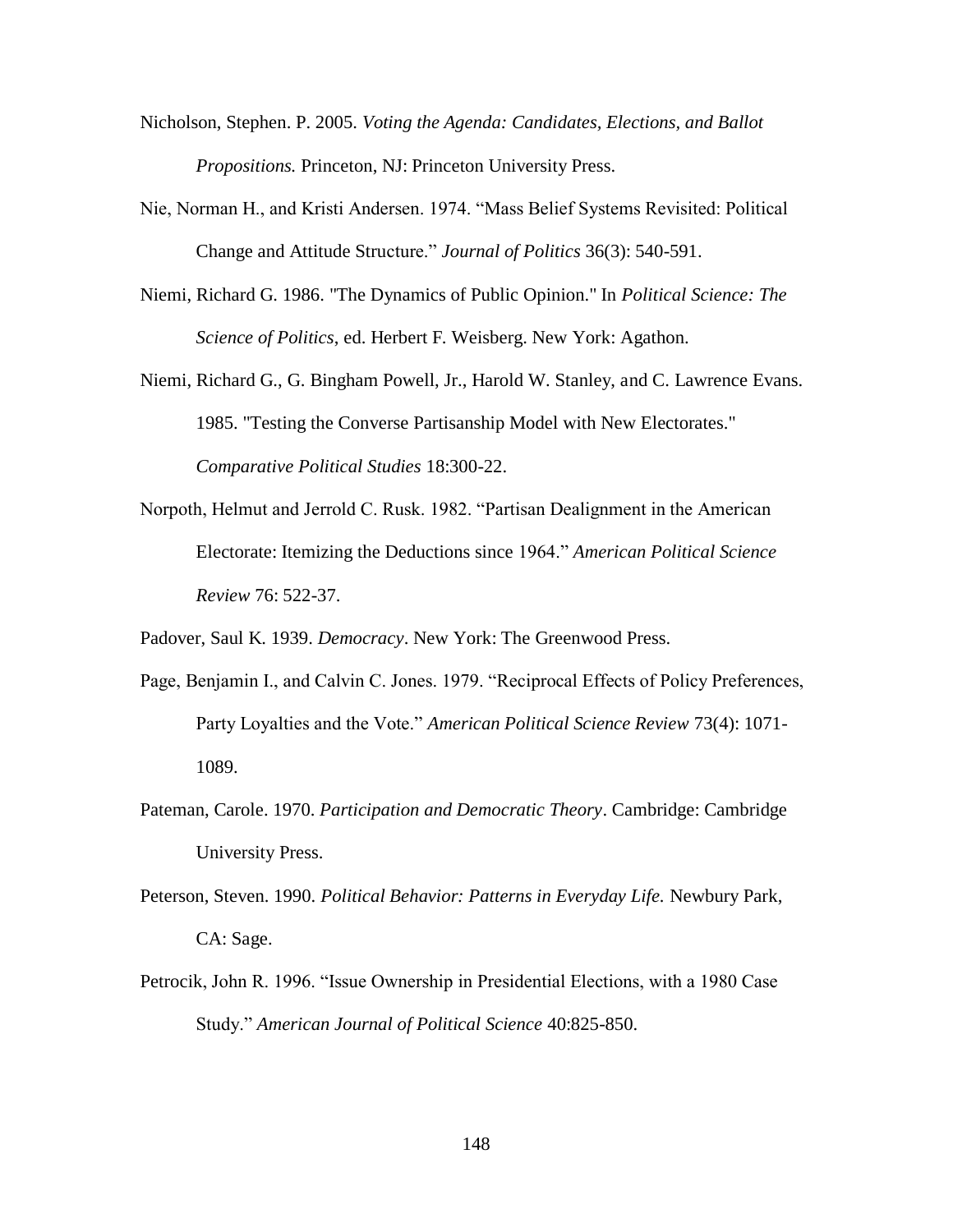- Pew Forum on Religion & Public Life. 2008. *U.S. Religious Landscape Survey*. <http://religions.pewforum.org/>.
- Pitkin, Hannah F. 1967. *The Concept of Representation.* Berkeley: The University of California Press.
- Prior, Markus. 2007. *Post-Broadcast Democracy: How Media Choice Increases Inequality in Political Involvement and Polarizes Elections*. Cambridge: Cambridge University Press.
- Putnam, Robert D. 1995. "Bowling Alone: America's Declining Social Capital." *Journal of Democracy* 6:65-78.
- Putnam, Robert D. 2000. *Bowling Alone: The Collapse and Revival of American Community*. New York: Simon Schuster.
- Putnam, Robert D. and David E. Campbell. 2010. *American Grace: How Religion Divides and Unites Us*. New York: Simon & Schuster Press.
- Rahn, Wendy M. 1993. "The Role of Partisan Stereotypes in Information Processing about Political Candidates." *American Journal of Political Science* 37:472-496.
- Ranney, Austin. 1972. "Turnout and Representation in Presidential Primary Elections." *The American Political Science Review* 66(1): 21-37.
- Rapoport, Ronald B., Walter J. Stone and Alan I. Abramowitz. 1991. "Do Endorsements Matter? Group Influence in the 1984 Democratic Caucuses." *American Political Science Review* 85: 193-203.
- Regnerus, Mark D., David Sikkink, and Christian Smith. 1999. "Voting with the Christian Right: Contextual and Individual Patterns of Electoral Influence." *Social Forces* 77(4): 1375–1401.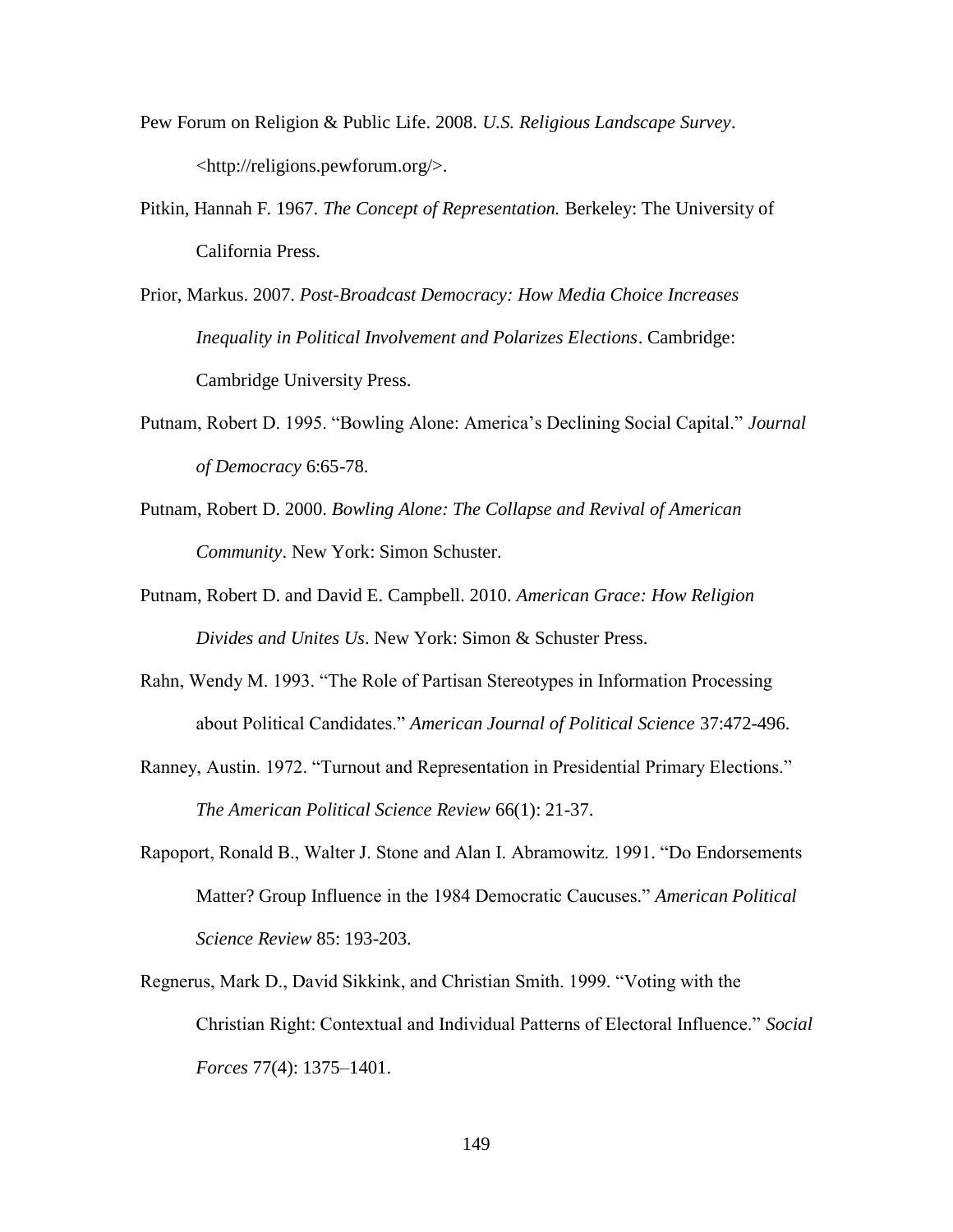- Riker, William H. 1982. *Liberalism against Populism: A Confrontation between the Theory of Democracy and the Theory of Social Choice.* Prospect Heights, IL: Waveland Press.
- Romer, Daniel, Kate Kenski, Kenneth Winneg, Christopher Adasiewicz, and Kathleen Hall Jamieson. 2006. *Capturing Campaign Dynamics, 2000 and 2004: The National Annenberg Election Survey*. University of Pennsylvania Press.
- Rosenberg, Gerald N. 1991. *The Hallow Hope: Can Courts Bring About Social Change?*  Chicago: University of Chicago Press.
- Rosenstone, Steven J., and John Mark Hansen. 1993. *Mobilization, Participation, and Democracy in America*. New York: Longman.

Schattschneider, E. E. 1959. *Party Government*. New York: Rinehart.

- Schattschneider, E.E. 1960. *The Semi-Sovereign People: A Realist's View of Democracy in America*. New York: Holt, Rinehart.
- Schumpeter, Joseph A. 1942. *Capitalism, Socialism and Democracy.* New York: Harper and Brothers.
- Segal, Jeffery A., and Harold J. Spaeth. 1993. *Supreme Court and the Attitudinal Model.*  New York: Cambridge University Press.
- Segal, Jeffery A., and Harold J. Spaeth. 2002. *Supreme Court and the Attitudinal Model Revisited.* Cambridge: Cambridge University Press.
- Shaw, Daron R. 1999. "A Study of Presidential Campaign Event Effects from 1952 to 1992." *Journal of Politics* 61: 387-422.
- Shively, W. Phillips. 1972. "Voting Stability and the Nature of Party Attachments in the Weimar Re public." *American Political Science Review* 66:1203-25.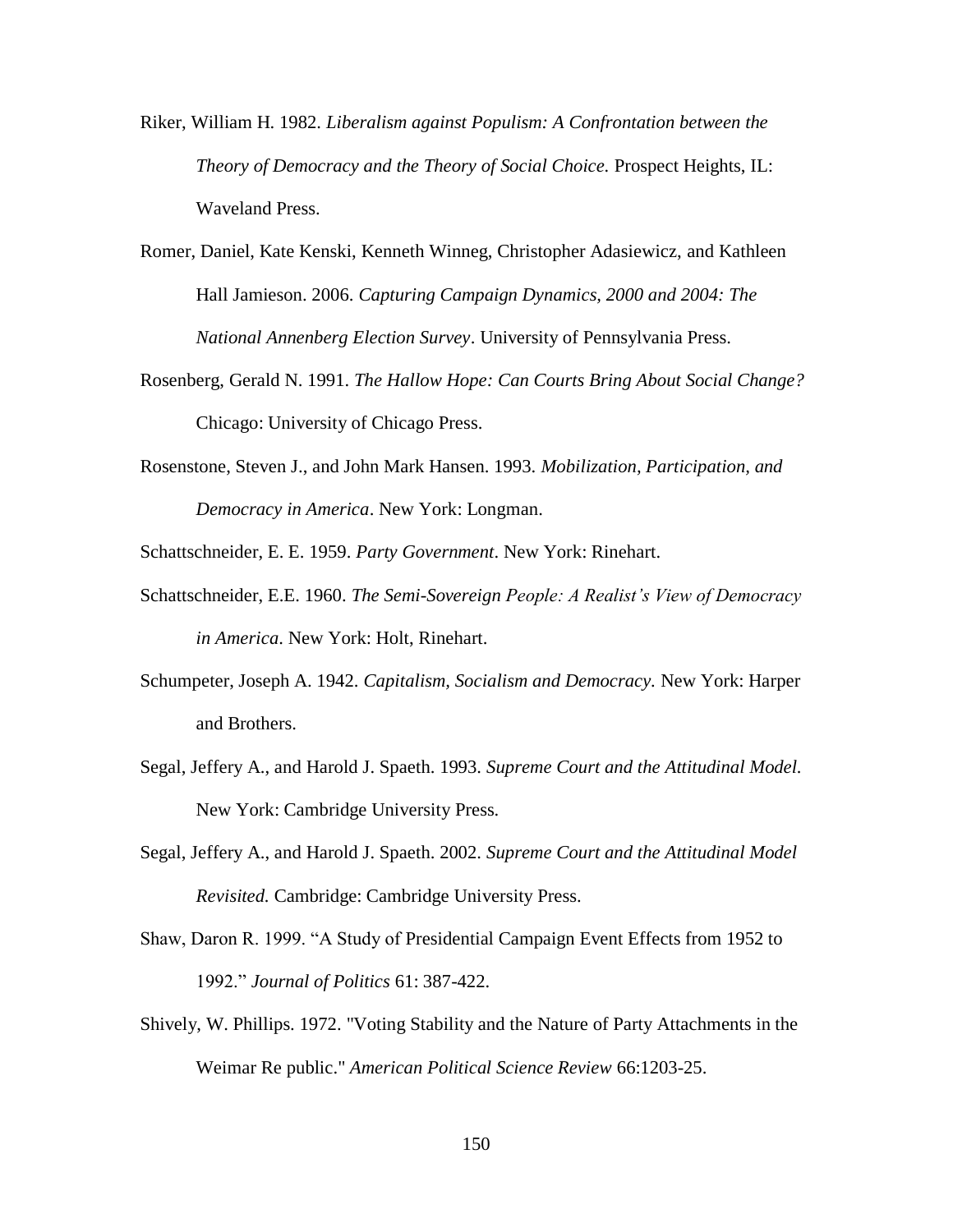- Shively, W. Phillips. 1990. *The Craft of Political Research*. 3d ed. Englewood Cliffs, NJ: Prentice-Hall.
- Smidt, Corwin E. 1999. "Religion and Civic Engagement: A Comparative Analysis." *Annals of the American Academy of Political Science* 565:176-192
- Smidt, Corwin E. 2003. *Religion as Social Capital: Producing the Common Good*. Waco, Texas: Baylor University Press.
- Smidt, Corwin E., John C. Green, Lyman Kellstedt, and James L. Guth. 2007. "What Does the Lord Require? Evangelicals and the 2004 Presidential Vote." In *Religion and the Bush Presidency,* Mark J. Rozell and Gleaves Whitney, eds., 31-47. New York: Palgrave Macmillan.
- Smidt, Corwin E., Lyman A. Kellstedt, and James L Guth. 2009. "The Role of Religion in American Politics: Explanatory Theories and Associated Analytical and Measurement Issues." In *The Oxford Handbook of Religion and American Politics,* Smidt, Corwin E., Lyman A. Kellstedt, and James L Guth, ed. Oxford: Oxford University Press.
- Smith, Daniel A., Matthew DeSantis, and Jason Kassel. 2006. "Same-Sex Marriage Ballot Measures and the 2004 Presidential Election." *State & Local Government Review* 38(2):78 91.
- Smith, Daniel A, and C. Tolbert. 2001. "The Initiatives to Party: Partisanship and Ballot Initiatives in California," *Party Politics* 85:1177-1192.
- Smith, Daniel A, and C. Tolbert. 2007. "The Instrumental and Educative Effects of Ballot Measures: Research on Direct Democracy in the American States." *State Politics and Policy Quarterly* 7(4):416–45.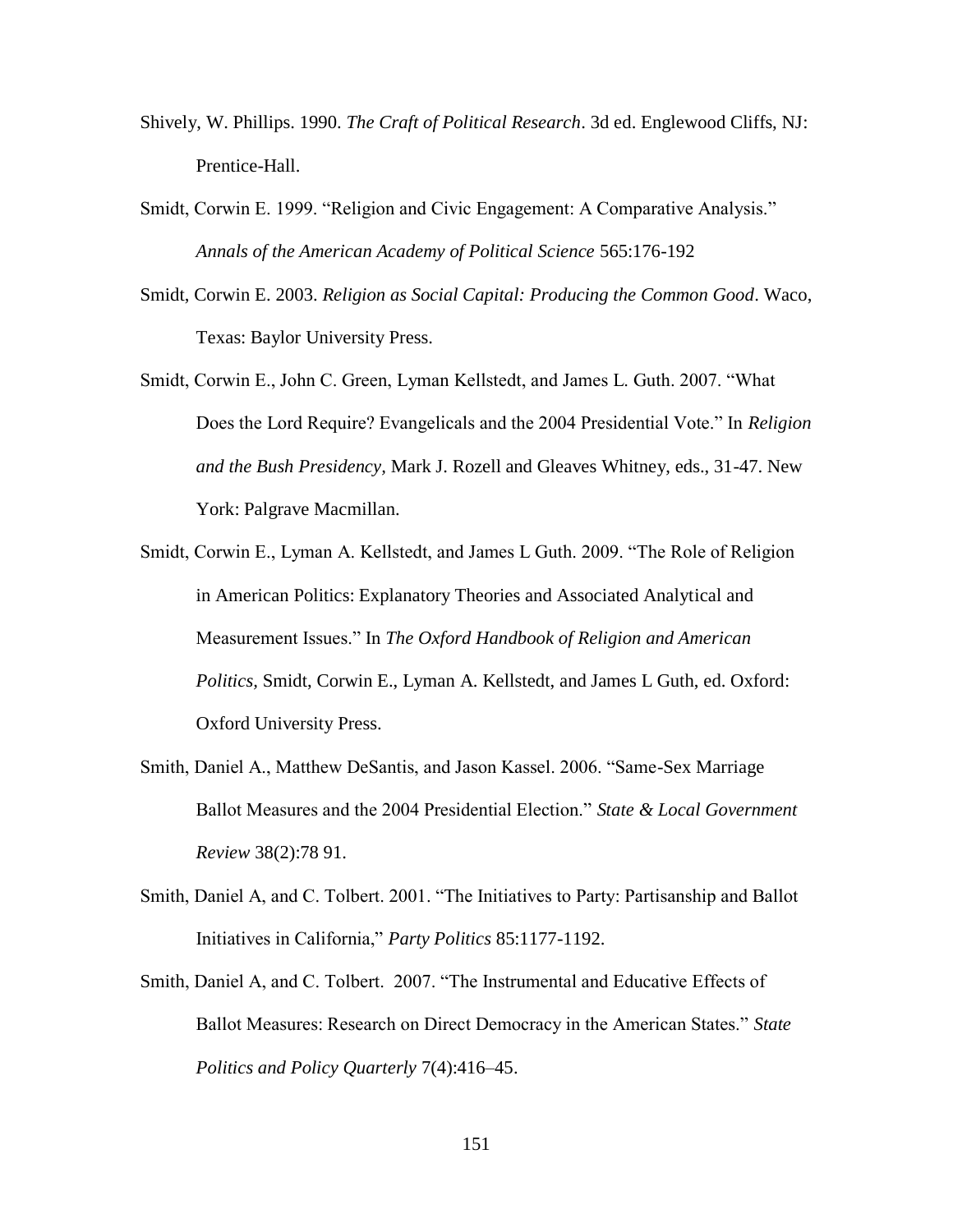- Smith, Daniel A., Caroline J. Tolbert and Daniel C. Bowen. 2008. "The Educative Effects of Direct Democracy: A Research Primer for Legal Scholars." *University of Colorado Law Review* 78:101-124.
- Smith, Lauren E. and Laura R. Olson. 2013. "Attitudes about Socio moral issues Among Religious and Secular Youth." *Politics and Religion Journal* 7(2): 285- 314.
- Smith, Lauren E., Laura R. Olson and Jeffery A. Fine. 2010. "Substantive Religious Representation in the U.S. Senate." *Political Research Quarterly* 63(1): 68-82.
- Smith, Lauren E., and Lee Demetrius Walker. 2013. "Belonging, Believing, and Group Behavior Religiosity and Voting in American Presidential Elections." *Political Research Quarterly* 66(2): 399–413.
- Smith, Mark A. 2001. "The Contingent Effects of Ballot Initiatives and Candidates Races on Turnout." *Journal of Political Science* 45:700-706
- Songer, Donald R.and Kelley A. Crews-Meyer. 2000. "Does Judge Gender Matter? Decision Making in State Supreme Courts." *Social Science Quarterly* 81(3): 750- 762.
- Songer, Donald R. and Susan J. Tabrizi. 2000. "The Religious Right in Court: The Decision Making of Christian Evangelicals in State Supreme Courts." *Journal of Politics* 61(2): 507-26.
- Steensland, Brian, Jerry Z. Park, Mark D. Regnerus, Lynn D. Robinson, W. Bradford Wilcox, and Robert D. Woodberry. 2000. "The Measure of American Religion Towards Improving the State of the Art." *Social Forces* 79:291-318.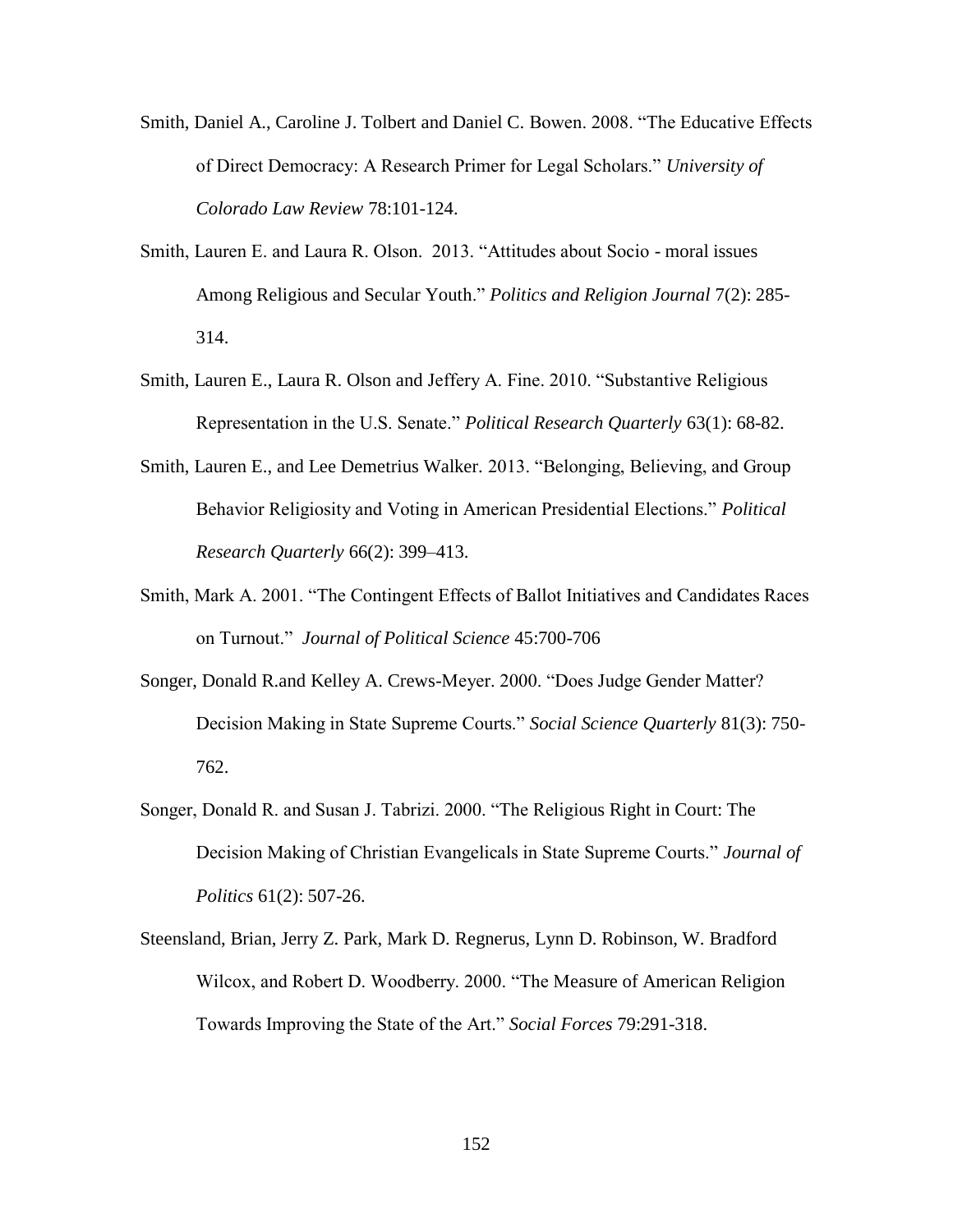- Tajfel, Henri. 1978. Social categorization, social identity, and social comparisons. In Henri Tajfel ed., *Differentiation between social groups* (pp. 27-60). London: Academic Press.
- Tajfel, Henri. 1981. *Human groups and social categories*. Cambridge: Cambridge University Press.
- Tate, Neal. 1981. "Personal Attribute Model of the Voting Behavior of US Supreme Court Justices." *American Journal of Political Science* 75: 355-67.

Teixeira, Ruy A. 1992. *The disappearing American voter*. Brookings Institution Press.

- The Pew Forum of Religion and Life Death Penalty Survey. 2009. Accessed on April 2, 2010. Accessed at <http://pewforum.org/Death-Penalty/An-Enduring-Majority-Americans-Continue-to-Support-the-Death-Penalty.aspx>
- Tilley, James R. 2003. "Party Identification in Britain: Does Length of Time in the Electorate Affect Strength of Partisanship?." *British Journal of Political Science* 33(2): 332-344.
- Tocqueville, Alexis de. [1835-40] 1969. *Democracy in America.* Edited by J.P Mayer and translated by George Lawrence. Garden City, NY: Doubleday.
- Tolbret, Catherine J., John A. Gremmel, and Daniel E. Smith. 2001. "The Effects of Ballot Initiatives on Voter Turnout in the American States." *American Politics Research* 29:625-648.
- Truman, David B. 1951. *The Governmental Process: Political Interests and Public Opinion.* New York: Alfred A. Knopf.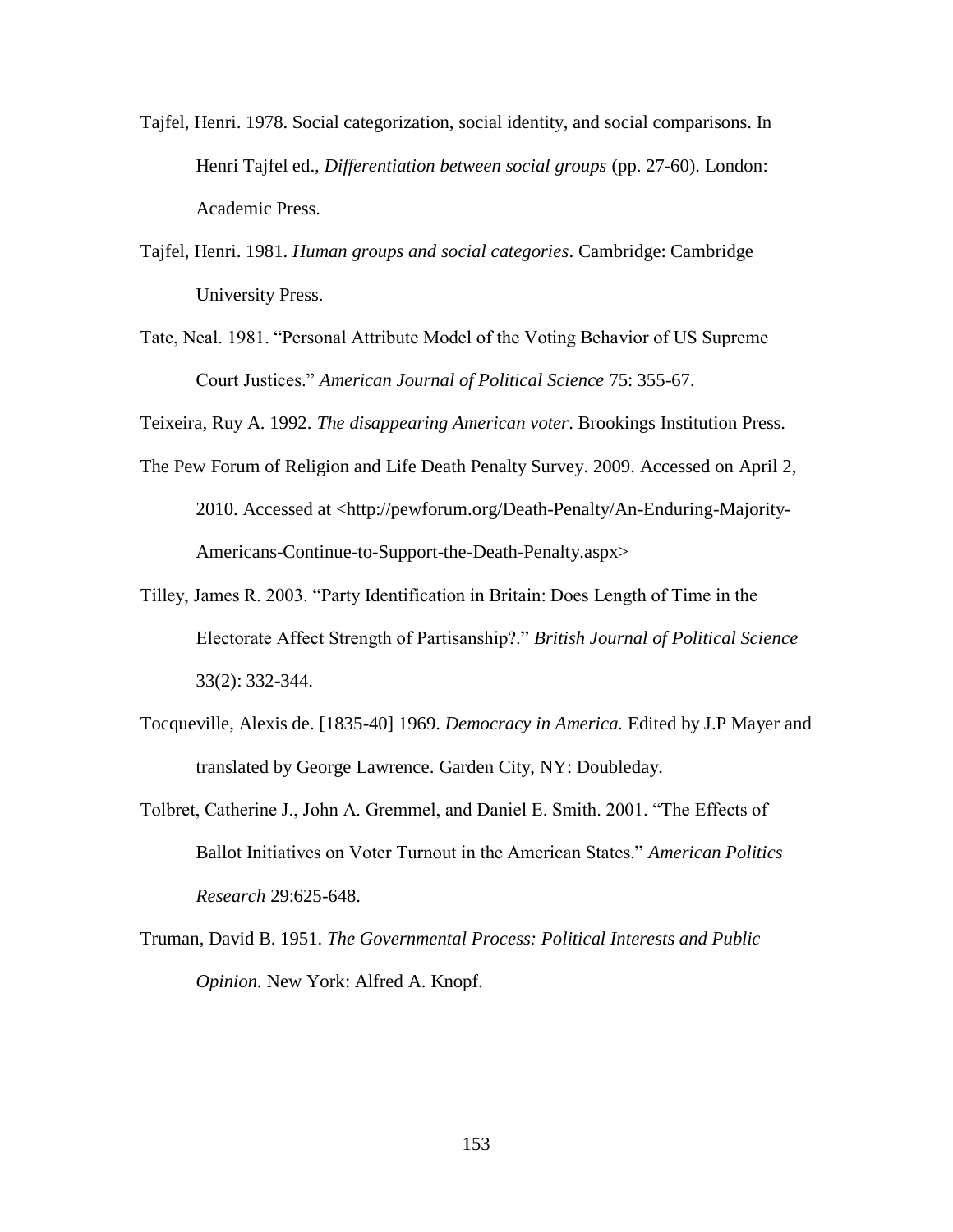- Turner, J. C., Hogg, M. A., Oakes, P. J., Reicher, S. D., & Wetherell, M. 1987. *Rediscovering the social group: A self categorization theory*. New York: Blackwell.
- Ulmer, Sidney S. 1973. "The longitudinal Behavior of Hugo Lafayette Black:Parabolic Support for Civil Liberities, 1937-1971." *Florida State University Law Review*  1(1): 131-53.
- Verba, Sidney, Kay Lehman Schlozman and Henry E. Brady. 1995. *Voice and Equality: Civic Voluntarism in American Politics*. Cambridge, MA: Harvard University Press.
- Wald, Kenneth D and Allison Calhoun-Brown. 2011. *Religion and Politics in the United States, 6th ed.* New York: Rowman and Littlefield Publishers.
- Wald, Kenneth D., Dennis E. Owen, and Samuel S. Hill Jr. 1988. "Churches as Political Communities." *American Political Science Review* 82: 531-548.
- Wald, Kenneth D., Dennis E. Owen, and Samuel S. Hill Jr. 1990. "Political Cohesion in Churches." *Journal of Politics* 52: 197-2 15.
- Walsh, Katherine Cramer. 2004. *Talking About Politics: Informal Groups and Social Identity in American Life*. Chicago: University of Chicago Press.
- Wattenberg, Martin P. 1996. *The Decline of American Political Parties: 1952-1994*. Cambridge: Harvard University Press.
- Weisberg, Herbert F. 1980. "A Multidimensional Conceptualization of Party Identification." *Political Behavior* 2(1): 33-60.
- Widner, Jennifer A. 2001. *Building the Rule of Law.* New York: W.W. Norton & Company.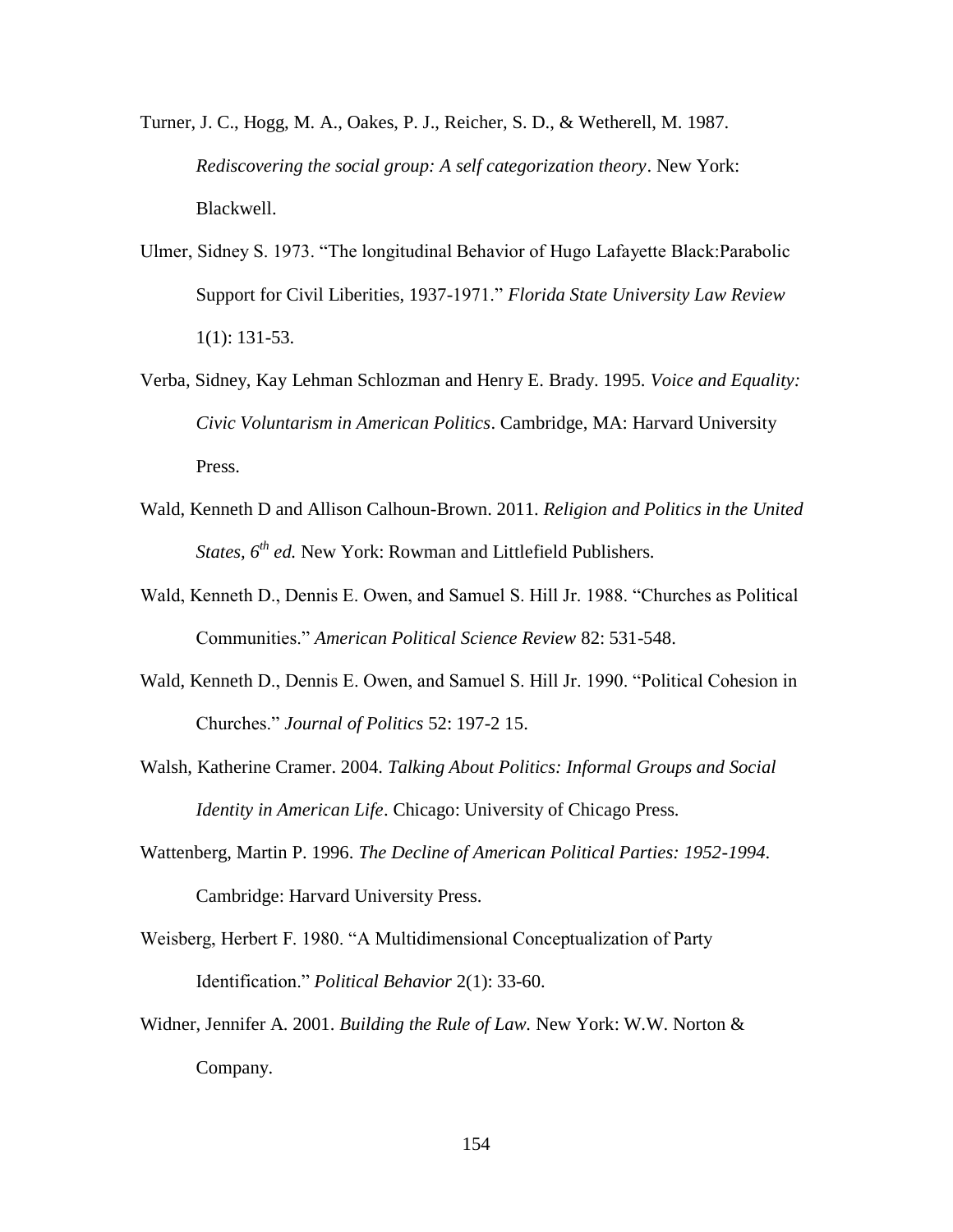Wielhouwer, Peter W. 2009. "Religion and American Political Participation." In *The Oxford Handbook of Religion and American Politics* eds. Corwin E. Smidt,

Lyman A. Kellstedt and James L. Guth. Oxford: Oxford University Press.

- Wilcox, Clyde, and Carin Larson. 2006. *Onward Christian soldiers? The Religious Right in American politics*. 3rd ed. Boulder, CO: Westview.
- Wilcox, Clyde and Carin Robinson. 2011. *Onward Christian Soldiers?: The Religious Right in American Politics.* Boulder, CO: Westview Press.
- Wilson, Bertha. 1990. "Will Women Judges Really Make a Difference?" *Osgood Hall Law Journal* 507.
- Wolfinger, Raymond E., and Steven J. Rosenstone. 1980. *Who Votes?* New Haven, CT: Yale University Press.
- Wood, Gordon S. 1969. *The Creation of the American Republic 1776-1787.* Chapel Hill, NC: The University of North Carolina Press.
- Wood, Gordon S. 1991. *The Radicalism of the American Revolution.* New York: Vintage Books.
- Wuthnow, Robert. 1999. Mobilizing Civic Engagement: The Changing Impact of Religious Involvement. In *Civic Engagement in American Democracy,* edited by Theda Skocpol and Morris P. Fiornia. Washington D.C." Brookings Institution Press.
- Young, Robret L. 1992. "Religious Orientation, Race and Support for the Death Penalty." *Journal for the Scientific Study of Religion* 31(1): 76-87.
- Zaller, John R. 1992. *The Nature and Origins of Mass Opinion*. Cambridge: Cambridge University Press.